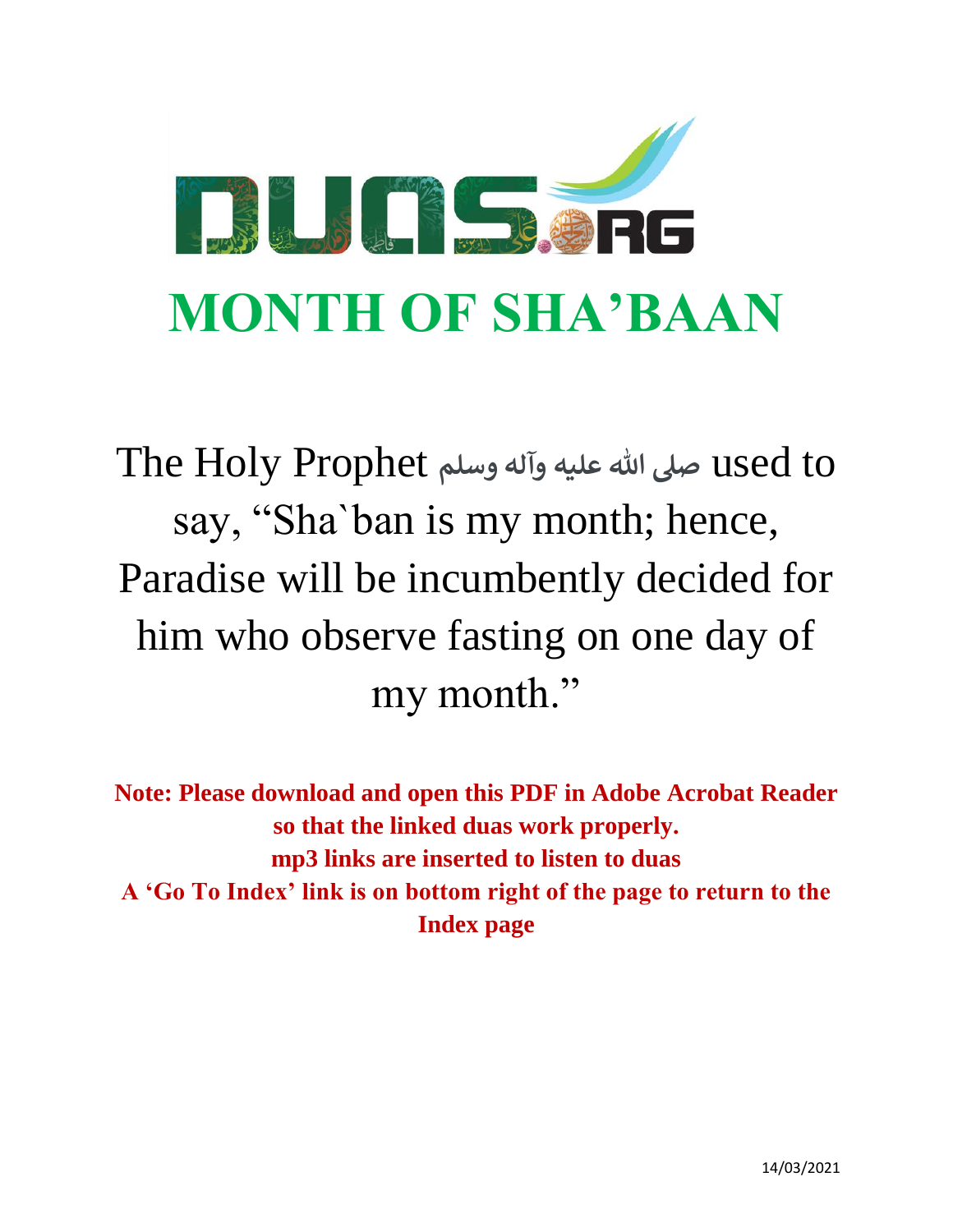

<span id="page-1-0"></span>[Merits of Sha'ban Month](#page-3-0)

General Invocations [for Month of Sha'ban](#page-7-0)

[Salwaat Sha'baniyah](#page-10-0)

[Munajaat Sha'baniyah](#page-22-0)

[Salaah for every Thursday in Sha'ban](#page-55-0)

1<sup>st</sup>, 2<sup>nd</sup> [and 3rd of Sha'ban](#page-56-0)

**3 rd Sha'ban** – Birth of Imam Husain **السالم عليه** – [Supplication to be recited](#page-58-0)  [on this day.](#page-58-0)

**4 th Sha'ban** – Birth of Hazrat Abbas **السالم عليه**

**5 th Sha'ban** – Birth of Imam Ali Zayn ul-Abideen **السالم عليه** - [Ziyarah](#page-76-0)

Salaah for  $13<sup>th</sup>,14<sup>th</sup>$  and  $15<sup>th</sup>$  Nights of [Sha'ban](#page-79-0)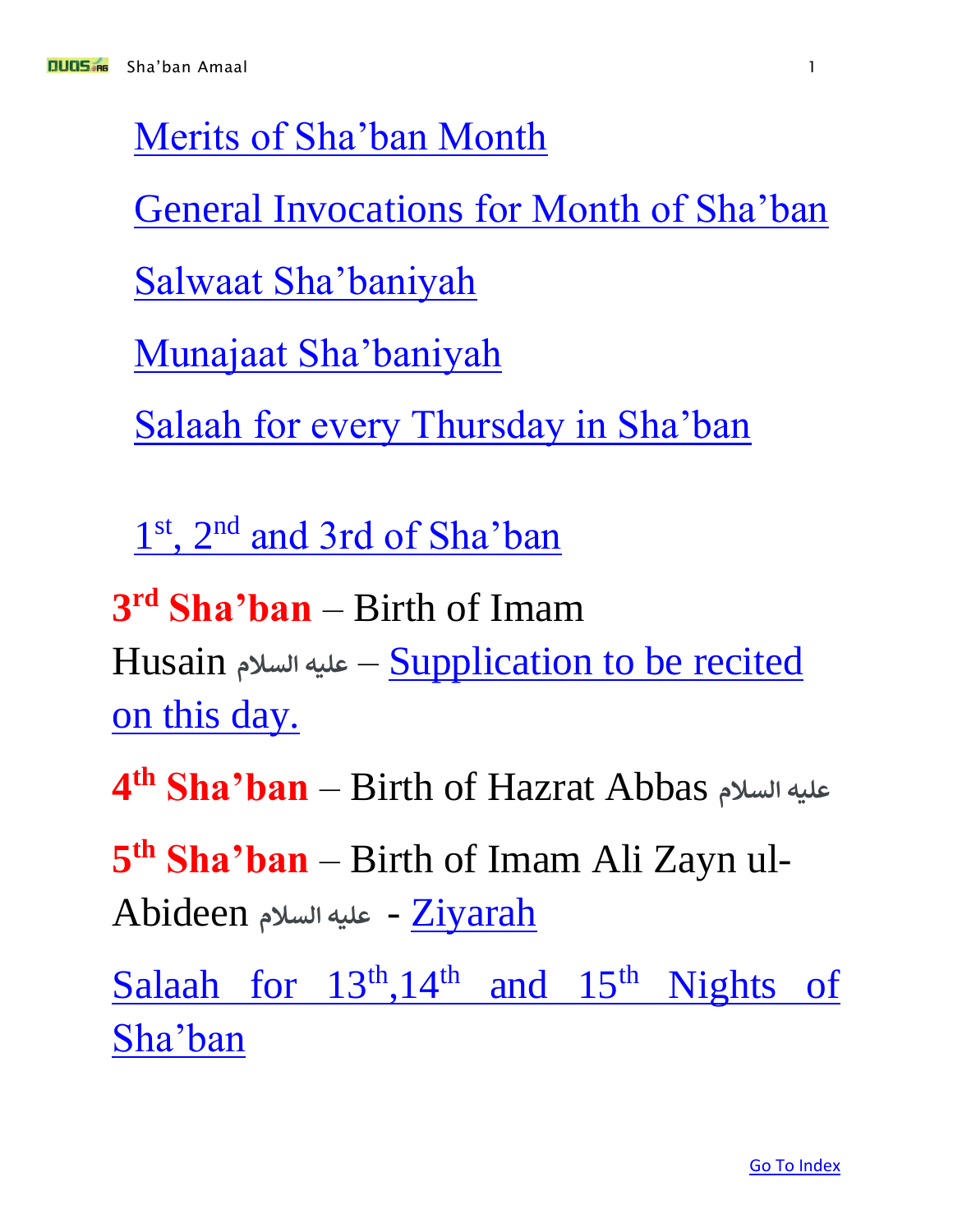# **15th Sha'ban** – Birth of Imam Mahdi **السالم عليه** - [A'maal for Night and Day of 15](http://www.duas.org/pdfs/15th%20Shaban%20Night%20All%20Amaal%20PDF-%20duas.org.pdf)<sup>th</sup> Sha'ban [Last 3 Days of Sha'ban](#page-81-0)

[Supplication for Last Night of Sha'ban](#page-84-0)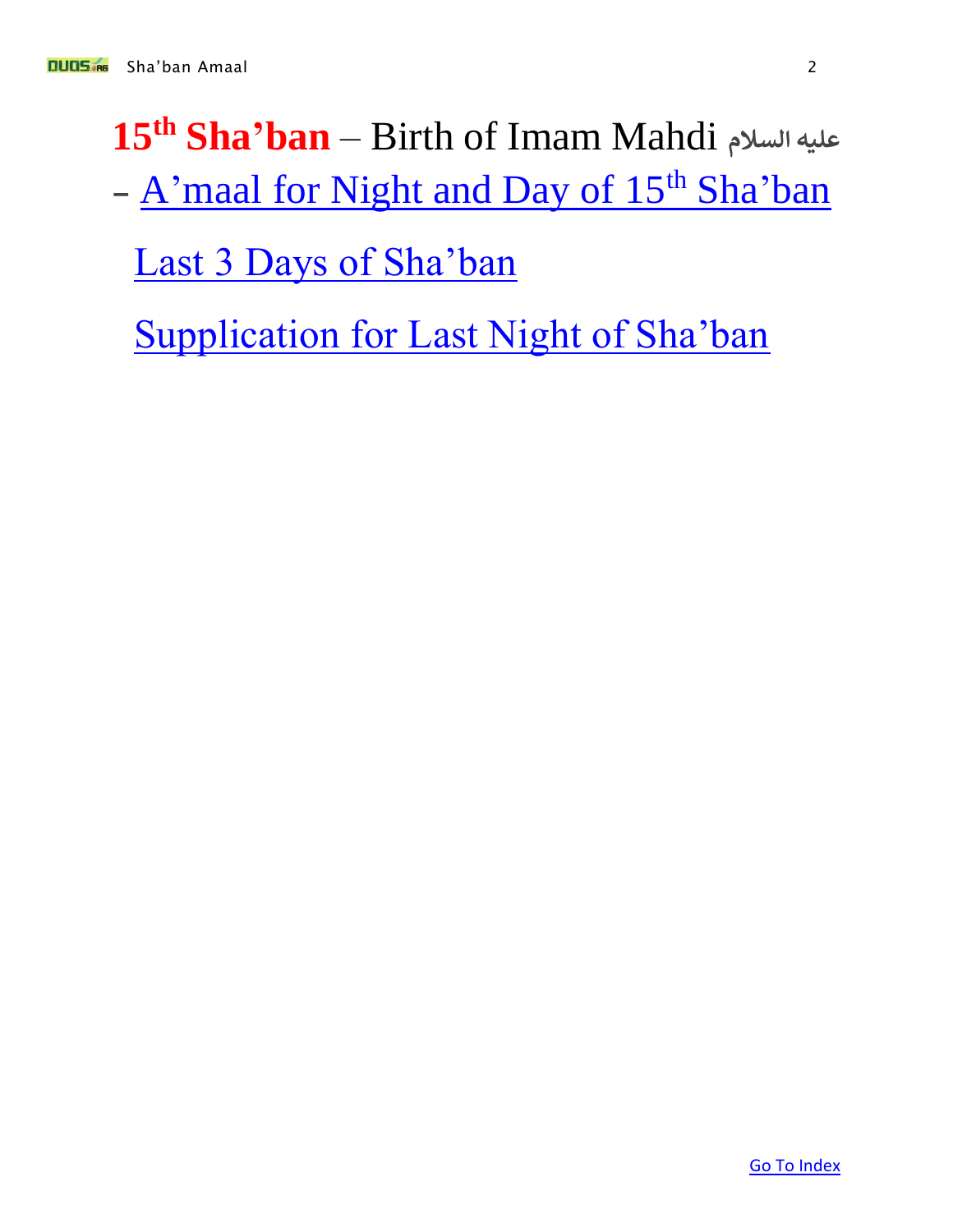<span id="page-3-0"></span>It is recommended to repeat as much as possible the invocation of blessings **(salwaat)** upon the Holy Prophet and his Household.

It is also recommended to **observe fasting on Thursdays** in Sha`ban. In this respect, a hadith reads that the skies decorate themselves each Thursday in Sha`ban and the angels pray Almighty Allah, saying, "O our God, (please do) forgive those who observe fasting on this day and respond to their prayers."

 also is **صىل هللا عليه وآله وسلم** Prophet Holy The reported as saying, "If one observes **fasting each Monday and Thursday in Sha`ban, Almighty Allah will grant**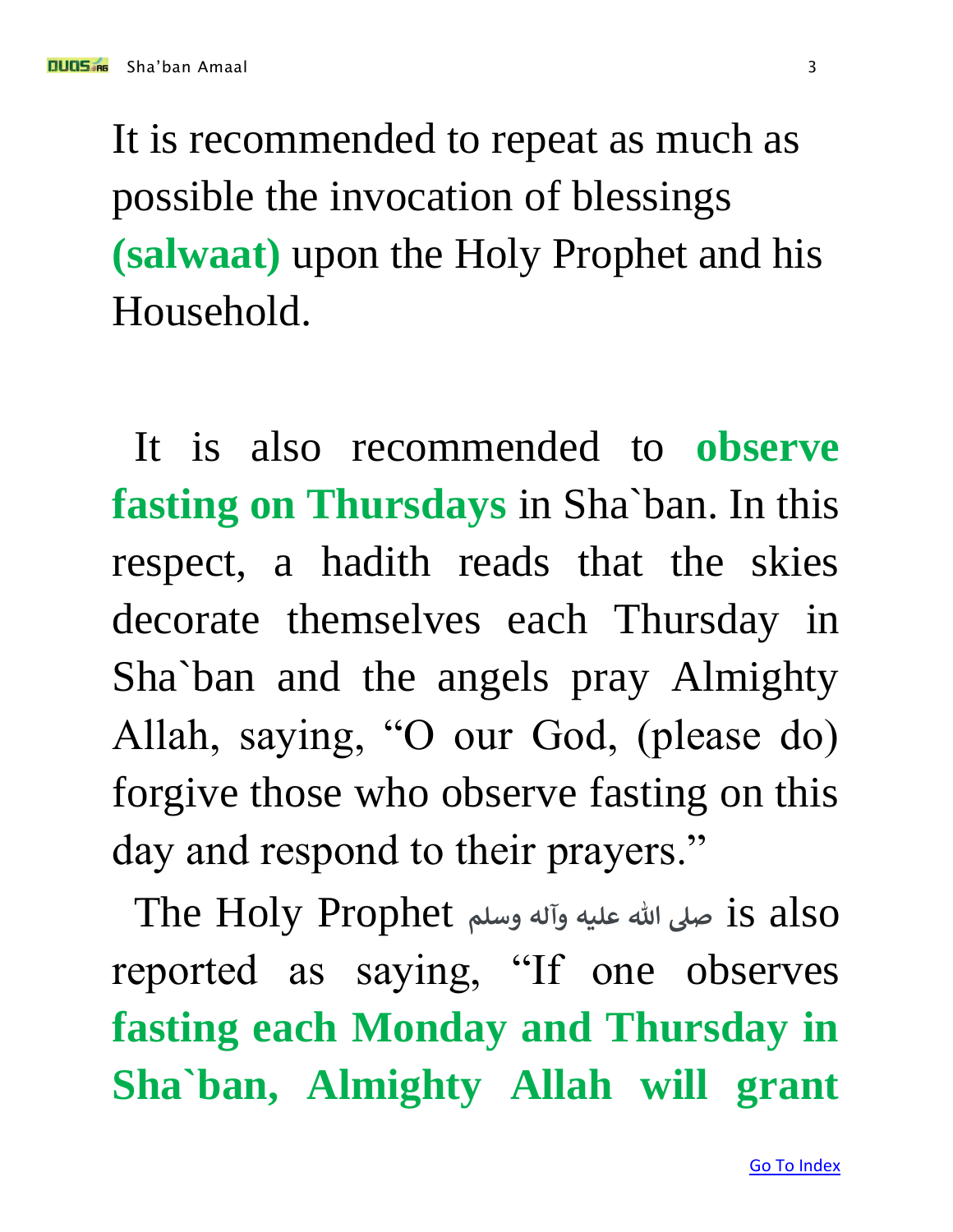**forty of his needs**—twenty appertained to the worldly life and twenty to the Hereafter."

According to narrations, the best words that are advisably said in Sha`ban are the implorations for the forgiveness of Almighty Allah (i.e. *istighfar*). Hence, to implore for Almighty Allah's forgiveness seventy times a day in Sha`ban is equal to imploring for His forgiveness seventy thousand times a day in the other months.

It is recommended to **give alms in this month even if it is as small as a half date**. Almsgiving in this month **brings about rescue from Hellfire**.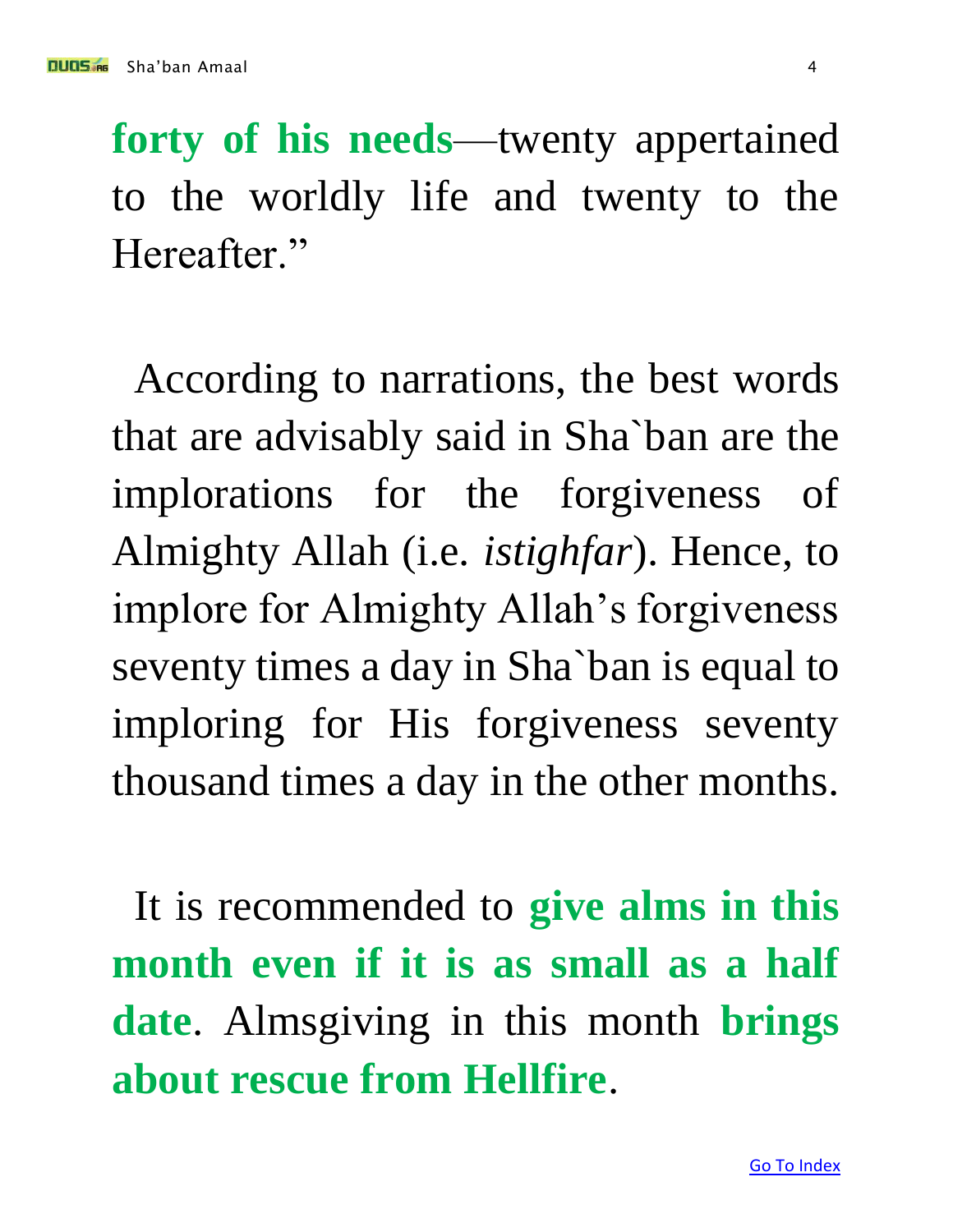nun Sang Sha'ban Amaal 5 ah ay sanad 5 ah ama sanad 5 ah am sanad 5 ah am sanad 5 ah am sanad 5 ah am sanad 5

In this respect, it has been narrated that when Imam al-Sadiq **السالم عليه** was asked about the merits of observing fasting in Rajab, he answered, "Why do you not ask about the merits of observing fasting in Sha`ban?"

"What is then the reward of one who observes fasting on one day in Sha`ban?" asked the narrator. The Imam **السالم عليه** answered, "The reward will be Paradise. I swear it by Allah."

The narrator then asked again, "What are the best deeds that should be done in Sha`ban." The Imam **السالم عليه** answered, "Almsgiving and imploring for forgiveness are the best deeds in Sha`ban. Verily, if anyone of you gives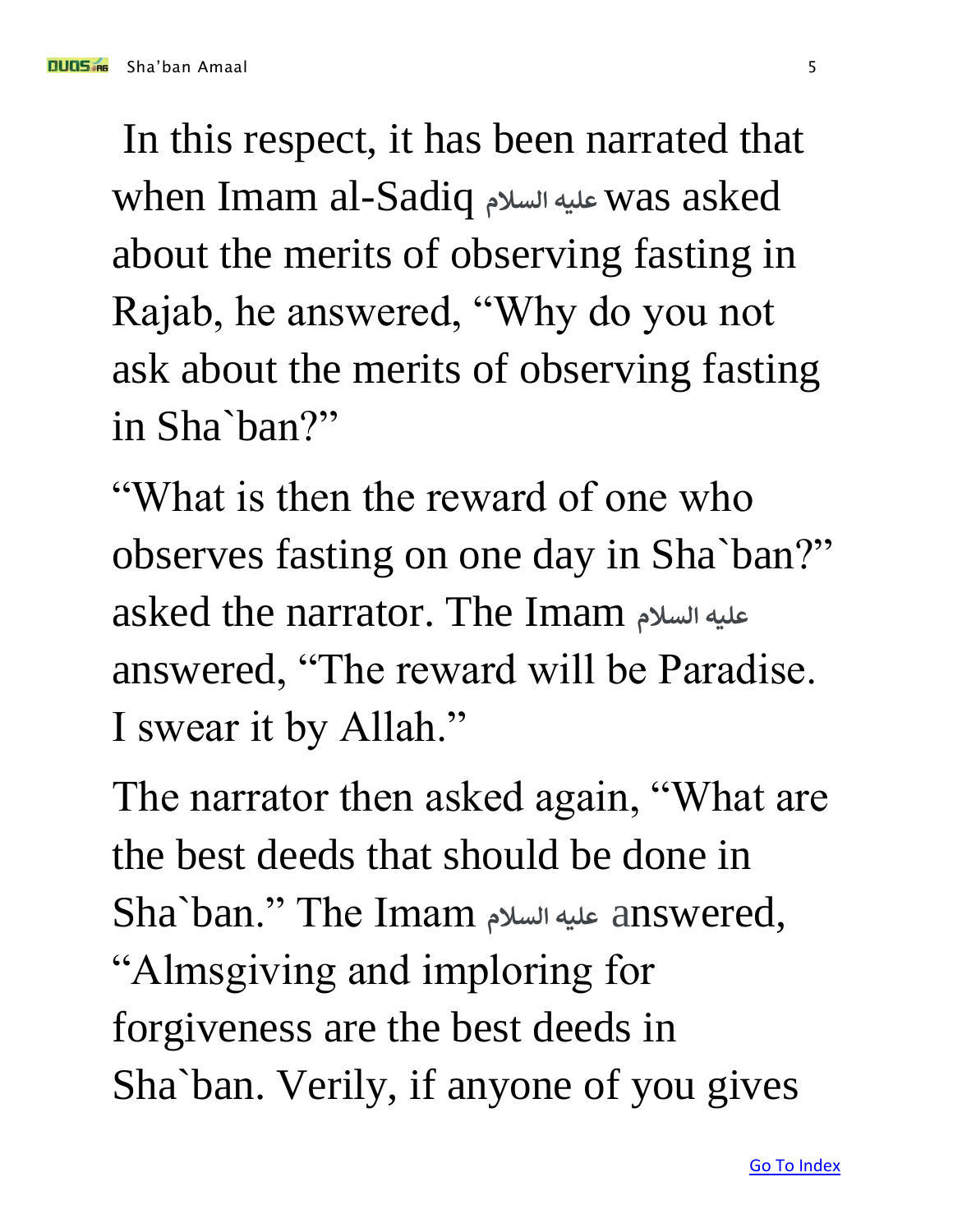alms in Sha`ban, Almighty Allah will breed that alms in the very same way as you breed your small camels. Hence, this alms will be as huge as Mount Uhud on the Resurrection Day."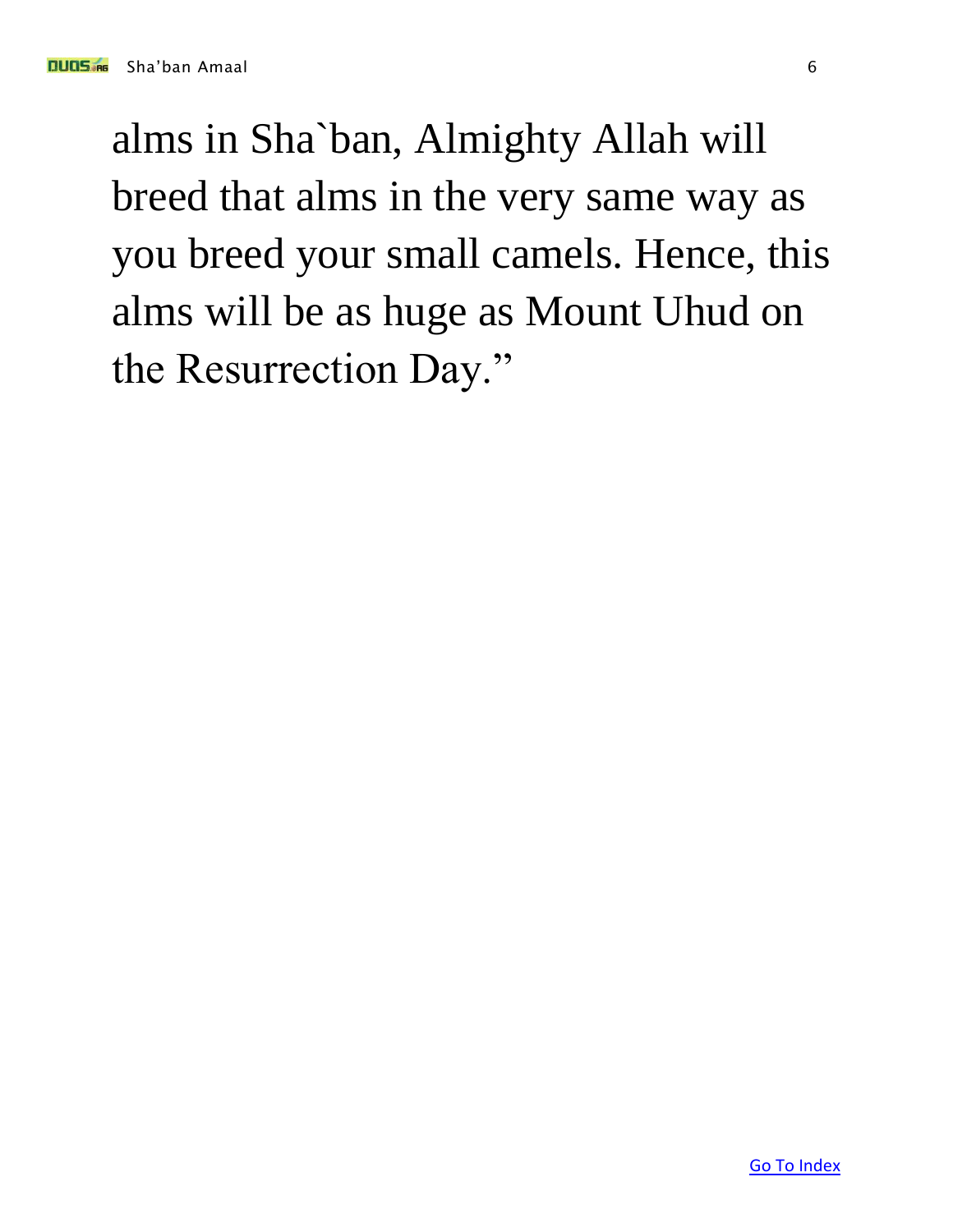# <span id="page-7-0"></span>**General Invocations for the Month of Sha'ban**

It is recommended to say the following imploration for forgiveness 70 times each day in Sha`ban:

### $\int$ **أ ٱللَّٰہَ** وَأ **ُ** سْتَغْفِرُ ٱللَّهَ وَأَسْأَلَٰهُ ٱلتَّوْبَةُ **2 22 ْ**  $\int$ **ْ ب**<br>. **ب ْ ُ ه ُ ل**

I implore for the forgiveness of Allah and I pray Him for approval of my repentance.

It is recommended to recite the following imploration for forgiveness 70 times each day in Sha`ban: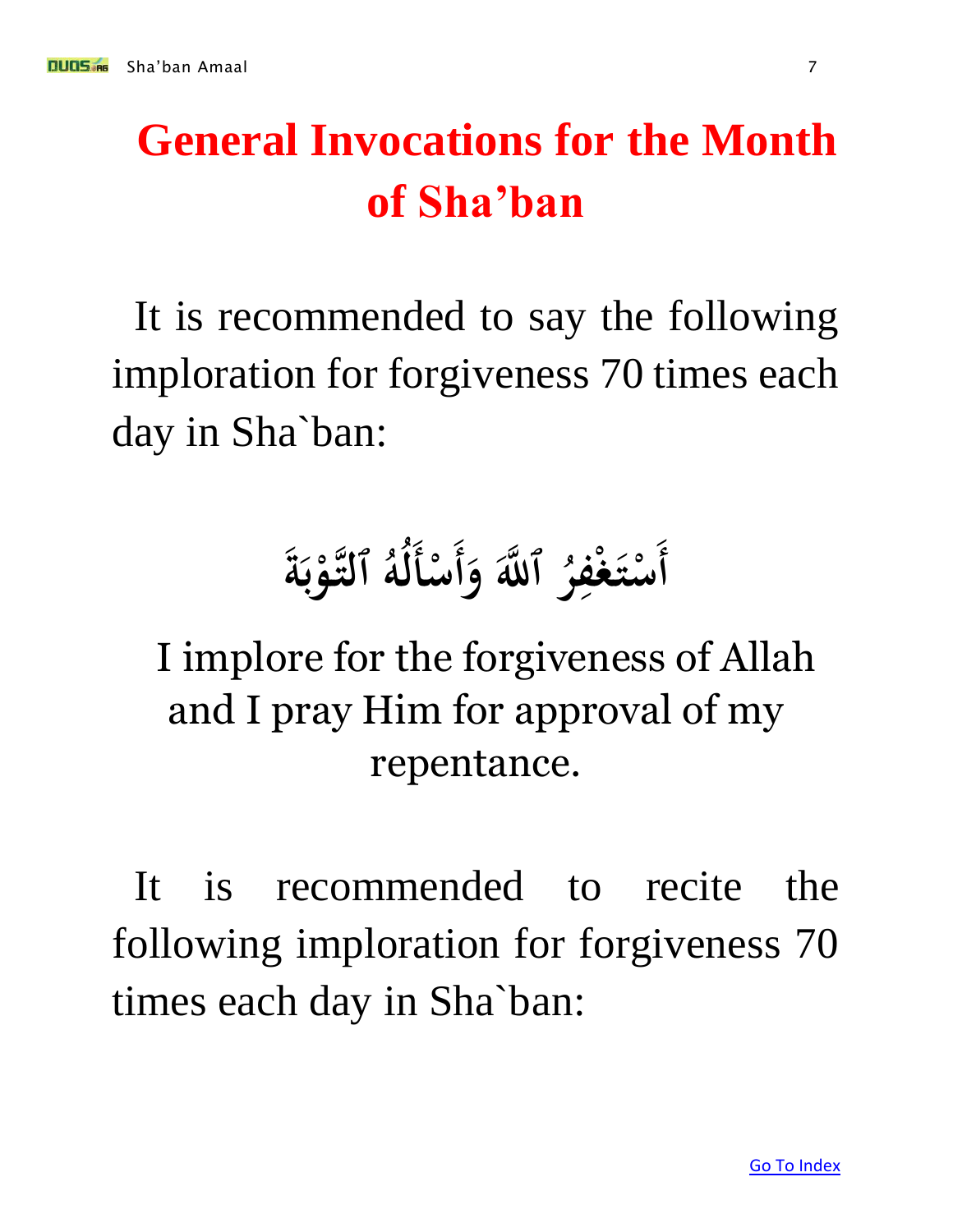$\int$ **أ ه ٱل َّلل ٱ ه ُ** سْتَغْفِرُ ٱللَّّهَ ٱلَّذِي لاَّ إِلَهَ إِلاَّ هُوَ **ِ ْ** .<br>با  **ُ ه له ه ِ إ ٰ ل ِ إ**

I implore for the forgiveness of Allah. There is no god save Whom,

**ُ يم ِ رح ه ٱل ُ ن ٰ ْح ْ ٱلر**

the All-beneficent, the All-merciful,

### م<br>أ **م ُّ و قي ي ٱل ْ ْ ُّ ْل ْ ٱ**

the Ever-living, the Everlasting,

  $\int$ **وأ ه ي ب إ ِ**  $\frac{1}{2}$  **ل ِ ُ و ُ ت**

### and to Him I turn repentant.

It is recommended to repeat the following litany 1000 times in Sha`ban: The reward of one who repeats this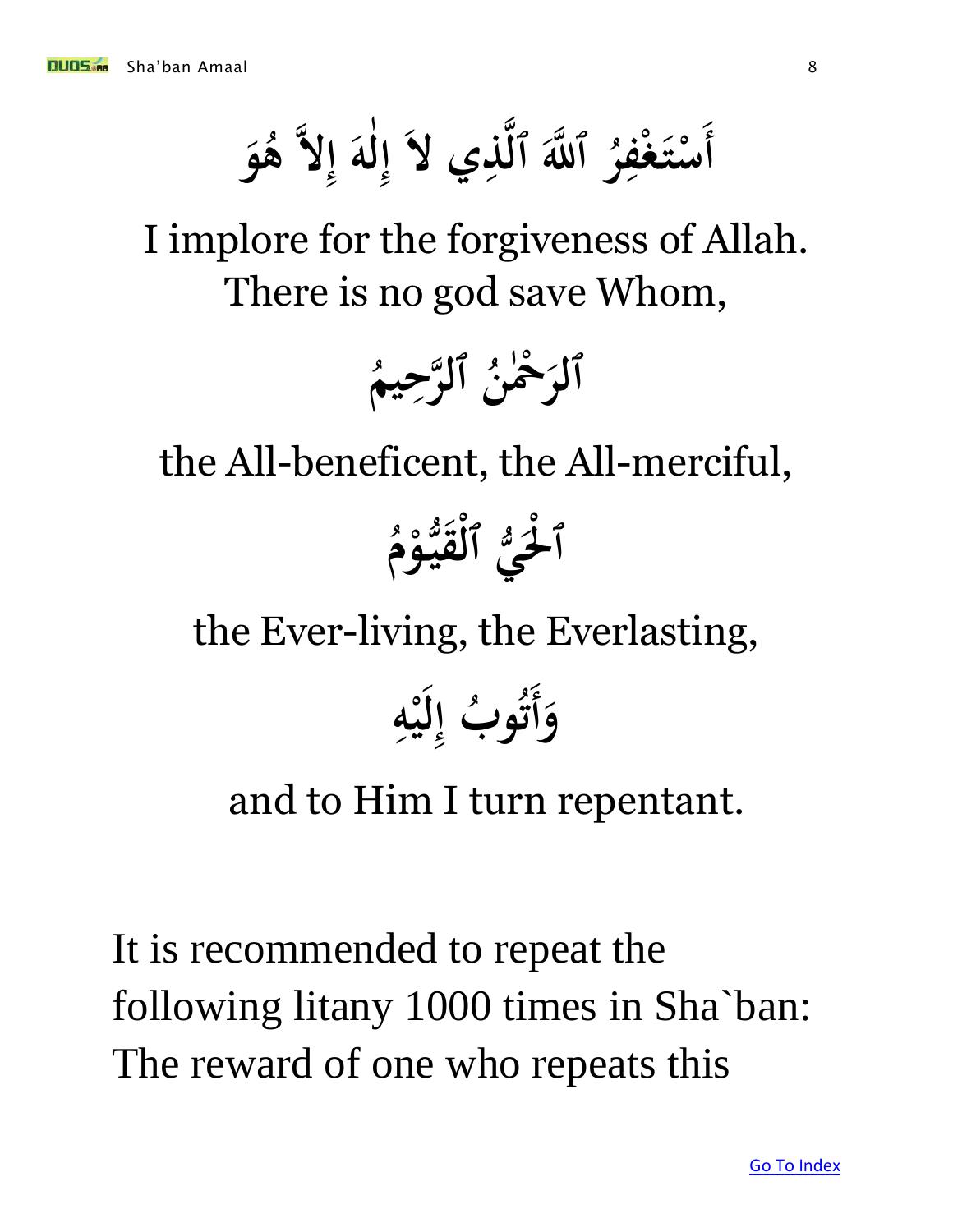litany in Sha`ban is that one is awarded the reward of serving (Almighty Allah) for 1000 years.

**َّللُ ل له ٱ ه ِ إ ه ٰ ل ِ إ** There is no god save Allah **ُ هَّيه ِ إ له ِ د إ ُ ُ ب ْ ع ن ل و**

and we serve none save Him,

**ني ص ِ ِ ْل ُم ُ ين ِ د ٱل ُ ه ل**

being sincere to Him in obedience,

**ن ُكو ر ِ ش ْ ُ م ْ ٱل ره ِ ك ْ و ل و**

though the unbelievers are averse.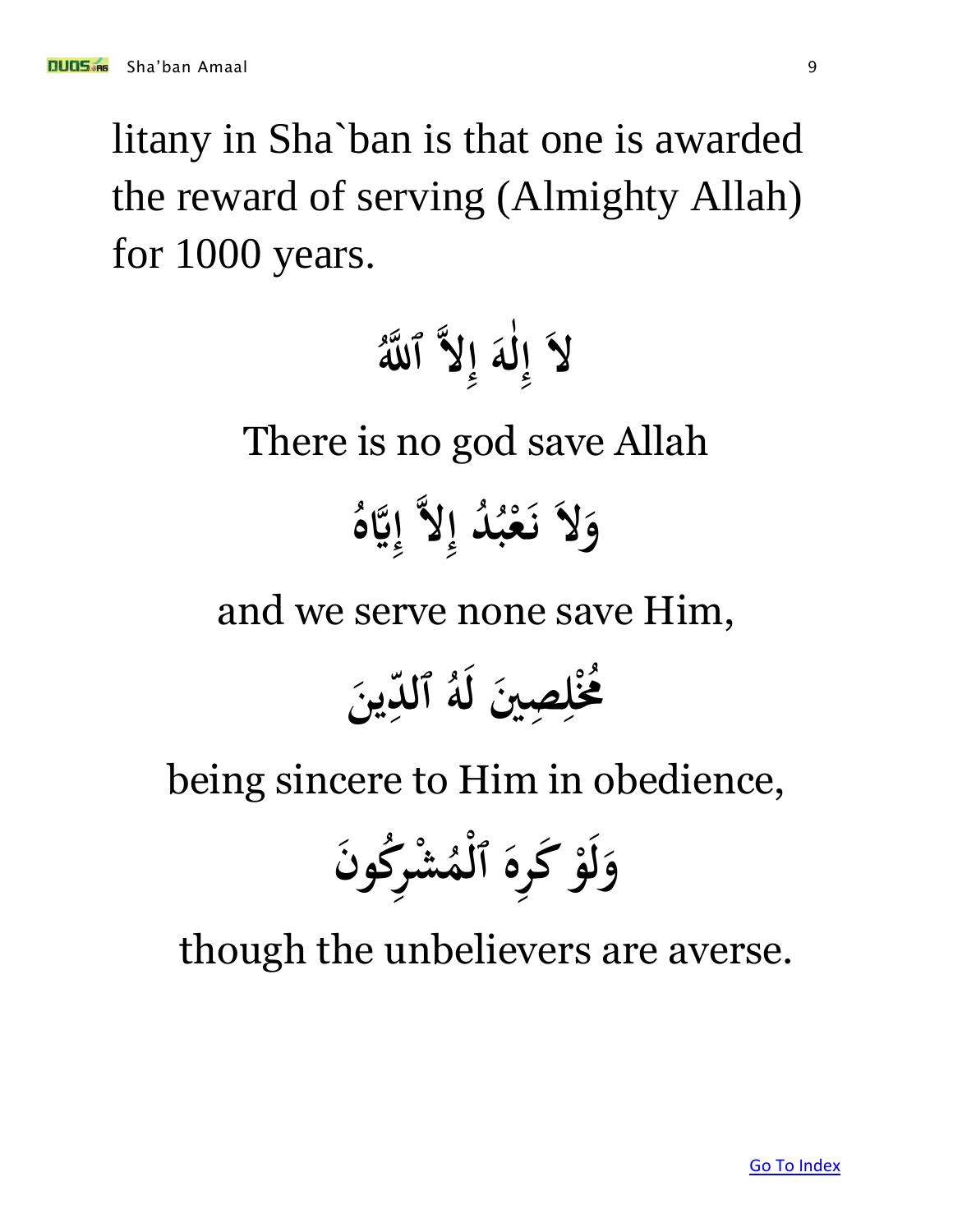## **Salwaat Sha'baaniyah**

<span id="page-10-0"></span>It is recommended to say the following form of invocation of blessings upon the Holy Prophet and his Household that is reported from Imam `Ali ibn al-Husain al-Sajjad **السالم عليه** each midday (Dhuhr) in Sha`ban and on the fifteenth night of it:

### [mp3](http://mp3.duas.org/Shaban_amal/shabansalwat.mp3)

**ى ل ع ٰ ِ**  اللَّهُمَّ صَلِّ عَلَىٰ مُحَمَّدٍ وَآلِ مُحَمَّدٍ  **ا ٍ ِ ٍ**

O Allah, (please do) send blessings to Muhammad and the Household of Muhammad;

**ِ وة ه ُ ُّ ب ٱلن ِ ة ر شج** 

the tree of Prophethood,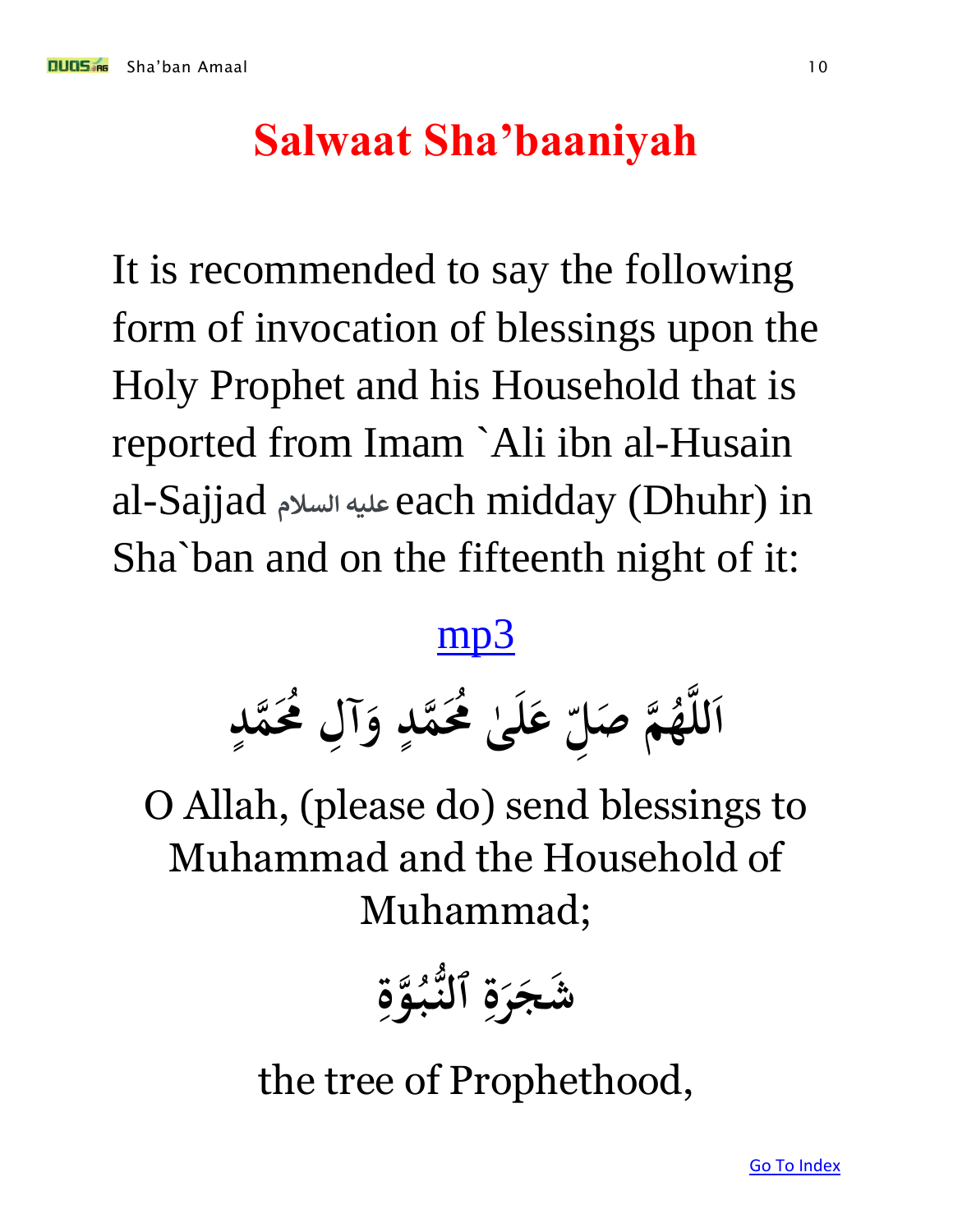**ِ** سَالَةِ  وَمَوضِعِ ٱلرِّّ **ِ ِ** 

the trustees of the (Divine) Mission,

### **بنی** وَمُخْتَلفِ ٱلْمَلاَئِكَةِ  **ِ ِ** ء<br>ر **ْ ِ 22**

the frequently visited by the angels,

**ِم ل ع ٱل ن ْد ع م و ْ ِ ْ ِ ِ** 

the core of knowledge,

 **ي ِ وأ ْ ح و ْ ت ٱل ِ ْ ي ل ب ِ ْ ه**

and the Household of the Divine Revelation.

**ٍ مد ُم ه ل ُ ِ آ و ٍ مد ُم ه ُ ى ٰ ل ع ِ صل م ُ ه ه ه لل ا**

O Allah, (please do) send blessings to Muhammad and the Household of Muhammad,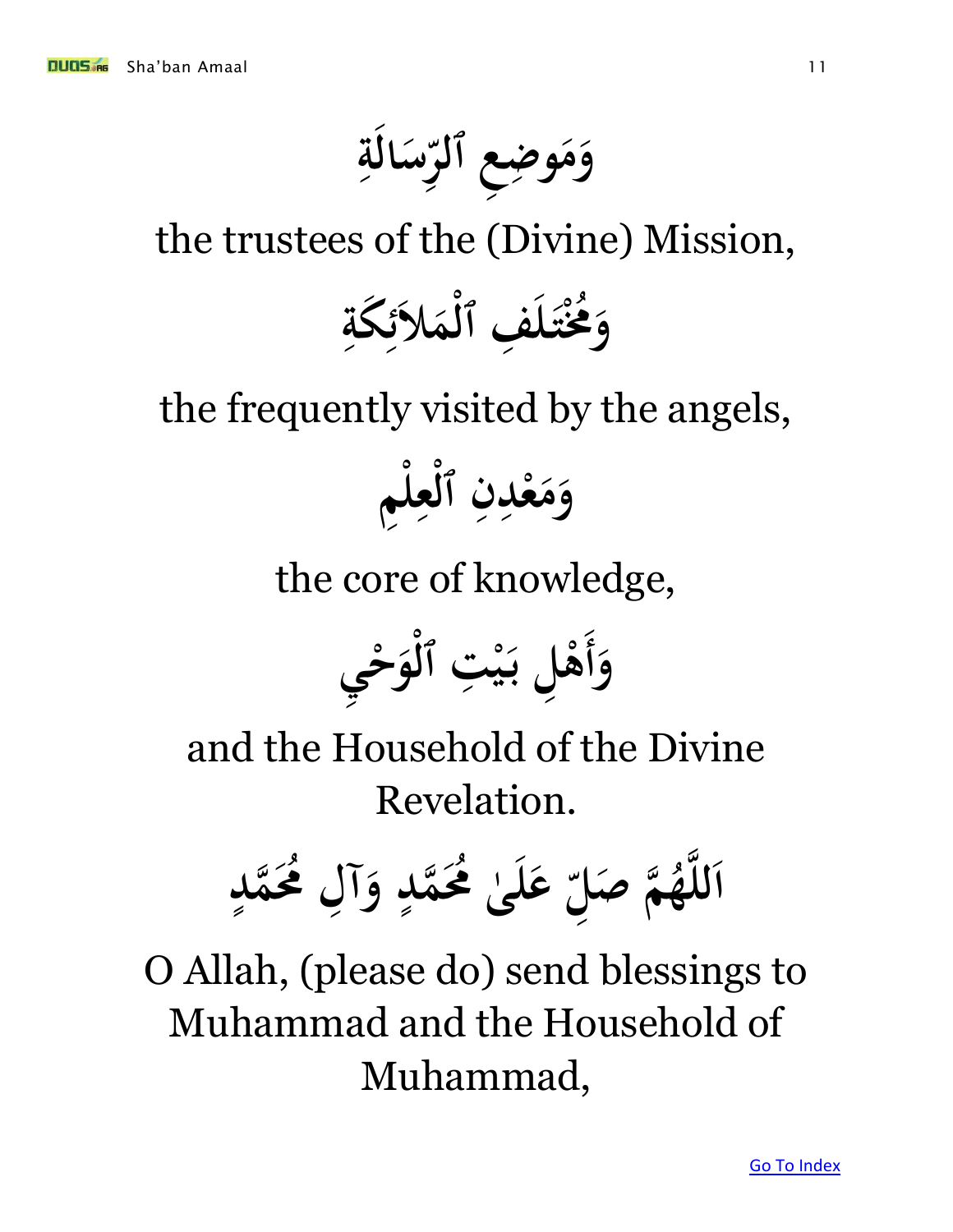**ِ ة ر ام غ ج ٱل ج ُّ ِِف ٱلل ة ري ا ْل ك ٱ ل ف ُ ٱل ِ ف ْ ∕**<br>∙  **ِ يا**<br>• **ِ ْ ِ ْ ْ**

the sailing ships through the abysmal waves.

> **ْ يَأْمَنُ مَنْ رَكِبَـهَا ِ ُ ن م**

He who embarks on will be saved

**ا كه ر ت ن ُق م ر غ ي و ق ْ ياء**<br>ما 

but he who abandons will be drowned.

م<br>أ **م د ق ت**  بر<br>پا  **∕ ق م ر ٱل ا م م ْ ِ ْ ُ َل** 

He who precedes them will miss the Right Path

> **22 ت ∕** وَٱلْمُتَأَخِّرُ عَنْـهُمْ زَاهِقٌ **ْ ِ ْ ُ ه ن ع ْ ُ ر خ <u></sub><br>◆◆**</u>

and he who misses them will lose,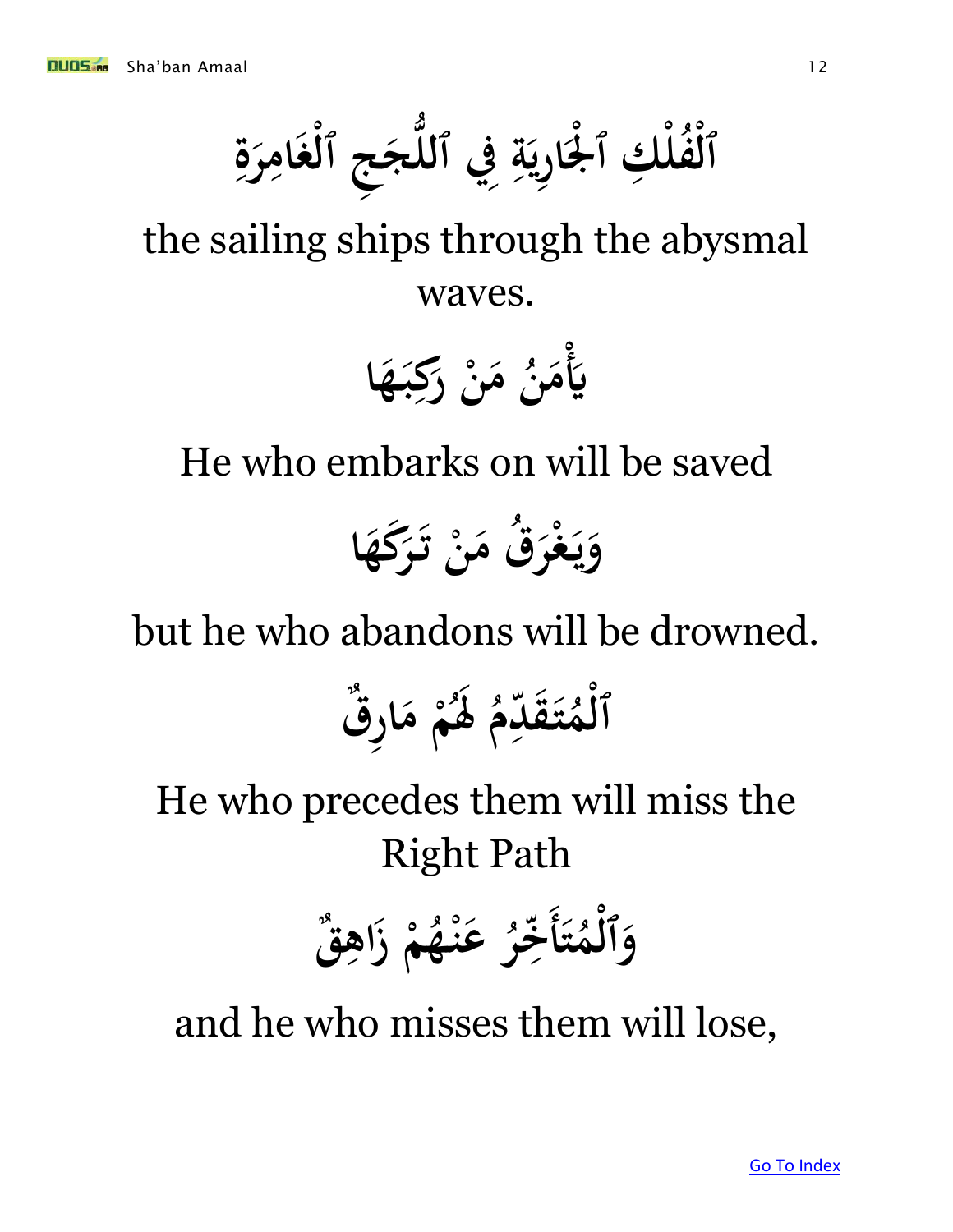**ق ح ْ ل م ِ ُ َل**  م<br>أ **زم ٱلاله و ِ** 

but he who adheres to them will win.

**عَلىٰ مُحَمَّدٍ وَآ ٍ ٰ ِ**  اللَّهُمَّ صَلِّ عَلَىٰ مُحَمَّدٍ وَآلِ مُحَمَّدٍ  **ا ٍ ِ**

O Allah, (please do) send blessings to Muhammad and the Household of Muhammad,



the impregnable shelter,

**ني ك ت س ِ ِ ْ ∕ م ٱل ْ** ،<br>بر  **ر ضط ْ ∕ م ث ٱل ا ي غ و ْ ِ 2 ِ** 

the supporters of the helpless, distressed ones,

> **ني رب ا َل إ لج م و ب ِ ْ ٱ ِ ْ**

the haven of the fugitives,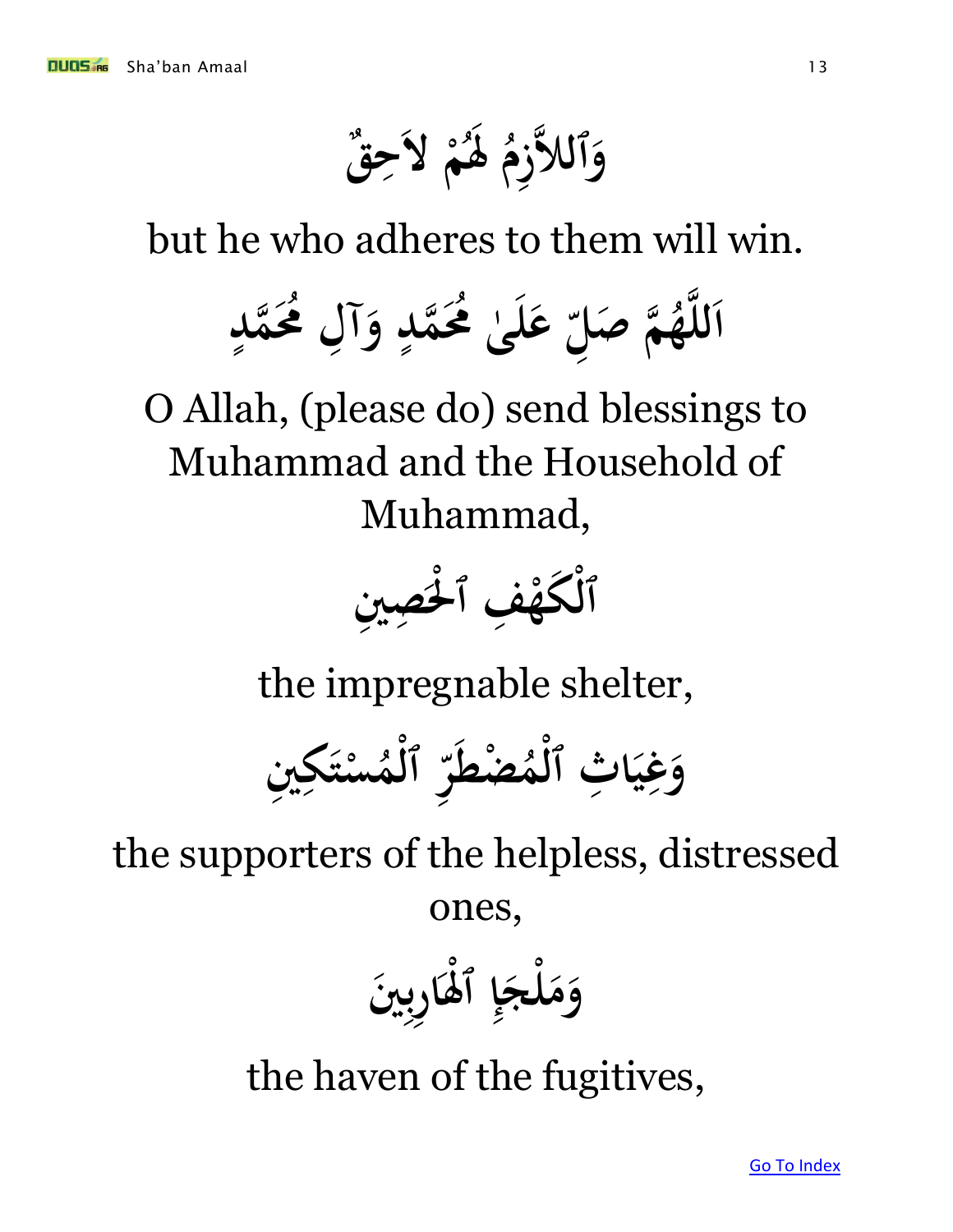**ني صم ت ع ِ ِ ْ ∕ م ٱل ة صم ع و ْ ِ ْ ِ** 

and the asylum of those who seek refuge.

**ٍ مد ُم ه ل ُ ِ آ و ٍ مد ُم ه ُ ى ٰ ل ع ِ صل م ُ ه ه ه لل ا**

O Allah, (please do) send blessings to Muhammad and the Household of Muhammad

**ً رضا ِ ْ م ُ َل ن ُ ُكو ت ً ة ِري ً كث صالة** 

so many blessings that please them

**ٍ مد ُم ه ل ُ ِ آ و ٍ مد ُم ه ُ ِ ق ِ ْل و أ ً ضاء ق و ً اء د**

and settle all (our) duties towards Muhammad and the Household of Muhammad,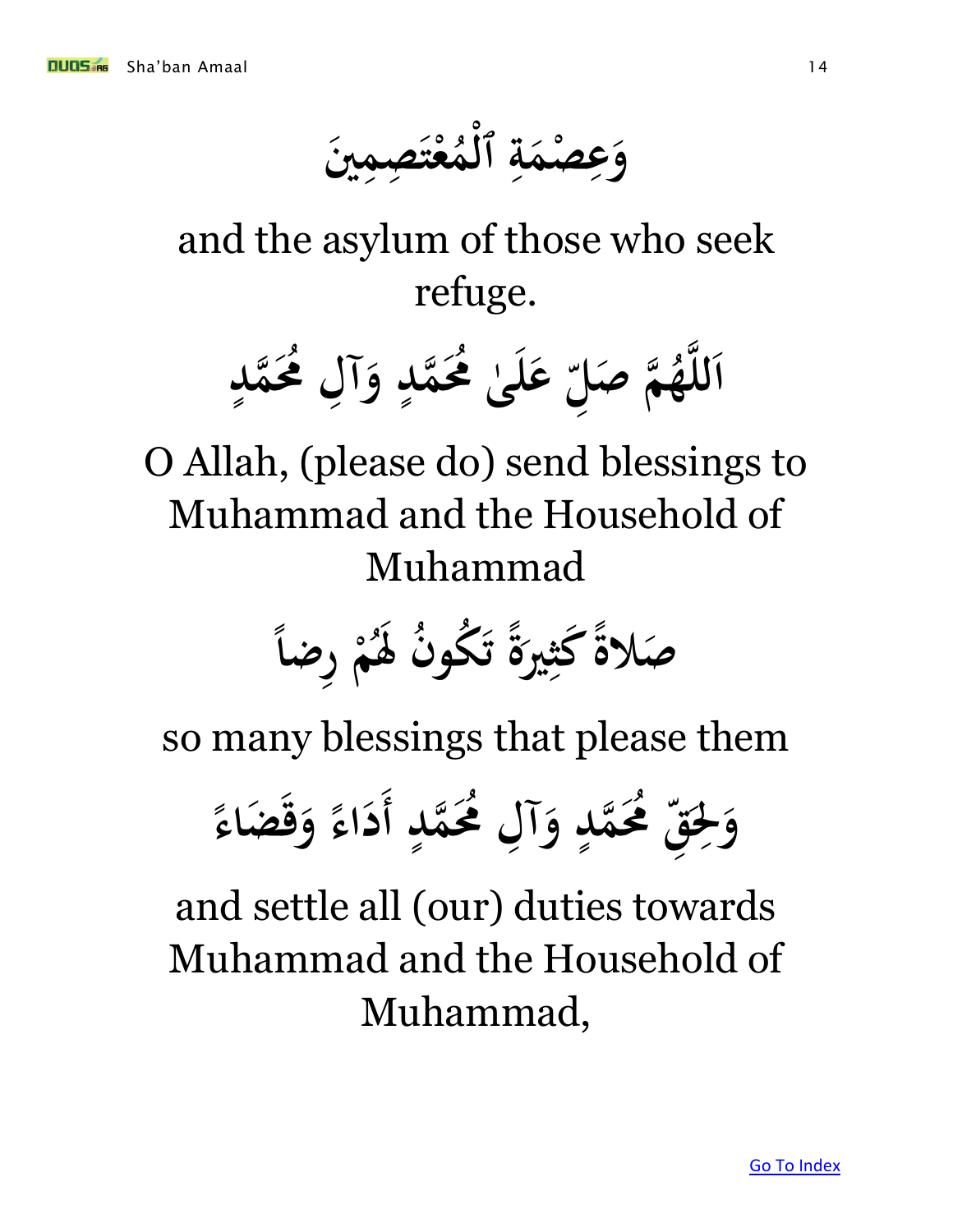بِحَوْلٍ مِنْكَ وَقَوَّةٍ يَا رَبُّ ٱلْعَالَمِينَ  **ِ ْ ٍ ِ ٍ ْ ِ**

by Your might and power, O Lord of the worlds!

**ُ ه ه لل ا ٍ مد ُم ه ل ُ ِ آ و ٍ مد ُم ه ُ ى ٰ ل ع ِ صل م ه**

O Allah, (please do) send blessings to Muhammad and the Household of Muhammad,

 **ني ٱل ِ ب ِ ي ٱل ه ر ٱلط ِ ا ر ْ ر ب ِ ا خي ْ**

the pure, pious, and righteous

 **ين ِ ذ ه ٱل أ ْ م ُ ه قوق ُ ُ ت ح ْ ب ج ْ و**

whose rights have been made incumbent upon us by You

**ْ م ُ ه ت ولي و م ياء**<br>ماء **ِ ْ ُ** وَفَرَضْتَ طَاعَتَهُ  **ْ**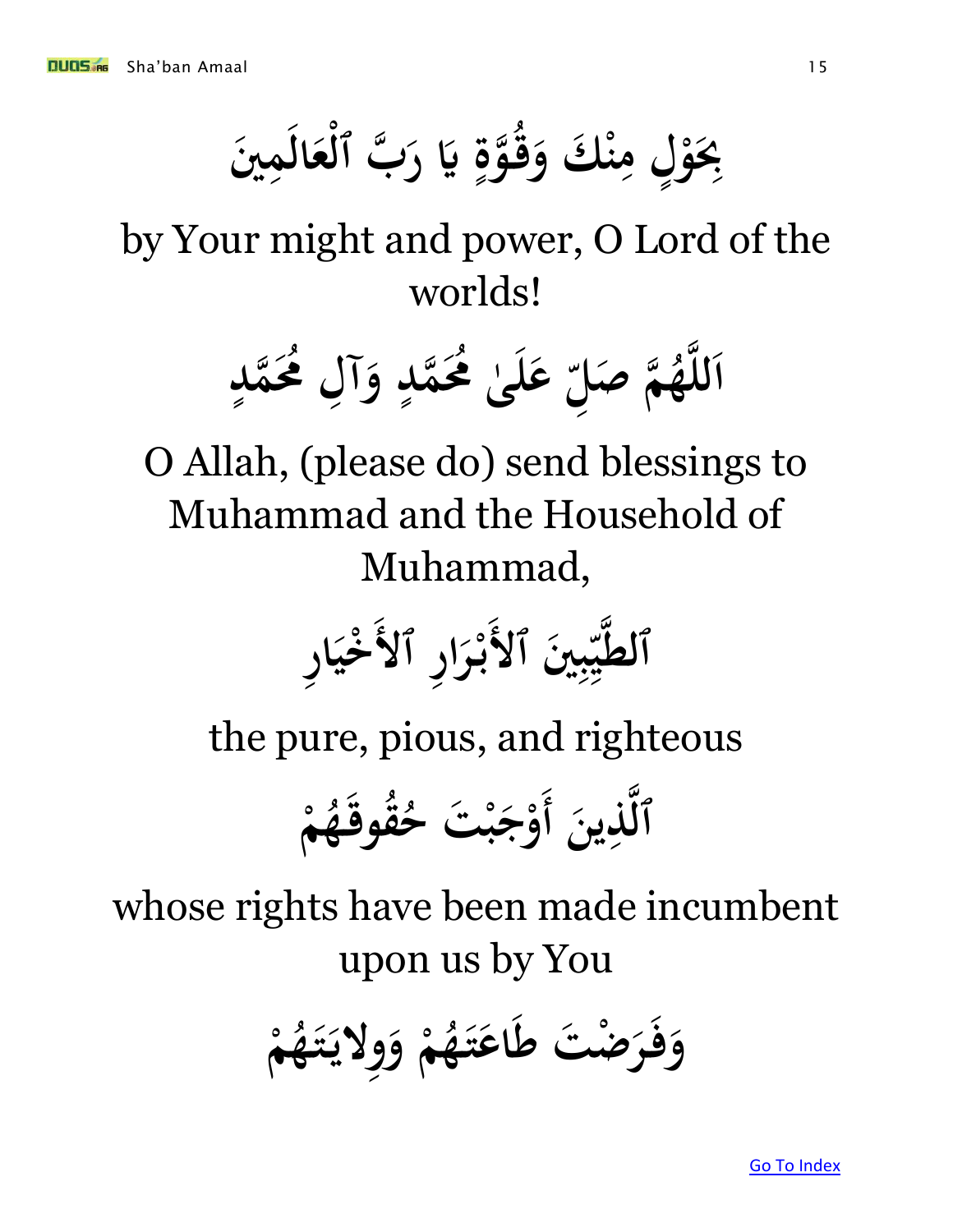and the obedience to whom and whose (divinely ordained) leadership have been (also) deemed obligatory upon us by You.

**ٍ مد ُم ه ل ُ ِ آ و ٍ مد ُم ه ُ ى ٰ ل ع ِ صل م ُ ه ه ه لل ا**

O Allah, (please do) send blessings to Muhammad and the Household of Muhammad,

 **ك ِ ت اع ط ِ ِِب ب ل ْ ق ْ ر ُ عم ْ ٱ و**

and fill my heart with obedience to You,

 **ك ِ ت صي ِ ْ ع ِ ِِن ِب ز ِ ُتْ ل ُ و**

do not disgrace me due to my acts of disobedience to You,

**ْ ن م اة اس و ُ ِِن م ْ ق ُ ز ْ ٱر ت و ْ َّت ه ك ق ِ ْق رز ِ ْ ن ِ م ِ ه ْ ي ل ع**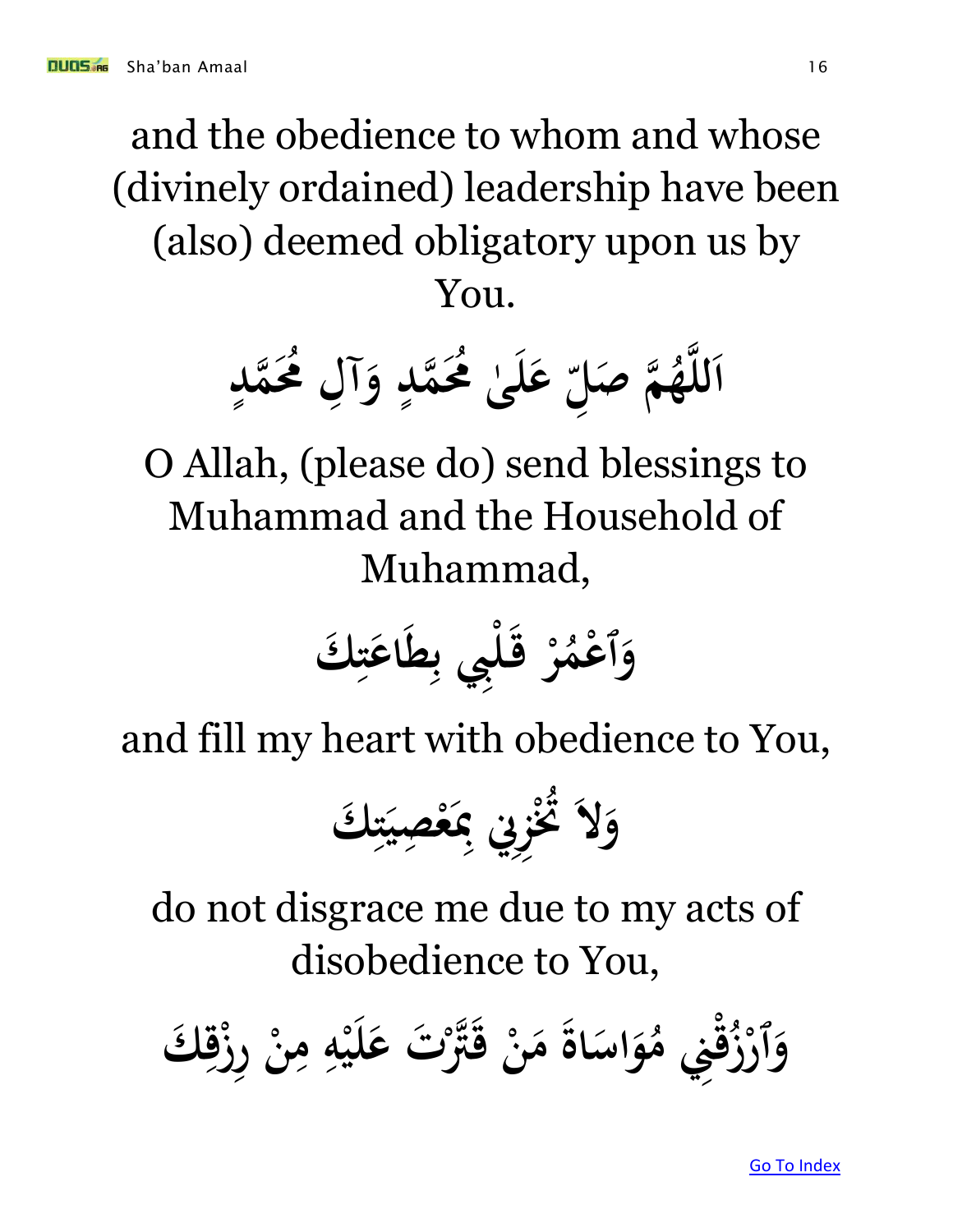and grant me the feeling of sympathy towards those whom You have decided to straighten their sustenance



by means of Your favors that You have decided to make expansive for me

### **ت ْ شر ي و ن ه**  عَليَّ مِنْ عَدْلِكَ  **ِ ِ**

and by means of that with which You have covered me out of Your fairness.

 **ك وأ ِ ل ِ ت ظ َتْ ِِن ت ْ ي ي ْ ح**

Make me live under Your shade.

 **ك ل ِ ُ** ر<br>**سہ**<br>-ا (<br>ما **ر د ِ سا**<br>بم **23** ي**ْكَ سَي**ِّ  **سا ي ب ∤** ن<br>.<br>. **ن ُ ر شه ذا ه و ْ ٰ** 

This is the month of Your Prophet and the Master of Your Messengers.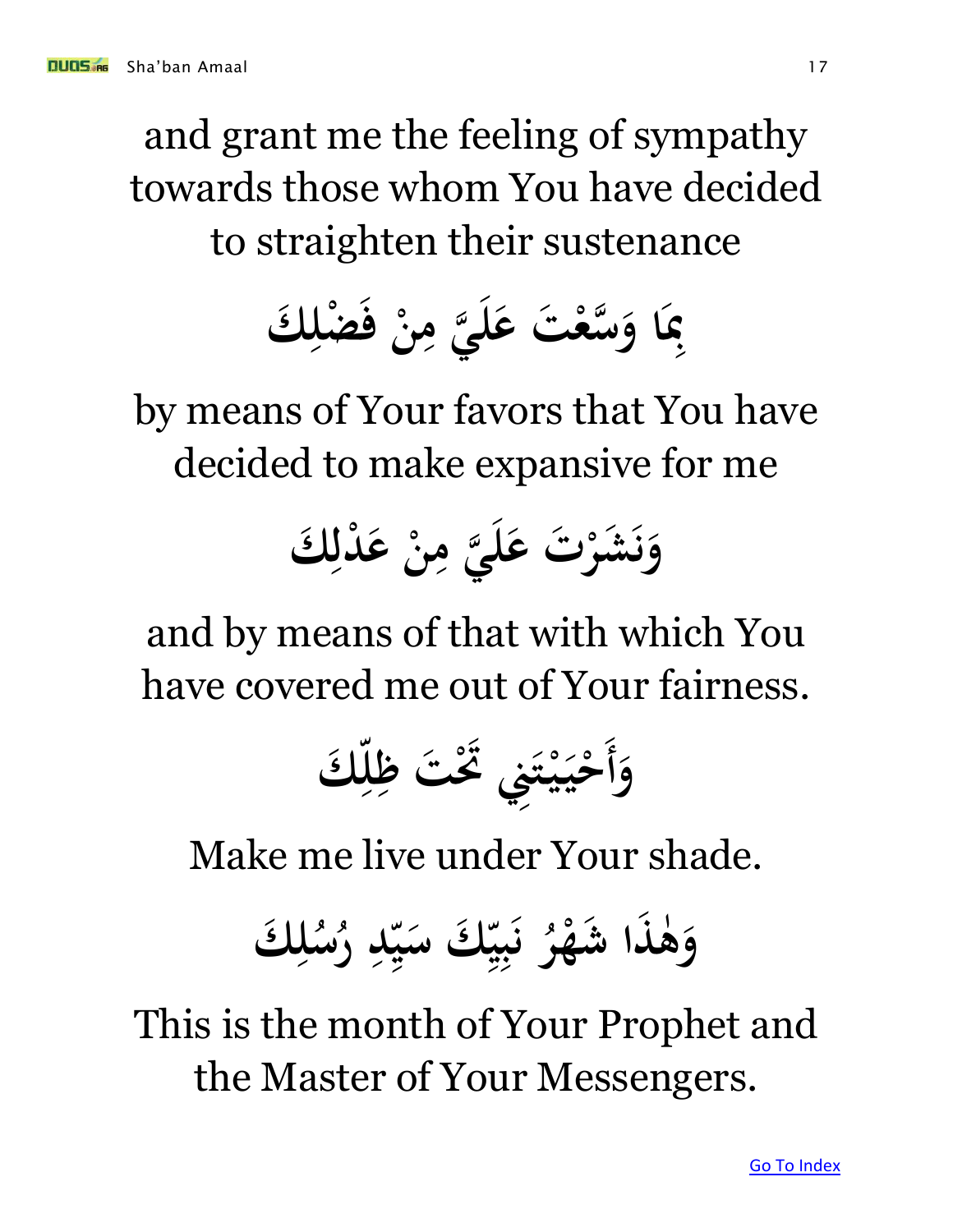**ِ ان ضو ْ** ں<br>پر  مِنْكَ بِٱلرَّحْمَةِ وَٱلرِّ  **ِ ْ** .<br>ب **ِ ُ ه فت ف ِي ح ذ ه ن ٱل ُ ا ب شع ْ ْ** 

It is Sha`ban, which You have encompassed with Your mercy and pleasure

 **م ه ل س و ه آل و ه ي ل ع َّللُ ى ٱ ه ه صل َّلل ل ٱ ه ُ و ِ ِ ِ**  $\frac{1}{2}$  **ٰ**  ِ<br>|<br>|} **ُ س ن ر كا ِي ذ ه ٱل** 

and on which the Messenger of Allah, peace and blessings be upon him and his Household,

**د ْ ي أ ِ ه ِ ام ي ِ ق و ِ ه ِ ام صي ِِف ِ ب ُ**

used to observe fasting painstakingly and used to spend it with acts of worship

 **و ِ يه ِ ال ي ِِف ل أ ِ ه ِ هَّيم**

on all of its days and nights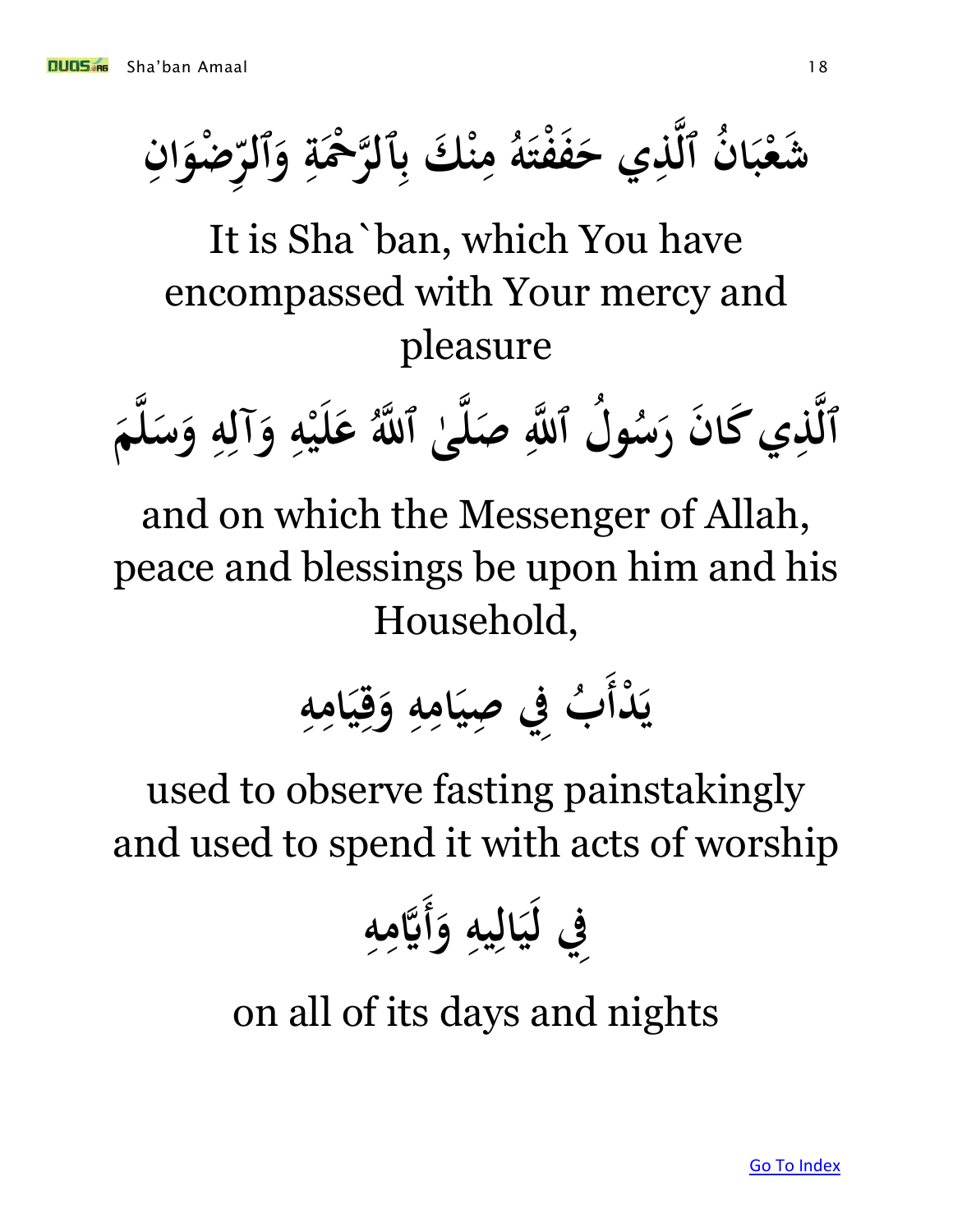**ً ِمُخُوعاً لَكَ فِي إِكْرَامِهِ وَإِعْظَامِهِ ِ ِ ِ ل ِ ِ ْ ِ إ** 

on account of Your honoring and dignifying this month,

$$
\prod_{i=1}^n \frac{1}{2} \sum_{j=1}^n \frac{1}{j} \sum_{j=1}^n \frac{1}{j} \sum_{j=1}^n \frac{1}{j} \sum_{j=1}^n \frac{1}{j} \sum_{j=1}^n \frac{1}{j} \sum_{j=1}^n \frac{1}{j} \sum_{j=1}^n \frac{1}{j} \sum_{j=1}^n \frac{1}{j} \sum_{j=1}^n \frac{1}{j} \sum_{j=1}^n \frac{1}{j} \sum_{j=1}^n \frac{1}{j} \sum_{j=1}^n \frac{1}{j} \sum_{j=1}^n \frac{1}{j} \sum_{j=1}^n \frac{1}{j} \sum_{j=1}^n \frac{1}{j} \sum_{j=1}^n \frac{1}{j} \sum_{j=1}^n \frac{1}{j} \sum_{j=1}^n \frac{1}{j} \sum_{j=1}^n \frac{1}{j} \sum_{j=1}^n \frac{1}{j} \sum_{j=1}^n \frac{1}{j} \sum_{j=1}^n \frac{1}{j} \sum_{j=1}^n \frac{1}{j} \sum_{j=1}^n \frac{1}{j} \sum_{j=1}^n \frac{1}{j} \sum_{j=1}^n \frac{1}{j} \sum_{j=1}^n \frac{1}{j} \sum_{j=1}^n \frac{1}{j} \sum_{j=1}^n \frac{1}{j} \sum_{j=1}^n \frac{1}{j} \sum_{j=1}^n \frac{1}{j} \sum_{j=1}^n \frac{1}{j} \sum_{j=1}^n \frac{1}{j} \sum_{j=1}^n \frac{1}{j} \sum_{j=1}^n \frac{1}{j} \sum_{j=1}^n \frac{1}{j} \sum_{j=1}^n \frac{1}{j} \sum_{j=1}^n \frac{1}{j} \sum_{j=1}^n \frac{1}{j} \sum_{j=1}^n \frac{1}{j} \sum_{j=1}^n \frac{1}{j} \sum_{j=1}^n \frac{1}{j} \sum_{j=1}^n \frac{1}{j} \sum_{j=1}^n \frac{1}{j} \sum_{j=1}^n \frac{1}{j} \sum_{j=1}^n \frac{1}{j} \sum_{j=1}^
$$

up to his death.

 **م ف ُ ه ه ه لل ا أ يه ف ه ت ه ن ِ ِ ِ } ُ** عِنَّا عَلَىٰ ٱلإِسْتِنَانِ بِسُّ **ب ب**<br>۶ **ِ ; ْ । ٰ ِ**

O Allah, (please do) help us follow the example of him (i.e. the Holy Prophet as regards the honoring of this month)

**ِ ه ْ دي ل ِ ة فاع ش ل ٱل ه ِ ْ ي ن و**

and help us attain his intercession for

us.

**ً فعا ه ش ُ م ً يعا ِ شف ِِل ُ له ْ ع ْ ٱج م و ُ ه ه ه لل ا**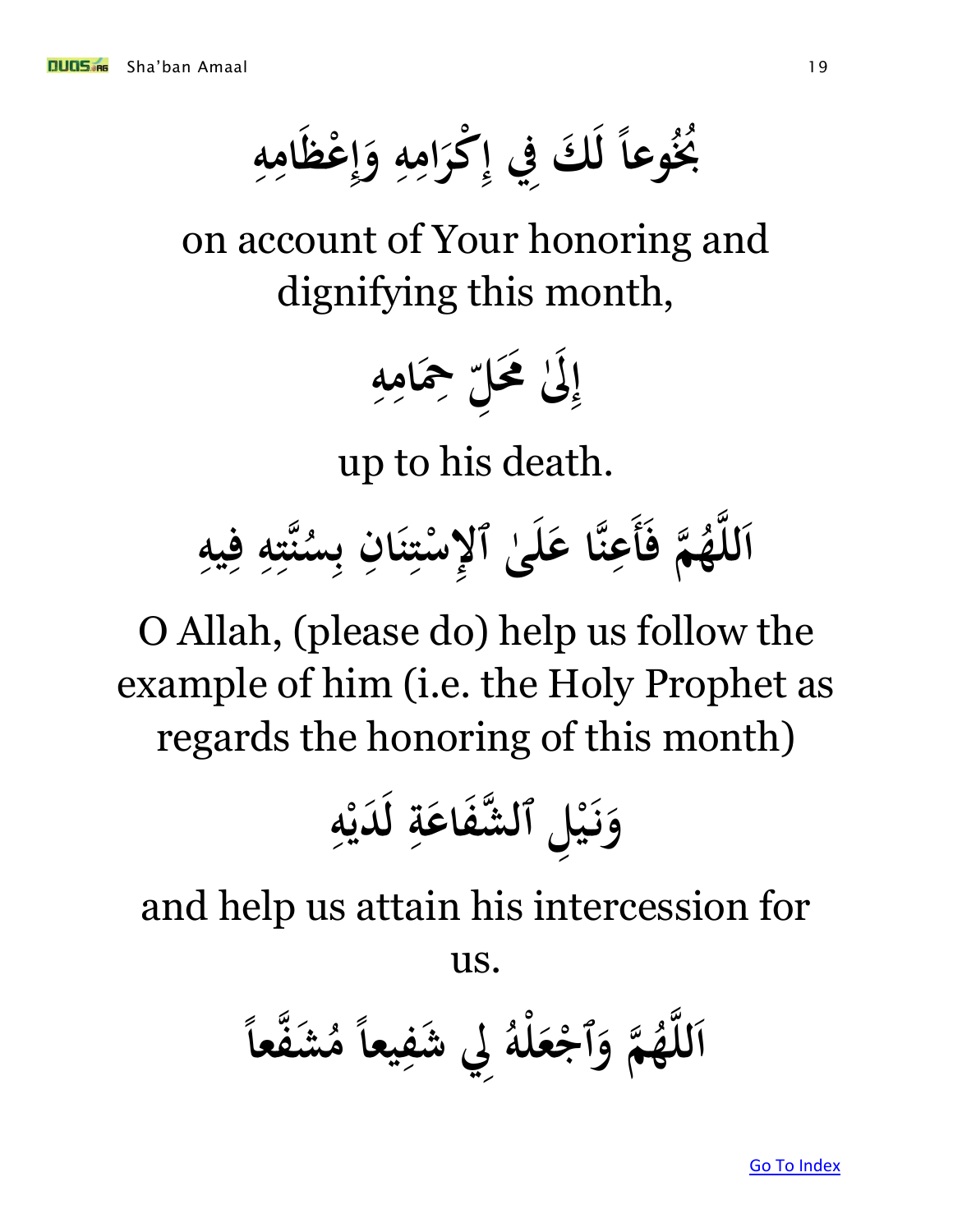O Allah, (please do) decide him as my interceder (before You) whose intercession for me is acceptable

**ً عا ي ه ْ ك م ي ريقا ط و 2 ْ ل ِ إ ً ِ** 

and as my clear path toward You,

**ً عا ِ ب ه تُ م ُ ه ِِن ل ل ْ ع ْ ٱج و**

and make me follow him

**َّتٰ ه ً ضيا ِ ا ح أ ر ِن ِ ع ِ ة ام ي ِ ق ْ ٱل م ْ و ك ي قا ْ ل**

until I meet You on the Resurrection Day enjoying Your pleasure with me

**ُ ن ُ ذ ْ ن ع ض و ِ ً ا يا ِِب غ و**

and Your overlooking my sins

**ن ا د أ ْ ق ضو ْ ِ ٱلر و ة ْح ْ ر ه ْ ك ٱل ن ِ ِِل م ت ْ ب ج ْ و**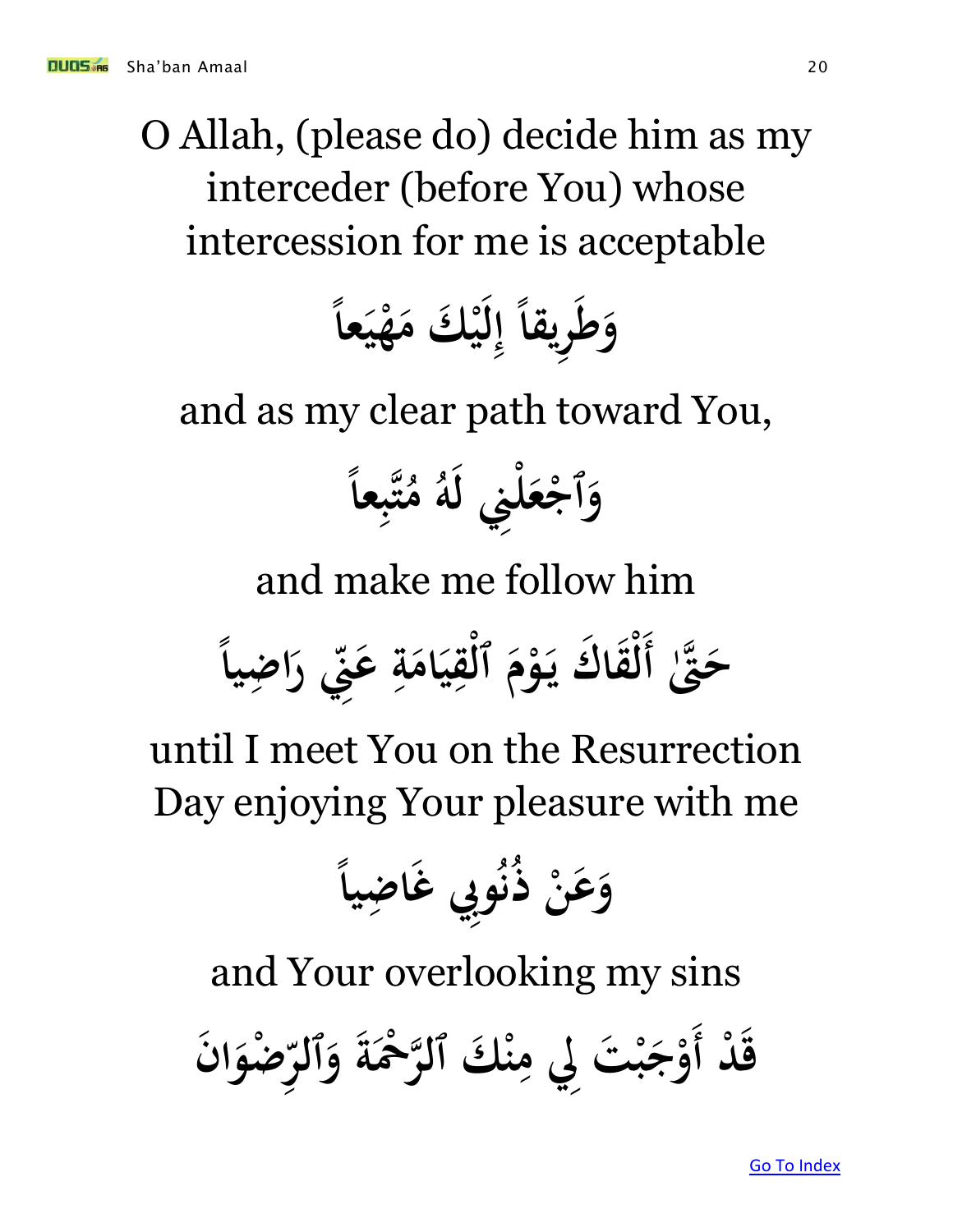# and thus You will confer upon me with Your mercy and pleasure

 **•** وَأَنْزَلْتَنِي دَارَ ٱلْقَرَارِ وَ**حَ**َلِّ ٱلأَ **ِ**  $\int$  **ُم ل ر و قر ٱل ار ِِن د ت ز ر ن ا خي ِ ا ْ 22 ْ ل** .<br>.<br>. **ائی**<br>با **ِ 22 ْ**

and allow me to reside in the Eternal Abode and the Place of the Righteous.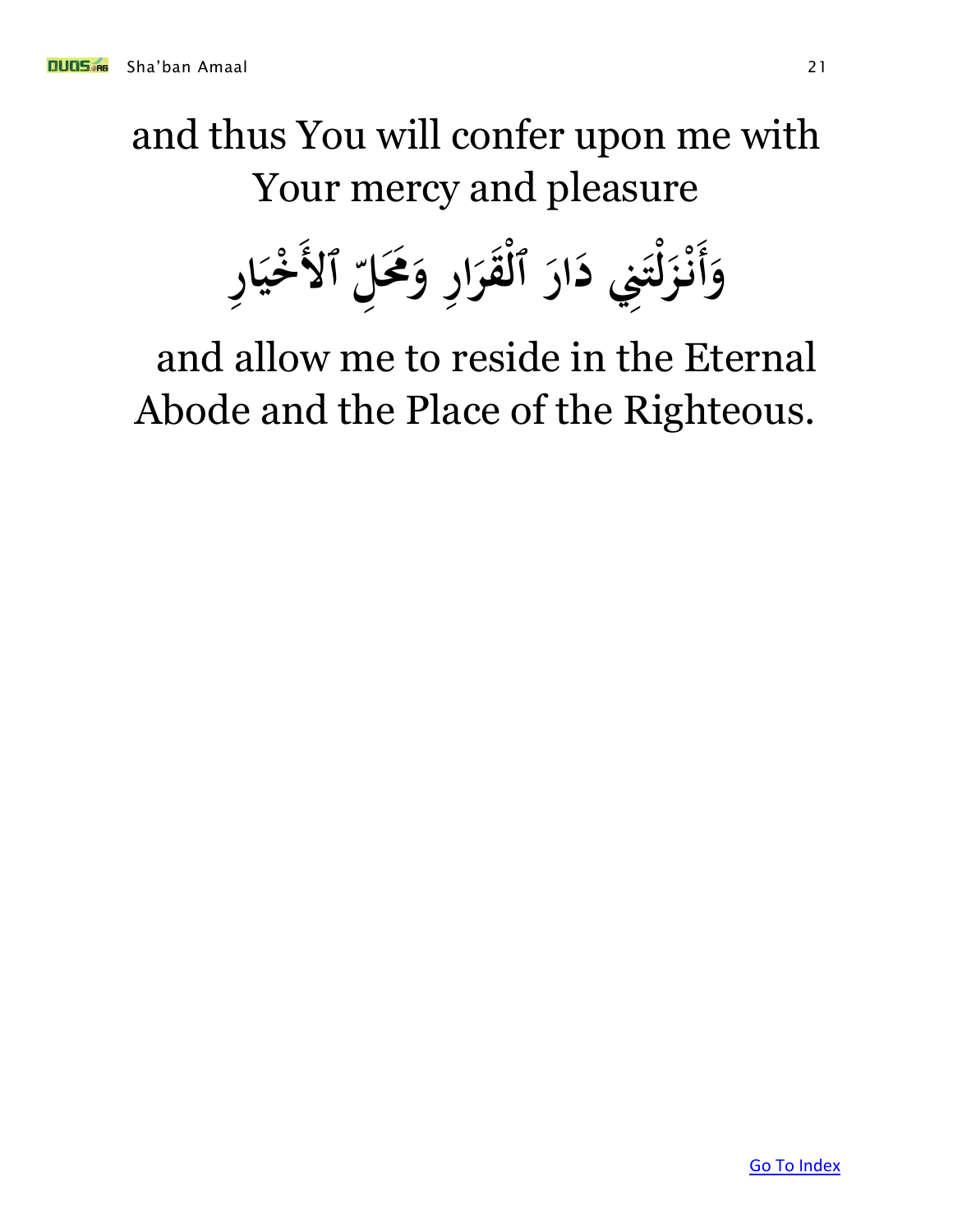<span id="page-22-0"></span>

### **Munajat Sha'baniyah**

It is recommended to say the following confidential prayer (*munajat*) that has been narrated by Ibn Khalawayh who commented on it, saying, "This is the confidential prayer of Imam `Ali Amir al-Mu'minin **السالم عليه** and the Holy Imams who used to say it in the month of Sha`ban."

### [mp3](http://www.duas.org/mp3/shabania%20munajaat.mp3)

**ٍ** عَلىٰ مُحَمَّدٍ وَآلِ مُحَمَّدٍ **ِ ٍ ٰ ِ صل م ُ ه ه ه لل ا**

O Allah, (please do) send blessings to Muhammad and the Household of Muhammad,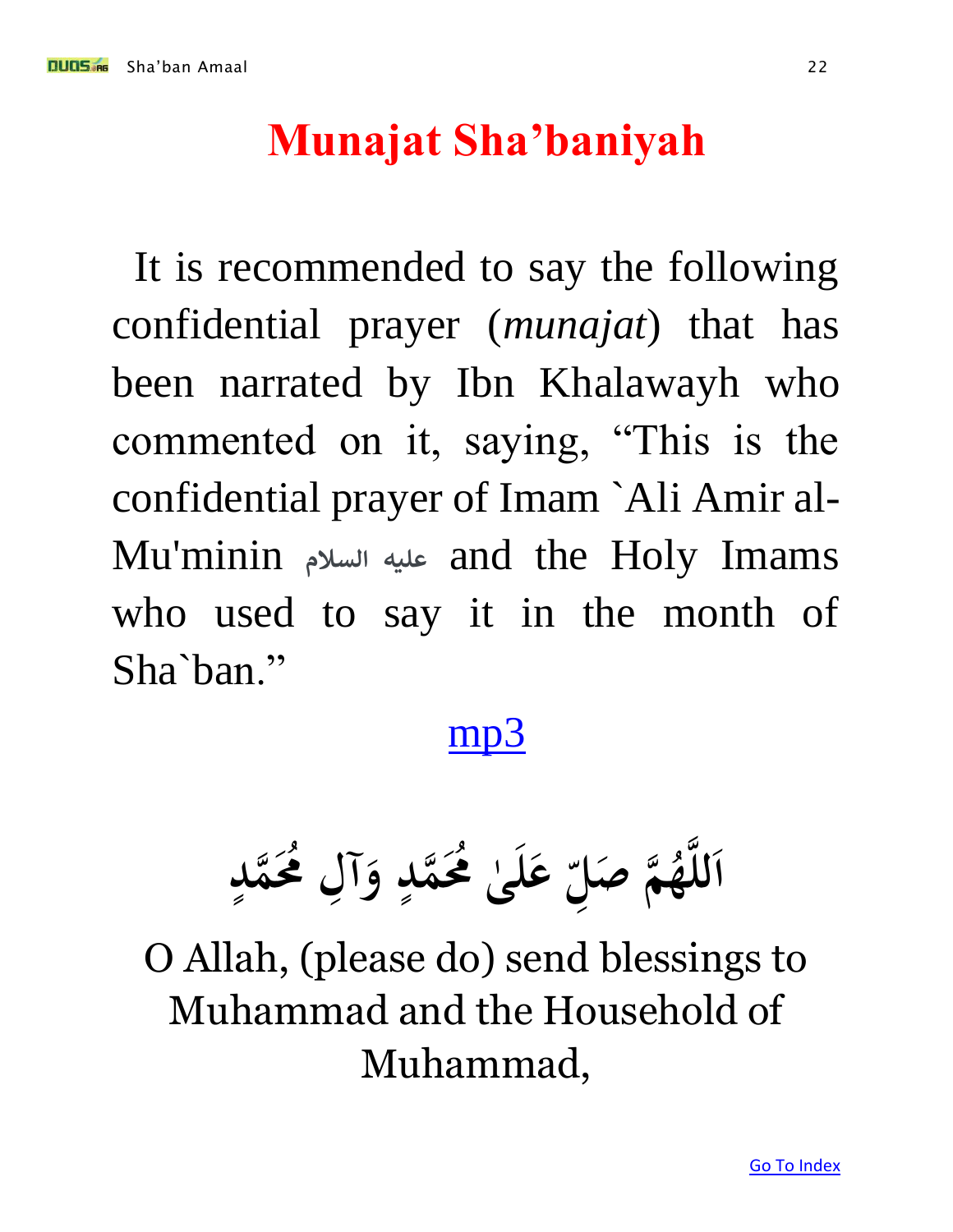**ُ ك و ع ا د ذ ِي إ ائ ع** ر<br>.<br>. **ْ ِ ُ** وَٱسْمَعْ دُ **ْ ْ ٱ** 

listen to my prayer whenever I pray You,

### **ُ ك ت ي د ا َن ذ ِي إ دائ ع ْس و ْ ِ ِ**<br>با **ن ْ ْ ٱ**

listen to my call whenever I call upon you,

### $\int$ وَأَقْبِلْ عَلَيَّ إِذَا نَاجَيْتُكَ *<u>t</u>*  **ِ ه ل ع ِل ب ق ْ ْ**

and accept from me whenever I confidentially whisper to You,

**ْ ك ي ل ِ ت إ ُ ْ ب ر د ه ْ ق ف**

for here I am fleeing into You,

 وَوَقَفَتْ بَيْنَ يَدَيْكَ مُسْتَكِيناً لكَ  **ِ ْ ُ ْ ك م دي ني ي يبن**<br>. **ت ب ُ ف ْ ق و** 

standing before You, showing submission to You,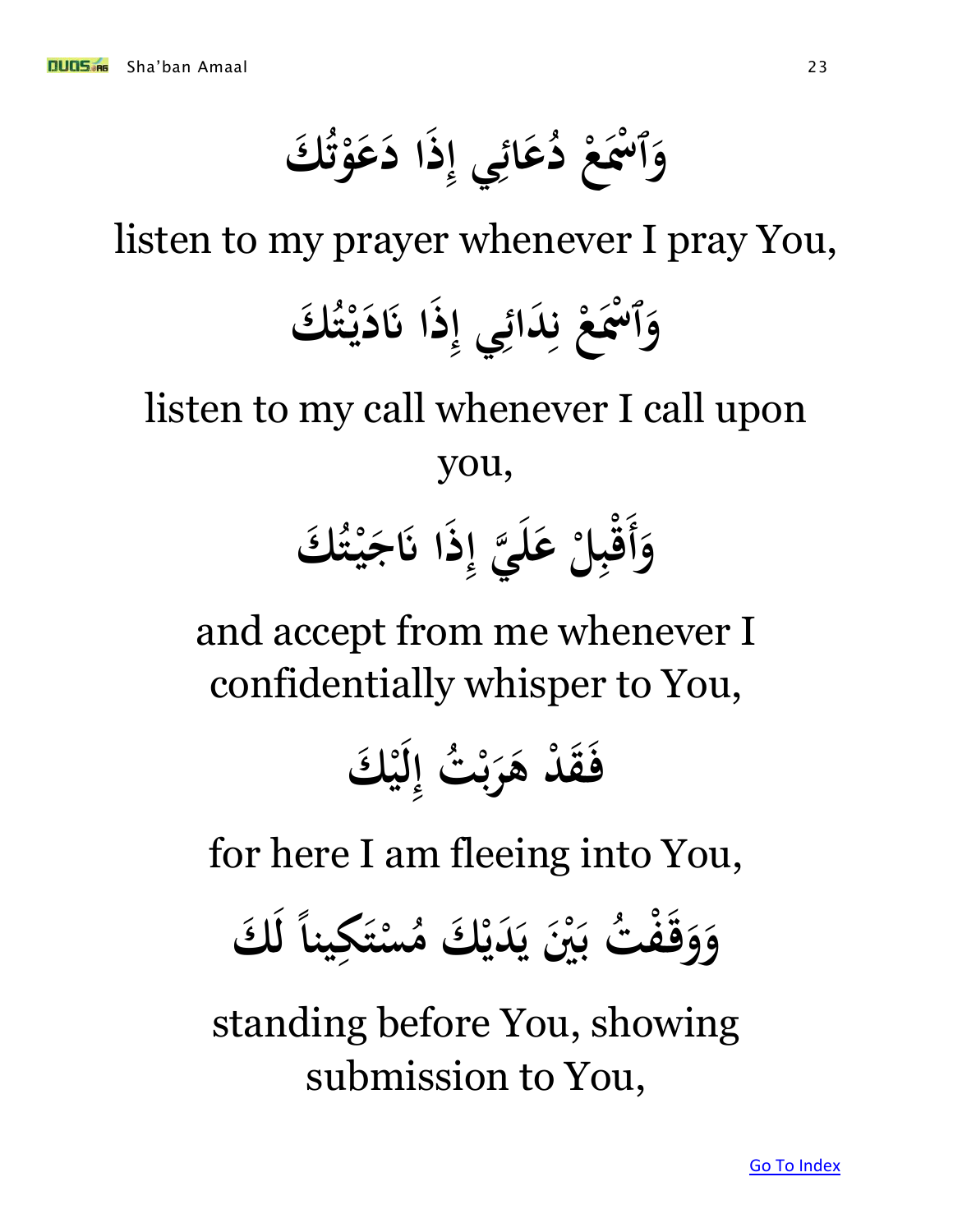عاً إِلَيْكَ<br>ت  **ل ِ إ ً** ں<br>اب  **ضر ت ُ م**

imploring You,

### **ِِب و ْ ك ث دي ا ل م ً ل جيا ر ا**  <u>ئی</u><br>ن  **ِ ِ ا**

## and hoping for the reward that You have.



You do know what is in my inner self,



recognize my needs,



recognize my hidden affairs,

وَلاَ يَخْفَىٰ عَلَيْكَ أَمْرُ مُنْقَلِّبِي وَمَثْوَايَ  **ٰ**  $\int$  **ْ ُ م ُ ر مْ**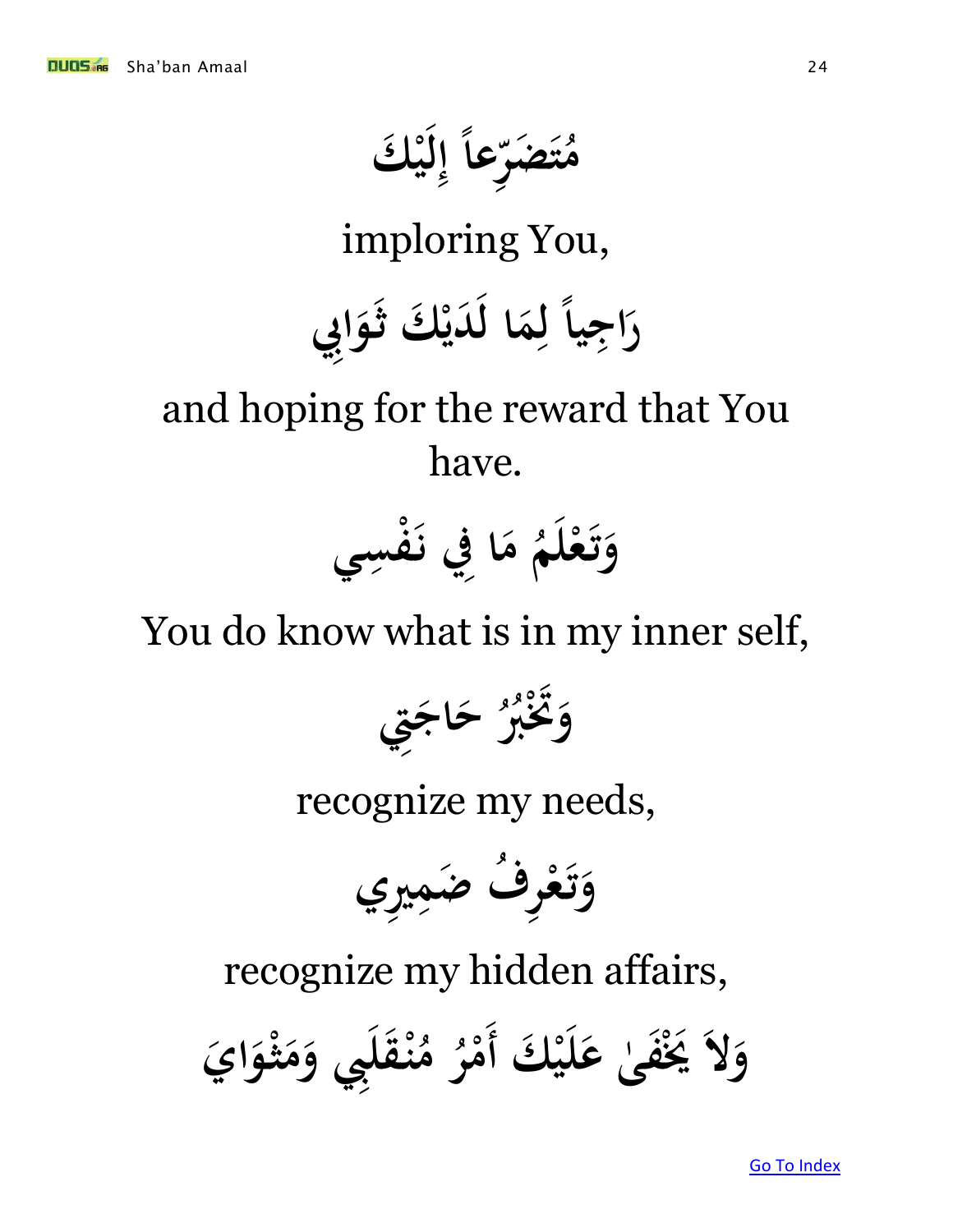and all my moves and stillness are known by You.

**ا م ُ ن أ ْ د أُ ري ُ و أ ن م ه ئ ب ْد ب ي ق ْط ن م ِ ِ ِ ب ِ B ِ** 

So are all the utterance which I want to begin with,

> **ِت وأ ب ل ْ ط ن م ه وه فه ت**   $\int$ **ِ ِ ِ ب ب**<br>۶

all the requests that I want to express,

 **ِت وأ ب ِ اق ع ِ ل ُ وه ُ ج ْ ر**

and all the expectation that I hope for my future.

**ِ ي س ي َّي ه ل ك ع ُ ير ِ قاد ت م ْ ر د ج ْ ق و ي ِ د**

All that which You, O my Master, have decided for me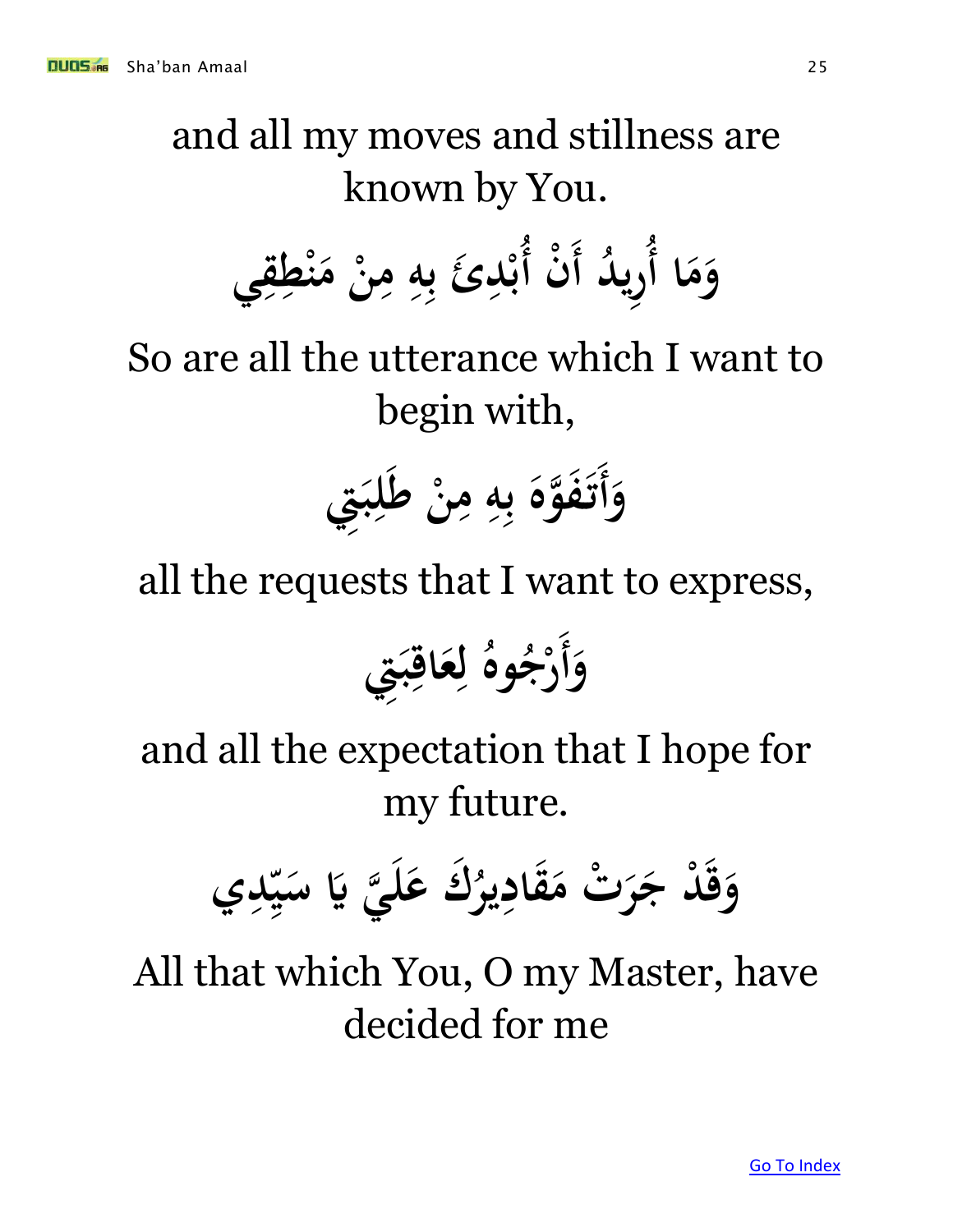**ري م ِ ْ ُ** ق إِلَىٰ آخِرِ عُ **ِ ِ ِ إ .**<br> **1 ِ** فِيمَا يَكُونَ مِ **يا**<br>•  **ِ**

up to the end of my life,

مِنْ سَرِيرَتِي وَعَلانِيَتِي **2** ِ<br>!<br>.  **ِ ِ**

including my secret and open matters, shall be experienced by me.



And it is in Your Hand, not anybody else's, are all increase and decrease,



and all my benefits and harms that come upon me.

 **م ِِن ف ت ْ م ر ن ح ْ ِ ي إ ِ ٰ َل ِِن ِ ُ إ ق ُ ز ْ ر ِي ي ذ ه ا ٱل ذ ْ ن**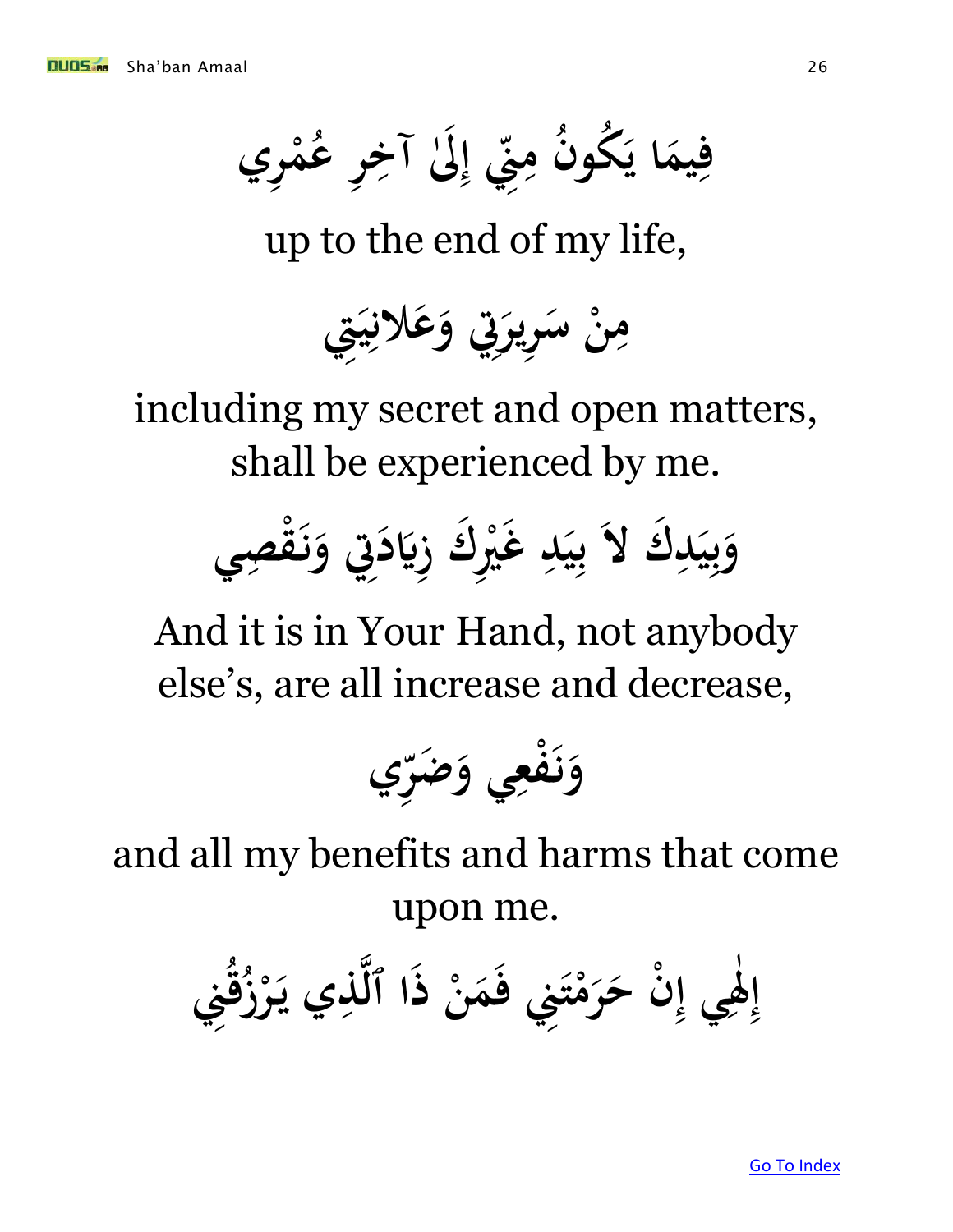O my God, if You deprive me (of Your sustenance), then who else can ever provide me with sustenance?



If You disappoint me, then who else can ever back me?



O my God, I do seek Your protection against Your wrath and against the befalling of Your ire upon me.

 **ت ْ س ُ م ري ْ ت غ ُ ْ ُكن ن ْ ِ ي إ ِ ٰ َل ِ ْ ك إ أ ِ ت ْح ْ ر ِ ل ل ٍ ِ ه**

O my God, if I do not deserve Your mercy,

 **أ ت ف ْ ن أ**  $\int$  **ْل ه أ ود َتُ ن ي ب**  $\int$  **ْ** <u>با</u> **ه**  عَليَّ بِفَضْلِ سَعَتِكَ  **} ِ ْ**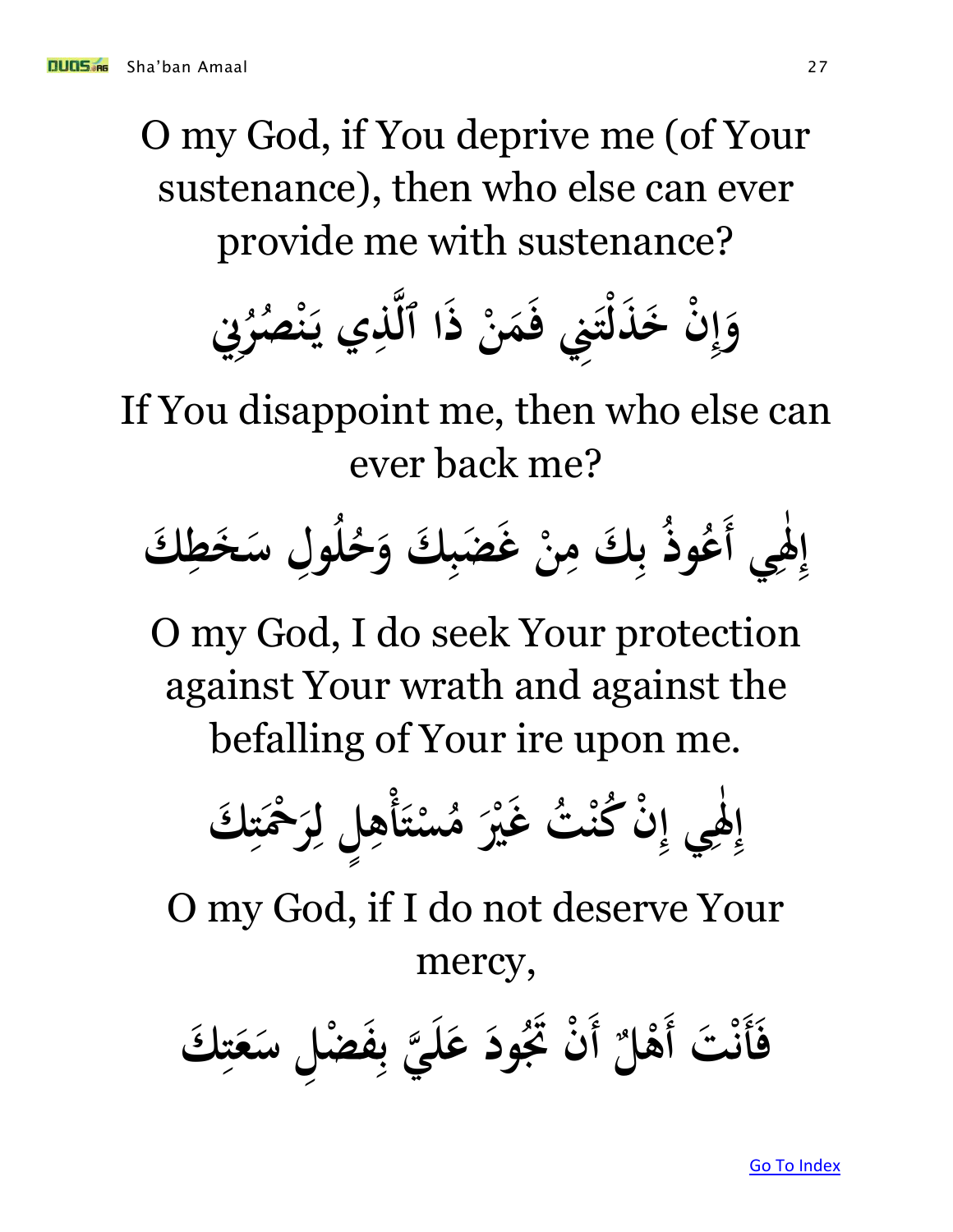You are still expected to confer upon me with Your expansive favor.

 **ك ي ِ ٰ َل ِ ْ ك إ أ دي ني ي ْ ب فة ِ اق سي و ِ ف ْ ن ِ ب ِن ِ** 

O my God, I now imagine how I will stand before You,

**د ْ ق ْ ك و أ ي ل ي ع ِ ُّكل و ت ُ ن ْ س ُ ا ح ه ه ل ظ**

shaded by my good idea about You on account of my trust in You,

**ل ا ْ ق ُ ف ت م ت أ ك ْ و ِ ف ْ ن أ ع ِ ِِن ب دت ْ م ه غ ت و ُ ه ُ ل ْ ه**

and You will decide for me that which befit You and You will include me with Your forgiveness.

**ْ ن م ت ف ْ فو ن ع ي إ َل إ أ ذل ْ ك ب ن َٰل م ك و ْ ِ ∫ ٰ ِ**  $\int$ **ِ ٰ ب ِ ْ**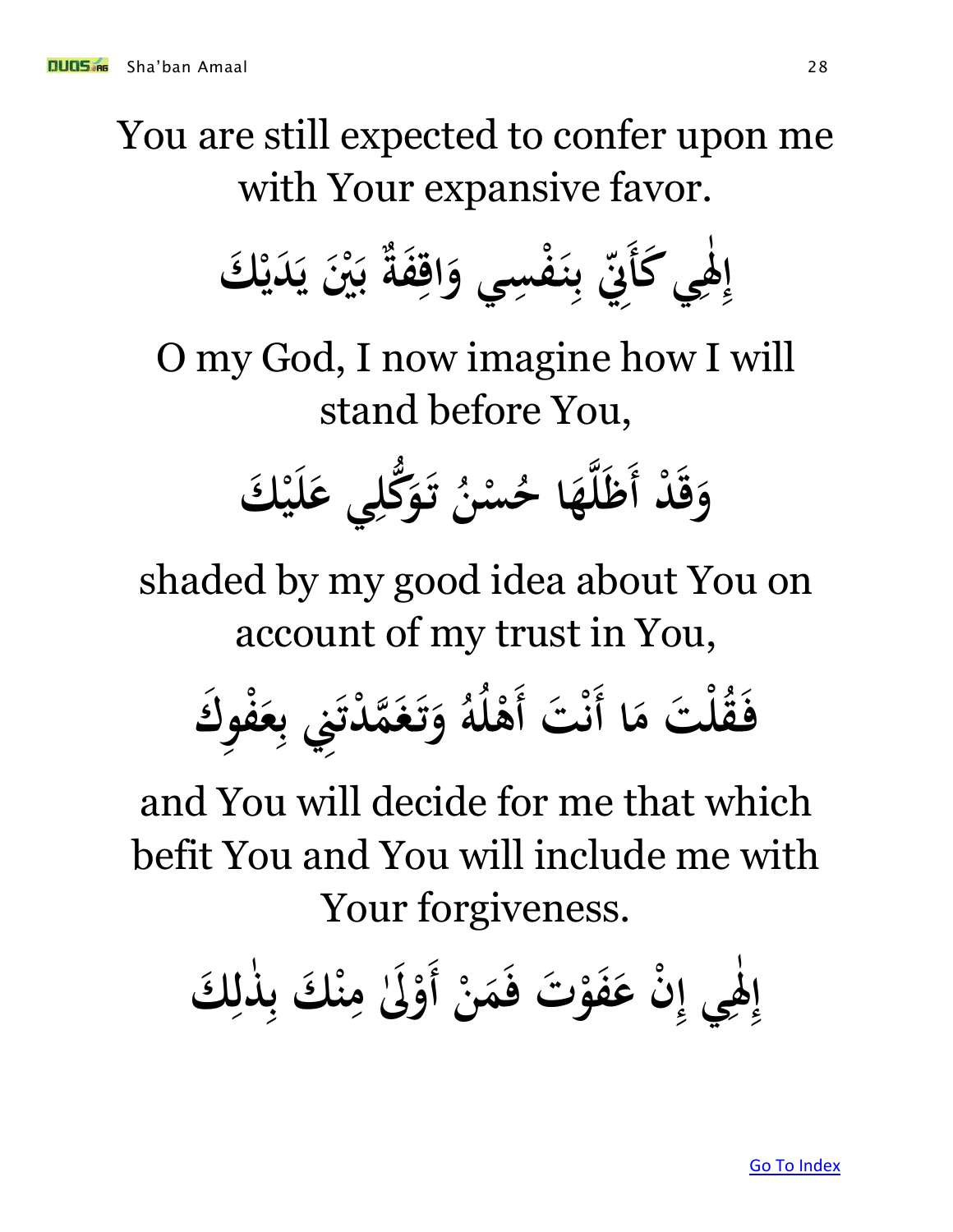O my God, if you pardon me, then who else is worthier than You are in pardoning.

 وَإِنَّ كَانَ قَدْ دَنَا أَجَلِي وَلَمْ يُدْنِنِي مِنْكَ عَمَلِي  **ْ ِ إ**   $\int$ **ِ ِ ب**<br>با **ي ْ ِ** 

If my time of death is approaching while my deeds are still too short to approach me to You,

**ت ُ ل ْ ع د ج ْ ق ف ار ْ ر إلق ِت ِ ٱ يل ِ س ْ ك و ي ل ِ ب إ ِ ْ ذن ٱل ه ِ ب**

I am then considering my confession of being guilty to be my means towards You.

**ا َل ر ِ هظ سي ِِف ٱلن ِ ف ْ ى ن ٰ ل ت ع ُ ْ ر ُ د ج ْ ي ق ِ ٰ َل ِ إ**

O my God, I have wronged myself when I allowed myself to behave unrestrainedly;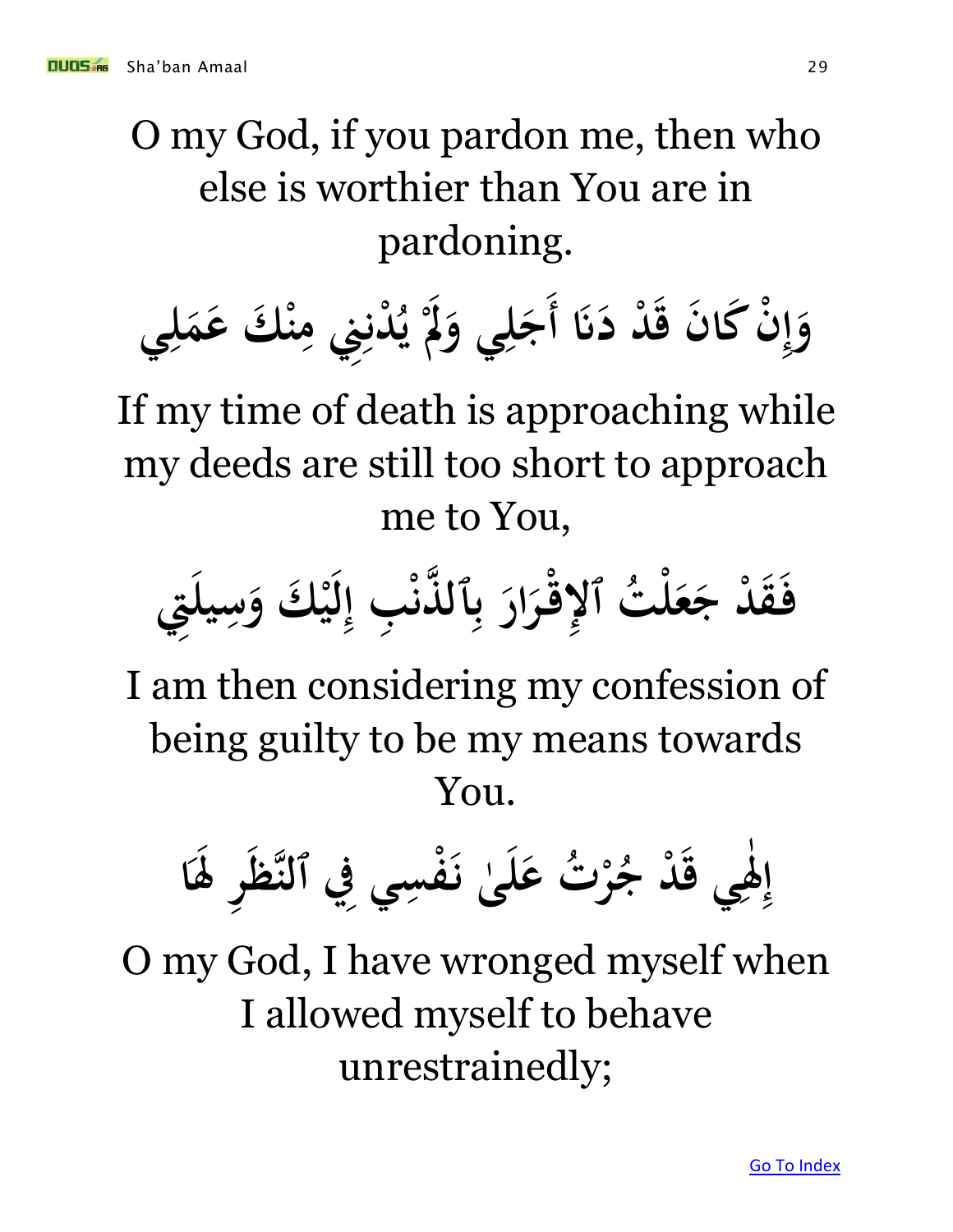**ا َل ر ْف غ ت َل ن يا**<br>با  $\frac{1}{2}$ **ْ ِ ْ ْ ِ إ ُ ْل و ا ٱل ه ل ف ي ْ** 

therefore, woe will betide me if You do not forgive.

**ي ه ل ك ع ر ُّ ِ ل ب ْ ز ي ْ َل ي ِ ٰ َل ِ ِِت إ أ ا ي ح هَّيم**

O my God, You have never ceased Your favors from me all over my lifetime;

**ِن ِ ك ع ر ه ِ ب ْ ع قط ْ ِِت ت ا ال ف َم ِِف** 

so, (please) do not stop Your favors from covering me after my death.

**ِِت ا َم د ْ ع ِِل ب ك ر ِ ظ ن ن ِ ْ س ُ ح ْ ن ِ م ُ س ف آي كي ي ِ ٰ َل ِ إ**

O my God, how can I despair of Your nice custody over me after my death

 **وأ ْل ْ له ٱ ِ ِِن إ ِ ل و ُ ت ْ َل ت ْ ِِت ن ا ي ِِف ح يل ِ م**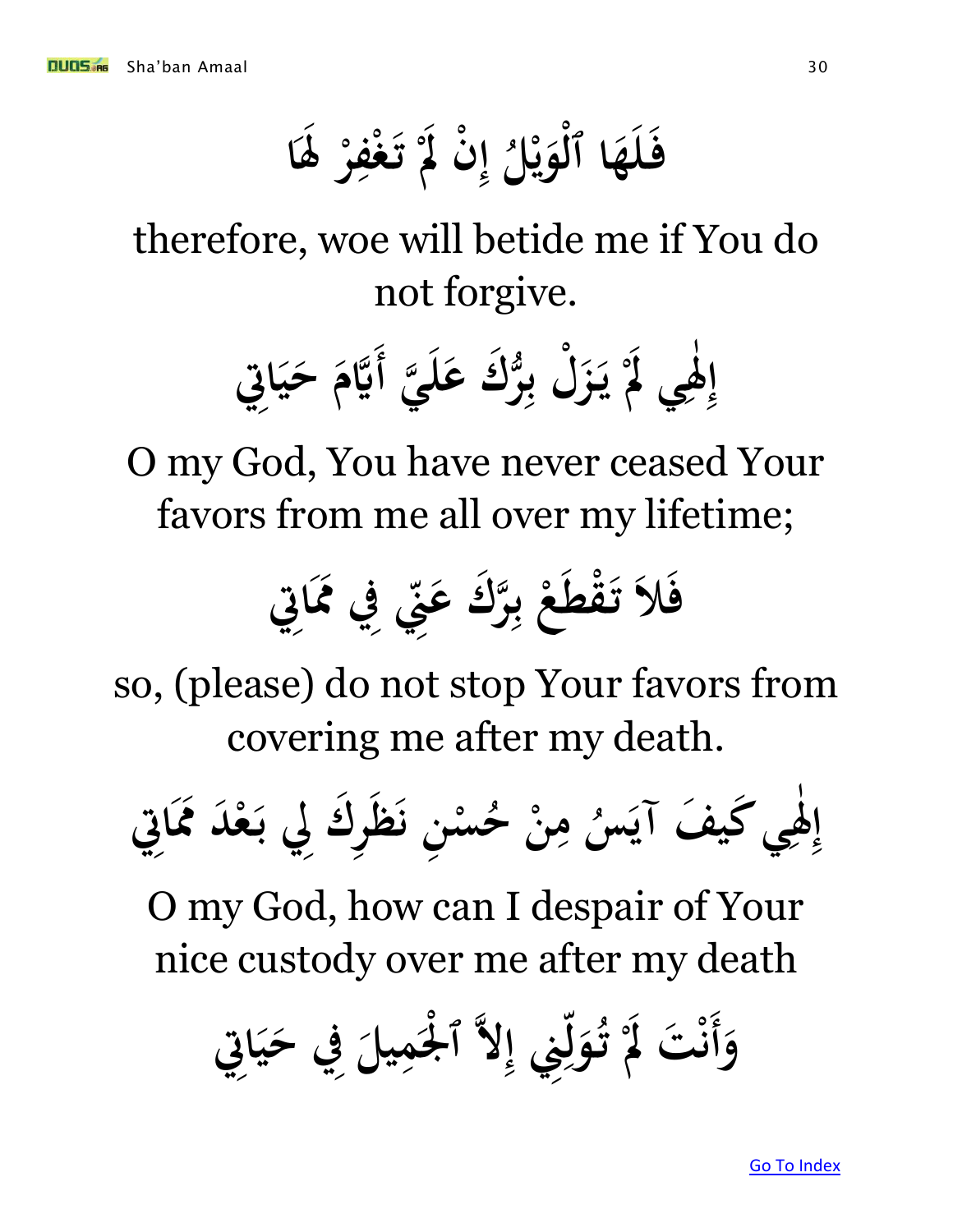while You have not shown me but the good throughout my lifetime?

**ْ ن ِ ل م ه و ي ت ِ ٰ َل ِ ا إ أ ري م ِ ْ ت م أ ْ ن أُ ه ُ ل ْ ه**

O my God, (please) manage my affairs in the very way that befits You,

 **ر م د غ ْ ب ق ٍ ِ ذن ْ ُ ى م ٰ ل ك ع ِ ضل ْ ف ِ ي ب ه ل د ع ْ ُ ع و ُ ه ُ ل ْ ه ج ُ ه**

and confer upon me—a sinful who is covered by his ignorance—with Your favors.

**ا ي ْ دن ِِف ٱل ُّ ً واب ُ ن ُ ي ذ ه ل ت ع َّْت د س ْ ي ق ِ ٰ َل ِ إ**

O my God, You have concealed my sins in my worldly life,

 **وأ ُ ِِف ٱل ك ن ْ َن أ ِ ي م ه ل ا ع ه ِ َّت ْ َٰل س ِ إ ُ ج و ْ ٰى ح خر ْ**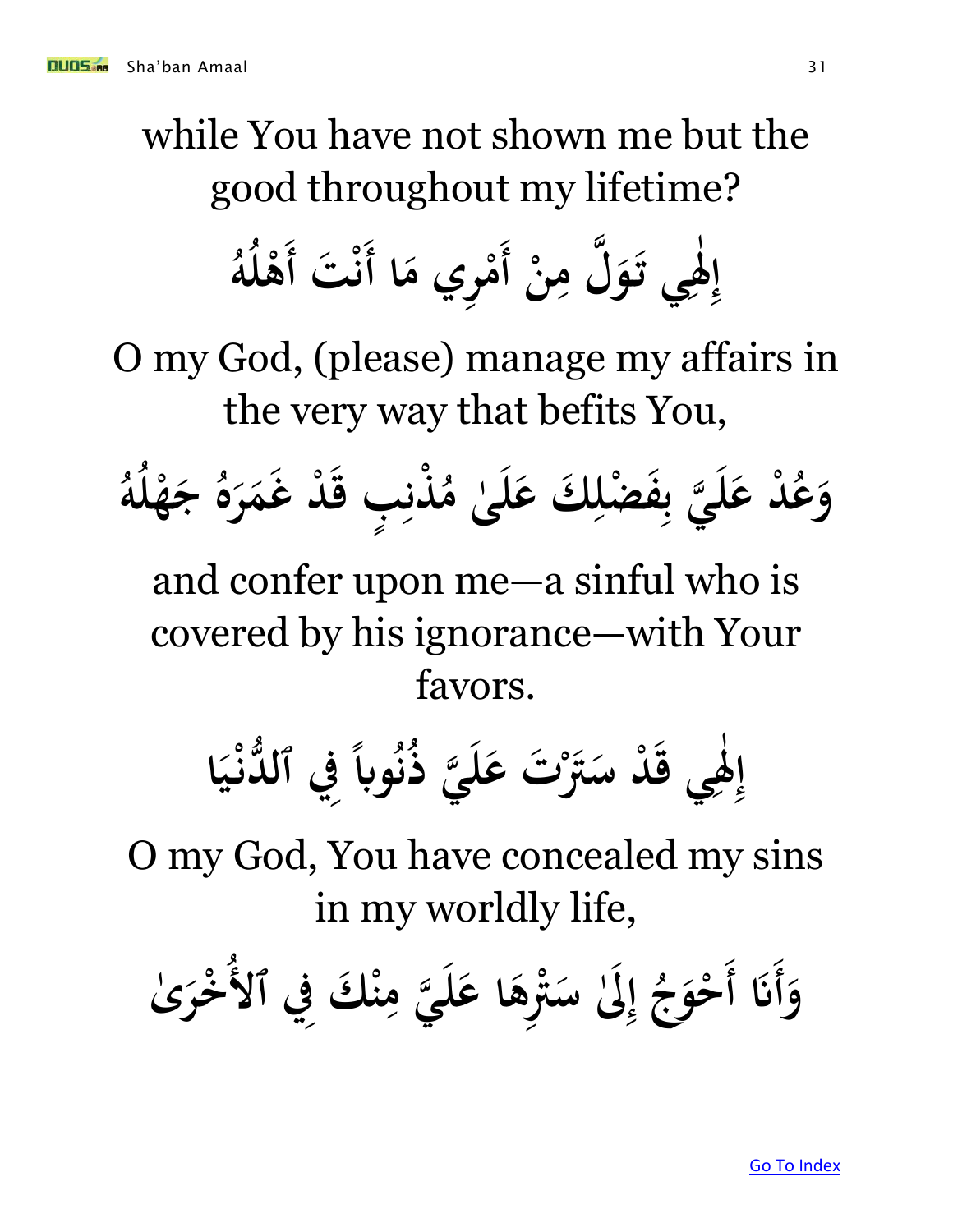but I need Your concealment more urgently in the Next Life.



You have thus not disclosed my sins before any of Your righteous servants;

**س ِ ؤو ُُ ى ر ٰ ل ع ِ ة ام ي ِ ق ْ ٱل م ْ و ِِن ي ح ض ْ ف ْ ت ال ف ٱل ِ اد شه ْ**

therefore, (please) do not expose me on the Resurrection Day before all the witnesses.

**ط س ك ب ُ ود ُ ي ج ِ ٰ َل ي ِ إ أ ِ ل م**

O my God, it is Your magnanimity that expanded my hope,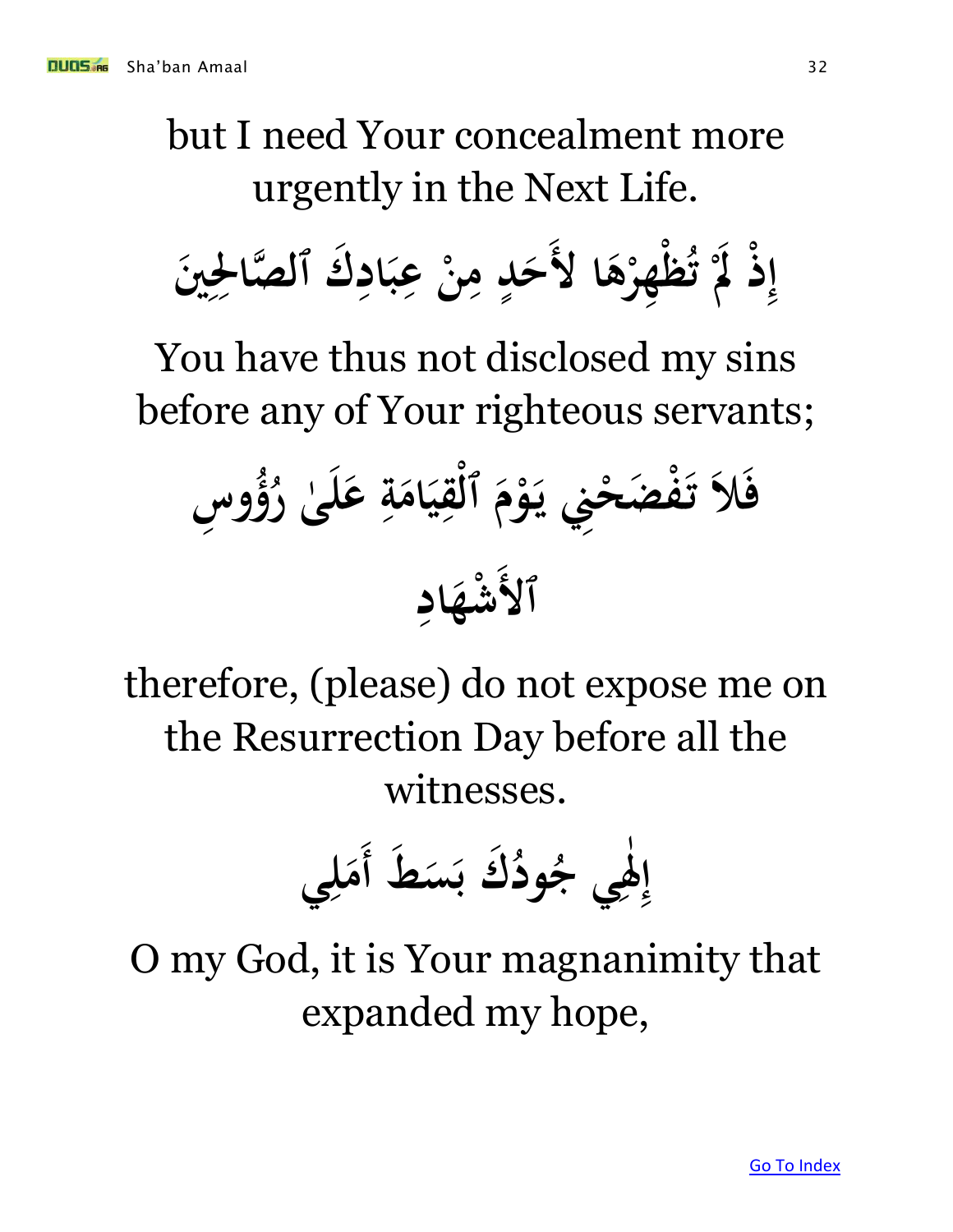**ك ُ فو ع ي و أ ل م ْ ع ن م ْ**   $\int$ **ِ ِ ُ ضل ف ْ**

and surely Your pardon is more preferable than my deeds.



O my God, so (please) delight me when I meet You on the day when You shall judge between Your servants.

 **ن ع ِ ْ غ ت ْ س ي ْ َل ْ ن م ُ ذار ِ عت ْ ْ ك ٱ ي ل ِ ري إ ِ ذا ِ عت ْ ي ٱ ِ ٰ َل ِ إ ْ ن ِ ره ِ ذ ْ ُ ل ع وِ ُ ب ق**

O my God, I submit to You the apology of one who cannot dispense with the acceptance of his excuse;

 **ري َّي ذ ِ <sup></sup> ُ** فَأَقْبَلْ عُذْرِي يَا أَكْرَمَ مَنِ ٱعْتَذَرَ إِلَيْهِ ٱلْمُسِيئُونَ **ْ**   $\int$ ء<br>ما **سيئ ِ ∕ م ٱل ه ي ذر عت ن ٱ م م ْكرْ ِ**  $\frac{1}{2}$  **ل ِ إ**  .<br>.<br>. **22 ْ ∫**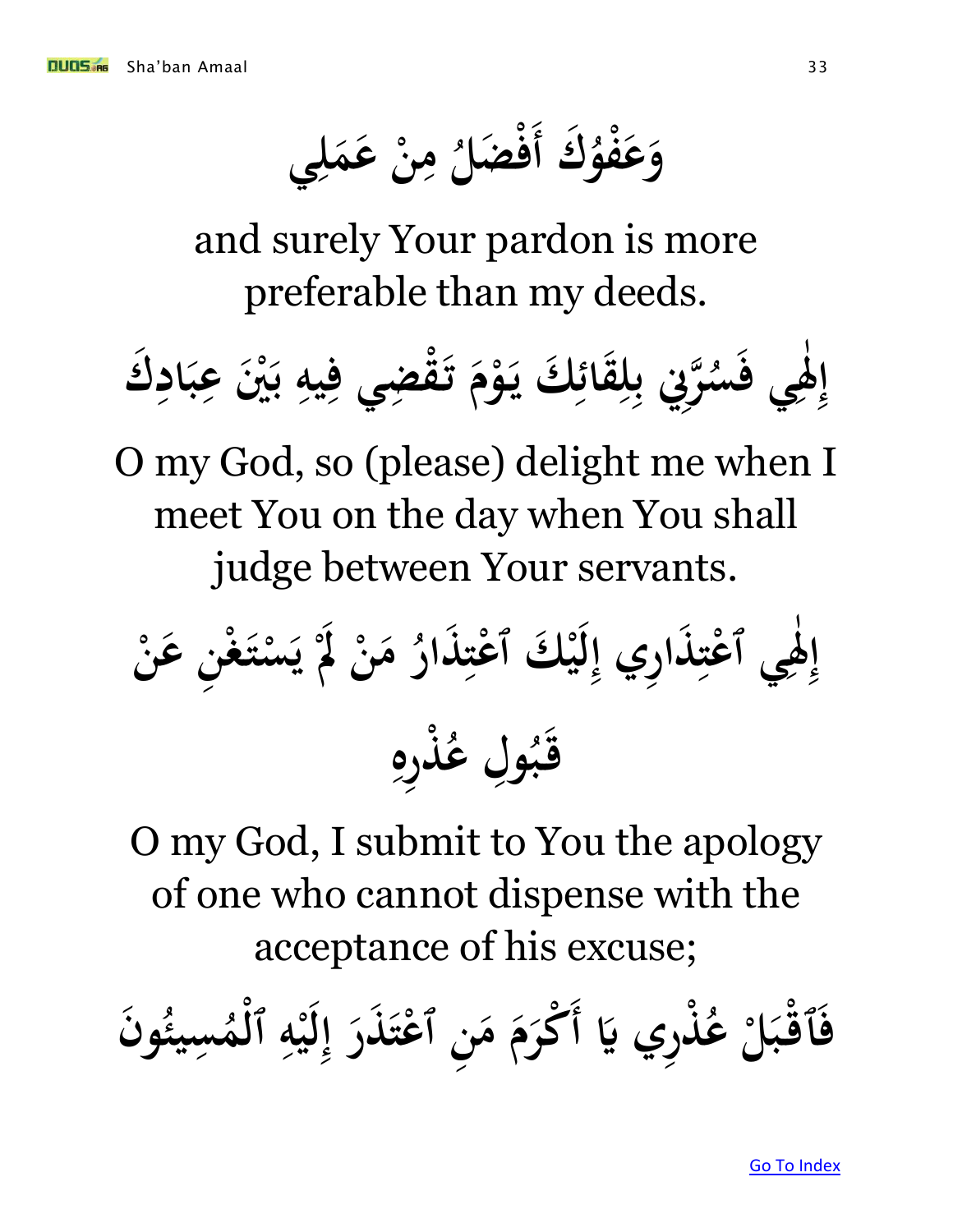so, (please) accept my excuse, O most Magnanimous of all those before whom the guilty make an apology.



O my God, (please) do not reject my request,



do not fail my big hope for You,

 **ِي و ائ ج ْ ك ر ن م ع قط ْ ت ل ي و أ ل م ِ ْ**   $\int$ **ِ** 

and do not disappoint my desire and expectation for You.

> **ْ و ي ل َل ت إ أ ْ د ِِن ر د َتْ َل ِِن و ه ِ ٰ ِ**  $\int$  **ِ ْ ا**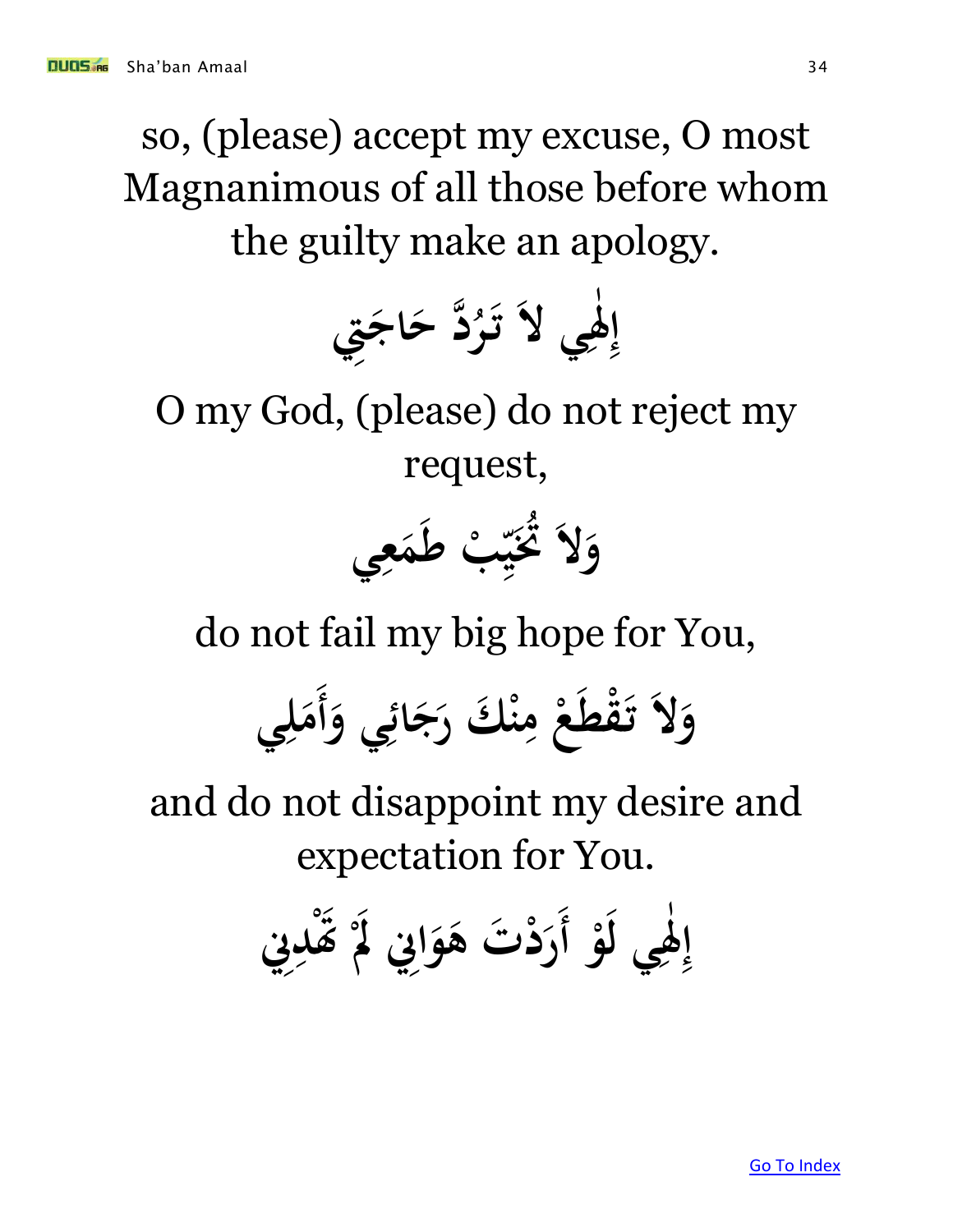O my God, had You wanted to humiliate me, You would not have guided me (to You).



Had You decided to disclose me, You would not have saved me.

إِهْيِ مَا أَظُنُّكَ تَزُدُّنِي فِي حَاجَةٍ قَدْ  **ِ ٰ ِ**  $\int$ **ٍ ُ ر ك ت ت أ ُ ْ ي ْ ن ف**   $\int$  **ْ ك ن ا م ه ب ل ِِف ط ري م ِ ِ ِ ْ ُ ع**

O my God, I do not expect You to reject my request that I spent my whole lifetime asking for it from You.

**د ُ ْ م ْل ْ ك ٱ ل ي ف ِ ٰ َل ِ إ أ ً دا ب أ ً دا م ْ ر س ً ما ِ ائ د ً دا ب**

O my God, all praise be to You, forever, forever, perpetually, everlastingly,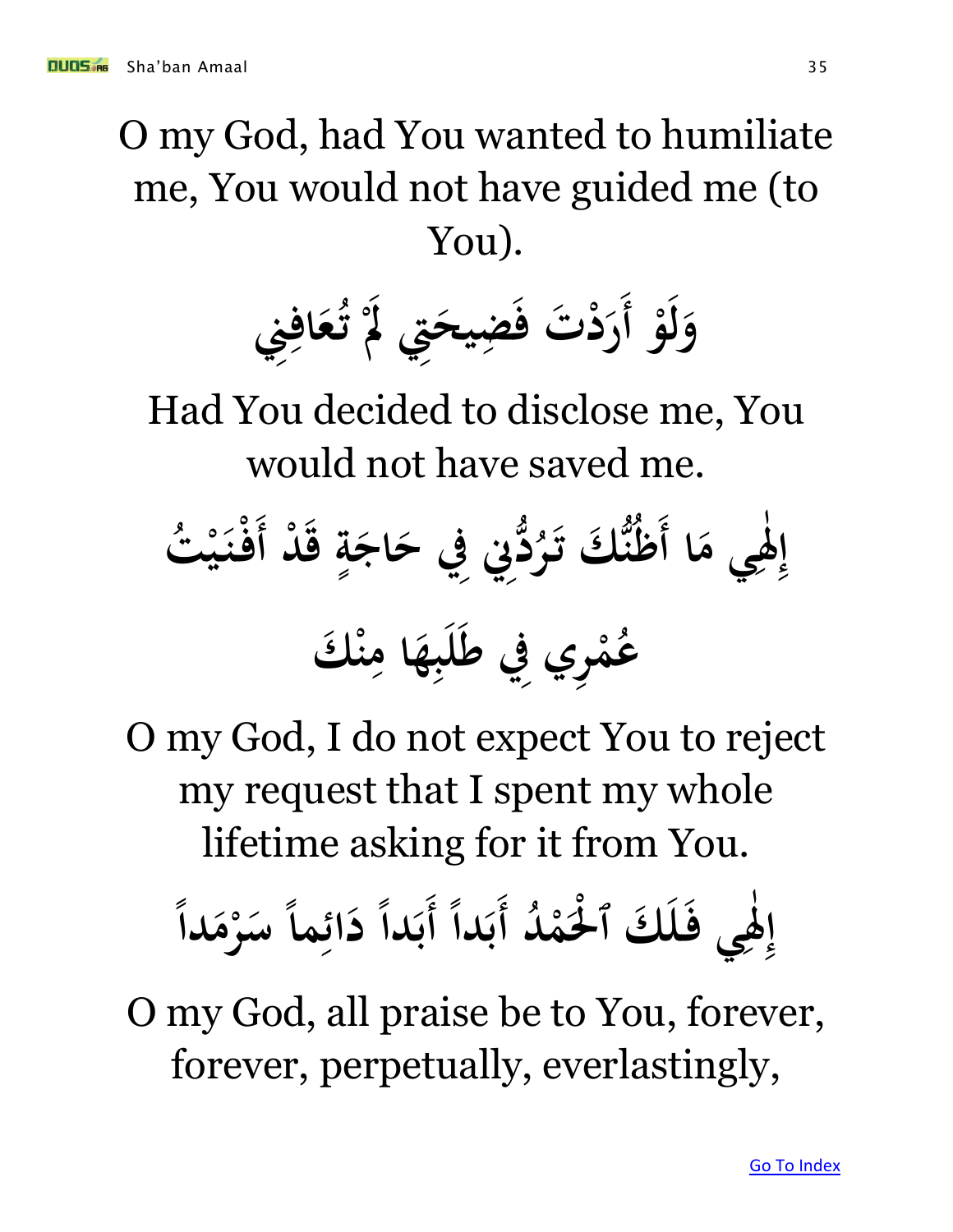زيلُہ وَلاَ يَبِيلُہُ كَمَا تَحِبُّ وَتَرْضَىٰ **ئ**<br>.  ∫<br>≶  **∤ ب**<br>• ر<br>بيا **ِ ياء**<br>ما ر<br>بيا

increasingly, and unperishably, as exactly as You like and please.



O my God, if You punish me for my offense, I shall demand with Your pardon,

**ن ْ ِ إ ِِب و ُ ذن ُ و أِ ِِن ب ذت ْ خ ك أ ِ ت ر ِ ْف غ ِ ُ ك ِب ذت ْ خ** 

if You punish me for my sins, I shall demand with Your forgiveness,

**ن ْ ِ إ و أ هار ِِن ٱلن لت ْ خ ْ ت د أ ُ ْ م عل ْ ا أ ه ل ْ ِ ِن ه أ ُ ك أ ُّ ب ِ ح**

and if You decide to send me to Hell, I shall declare to its inhabitants that I love You.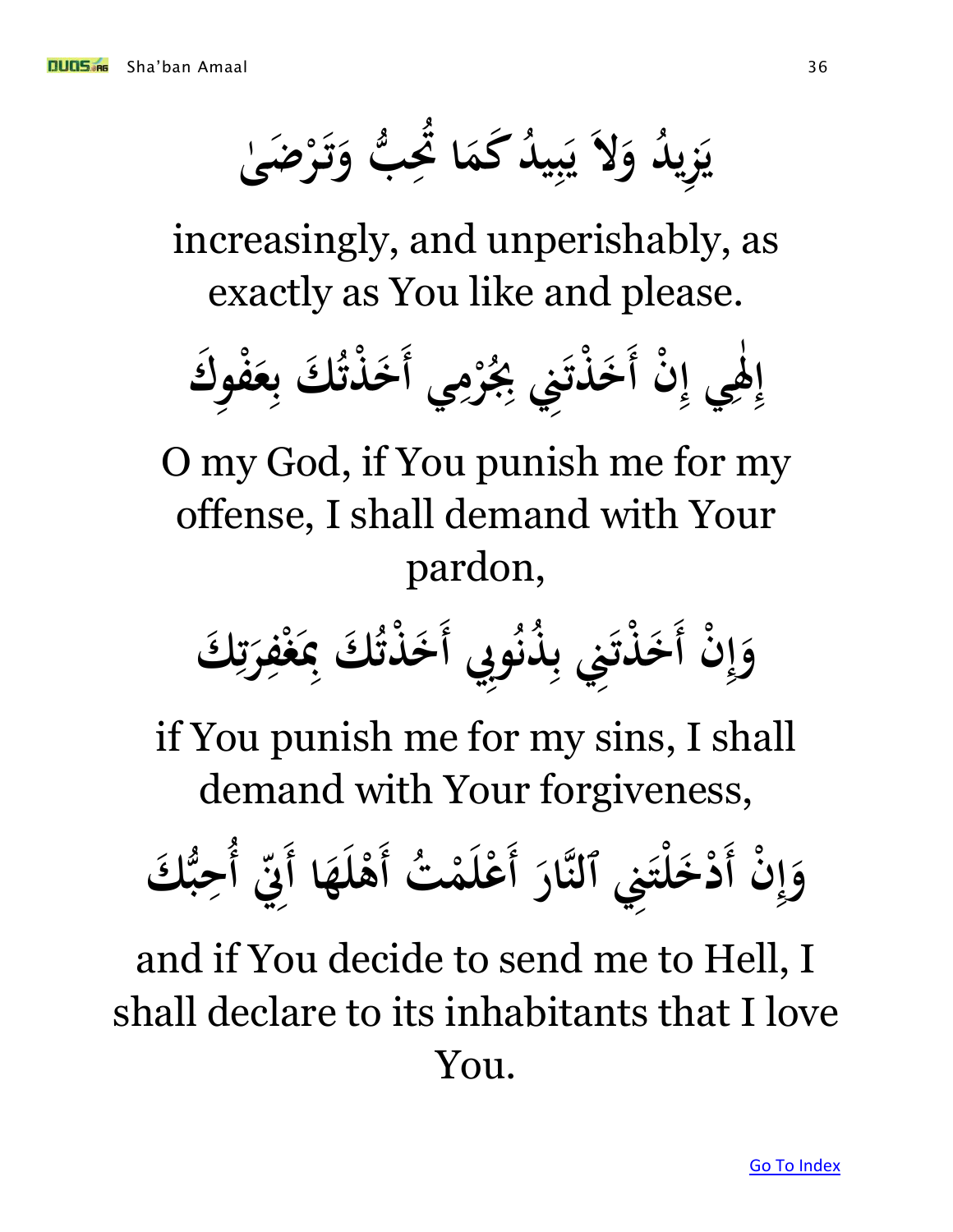لْهِي إِنْ كَانَ صَغُرَ فِي جَنْبِ طَاعَتِكَ عَمَلِي **ِ } ِ ْ ْ ِ ِ ٰ ِ إ**

O my God, if my deed is too little when compared to the true obedience to You,



then my hope for You is too big when compared to my prospect from You.

**ْ ف كي ي ِ ٰ َل ِ إ أ ً وما ُ ر ْ ُم ِ ة ب ْ ي ْل ْ ٱ ِ ك ب ِ د ْ ن ِ ْ ع ن ِ ب م ُ ِ قل ْ ن** 

O my God, how can it be that I return from You with disappointment and deprivation

**ك ِ ود ُ ِ ِب ِن ِ ظ ُ ن ْ س ُ ن ح كا د ْ ق و أ ِ اة ج ه ٱلن ِ ِِن ب ب ِ قل ْ ن ت ْ ً وما ُ ح ْ ر م**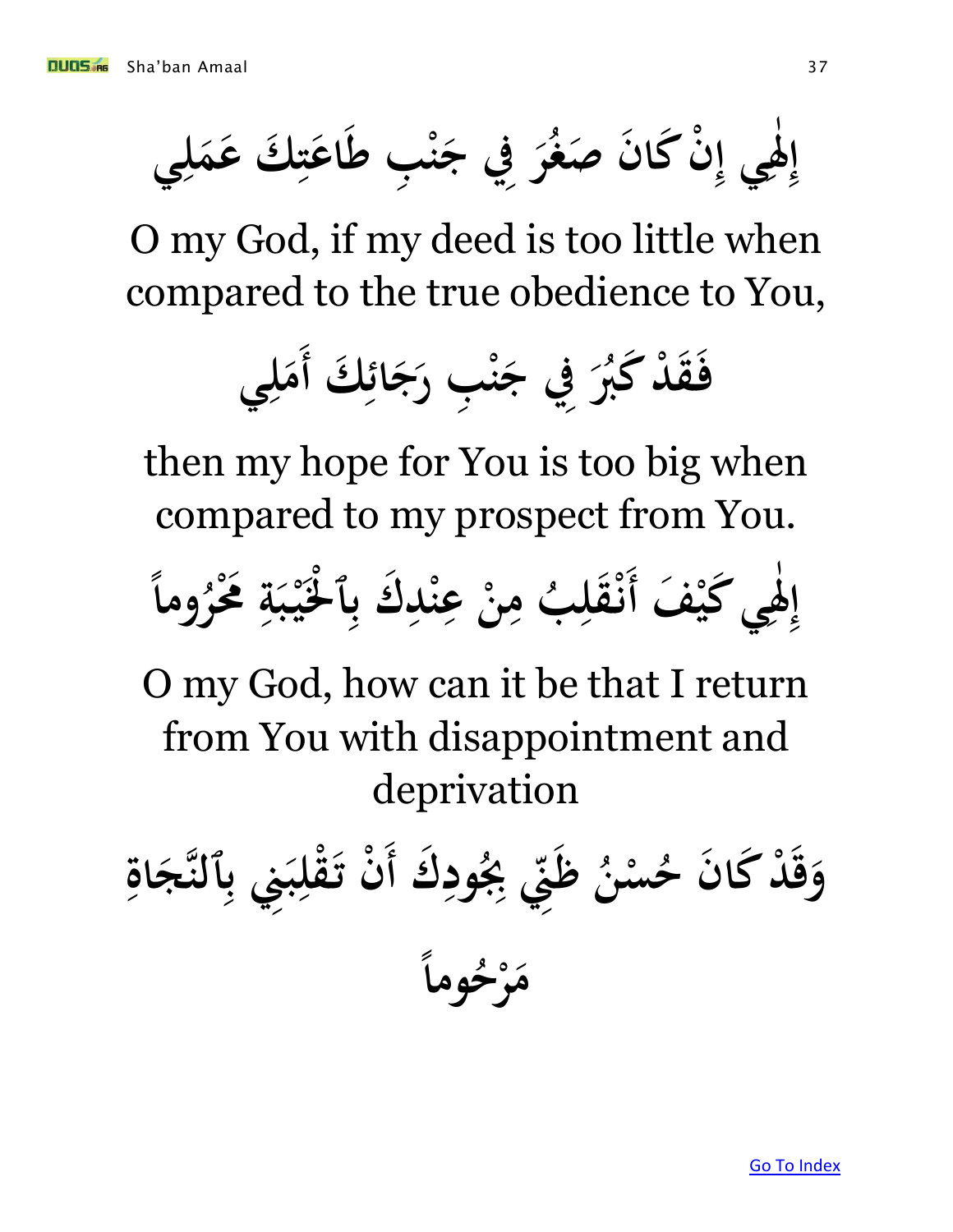while I expect, depending upon Your magnanimity, that You will endow me with safety and mercy?



O my God, I have spent my whole lifetime with the vigor of being negligent to You

 **ْ ك وأ ن ِ م ِ د ُ اع ه ب ٱلت ِ ة ْكر ِِب ِِف س ا شب ت ُ ْ ي ل ْ ب** 

and I have spent my whole youth with the inebriety of being far away from You.

**ْ م ل ي ف ِ ٰ َل ِ ظ ْ إ أ ِ ق ْ ي ت ك ْ ِ ري ب ِ ا س أ َِّت غ ٱ ْ هَّيم**

O my God, I have not thus woken up to myself during the period when I seductively felt safe from Your punishment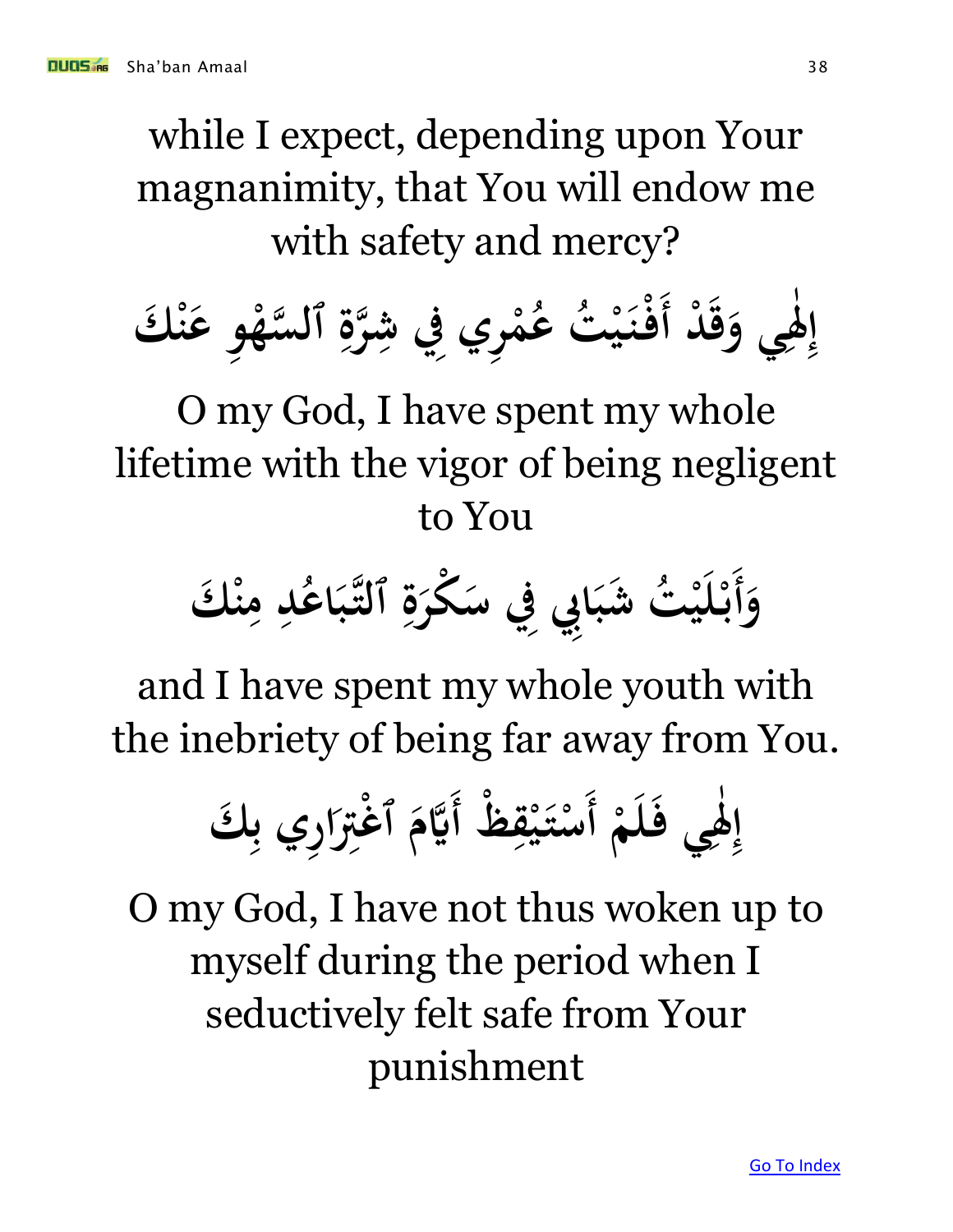**ك خط ل س ي ب َٰل س ِِن إ ُكو ِ ِ ∤ ِ ُ ر و** 

and when I was taking the path that ends with Your ire.

 **ي و ِ ٰ َل ِ ني إ أ ْ ب م ِ ائ ك ق ِ ْد ب ع ُ ن ْ ٱب ك و د ُ ْ ب ع ْ َن ك دي ي**

O my God, nevertheless, I am—Your servant and the son of Your servant now standing before You

**ْ ك ي ل ِ ك إ ِ م كر ِ ب ل ِ س و ت ُ م**

and begging You in the name of Your generosity.

**ي ِ ٰ َل ِ د إ أ ْ ب ع ت َن أ ُ ْ ُكن ا ه ِ ْ ك َم ي ل ِ إ ُ صل ه ن ُ ت أ ِ ه ِ ُ ك ب جه ِ ا و**

O my God, I am, being Your servant, disowning all that with which I used to face You;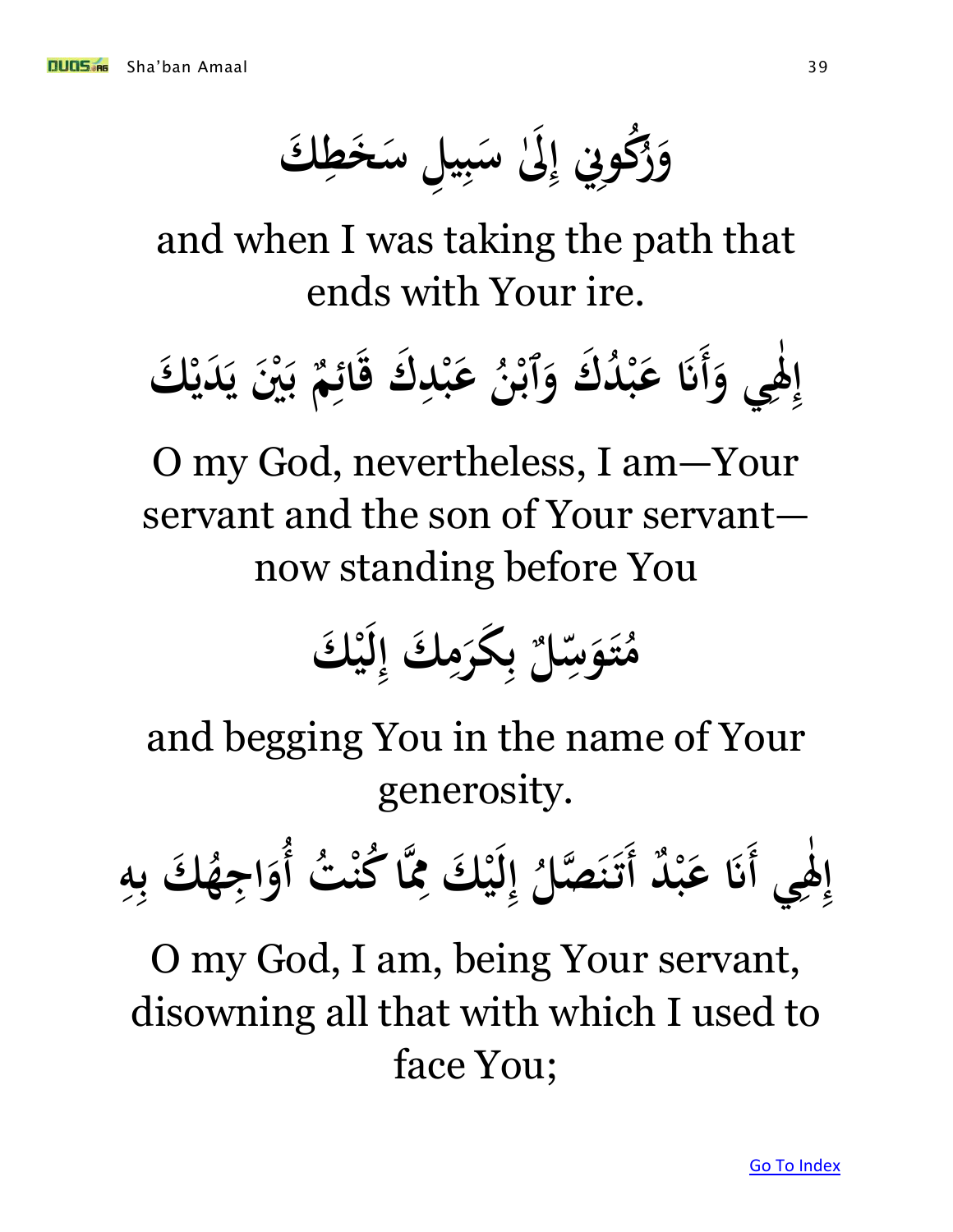**ك ر ظ ن ِي م ائ حي ت ٱس ة ه ل ق ن م ِ ن ِ 2 ْ } ْ ِ ِ ِ**

namely, my shameless inconsideration of You,

 **ك وأ ِ م كر ِ ت ل ْ ع ن ُ فو ْ ع ْ ٱل ِ ذ ِ ْ ك إ ن ِ م فو ْ ع ْ ب ٱل ُ ُ ل ْ ط**

and I am hereby appealing for Your pardon since pardon is one feature of Your generosity.

 **ل ف ْ و ِِل ح ْ ُكن ي ْ َل ي ِ ٰ َل ِ ك إ أ ِ ت صي ِ ْ ع م ْ ن ع ِ ه ِ ب ل ِ ق ت ْ ن** 

O my God, I had no strength by which I would rid myself of the acts of disobedience to You

**ت ٍ ْ ق ِِف و له ِِن ِ إ أ ت ْ قظ ْ ي ِ ل ك م ِ ت ه ب ح**

except after You aroused me to love You.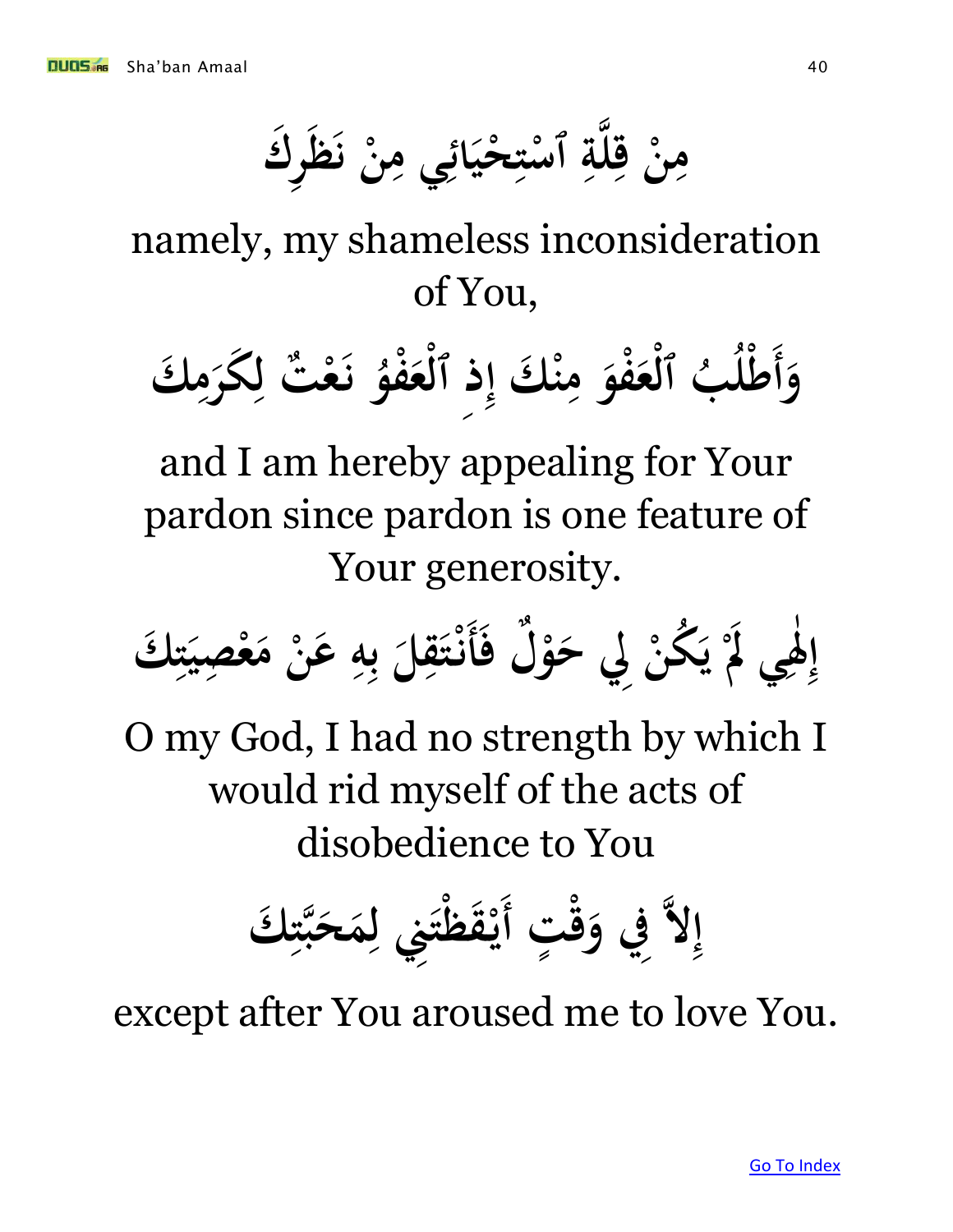وَكَمَا أَرَدْتَ أَنْ أَكُونَ كُنْتُ   $\int$   $\int$ 

Hence, I have become as exactly as You want me to be.

> فَشَكَرْتُكَ بِإِدْخَالِي فِي كَرَمِكَ **ِ ِ** ِ<br>پي ر<br>.<br>. **ْ .**<br>★

I have thus thanked You, for You have included me with Your generosity



and You have purified my heart from the filths of being inattentive to You.

 **ف ُ ه ت ْ ي د ْ َن ن م ر ظ ِله ن ِ إ ْ ر ُ ْظ ي ٱن ِ ٰ َل ِ ك إ أ اب ج**

O my God, (please) look at me in the same way as You have looked at one whom You called and he has responded to You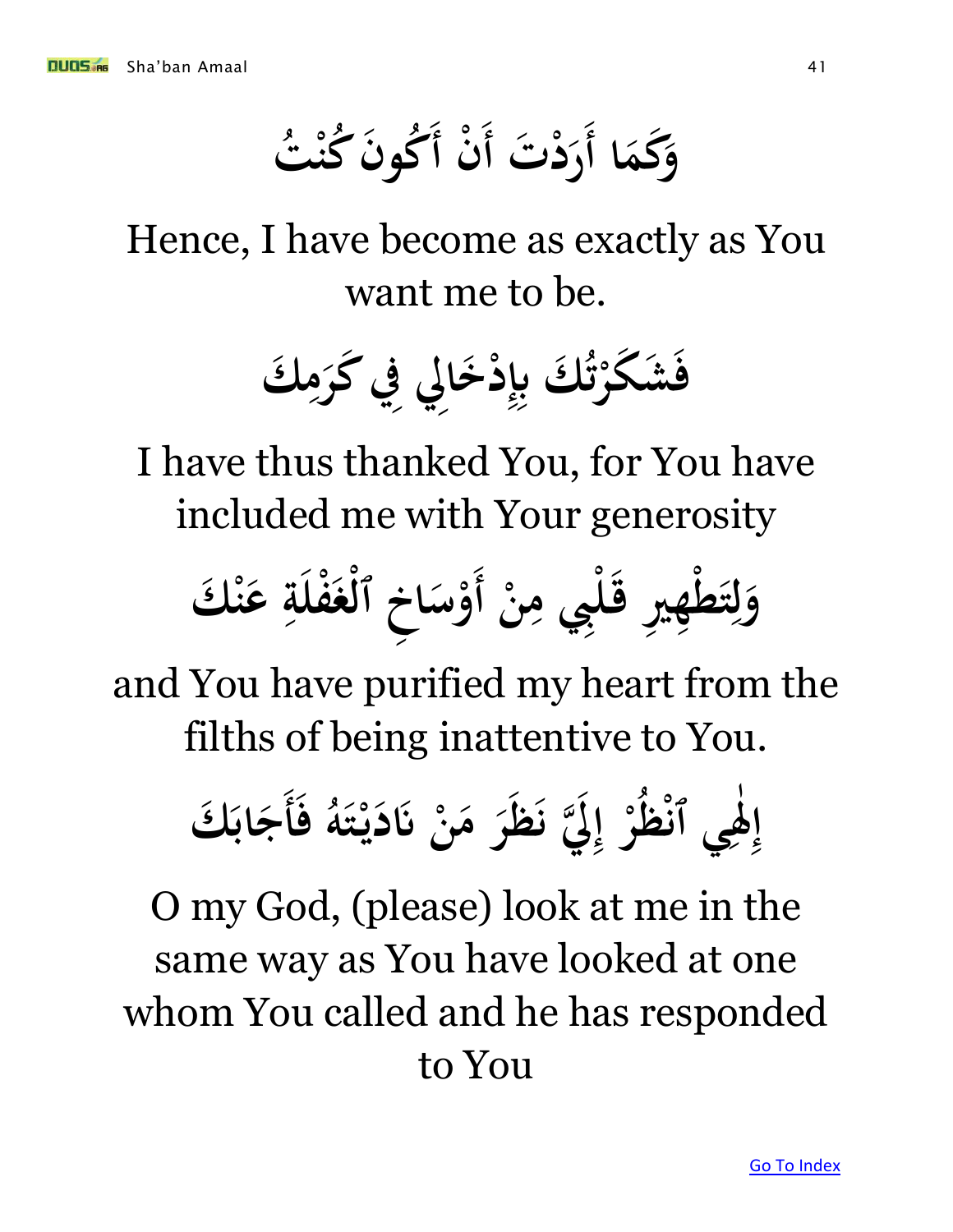**ونَتِكَ فَ }** .<br>.<br>. **ُ ع ِب <u></sub>**</u> **ُ** وَٱسْتَعْمَلَتَهُ بِمَعُونَتِكَ فَأَطَاعَكَ  **ْ ْ ْ** 

and whom You have conferred with Your aid and he thus has obeyed You.

> **ً ريبا ق َّي ل ه ِ** *<u>•*</u>  **ِ ب ب**<br>۶ ں<br>پ  **َّت ْ غ ∕ م ن ٱل د ع ُ ُ ع ب ي ْ ٍ ْ ياء**<br>ماء

O He Who is too close to depart from one who is inadvertent to Him!

 **و ج َّي ً ل و ادا .**<br>•<br>•  **ُ** عَمَّنْ رَجَا ثَوَابَهُ **ب**<br>.  <u>ئی</u><br>ن  **ُ خل ْ ب ي** 

O He Who is too magnanimous to deprive one who hopes for His reward!

**ُ ه ُ ق ْ شو ْ ك ن ِ م ِ يه ِ دن ُْ ي ً لبا ْ ِِل ق ب ْ ي ه ِ ٰ َل ِ إ**

O my God, (please) grant me a heart whose longing for You will approach it to You,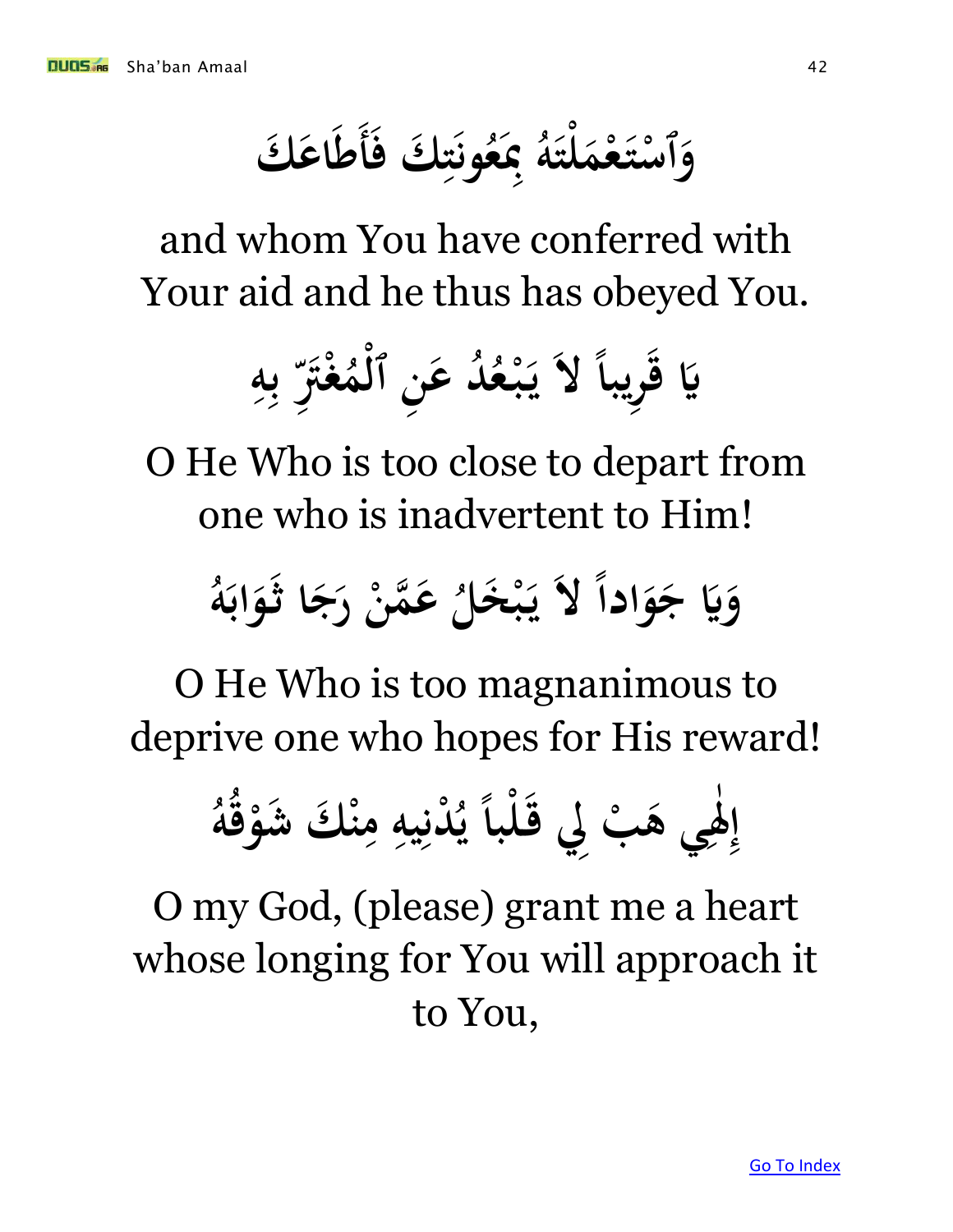**ً اَن س و إ ِ ل ِ ُ ع ف ر ْ یا۔ ي ُ ه ُ دق ص ْ ك ي ْ ِ ل**

a tongue whose truthfulness is directed to You,

> **ُ قه ُّ ْ ك ح ن م ِ ُ ه ُ ب ِ قر یا۔ ي را ظ و ً ن**

and a sight whose righteousness advances towards You.



O my God, he who recognizes You shall never be anonymous,

**ل ذوٍ ُ ْ ُم ُ ري ْ ك غ ِ ب ْ ل ذ ن م و**

he who seeks Your shelter shall never be disappointed,

**ْ ن م ل و أ وٍ ُ ْل َم ُ ري ْ غ ِ ه ْ ي ل ت ع ل ْ ْ ب ق**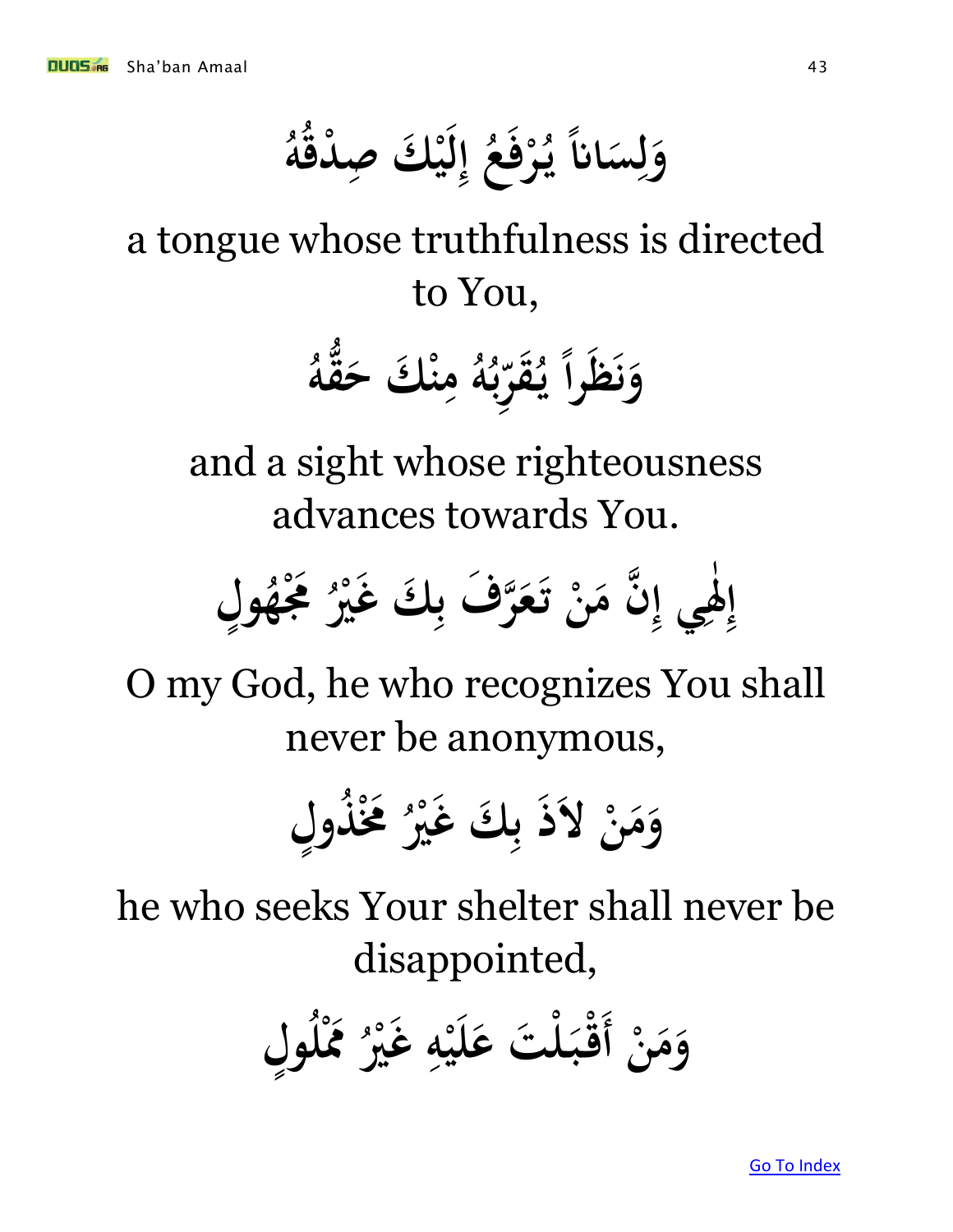and he whom is attended by You shall never be boring.

 **ِري ن ت ْ س ُ م ك ل ِ ب ج ه ت ْ ن ٱن ِ ن م ه ِ ي إ ِ ٰ َل ِ إ**

O my God, he who abides by Your Path shall be enlightened,

 **جري ِ ت ْ س ُ م ك ل ِ ب صم عت ْ ن ٱ ِ ن م ه ِ إ و**

and he who resorts to You shall be succored.

**ي ِ ٰ َل ِ إ ك َّي ِ ت ب ذ ُ ْ ُ د ل ْ ق و ْ ن ِ م ِن ِ ب ظ ْ ِ ي ُت ال ُ ف ك ِ ت ْح ْ ر**

I am thus having recourse to You, O my God! So, (please) do not disappoint me as regards Your having mercy upon me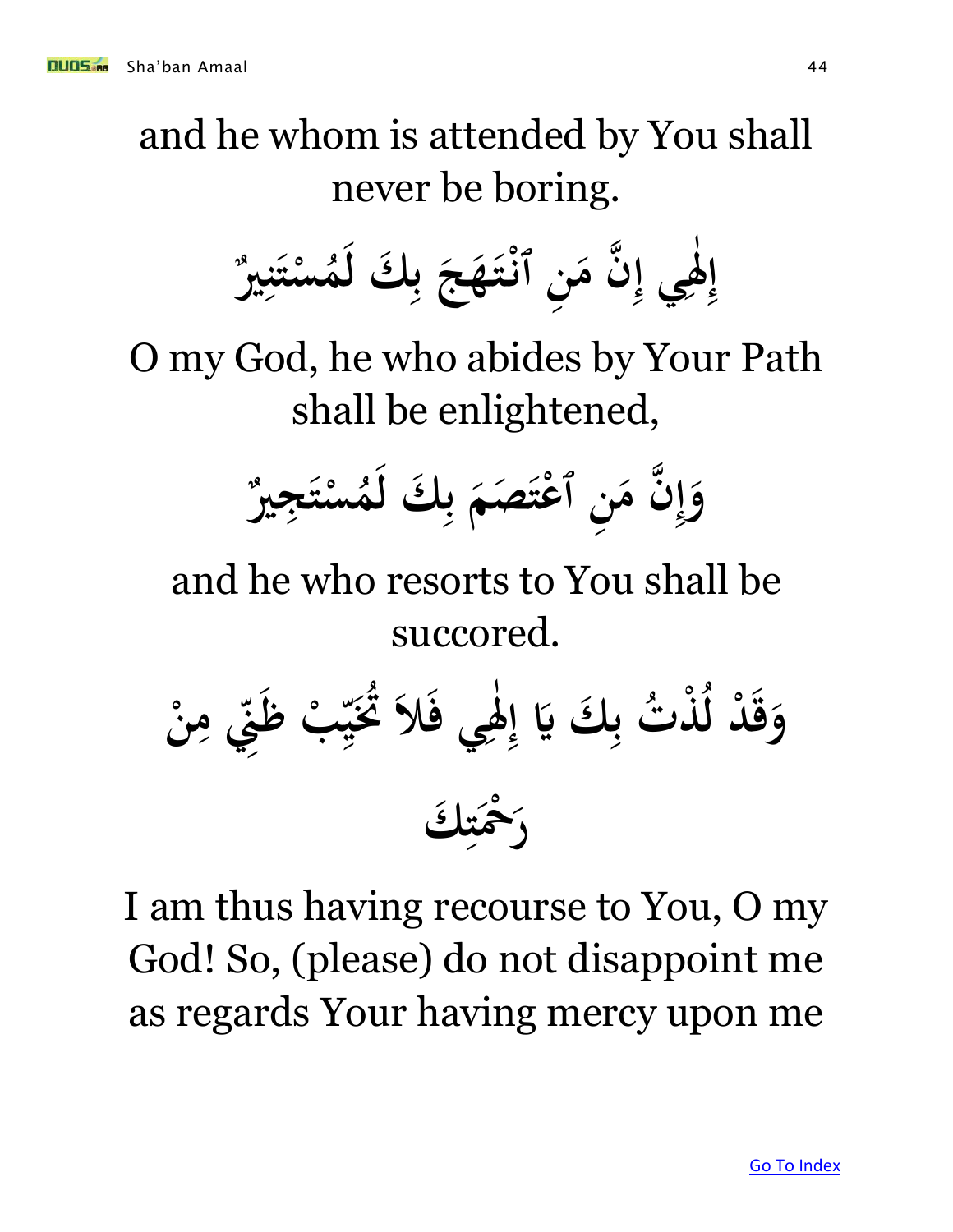**ر ن ِِن ع ب ْ ैं ج َتْ ل ك و أ ت ف ْ }** 

and do not divest me of Your kindness.

**ي َل ِِن ِِف إ أْ م ك ق أ ت ولي ل ه ِ ٰ ِ**  $\int$ **ِ**  $\int$ **} ي**<br>• **ِ ِ ْ**

O my God, grant me, among those who show servitude to You,



the position of one who (incessantly) longs for more love for You.

 **ي و َل ك ر ْك إ أ َٰل ذ ك إ ر ْك ذ َلا ِِن و م َل ∫ ٰ ِ ِ ِ ِ ِ** ،<br>با **ب ب**<br>۶ **ً ْ** .<br>ک **ْ**

O my God, (please) inspire me with passionate love for ceaseless reference to You,

**ِت ه ِ ِه ح ِ و ْ و ح ِِف ر ِ ا َن أ ك ِ دس ْ ُ ق ِ ُم ل ك و ِ ائ ْس ْ**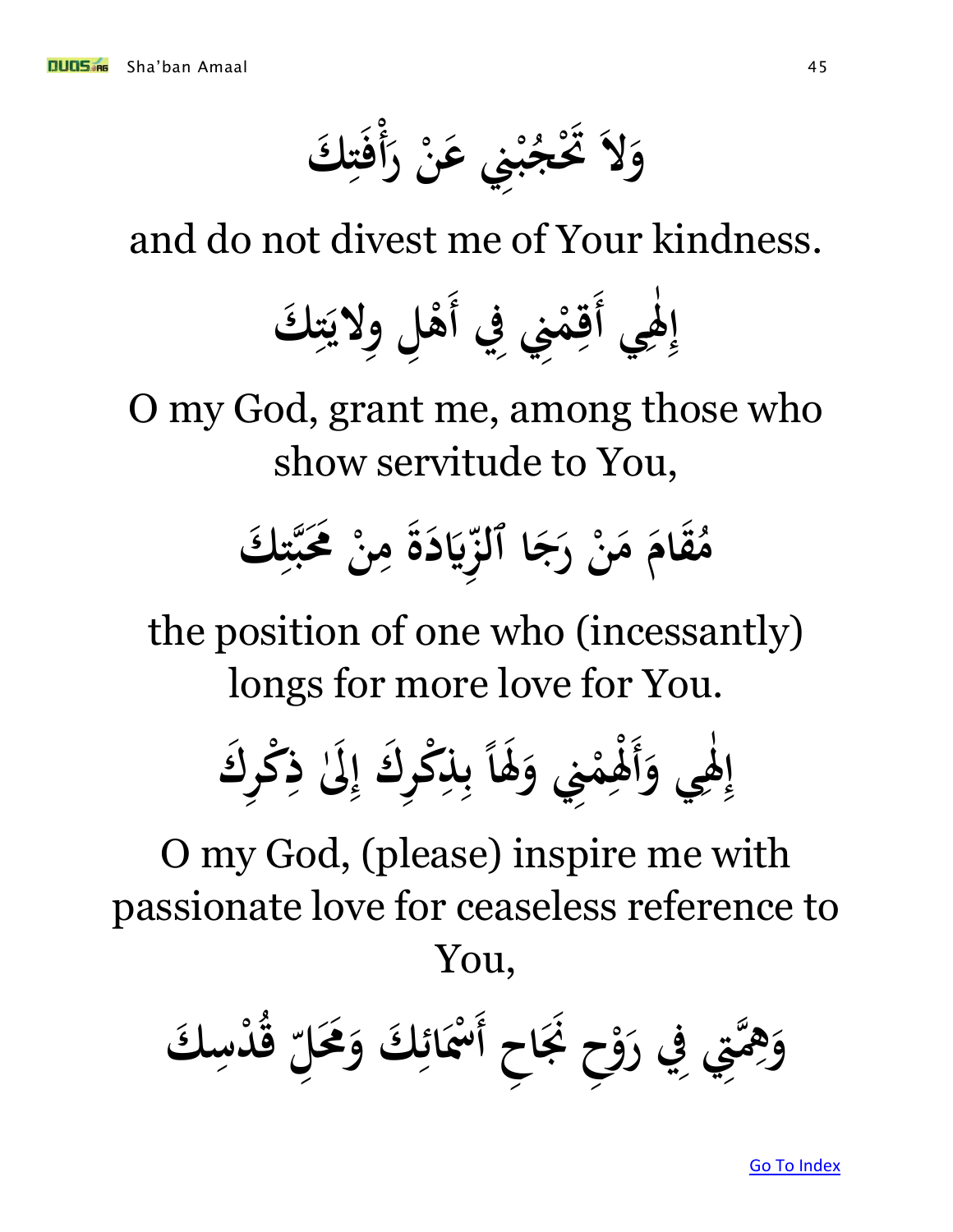and (please) devote all my pursuit to my attaining the delight of the success that is achieved through Your Names and the amount of Your Holiness.



O my God, I beseech You in Your name to put me in the position of those who are obedient to You

 **ك ِ ضات ْ ر م ْ ن ِ ح م ِ ِ صال ٰى ٱل ه و ْ ث م ْ ٱل و**

and in an honorable standing of Your pleasure,

**ِن ِ ِ إ ل أ ً ف عا ْ ف سي د ِ ف ْ ن ِ ل ُ ر ِ د ْ ق**

for I, verily, have no power to rescue

 **ل ً فعا ْ ا ن و أ َل ُك ِ ل ْ م**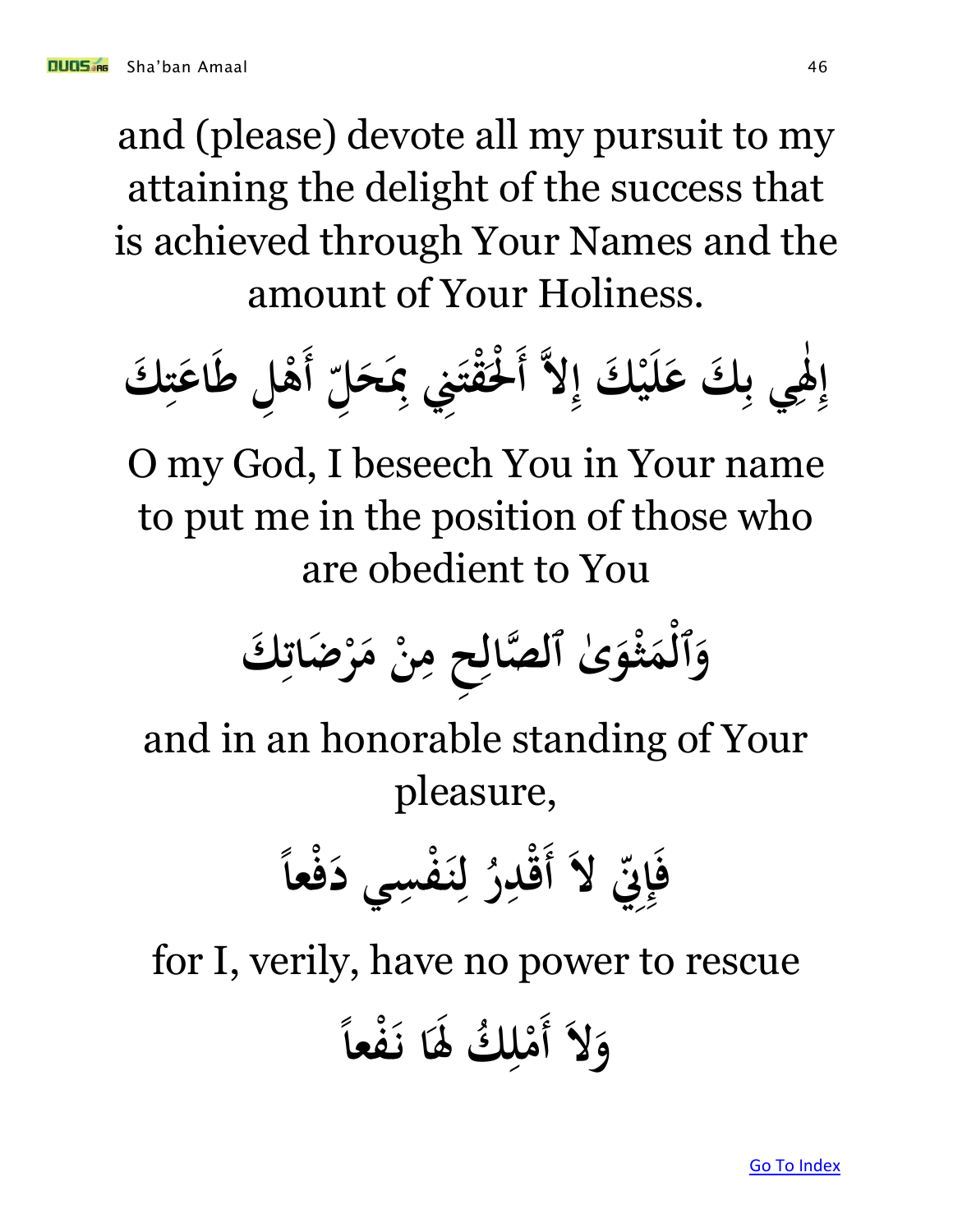### or to benefit myself. إهي أنَا عَبْدُكَ ٱلصَّعِيفُ ٱلْمُذْنِبُ **∫ ٰ ِ**  $\int$ **ُ ب**<br>با **ذن <sup></sup> ∕ م ُف ٱل ي ضع ك ٱل ه د ُ ْ ب ع َن ْ ِ**

O my God, I am Your servant—the feeble and sinful—

**ْ َم ب و ُ ي ِ ن ُ م ْ ُك ك ٱل و ُ ل**

and Your slave—the penitent.

**ت ْ ف صر ْ ن ه ِ ِِن َم ل ْ ع َتْ ال ك ف ه ْ ج و ُ ه ْ ن ع**

So, (please) do not include me with those against whom You have turned Your face

**ك و ِ ف ْ ْ ع ن ع ُ ه ُ و ْ ه س ُ ه ب ج ح و**

### or those whom are deprived of Your pardon because of their inattentiveness to You.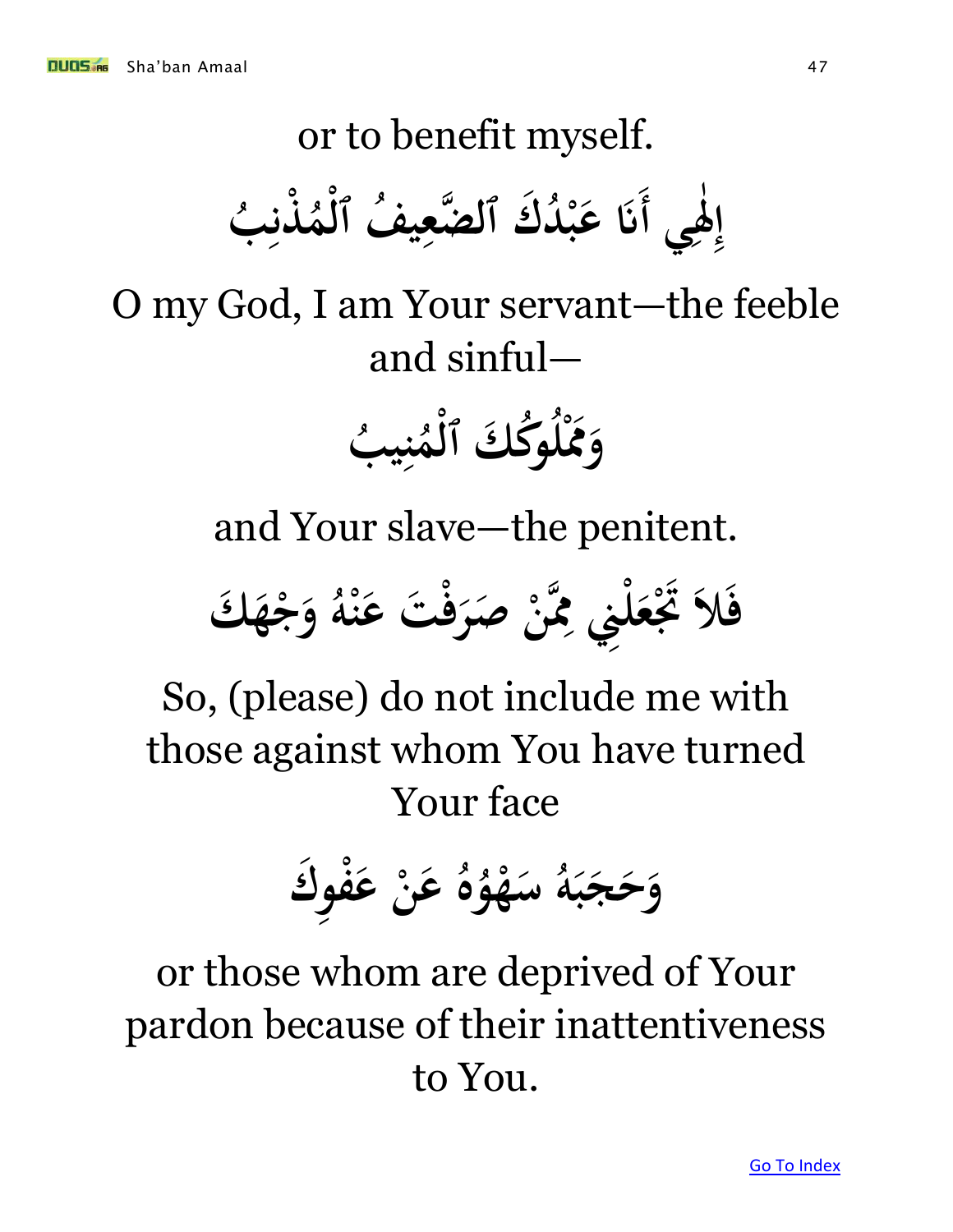**ل ِ** هَبْ لي كَمَال ٱلانْقِطاعِ إِ **∕**  *<u>*</u> <u>ئا</u> **ِ ي ه َل ْ ك إ ي ∫ ٰ ِ**

O my God, (please) grant me absolute devotion to You

### $\int$ وَأَنِرْ أَبْصَارَ قُلُوبِنَا بِضِيَاءِ نَظَرِهَا إِلَيْكَ **ب**<br>با  $\int$  **ل ِ ِ ن ِ 22**  .<br>ب  **في ب**

and illuminate the sights of our hearts with the light of observing of You

 **ق ر ِ ُتْ َّتٰ ه ر ِ و ُّ ٱلن ب ح أ ُ ج ُ ب ح و ِ ُ قل ُْ ٱل ُ صار ْ ب**

so that the sights of the hearts will penetrate the Screens of Light

**ِ ة م ظ ع ْ ٱل ِ ن ِ ْد ع َٰل م ِ إ صل ِ ت ف**

and arrive at the Core of Magnificence,

 **صري ِ ت و أ ع ُ ا م ن ُ اح و ْ ك ر ِ دس ْ ُ ق ِ ز ِ ع ِ ب ً قة ه ل**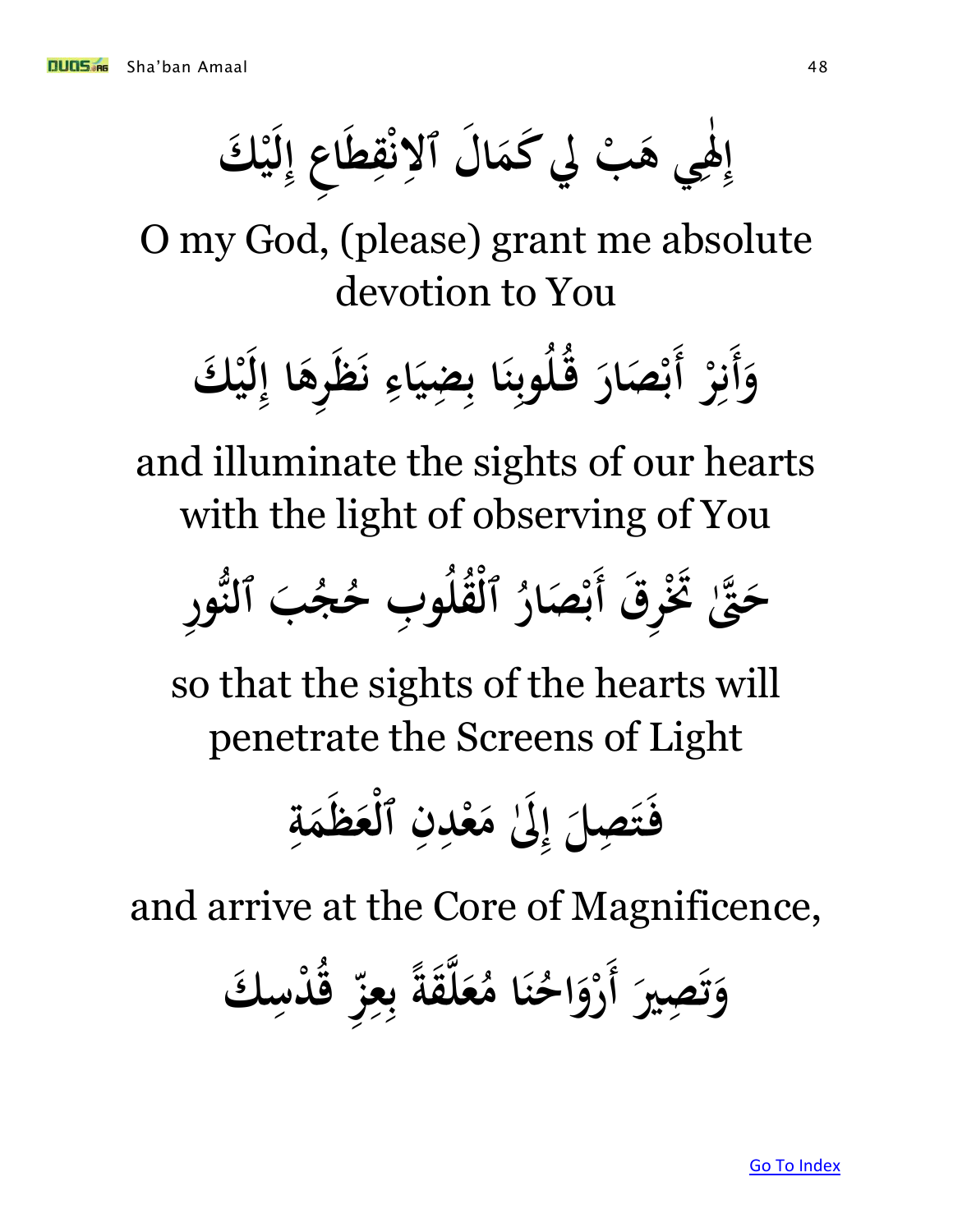and that our souls hang to the Majesty of Your Holiness.

 **ي و ِ ٰ َل ِِن ِ ل ْ إ ع ْ ٱج ف ُ ه ت ْ ي د ْ َن ن ه ِ ك َم أ اب ج**

O my God, (please) make me of those who responded to You when You called at them,

فَصَعِقَ لِجَلالِكَ **ِ ِ ُ ه ت ظ لح و ْ**

those who were shocked for Your Majesty when You observed them

> **ك ِل م ع و ل ً ا سرّ**أ **ِ ُ ه ت ي اج ن ً ف را ه ج 22 ْ ْ**

and You have thus taken into their confidence and they acted for You openly.

**ْ َل ي ِ ٰ َل ِ ط ٱل و ُ إ أ ُ ُ ن ق ِن ِ ن ظ ِ ْ س ُ ى ح ٰ ل ط ع ْ ِ ل س ِ س َّي**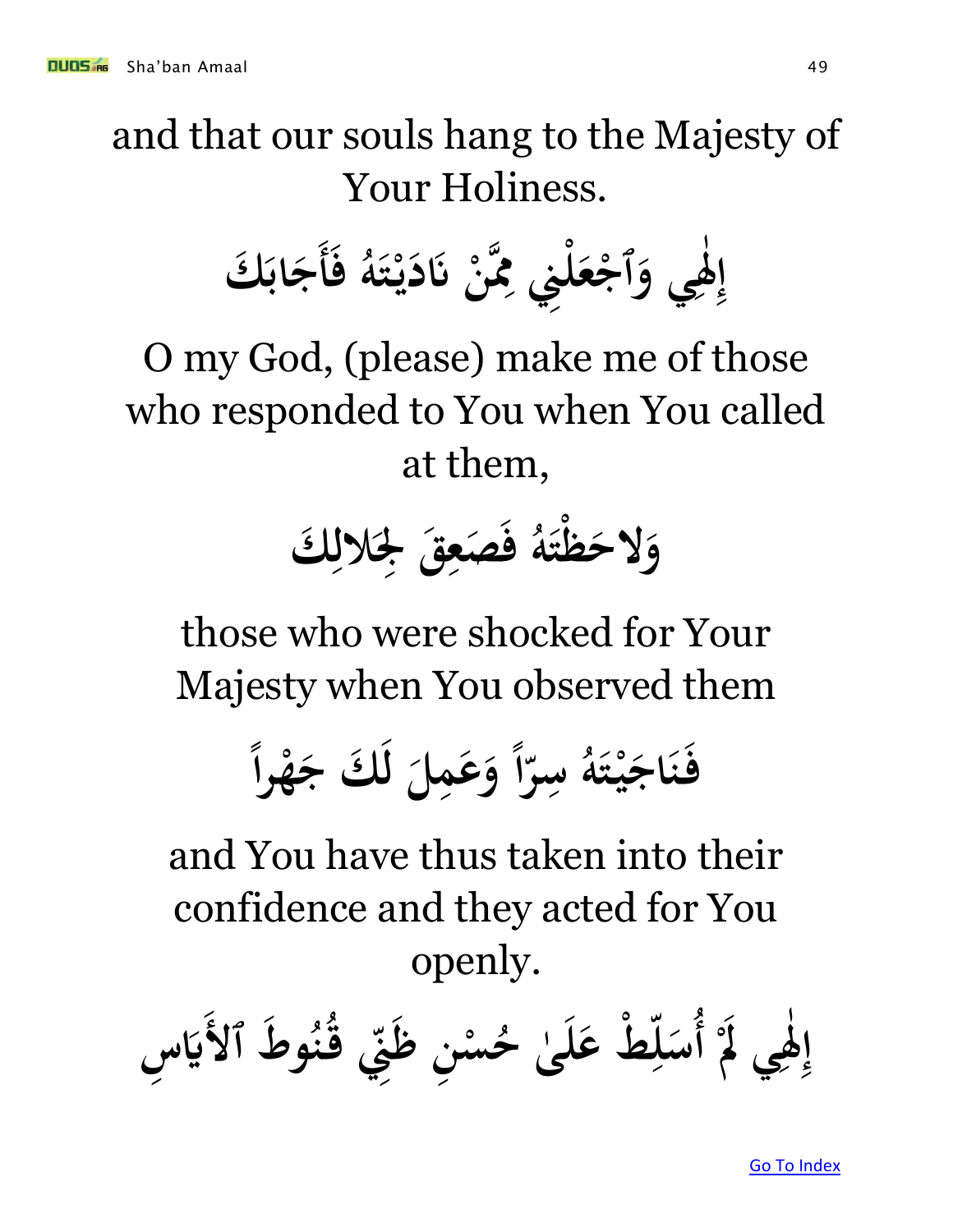O my God, I have shaded neither despair nor gloom over my good idea about You

 **ك ِ م كر ل ِ ي ِ َج ْ ن ِ ِي م ائ ج ر ع قط ْ ل ٱن و**

and I have never lost hope in Your excellent magnanimity.

**د ْ ق اَّي ْل ط ْ ت ٱ ِ كان ن ْ ِ ي إ ِ ٰ َل ِ ْ ك إ أ دي ِِن ل ْ ت قط ْ س**

O my God, if my sins have overthrown me in Your sight,

**ِ ُّكل و ن ت ِ ْ س ُ ِ ِب ِن ِ ْ ع فح ص ْ ٱ ْ ك ف ي ل ي ع**

then please pardon me for my excellent trust in You.

 **ك ف ط ُ رم كا م ن ب م ِ ْ ل ِ ِ ِ ُ و ُ ذن ٱل ُّ ِِن ت ه ط ن ح ي إ َل ْ ْ ِ ِ ٰ ِ إ**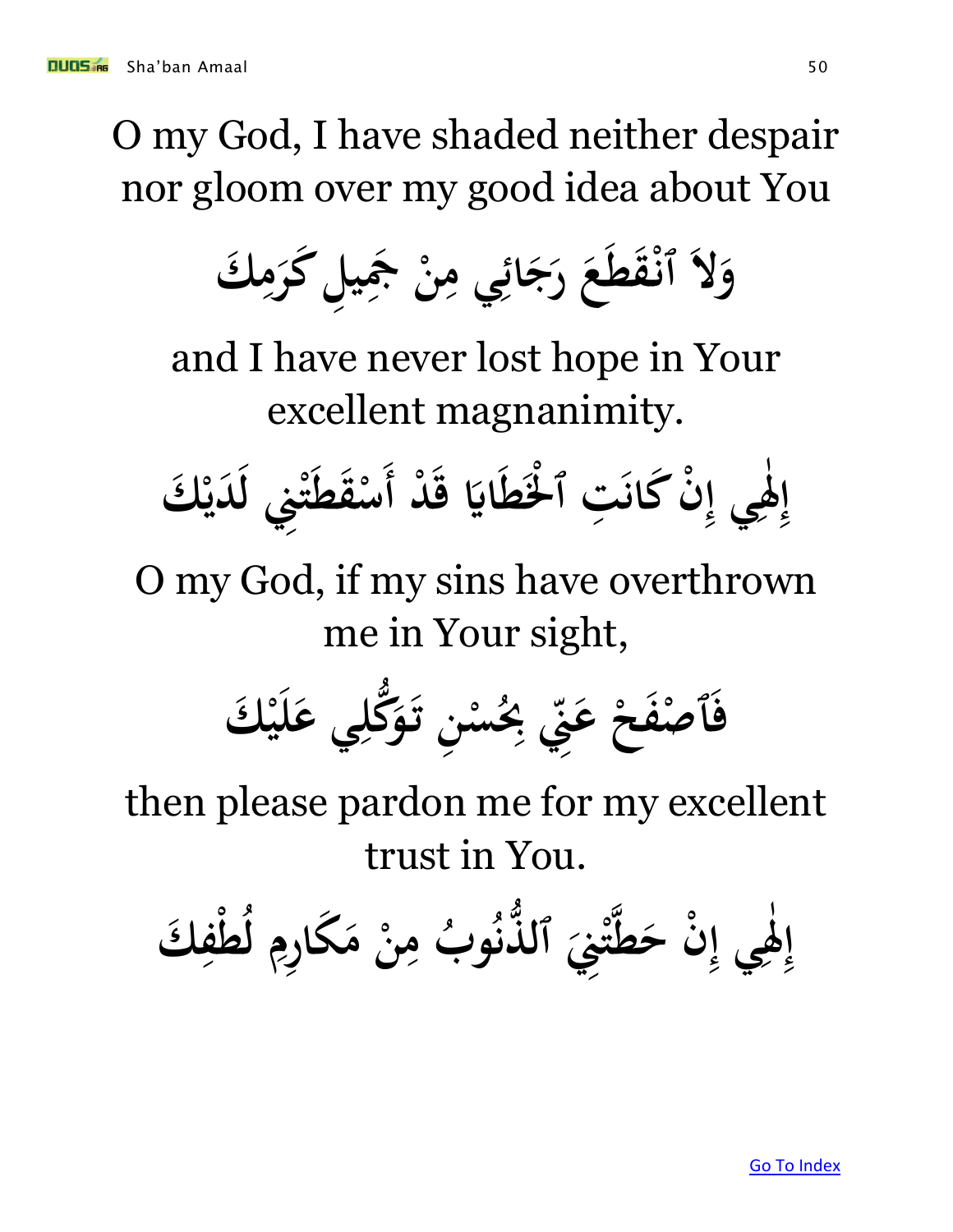O my God, if my wrongdoings have caused me to lose Your honorable kindness,

 **ك ف ط ع م َٰل كر ني إ ِ ْ ِ ِ ُ 2021** فَقَدْ نَبَّهَنِي ٱلْيَقِ **2 ْ**  .<br>.<br>. **ْ** 

then my belief in You has called my attention to the generosity of Your sympathy.

إِلَهِي إِنَّ أَنَامَتْنِيَ ٱلْغَفَّلَةُ عَنِ ٱلْإِسْتِعْدَادِ لِلِقَائِكَ **ْ ِ ِ ٰ ِ**  $\int$ ر<br>با  **ِ ِ ل ِ } ْ । ∫ ْ ْ** 

O my God, if my inadvertence has screened me against readying myself for meeting You,

**ِِن ْ ت ه ه ب د ن ْ ق ك ف ِ ئ آل ِ م كر ِ ب ُ ة رف ِ ْ ع م ْ ٱل**

then my recognition of the generosity of Your bounties has awakened me.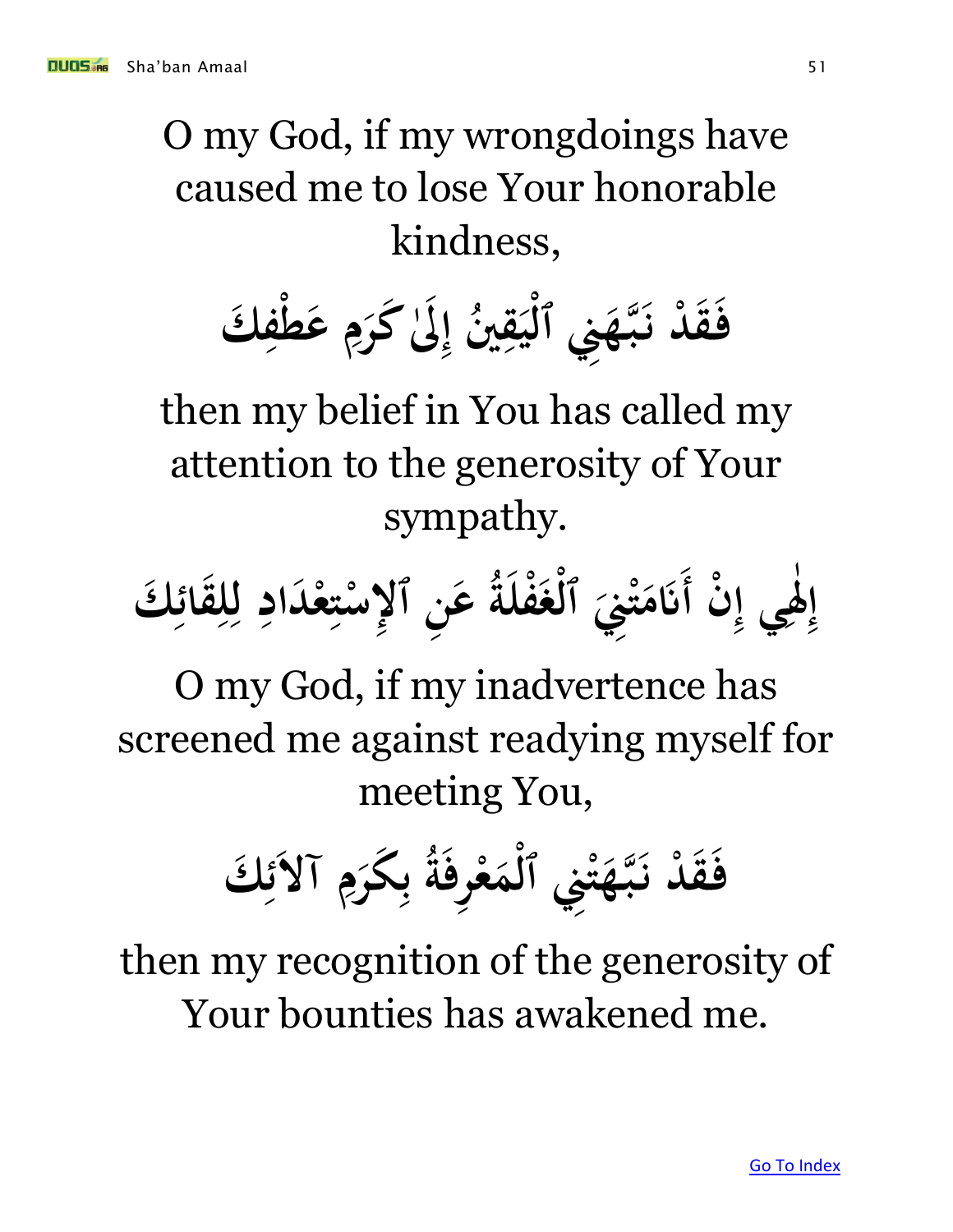**ك قاب ع ب ِ ُ يم ظ ر ع ها َٰل ٱلن ِِن إ ا ع ن د ي إ َل ِ ِ ِ ْ ِ ِ ٰ ِ إ**

O my God, if Your grave chastisement has drawn me to Hellfire,

> **ِ هة ن ْل َٰل ٱ ِِن إ ا ع د د ق ك ف اب و ث ْ ِ ْ ب**  ن<br>ن **ُ زيل ج ِ**

then Your opulent reward has drawn me to Paradise.

 **ك ل ي ف ِ ٰ َل ِ إ أ ك ْ سأ ْ ي ل ِ إ ل و أ ُ و ُ هل ِ ت ْ ب ب أُ ْغ ر**

O my God, You alone do I pray and You alone do I implore and desire.

 **وأ ْ ك أ ُ ل سأ ٍ مد ُم ه ل ُ ِ آ و ٍ مد ُم ه ُ ى ٰ ل ع ي ِ صل ُ ن ت ْ**

I beseech You to bless Muhammad and the Household of Muhammad

 **ك وأ ْكر ِ ُ ذ مي ِ ُد ي ْ ن ه ِ ِِن َم ل ع َتْ ن ْ**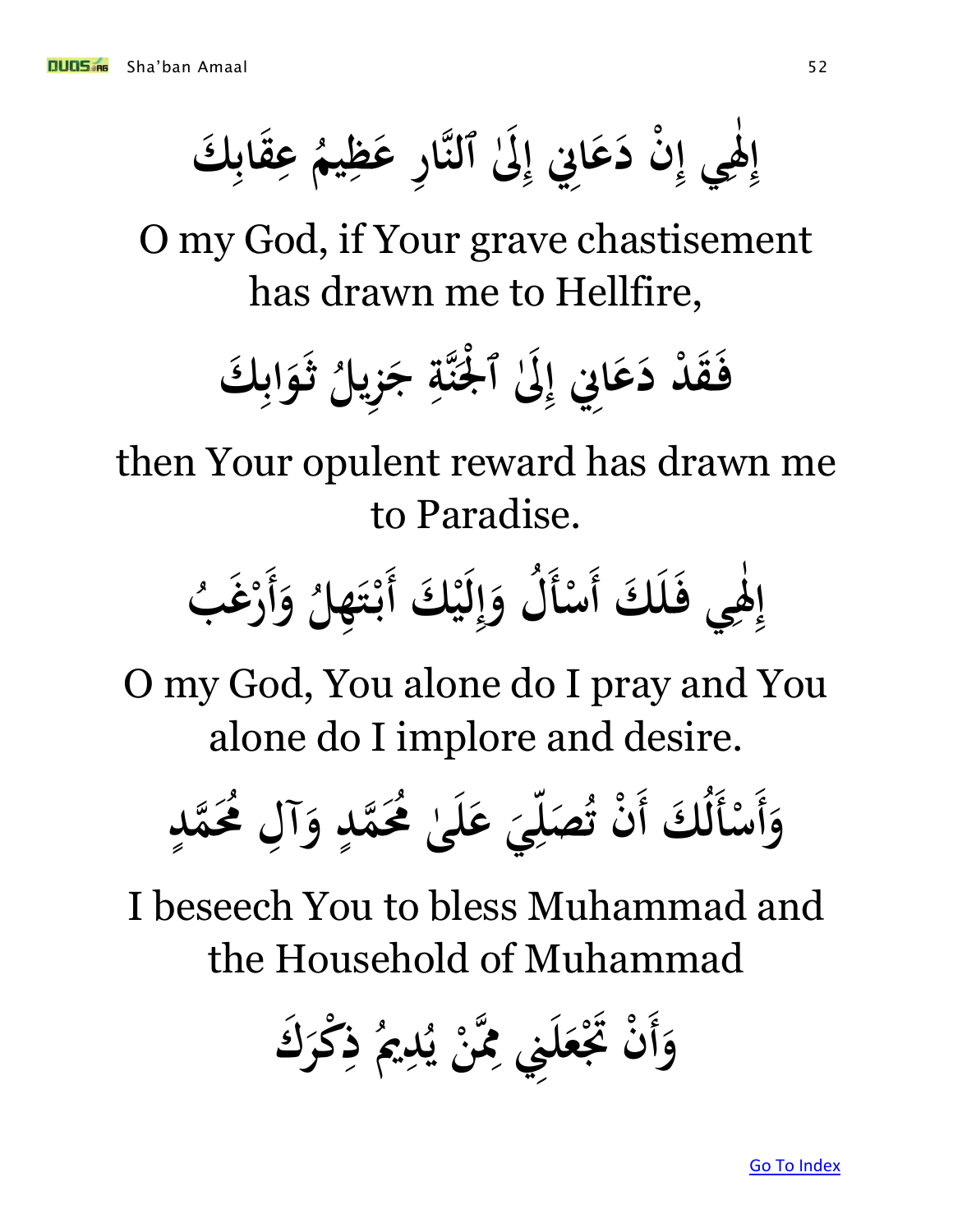and to include me with those who always mention You,

**ك د ْ ه ُض ع ق ُ ْ ن ي ل و**

who never breach their covenant to You,

**ك ر ِ ْك ش ُ ْ ن ع ُ فل ُْ غ ي ل و**

who never fail to thank You,

**ب ِ ُّف خ ِ ت ْ س ي ل ك ر ِ و ْ م**

and who never belittle Your Affairs.

 **ي و ِ ٰ َل ِ ك ٱل ِ إ أ ز ِ ر ع ِ و ُ ن ِ ِِن ب ق ْ ج ِ ِ ْل ْ ْب ْ**

O my God, (please do) take in me with the most brilliant Light of Your Dignity

 **أ ً ف رفا ِ ا ك ع ن ل ُكو**

so that I will recognize You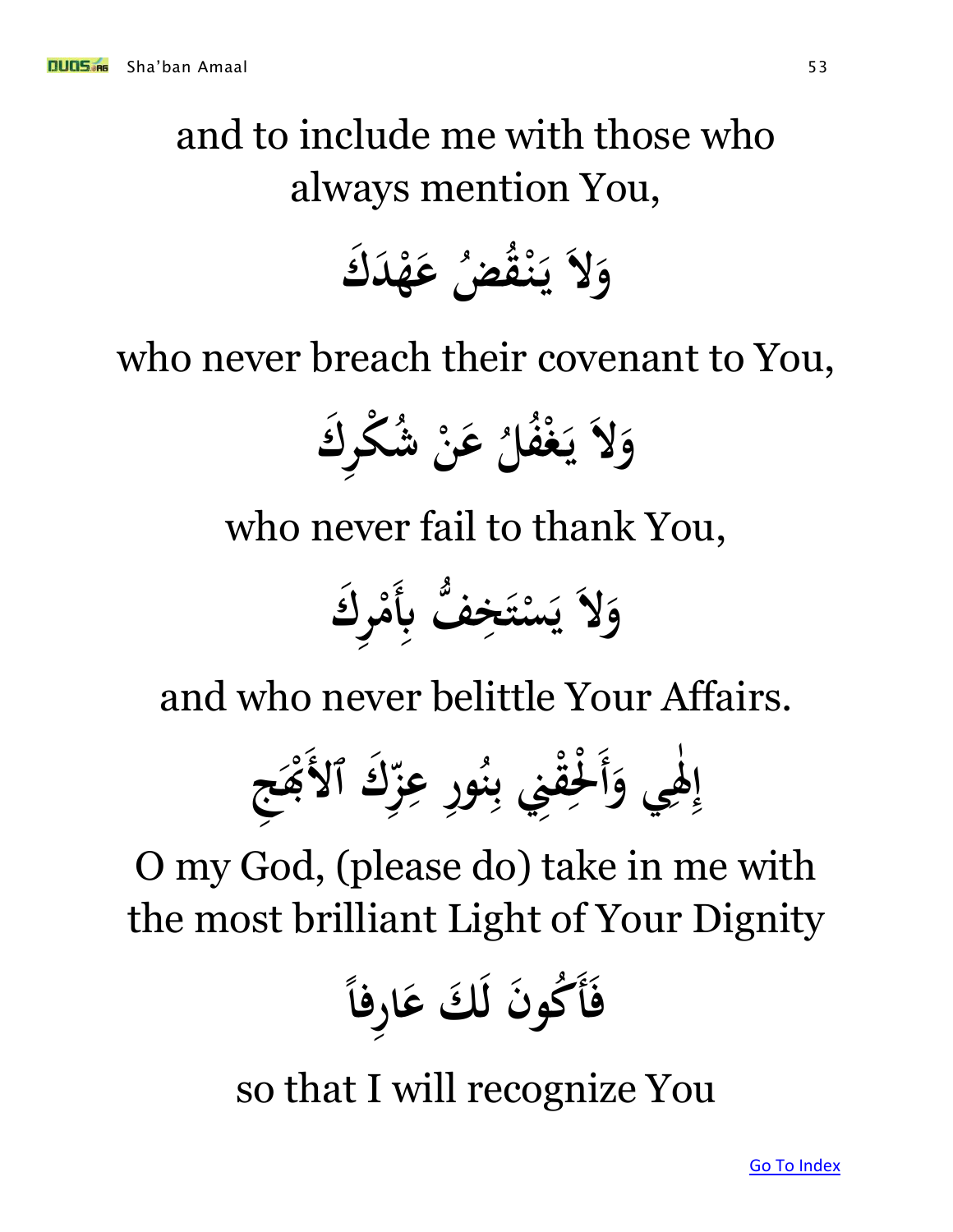

**ً رفا ح ن ِ ْ ُ** وَعَنْ سِوَاك مُ  **ا ِ** 

and I will leave everybody else,

**ً با اق ر ِ ُ** وَمِنْكَ خَائِفاً مُ **ً** <u>می</u><br>پی **ِ** 

and that I will be fearful of and careful with You.

> يَا ذَا ٱلْجَلاَلِ وَٱلإِكْرَامِ  **2 ٱ ِ ْ**

O Lord of Majesty and Honor!

 وَصَلَّىٰ ٱللَّٰهُ عَلَىٰ مُحَمَّدٍ رَسُولِهِ وَآلِهِ ٱلطَّاهِرِينَ **ٍ ٰ ٰ ِ ِ ِ ِ ِ ِ ُ** ر<br>**سہ**<br>-

May Allah send blessings to Muhammad, His Messenger, and upon his Household the Infallible,

**ً** وَسَلَّمَ تَسْلِيماً كَثِيراً **ِ ْ ق ت** 

and exalt them very much.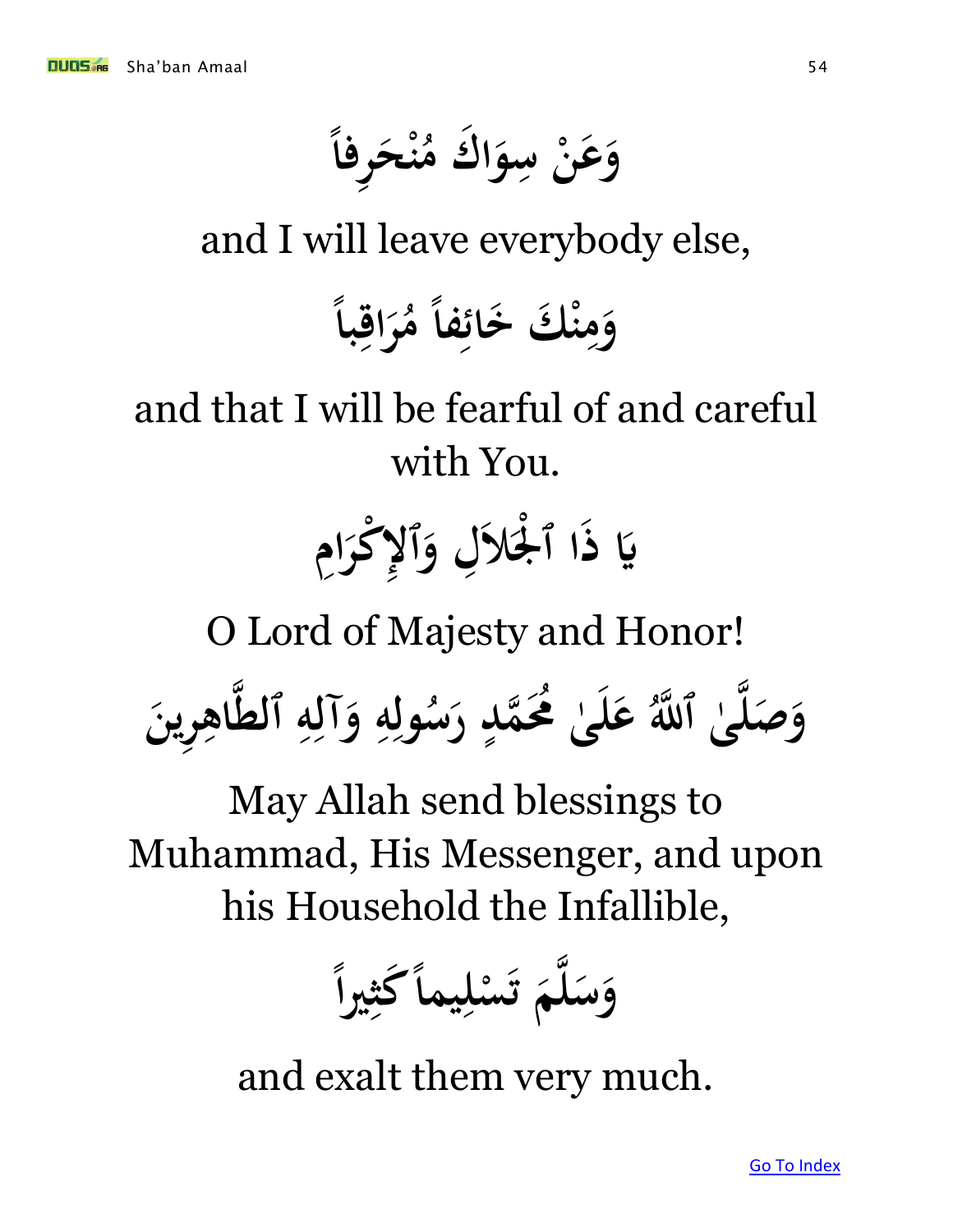# **Salaah for Every Thursday in Sha'ban**

It is recommended to offer a two unit prayer each Thursday in Sha`ban.

In each unit, it is recommended to recite Surah *al-Fatihah* once and repeat Surah *al-Tawhid* one hundred times.

After accomplishment, one should invoke God's blessings upon the Holy Prophet and his Household 100 times.

This rite achieves the granting of all worldly and religious needs.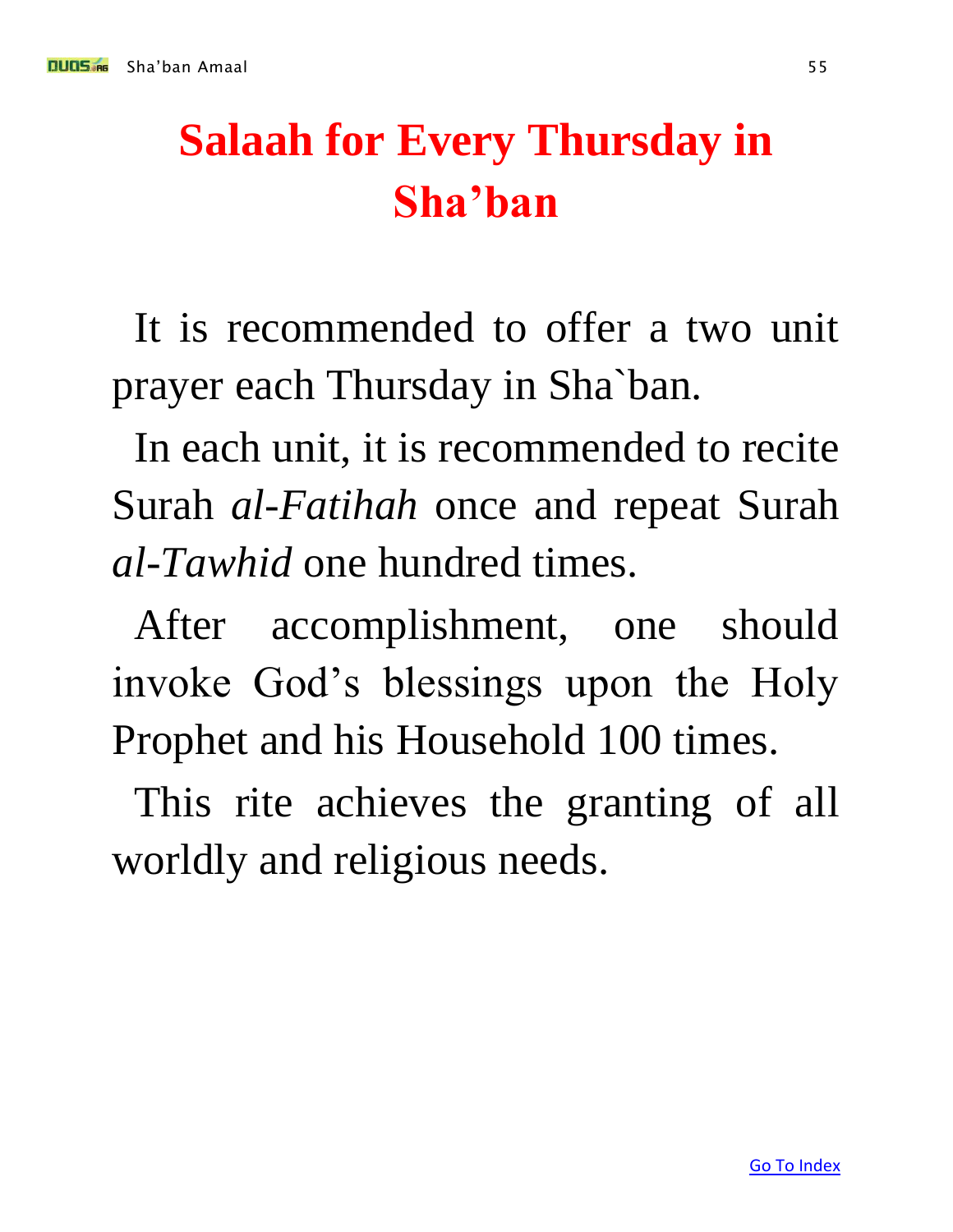### **1 st, 2nd and 3rd Sha'ban**

On the Night of  $1<sup>st</sup>$  Sha'ban recite a 12 unit prayer in each unit of which Surah *al-Fatihah* is recited once and Surah *al-Tawhid* repeated 11 times.

A great reward is gained from fasting on the first day of Sha`ban. Imam Ja`far al-Sadiq **السالم عليه** is reported as saying, "Paradise will be incumbently decided for one who observes fasting on the first day of Sha`ban."

Likewise, Sayyid Ibn Tawus has narrated on the authority of the Holy abundant an that **صىل هللا عليه وآله وسلم** Prophet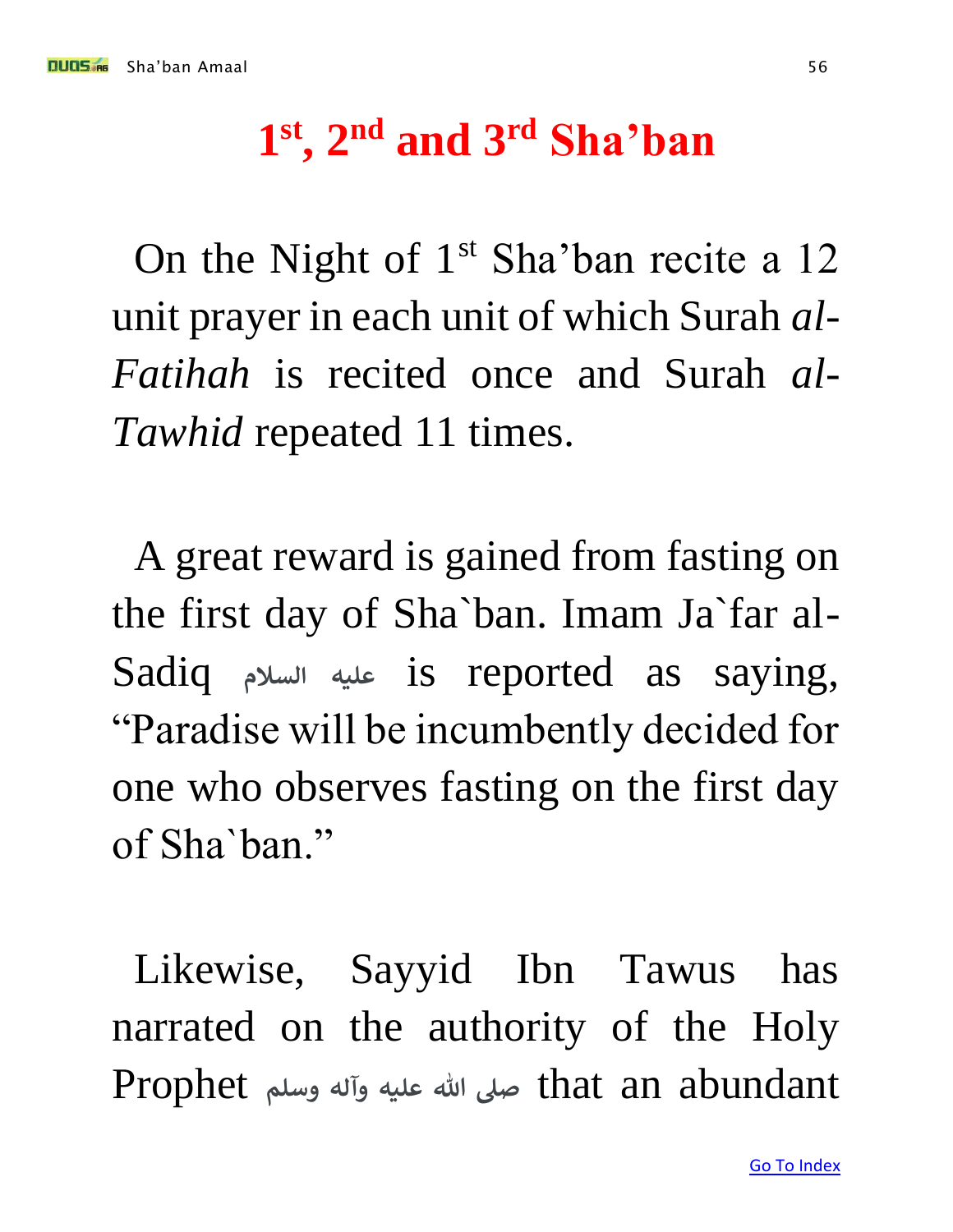reward will be conferred to one who observes fasting on three days in Sha`ban at the nights of which a 2 unit prayer is offered. In each unit of this prayer, one should recite Surah *al-Fatihah* once and Surah *al-Tawhid* 11 times.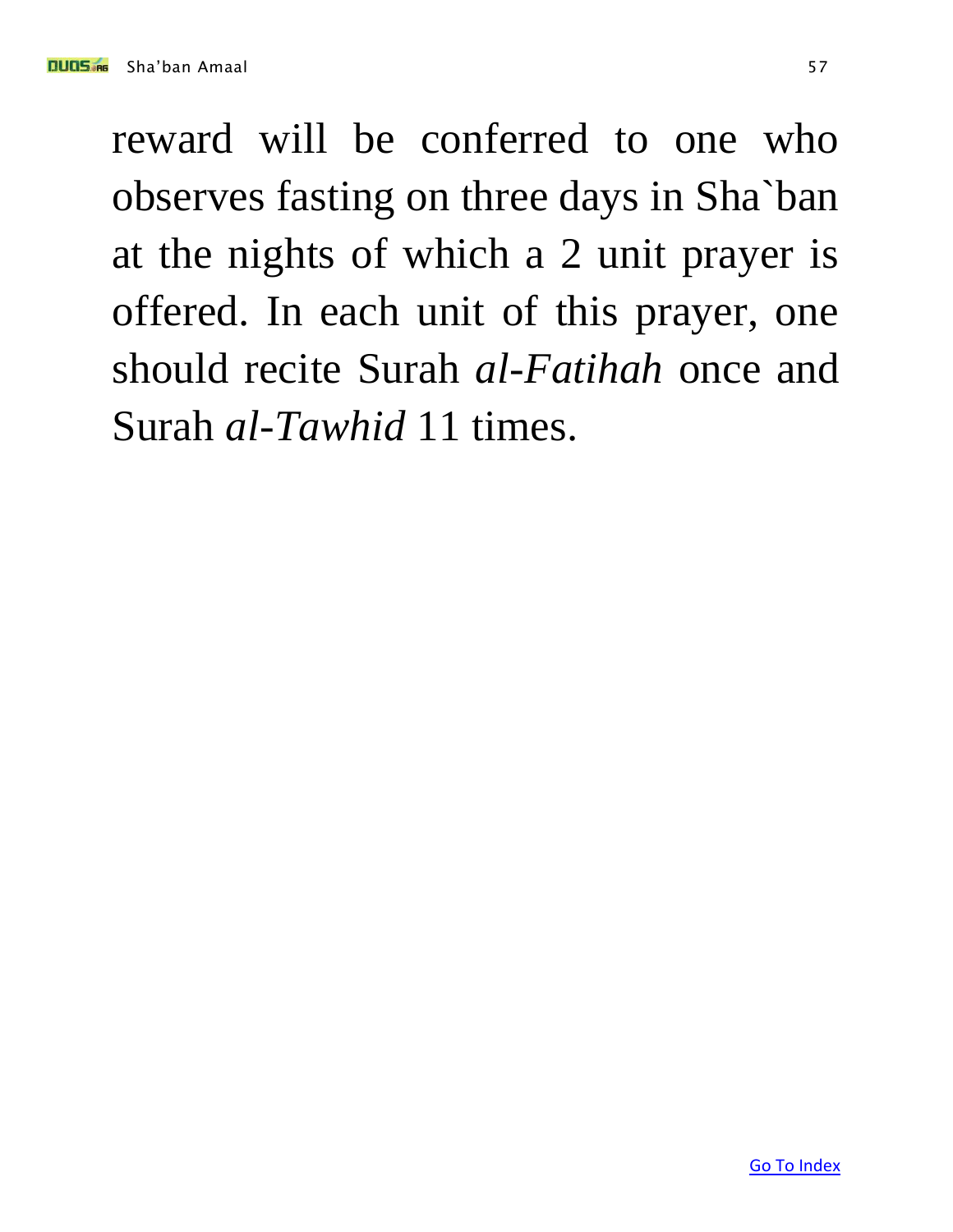### **Dua for Day of 3rd Sha'ban**

About this blessed day, Shaykh al-Tusi says in *Misawsbah al-Mutahajjid*: Imam al-Husain ibn `Ali **السالم عليه** was born on the third of Sha`ban. Abu'l-Qasim ibn `Ala' al-Hamadani, the representative of Imam al-Hasan al-`Askari **السالم عليه**, received a document saying that our master, Imam al-Husain ibn `Ali **السالم عليه**, was born on the third of Sha`ban; therefore, you should observe fasting on this day and say the following supplicatory prayer:

### [mp3](http://www.duas.org/mp3/Shaban_amal/3shaban.mp3)

**ِن ِ ِ** ٱللَّهُمَّ إِنِّي أَسْأَلُكَ بِحَقِّ ٱلْمَوْلُودِ فِي هٰذَا ٱلْيَوْمِ  $\int$ **ْ ِ ْ 2 ْ** .<br>.<br>. **ِ ل ْ ْ )、**<br>● **ِ ل**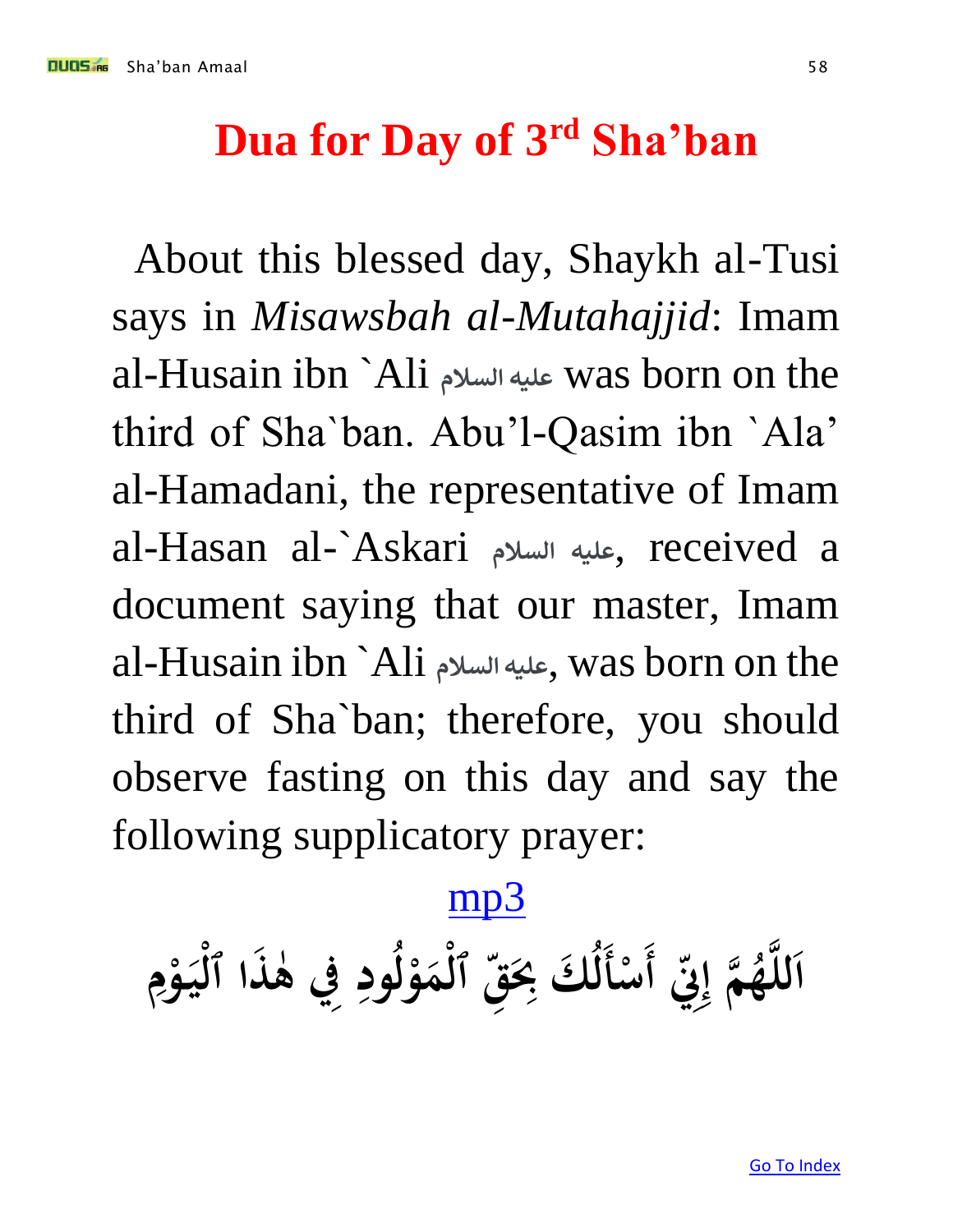# O Allah, I beseech You in the name of the one born on this day,

 **و ِ ه ِ ْالل ه ِ ت ْ ٱس ْل ب ق ِ ه ِ ت اد شه ِ ب ِ ود ُ ع ْ و م ْ ٱل ِ ه ِ ت ولد ِ**

the promised with martyrdom before the beginning of his lifetime and before his birth,

### **ا يه ف ن م و ِ ُ اء سم ه ٱل ُ ه كت ْ ب**<br>. **ب**

the heavens and all their inhabitants wept for him;

> **ٱل و ا ه ي ل ْ ع ن م ْ ُض و ر ْ**

and so did the earth and those living one it

 **ط ما ي ه ل ا ْ و أ ه ْ ي ت لب** 

before his feet stepped on it,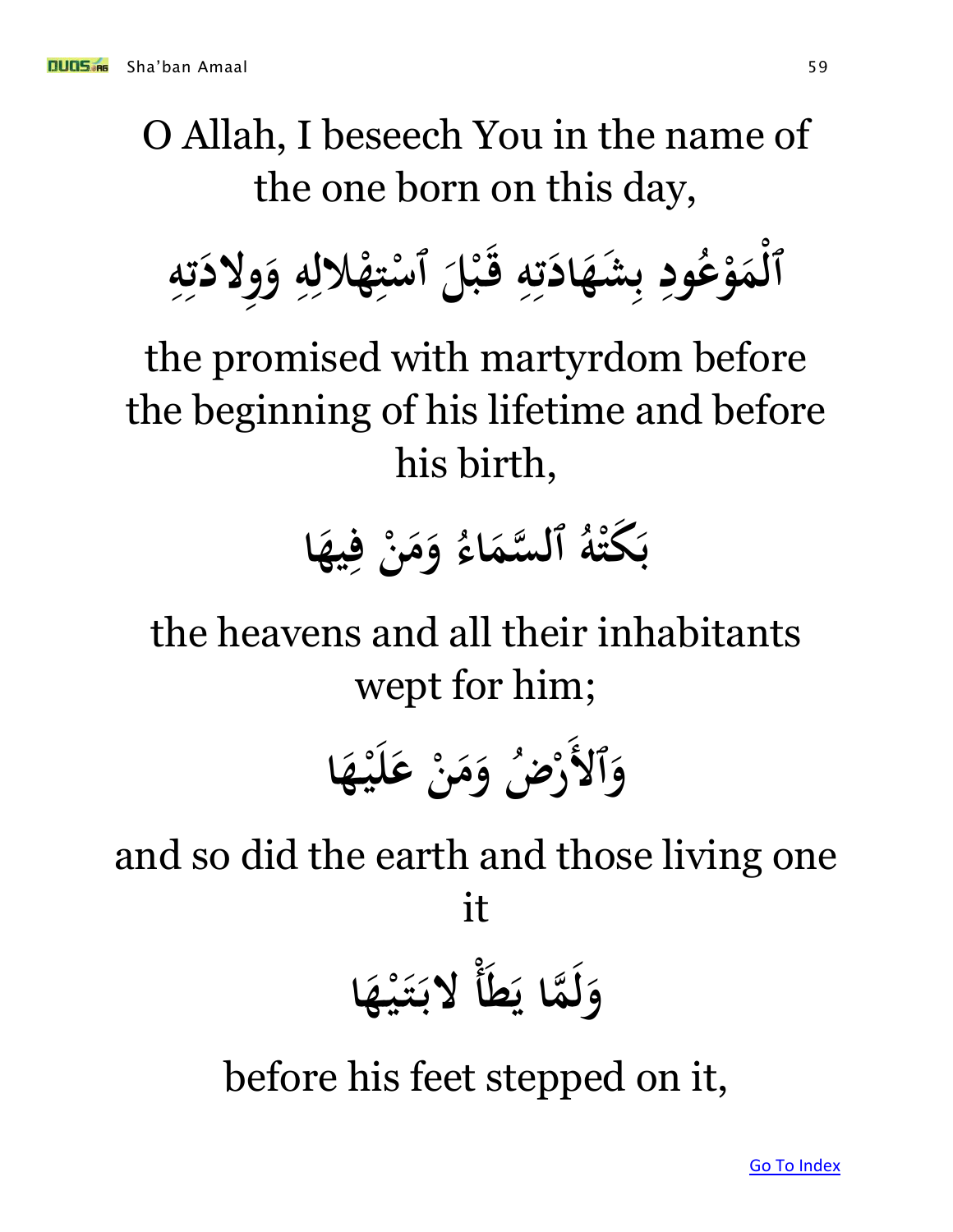

the mourned slain one,

**ُ ٱل د ِ سا 22 ي س و ة ر س ِ ْ**

the master of the Family (of Prophethood),

### **ِ رة ْ كه ٱل م و ي ة صر ُّ ٱلن دود ُ ْ م م ٱل ْ ياء**<br>ماء **ِ ْ** .<br>ب **ب**<br>۶ **ِ ْ**

the one who shall be backed with victory on the Day of Return,

**ِ ه ل ت ق ن ض م ِ ِ ِ ْ ِ و ع ∕ 1 ن ٱل ه م أ ٱل ه ل س ن م مة ه ْ ِ ِ ْ** .<br>.<br>. **ن ِ**  ءِ<br>پا ء<br>ر

the one whom has been awarded the favor of the Imams' being from his offspring as recompense of his being slain,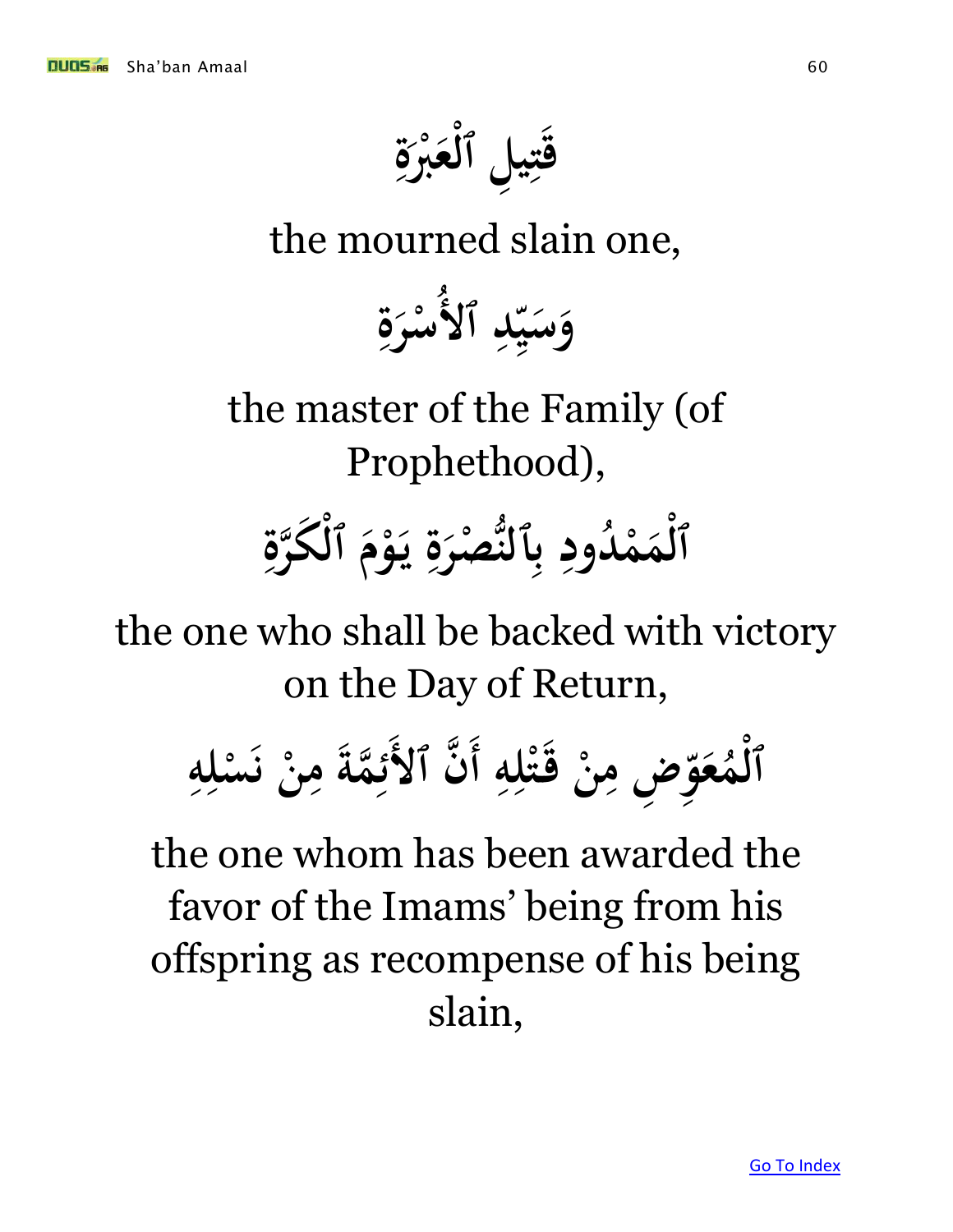**ِ ه ت ر ُ ِِف ت فاء ش ٱل و } ي**<br>. **ب ْ**  بر<br>مبر<br>ا 

the one awarded the favor of the soil of his grave carrying cure,

**ِِف ُ ه ع م ز ْ فو ْ ٱل و أ ِ ه ِ ت ب ْ و**

the one awarded the favor that he will be triumphing when he will be returned

> **• ٱل و صي و ه َّت ْ ع ن م اء 2 ِ ْ ِ ِ** ل**ئا**<br>^  **ْ ِ ِ**

and the Prophet's Successors from his offspring will be returned

**ْ هم ِ ِ م ِ ائ د ق ْ ع ب ِ ه ِ ت ب ْ ي غ و**

after the advent of their Rising Imam and after his occultation

 **ُكوٱ ٱل ر ِ د ُْ ي َّتٰ ه ح ر َْت و**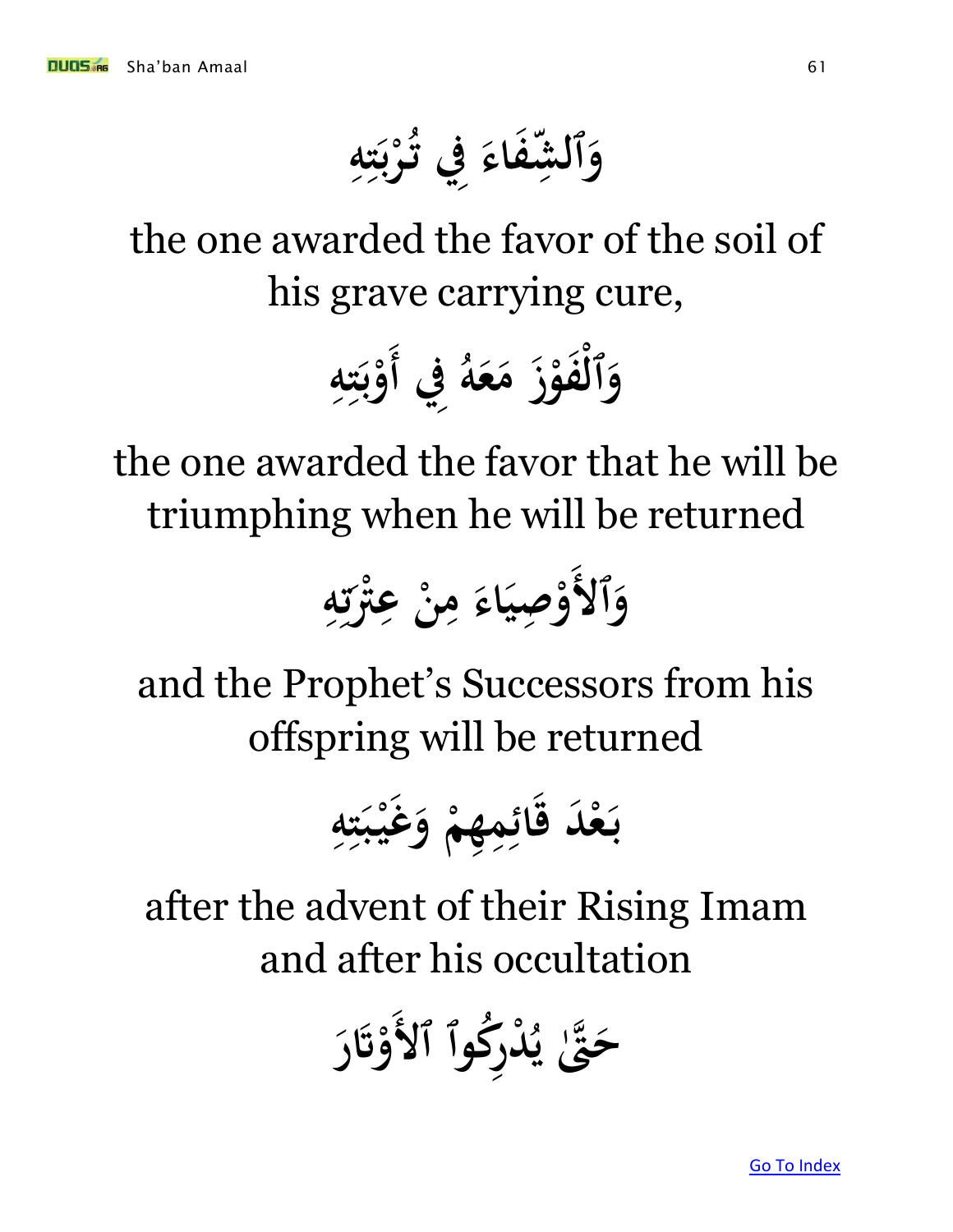### so that they shall take revenge,

**ْ ث ي و أ هار وٱ ٱلث ياء**<br>ماء  **ُ ر**

retaliate,

 **هار ب ْل ضوٱ ٱ ُ ْ ر ْ یا۔ ي و** 

please the Omnipotent Lord,

 **ري خْ وٱ ُ ُكون ر ا ص و أ ياء**<br>ما ر<br>يو  **∫**  $\int$  **ئی**<br>با **ن**

and be the best supporters.

صَلَّىٰ ٱللَّهُ عَلَيْهِمْ مَعَ ٱخْتِلافِ ٱللَّيْلِ وَٱلنَّهَارِ **ِ ِ ِ } ْ ٱ ْ ِ**  $\frac{1}{2}$  $\frac{1}{2}$  **ٰ** 

May Allah's blessings be perpetually upon them whenever night and day succeed each other.

**ْ ك ي هم ق ح ب م ف ُ ه ه ه لل ا أ ل ِ إ ْ ِ 330 ِ**   $\int$ **ُ تَوَسَّلُ**ّ  **ّ**<br>أ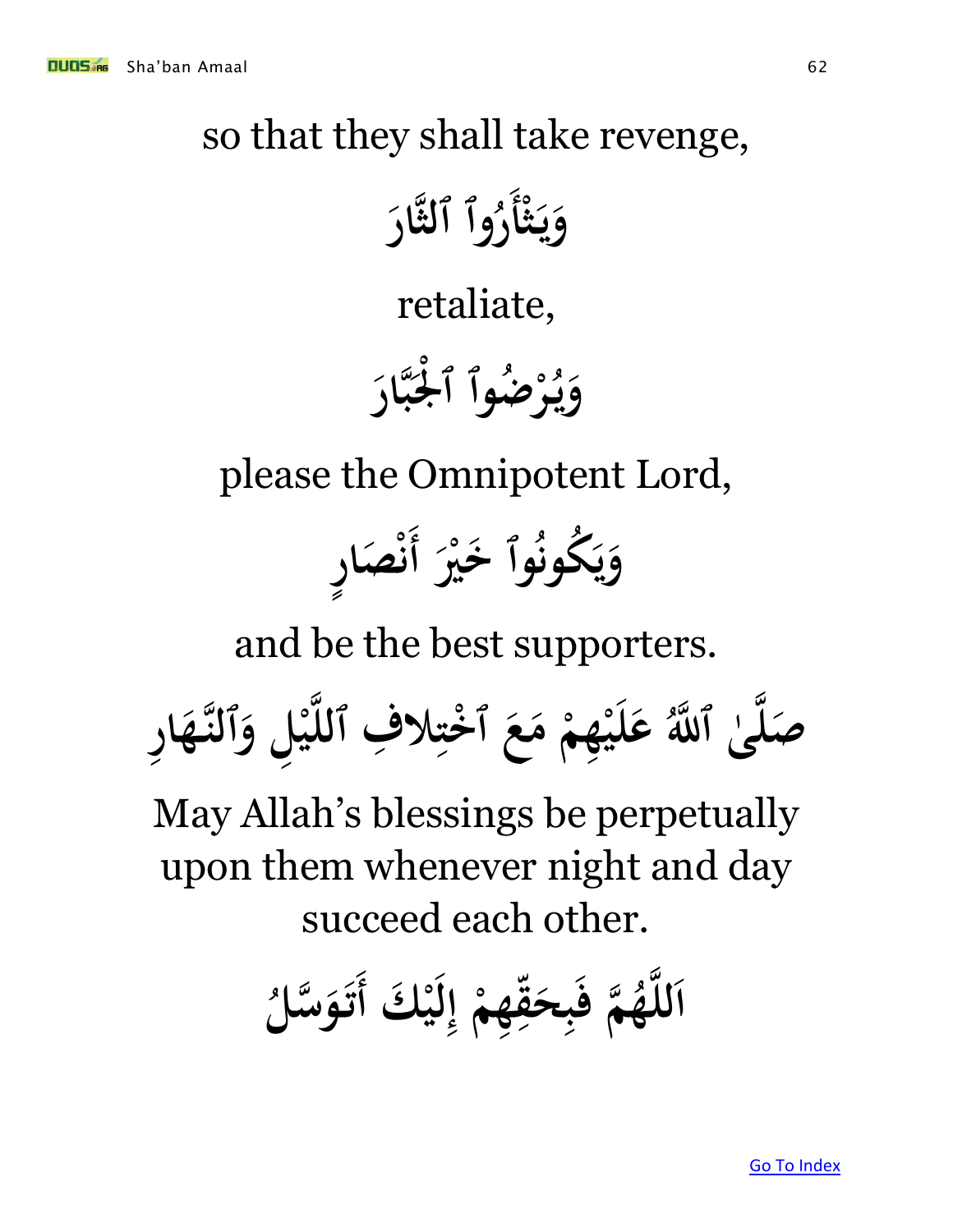

### O Allah, I thus beg You in the name of them

 **وأ ْ ف سأ ٍ ِ َّت ْ ع ُ ف م ٍ ِ َّت ق ْ ُ ل م ا ؤ ُ ل س ُ**

and implore You with the imploration of a sinful one who confesses of his sin,

**ُ م ِ سه ِ ف ْ َٰل ن ِ إ ٍ سيء ِ**

and who has done evil to himself

 **و ِ ه ِ م ْ و ِِف ي ط ر ه ا ف ه ِ َم أ ِ سه ِ ْ م**

due to his violations—the past and the present.

**ْ س ي أ ِ سه ِ ْ م ر ِ ُم ل َٰل ِ إ ة صم ْ ِ ع ْ ك ٱل ُ ل**

He thus beseeches You for Your protection up to the place of his grave.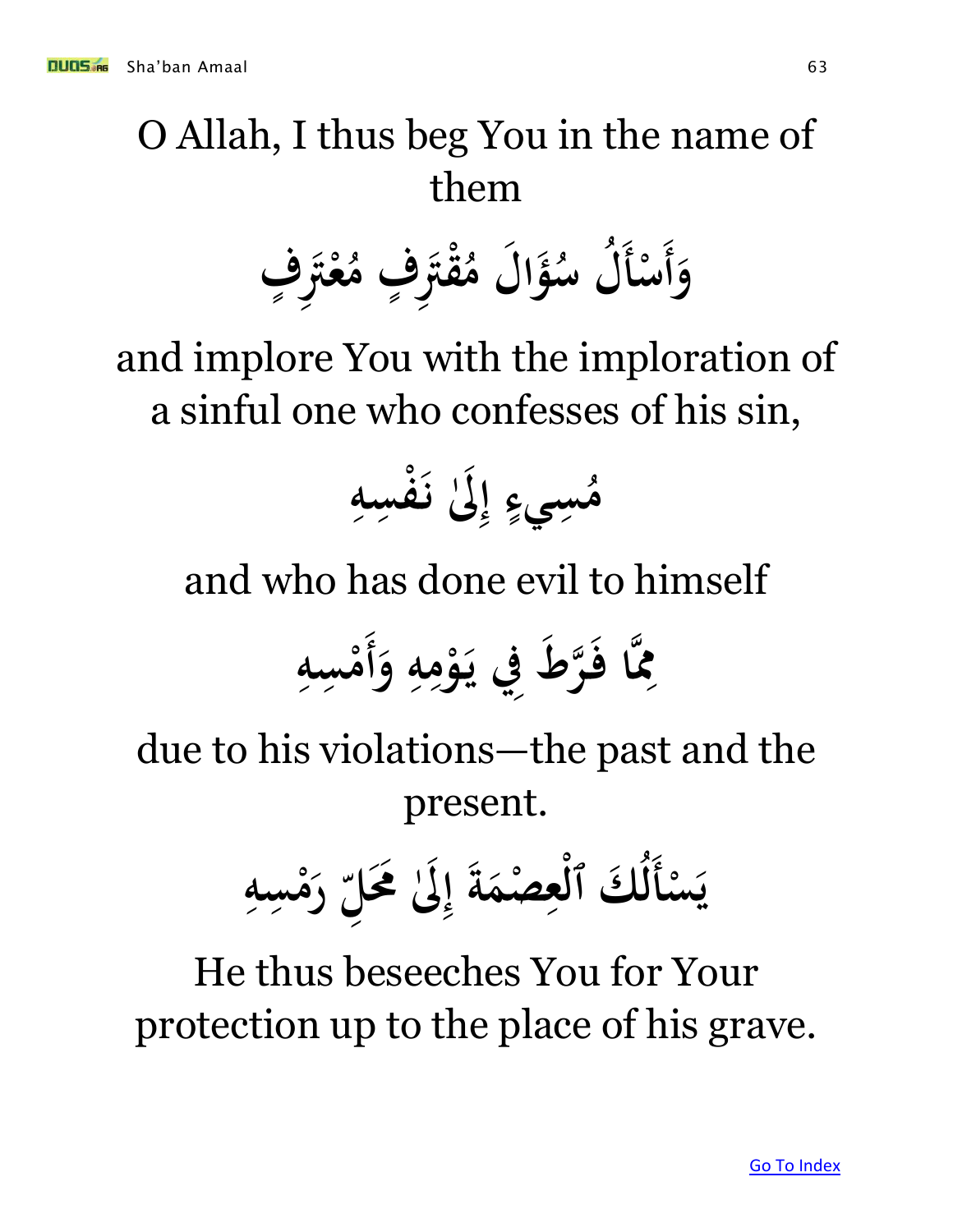**ِ ه َّت ع و مد ُم ه ُ ى ل ع لا**<br>با تي<br>^  **ْ ِ ٍ ٰ ِ صل م ف ُ ه ه ه لل ا**

O Allah, (please) send blessings to Muhammad and his Offspring,

### **ِ ه ر م ُ ِِف ز َن شر ُ ْ ٱح و** .<br>في **تي**<br>7  **ْ ْ**

include us with his group (on the Resurrection Day),

**ِ ة ام ْ كر ٱل ار د ُ ه ع ا م ن ْ ئ ِ و ب و**

and allow us to dwell in the House of Honor with him

**ِ ة ام إلق ِ ٱ ِ ُم ل و**

and in the abode of residence.

**ا كم م و ُ ه ه ه لل ا أ ْ م ْكر ف ِ ه ِ ت رف ِ ْ ع ِ ا ِب ن ت أ ِ ه ِ فت ْ ل ُ ز ِ ا ب ن ْ رم ِ ْك**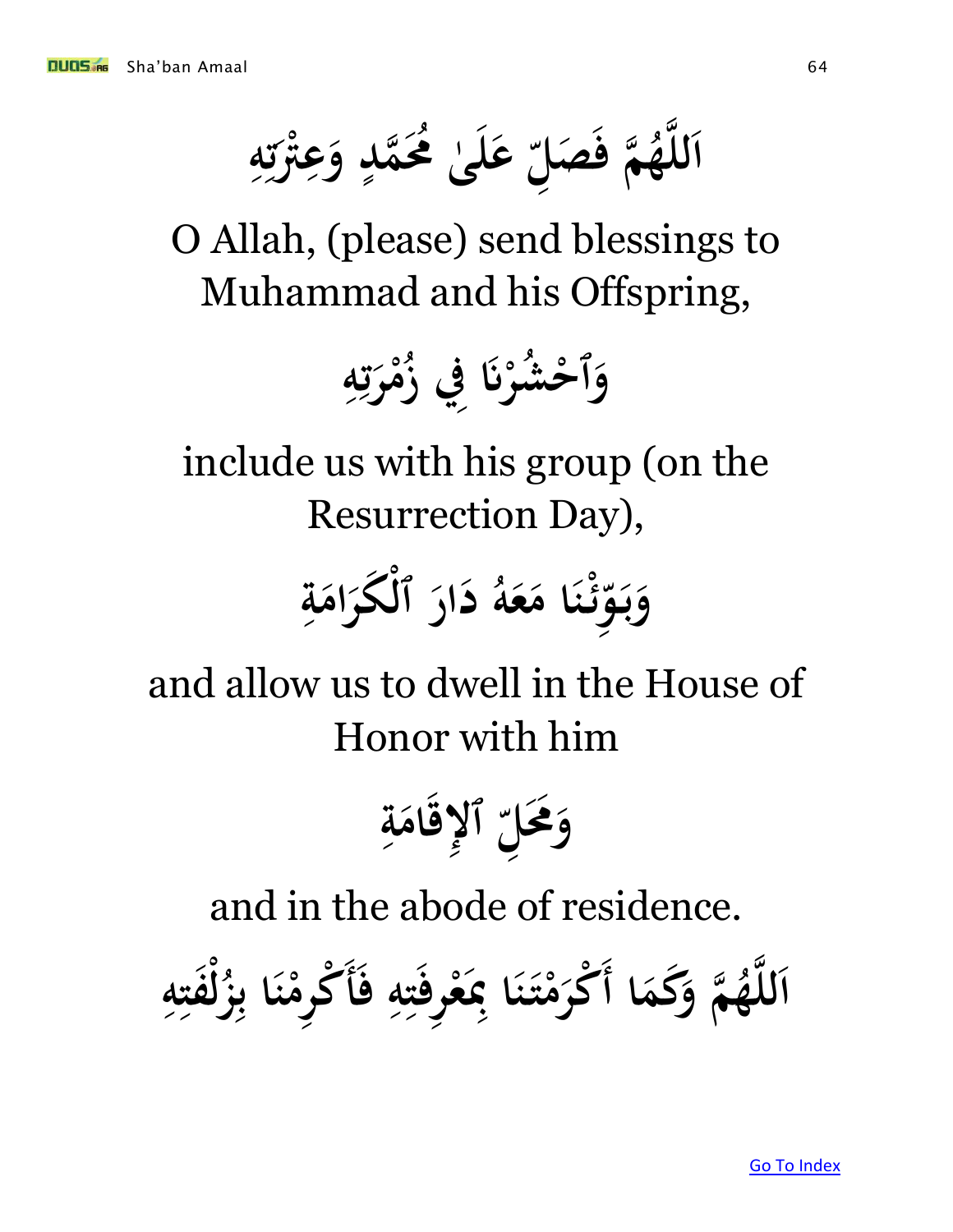O Allah, as You have conferred upon us with the honor of our recognition of him, so (please) confer upon us with the honor of being near to him,

### **ُ ه قت اب س و**  با<br>ب  **ُ ه قت اف ر ُ ا م ْ ن ق ُ ز ٱر و <sup></sup>**

bestow upon us with the bliss of accompanying him and enjoying a close rank to him,

 **ُ ل م ِ ل س ُ ي ْ ن ه ِ ا َم لن ْ ع ْ ٱج و ِ ره ِ ْ م**

and include us with those who submit to him totally

**ِ ره ِ ْك ِ د ذ ْ ن ِ ع ِ ه ْ ي ل ع صالة ٱل ه ُ ر ِ ْكث ُ ي و**

and those who invoke Your blessings upon him whenever they mention him,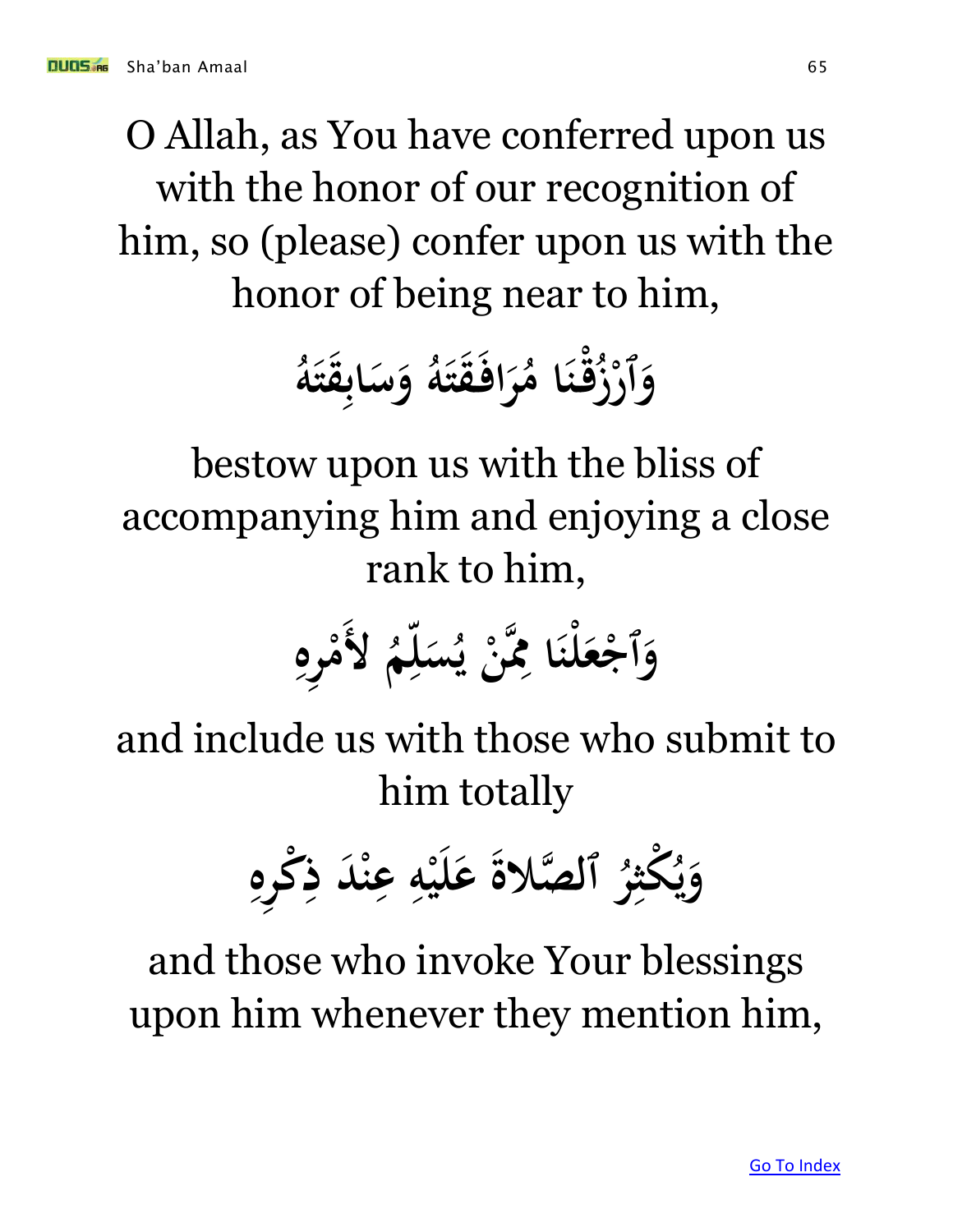**ع ي َج ى ل ع و أ و ه ائ صي ل و أ ه أ ه ائ ي صف ِ** .<br>هم **2 ٰ**   $\int$  **ِ** ر<br>با **22 ِ ْ ِ**  $\int$ **ْ**  $\int$ **ِ** ءِ<br>پا **2 ِ ْ**

and upon all his Successors and Selected Ones,



whom are defined by You as twelve persons,

**ر ِ زه ٱلُّ ِ وم ُ ج ُّ ٱلن**

being the luminous stars,

**ر ِ ش ب ْ ع ٱل ِ ي ِ َج ى ٰ ل ج ع ِ ج ُ ْل ْ ٱ و**

and the Arguments against all humankind.

 **ري خْ م و ي ذا ٱل ه ِِف ٰ ا ن ب ل ِ ْ 2 ْ فب ه م و ُ ه ه ه لل ة ب ه و م ا ٍ ِ ْ**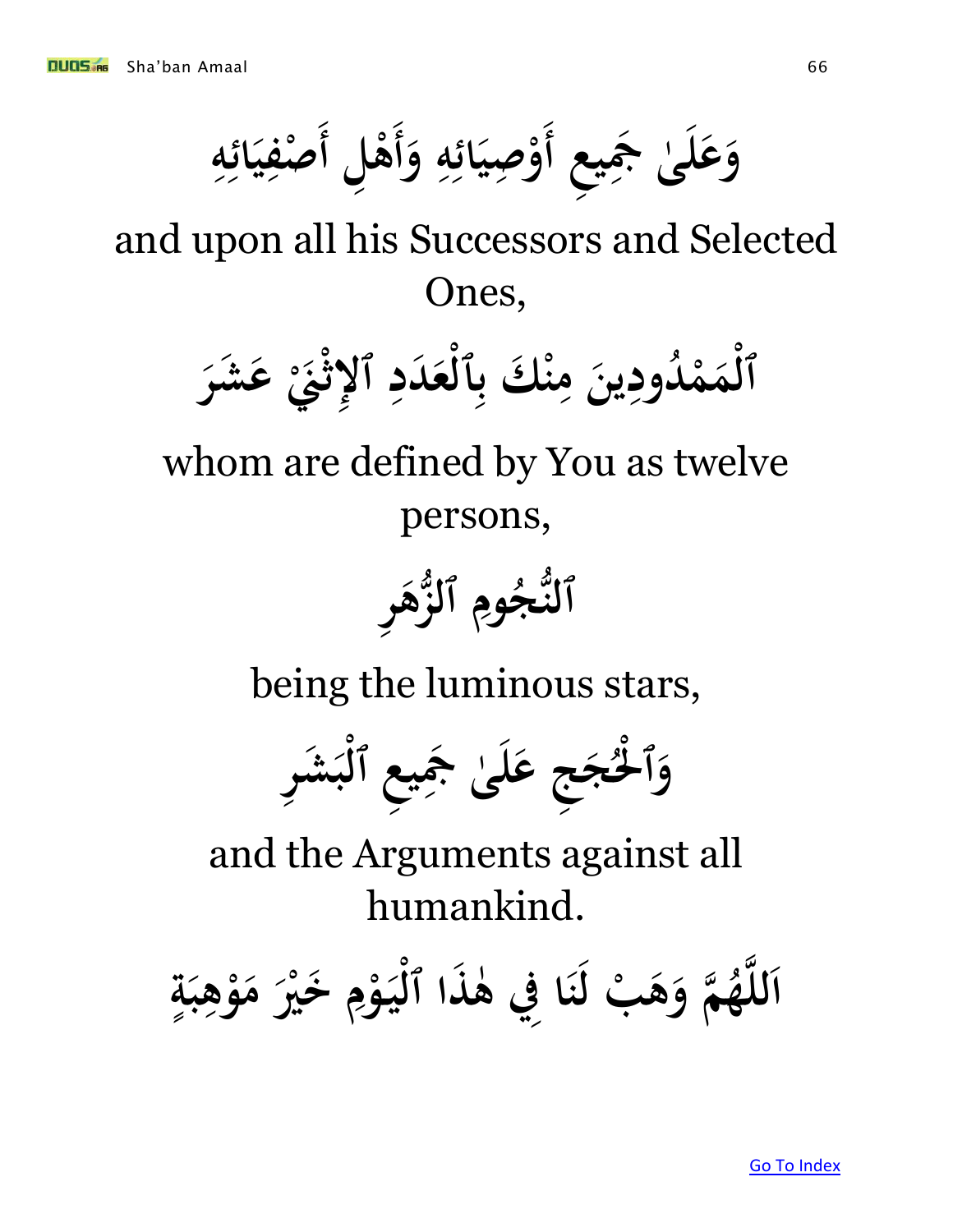O Allah, and (please) grant us on this day the best of grants,

 **وأ ٍ ة ب ِ ل ط ِ ُكل ِ يه ِ ا ف ن ل ْ ِح َن ْ**

make all our prayers on this day responded,

**ِ ه ِ د ج ٍ مد ه ح ُ م ِ ني ل ْ س ُ ْل ْ ت ٱ ْ ب ه ا و كم**

just as You gifted al-Husain to Muhammad, his grandfather,

> **ِ ه د ه ِب ِ ْ <u></sub>**</u> **ُ س ُ ر ُط ف اذ ع و ْ**

just as the angel Futrus sought refuge with his (i.e. al-Husain) cradle,

### ءِ<br>پا **ائ ع ُ حن ْ ن ف ه ْد ع ب ن م ه ُب ق ن ب ذو ُ ِ ِ ب**<br>. **ِ ِ ِ ْ**  ر<br>ب

we are thus seeking refuge with his tomb after him (i.e. his martyrdom),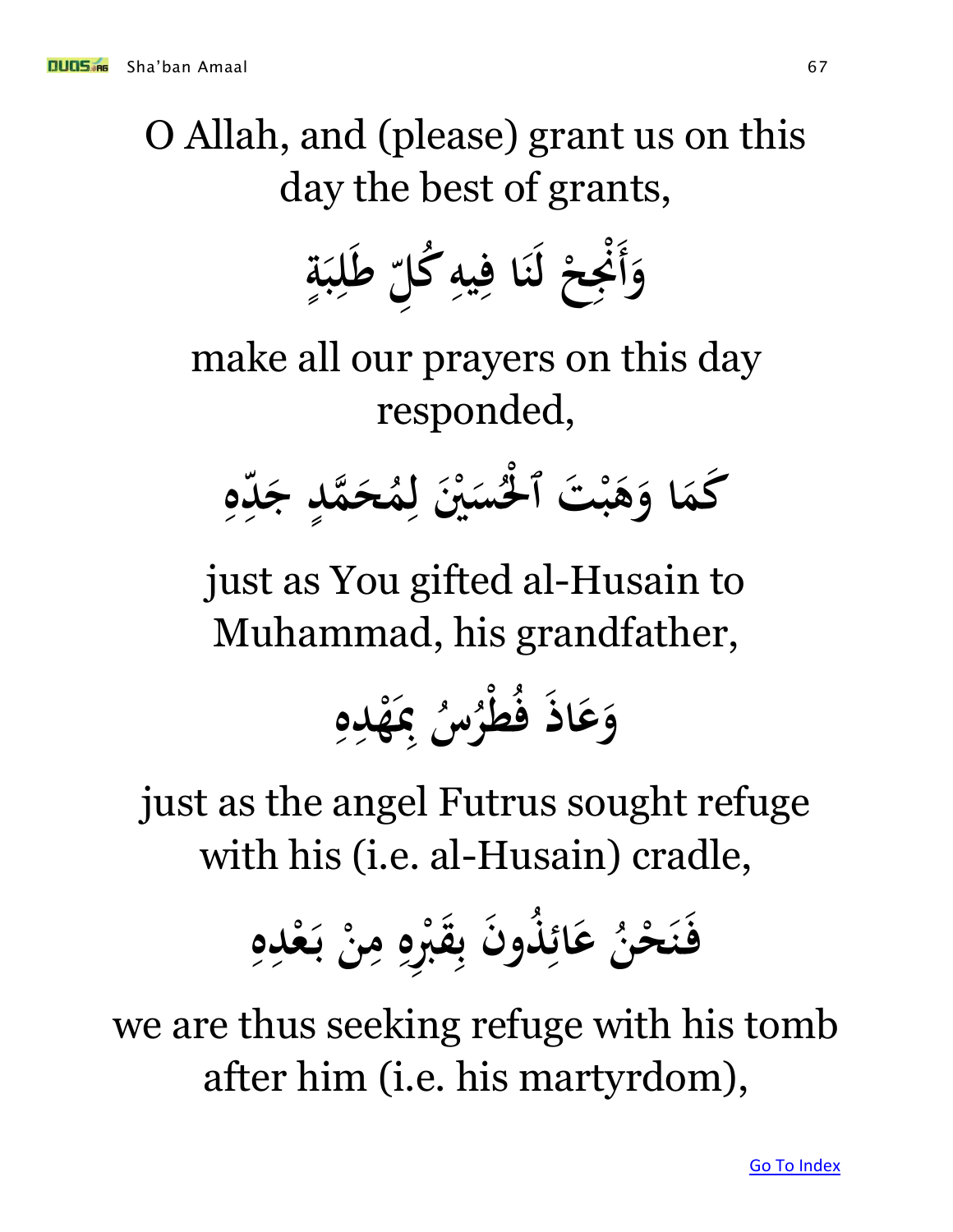.<br>.<br>. **ن و ُ** لَشْهَلُهُ تُرْبَتَهُ وَنَنْتَظِرُ **22 ب**<br>. **ْ ن ر ظ ت ن أ ِ ْ**  $\int$ **ُ ه ت ب و 22 ب**<br>. **ْ**

as we are witnessing the soil of him and expecting his return.

> **ني م ال ع ب ٱل ه ني ر آم ▲ ْ ِ**

Respond to us, O Lord of the worlds.

After that, you may say *Du`a' al-Husain* (Supplicatory prayer of Imam al-Husain  **السالم عليه**(, which is the last supplicatory prayer he said when his enemies surrounded him in large numbers on the Day of `Ashura (the tenth of Muharram):

اَللَّهُمَّ أَنْتَ مُتَعَالِي ٱلْمَكَانِ  $\int$  **ْ 22 ُ** قت هُ<br>نت هُ **ن**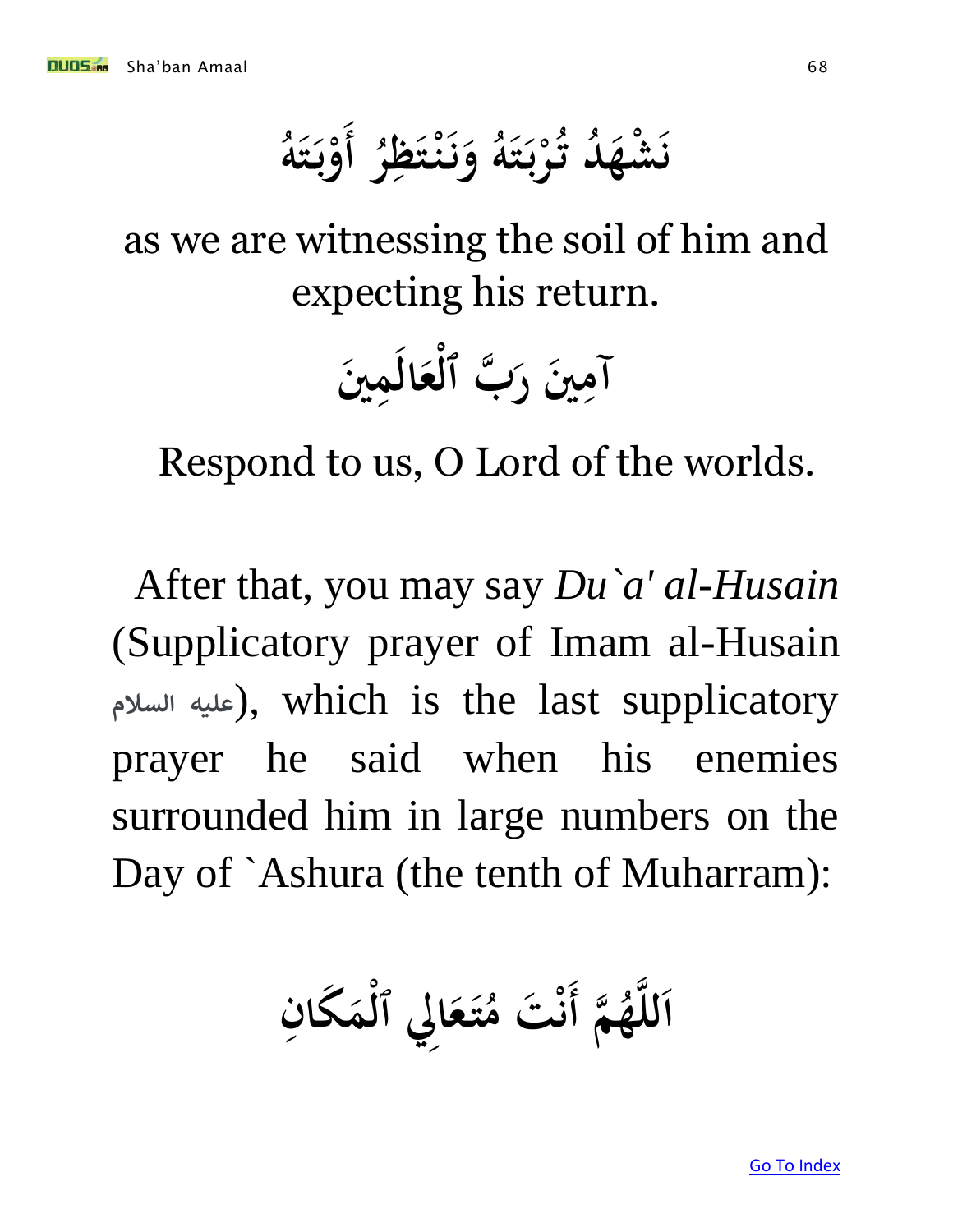# O Allah, You are verily the Elevated in position,

**ت و ِ ُ ُب ْل ْ ٱ ُ يم ِ ظ ع**

the Magnificent in omnipotence,

**ل ِ ا ح ِ م ْ د ٱل ُ ي ِ شد** 

the Mighty in prowess,



the Self-Sufficient from the creatures,

**ر ِ ع ِ ء َّي ِ ُب ْ ِ ْك ُض ٱل ي**

the Ample in pride,

قادِرٌ عَل<sub>َیٰ</sub> **ٰ <u></sub>**</u>  **ُ شاء ا ت م** 

the Powerful over all that which You want,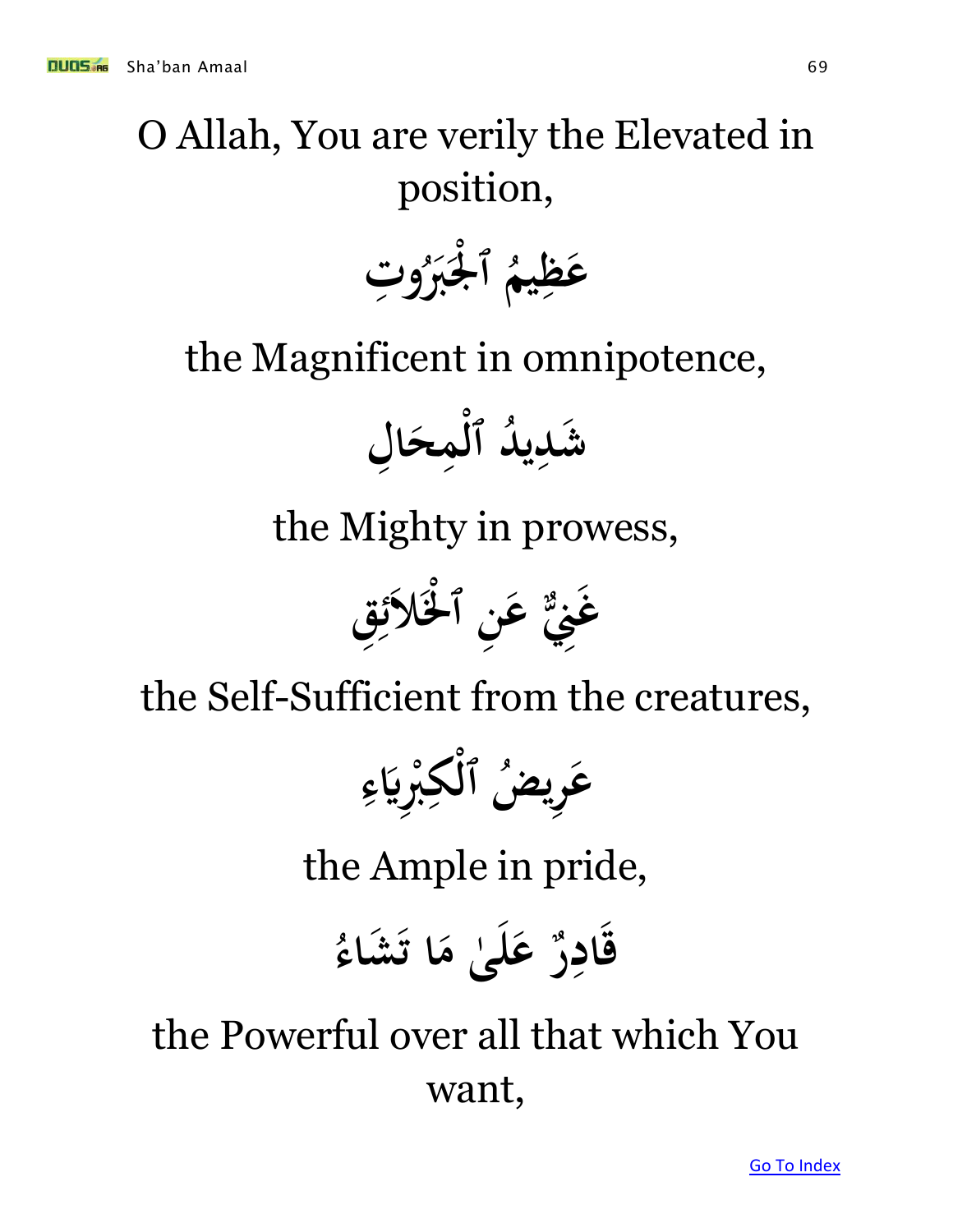**ِ ة ْح ر ه ب ٱل ْ ُ ري ق }** 

the Close in mercy,

**ِ عد و ُق ٱل صاد ْ ْ ِ** 

the Truthful in promise,

**ِ ة م ع غ ٱلن ُ اب س ْ** س<br>**بر ب** 

the Opulent in favors,



the Sympathetic in ordeals,

**ت ي ِ ع ُ ا د ذ ِ ب إ ري ِ ق**

the Nigh when Your are prayed,

**ت ق ْ خل ا ِ ط ِب ي ِ ُم ُ**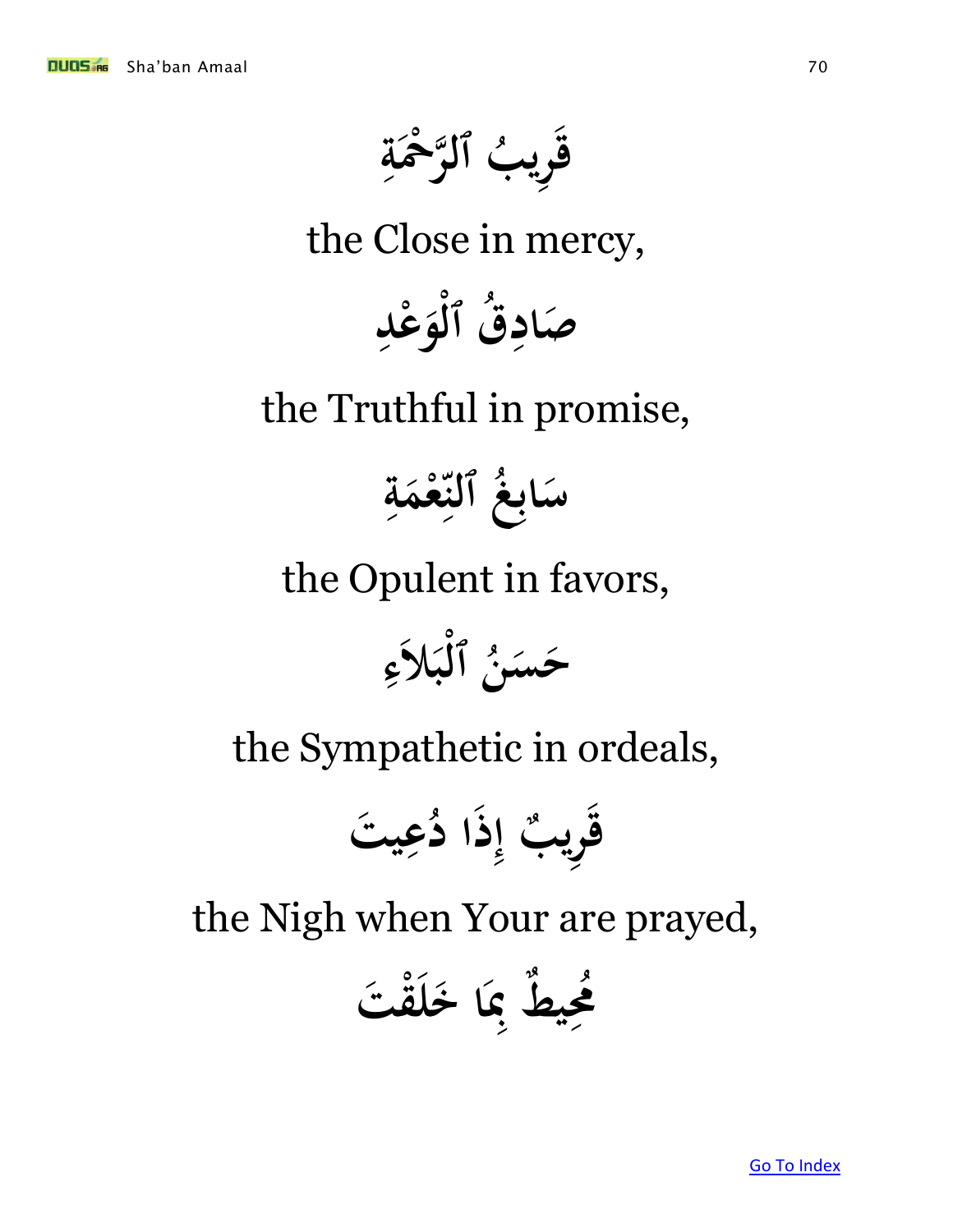the All-encompassing of all that which You have created,

**ْ ك ي ل ِ ب إ ْ َت ن م ِ ل ِ ة ب ْ ه و ٱلت ُ ِل اب ق**

the Accepter of the repentance of him who repents to You,

> قادِرٌ عَلَىٰ مَا أَرَدْتَ  **ٰ <u></sub>**</u>  $\int$

the Powerful to do whatever You want,

**ت ْ ب ل ا ط ك م ر ِ د ْ ُ م و**

the Taker in all that which You decide,

**ت ْ ر ِ شك ُ ا ذ ِ إ ُكور ش و**

the Thankful for those who thank You,

**ت ْ ر ِ ك ُ ا ذ ذ ِ إ ُكور ذ و**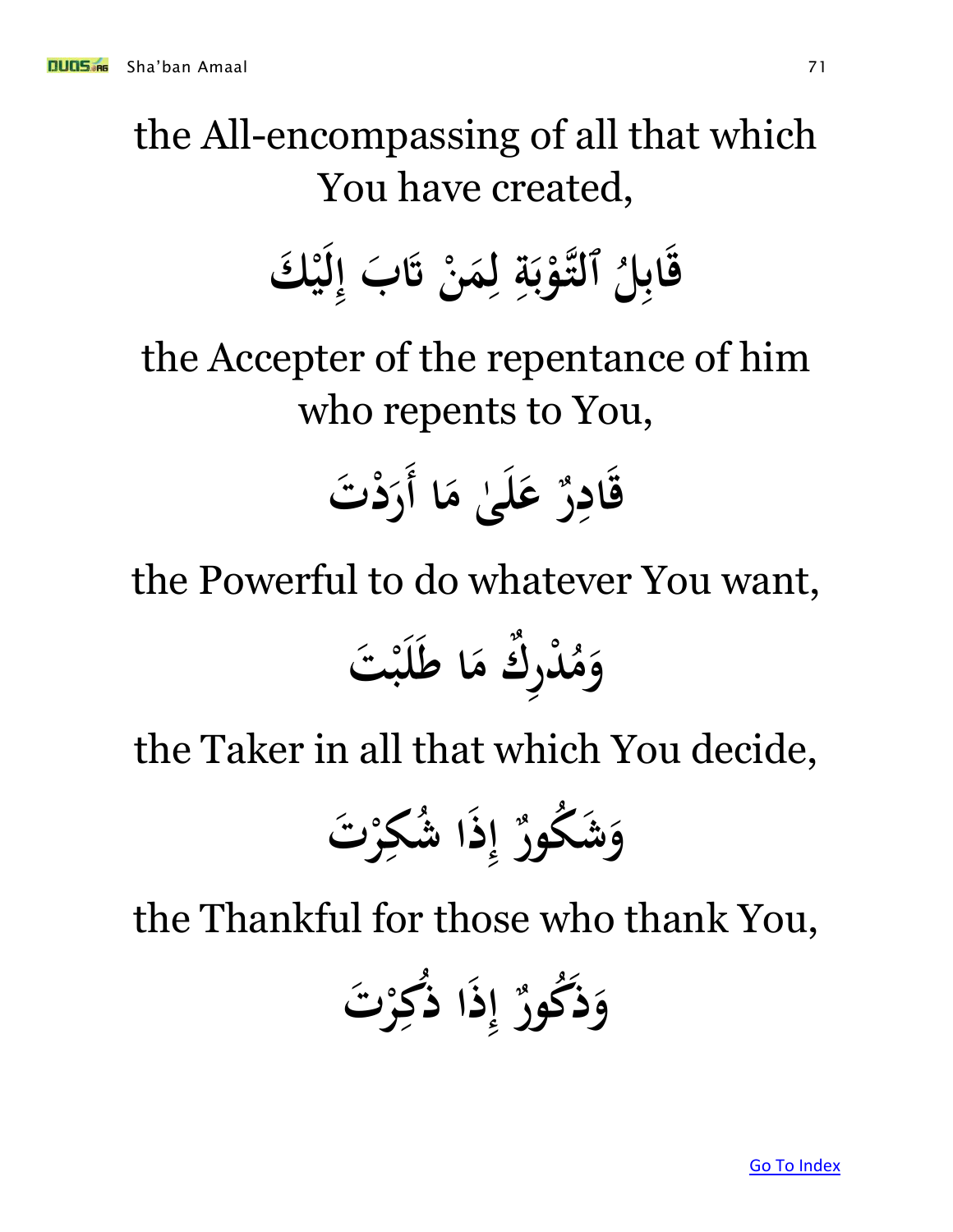and the Remember of those who mention You.  
\n
$$
[1]
$$
 from You.  
\n $[1]$  and you for I need You,  
\n $[1]$  for I need You.  
\n $[1]$    
\n $[1]$    
\n $[1]$    
\n $[1]$    
\n $[1]$    
\n $[1]$    
\n $[1]$    
\n $[1]$    
\n $[1]$    
\n $[1]$    
\n $[1]$    
\n $[1]$    
\n $[1]$    
\n $[1]$    
\n $[1]$    
\n $[1]$    
\n $[1]$    
\n $[1]$    
\n $[1]$    
\n $[1]$    
\n $[1]$    
\n $[1]$    
\n $[1]$    
\n $[1]$    
\n $[1]$    
\n $[1]$    
\n $[1]$    
\n $[1]$    
\n $[1]$    
\n $[1]$    
\n $[1]$    
\n $[1]$    
\n $[1]$    
\n $[1]$    
\n $[1]$    
\n $[1]$    
\n $[1]$    
\n $[1]$    
\n $[1]$    
\n $[1]$    
\n $[1]$    
\n $[1]$    
\n $[1]$    
\n $[1]$    
\n $[1]$    
\n $[1]$    
\n $$ 

I seek Your aid for I am weak,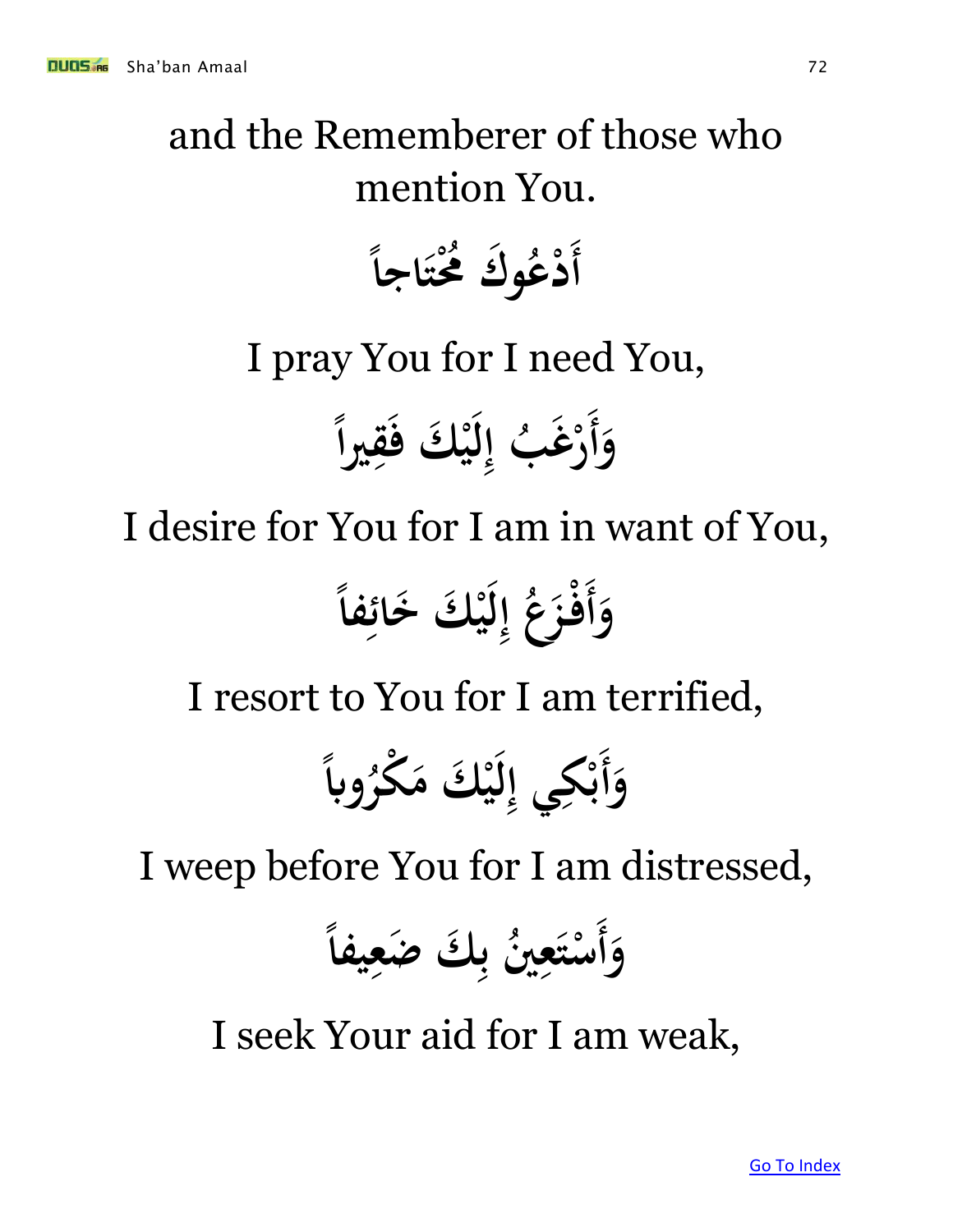**ً** وَأَتَوَكَّلُ عَلَيْكَ كَافِياً  $\int$ **ِ**  $\frac{1}{2}$  **ُ** تَوَكَّلُ 

and I depend upon You for I trust in none save You.



(Please do) decide between our people and us with the truth,

 **روَن ُّ غ ْ م َّنُ ه ِ إ ف وَن ُ دع خ و**

for they have deceived us, cheated us,

 **وَن ُ ل ت ق ا و ن ِ وٱ ب ُ در غ و وَن ُ ذل خ و**

disappointed us, betrayed us, and killed us.

 **ك ِ ي ِ ب ن ُ ة َّت ْ ِ ع ُ ن َنْ و**

We are the progeny of Your Prophet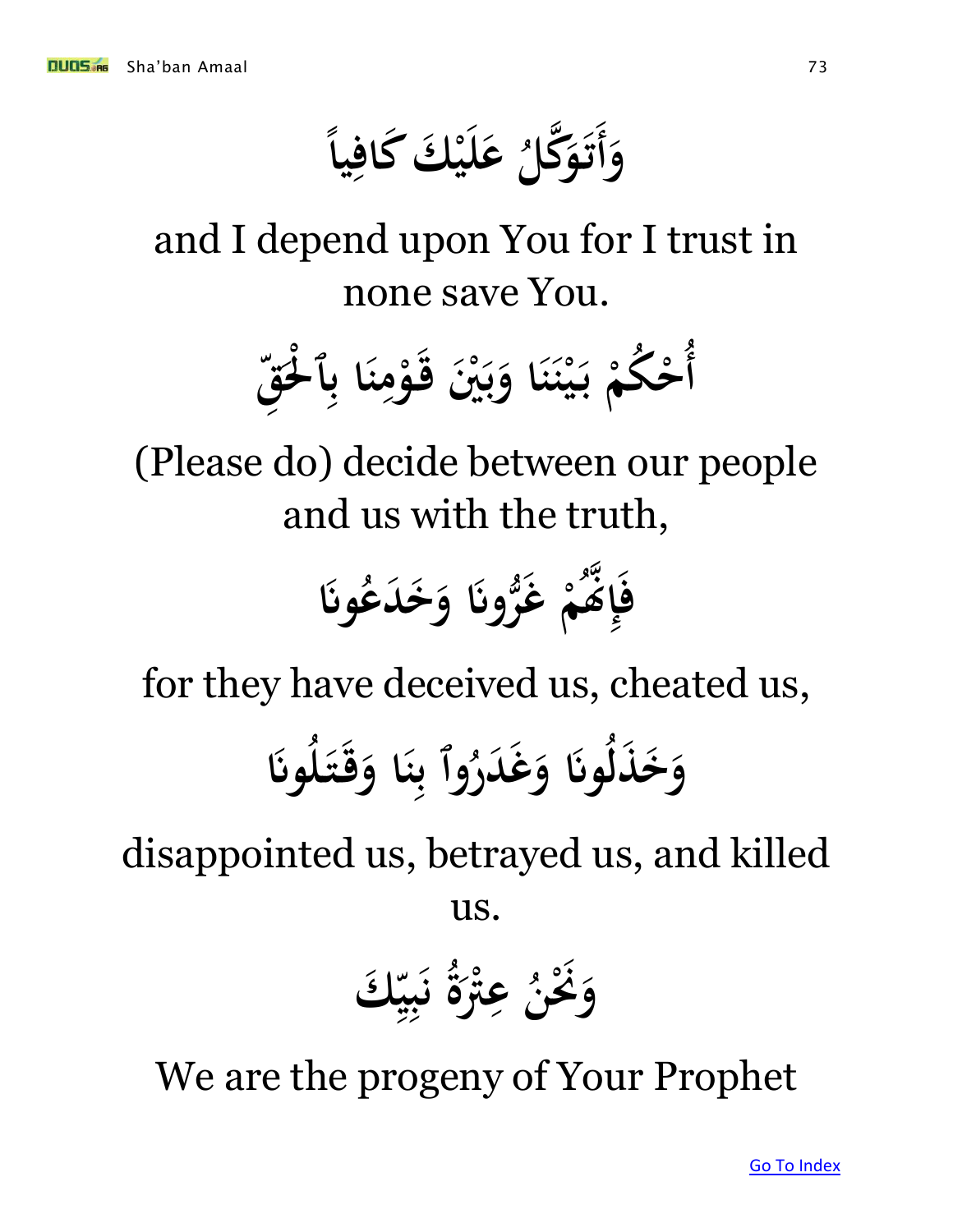**ك يب ب د ح ُ و و ِ ∤ ل** 

and the sons of Your beloved one;

ِ<br>|<br>|} **مُحَمَّدِ بْنِ عَبْدِٱللَّهِ ِ ∫ يا**<br>با **ب ِ**

namely, Muhammad the son of `Abdullah,

> **ِ** سَالَةِ  ں<br>ب  **ٱلر** .<br>ب **ب**<br>۶ **ُ ه ت في صط ِي ٱ ذ ه ٱل**  *<u>t</u>*  **ْ**

whom You have chosen for the Divine Mission

> **ك ي ح ى و ل ع ↓ ْ ٰ ُ ه ت ن م ت ٱئ و ْ ْ**

and for keeping Your Revelation.

فَأَجْعَلْ لَنَا مِنْ أَمْرِنَا فَرَجاً وَمُخْرَجاً  **ل ْ ْ ِ ْ ً ِ ْ ً** 

So, (please) prepare a way out and a relief for us,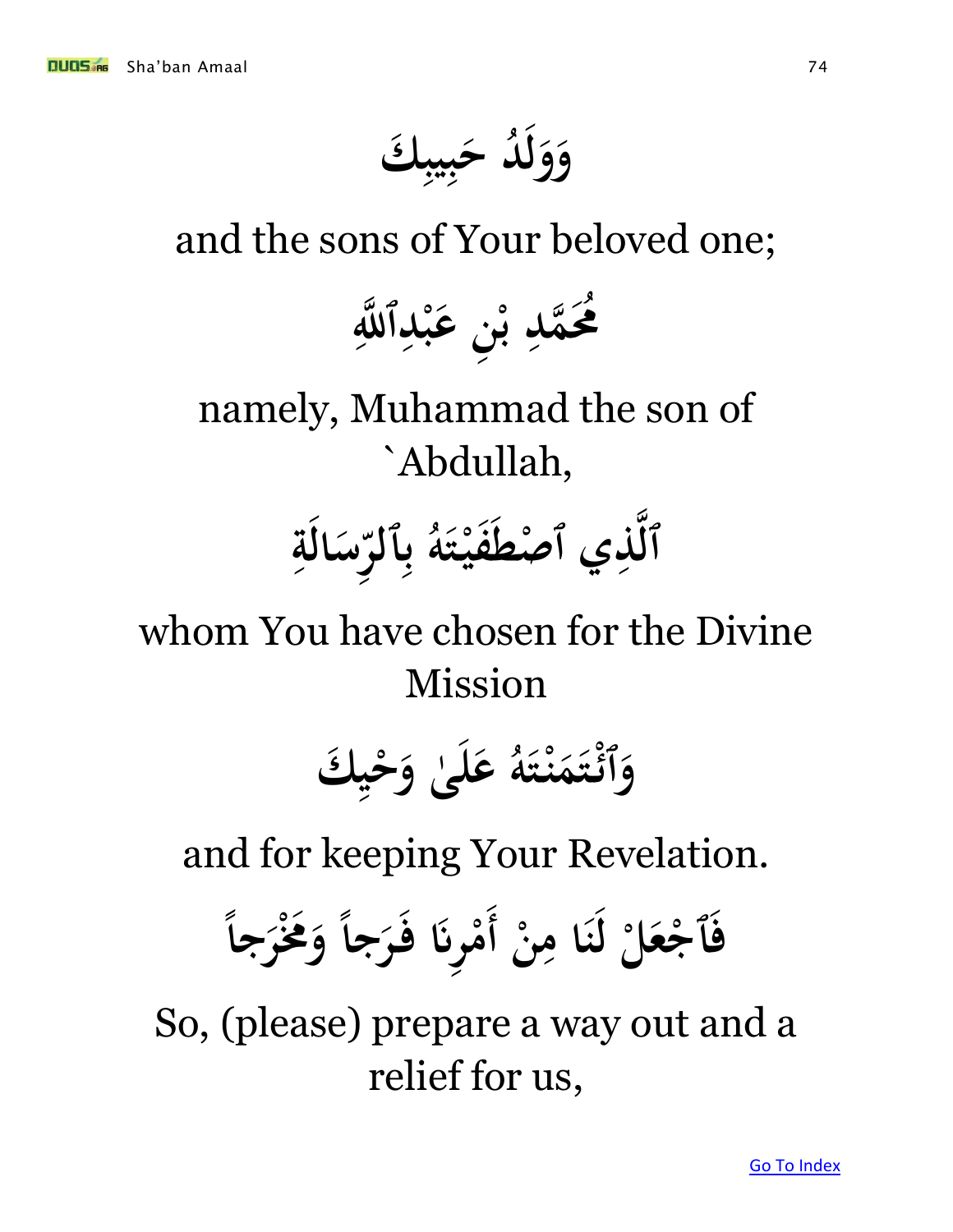

 بِرَحْمَتِكَ يَا أَرْحَمَ ٱلرَّاحِمِينَ **} ْ بہ**  $\int$ م<br>مر **رْحَمَ ٱلرَّا ْ**

### out of Your mercy, O most Merciful of all those who show mercy!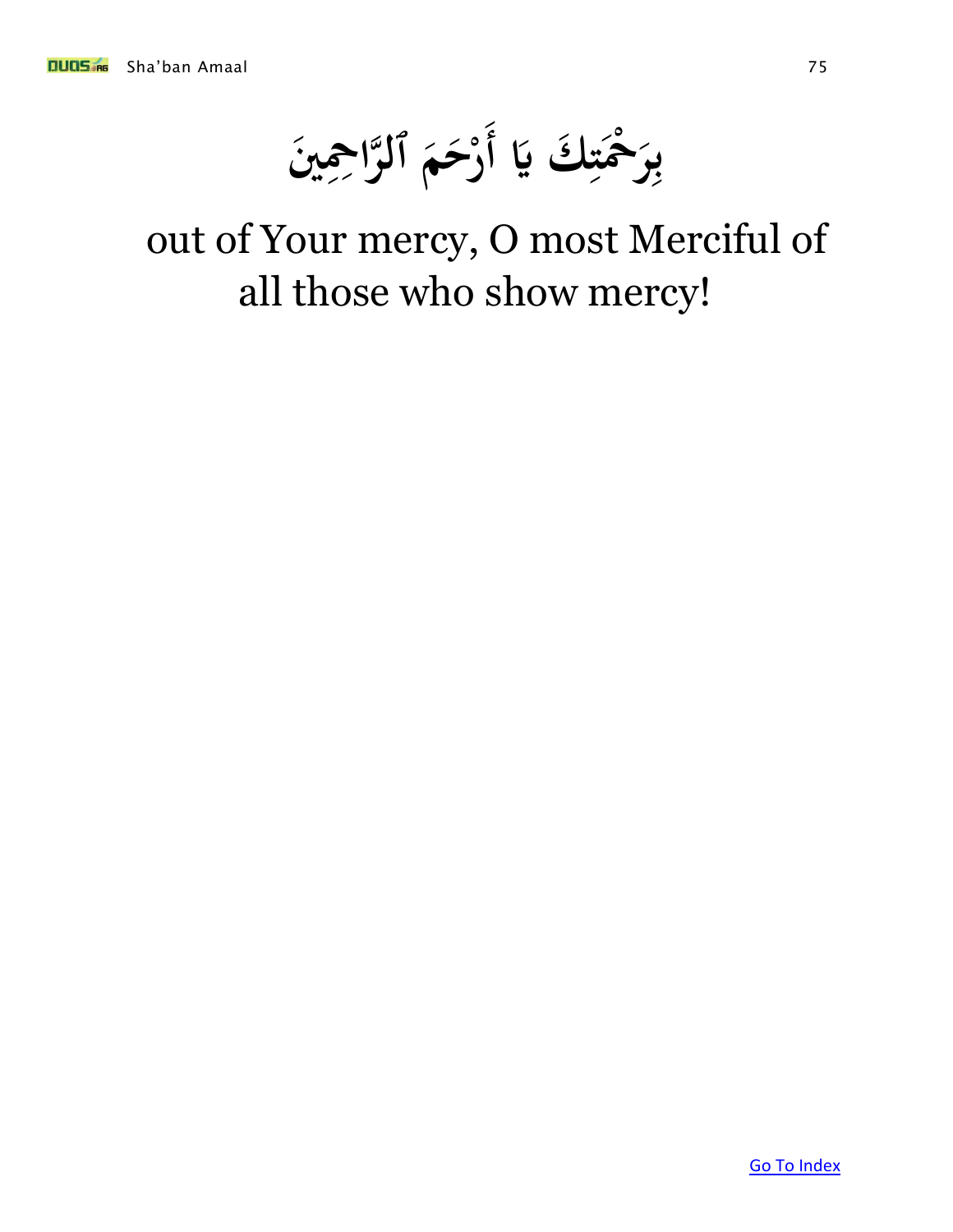# **Ziyarah of Imam Ali Zayn ul عليه السالم Abideen**

# **السالم عليك يا سيد الساجدين**

Peace be on you, O leader of Those who prostrate!

# **السالم عليك يا زين العابدين**

Peace be on you, O prestige of Worshipping ones!

# **السالم عليك يا حليف الحسرات**

Peace be on you, O participant Of unhappiness and sadness!

**السالم عليك يا ذا الثفنات**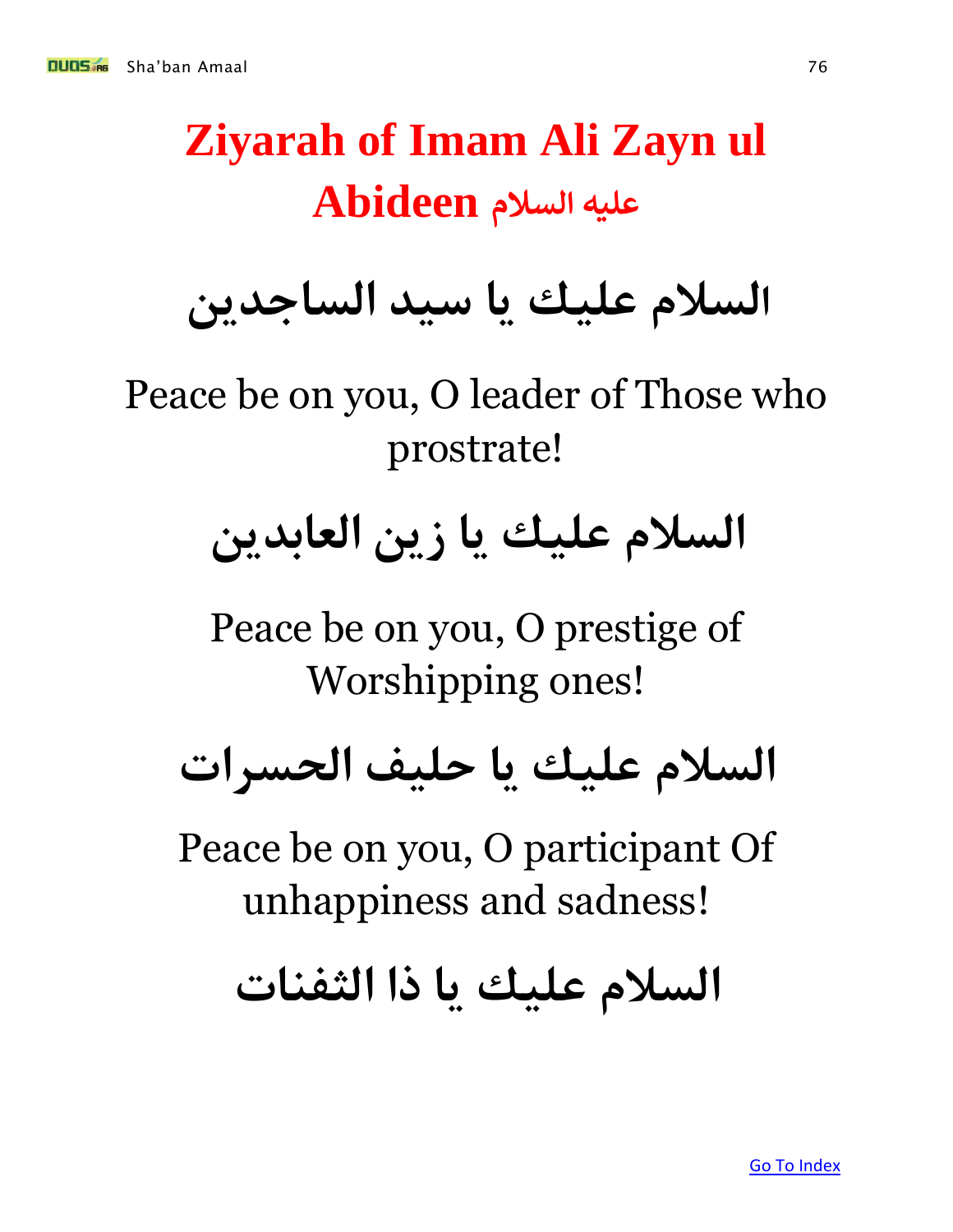Peace be on you, O the Imam, Who got sores on spots which Touched during Sajda!

# **السالم عليك يا صاحب العبرات**

Peace be on you, O one who Wept and mourned!

# **السالم عليك يا أسير الكربات**

Peace be on you, one who was Captive of hardships!

# **السالم عليك يا أعظم آل العباء**

Peace be on you, O one from The great worshippers!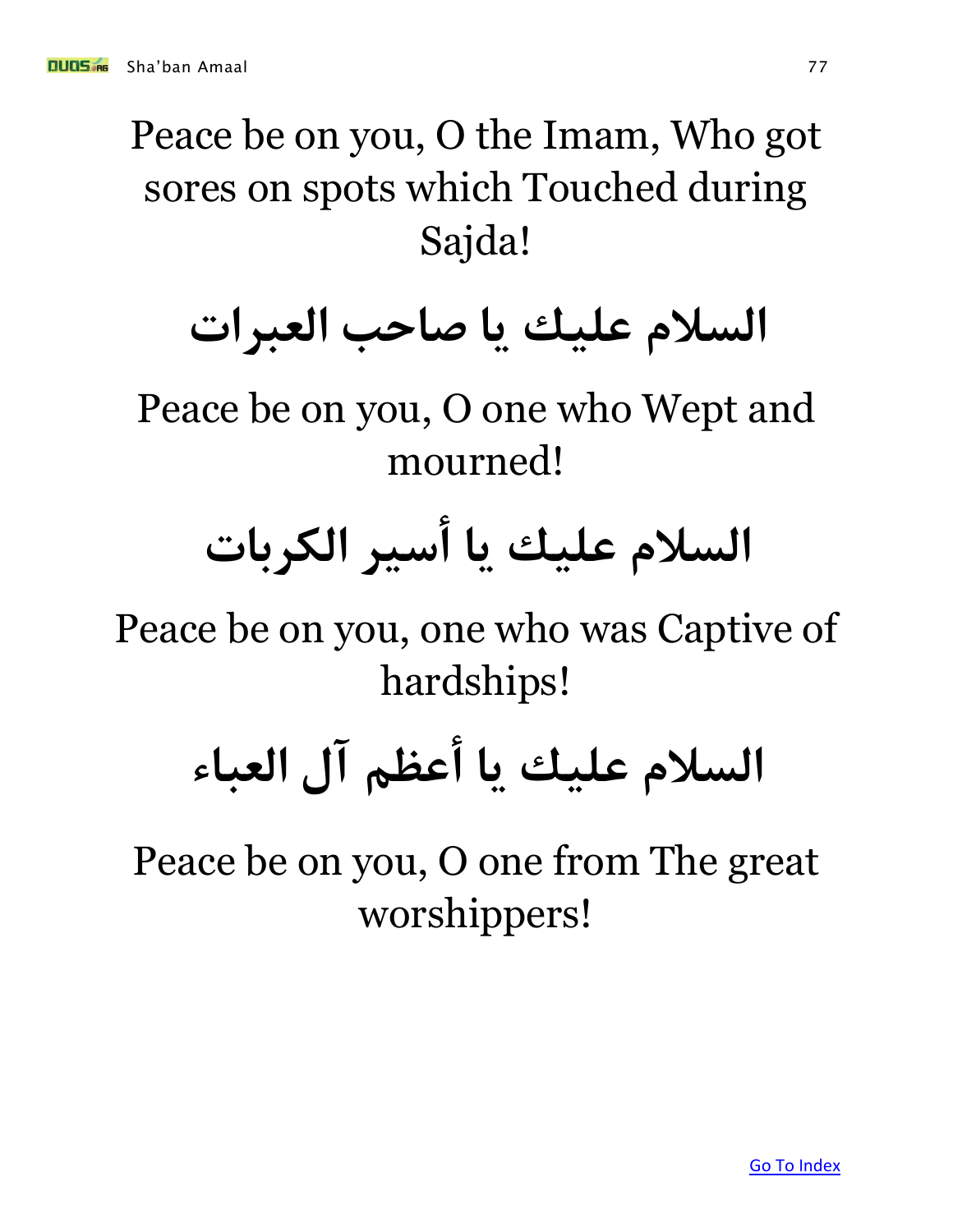**السالم عليك يا ابن خامس أهل الكساء أصحاب**

Peace be on you , O the son of The fifth of the people of the Cloak (Husayn)

**السالم عليك يا ابن سيد الشهداء** 

Peace be on you, O son of the Leader of the martyrs!

**السالم عليك يا عماد األتقياء**

Peace be on you , O support of Pious ones!

# **السالم عليك ورحمة اهلل وبركاته**

Peace be on you, and Allah's Blessings and bounties on you!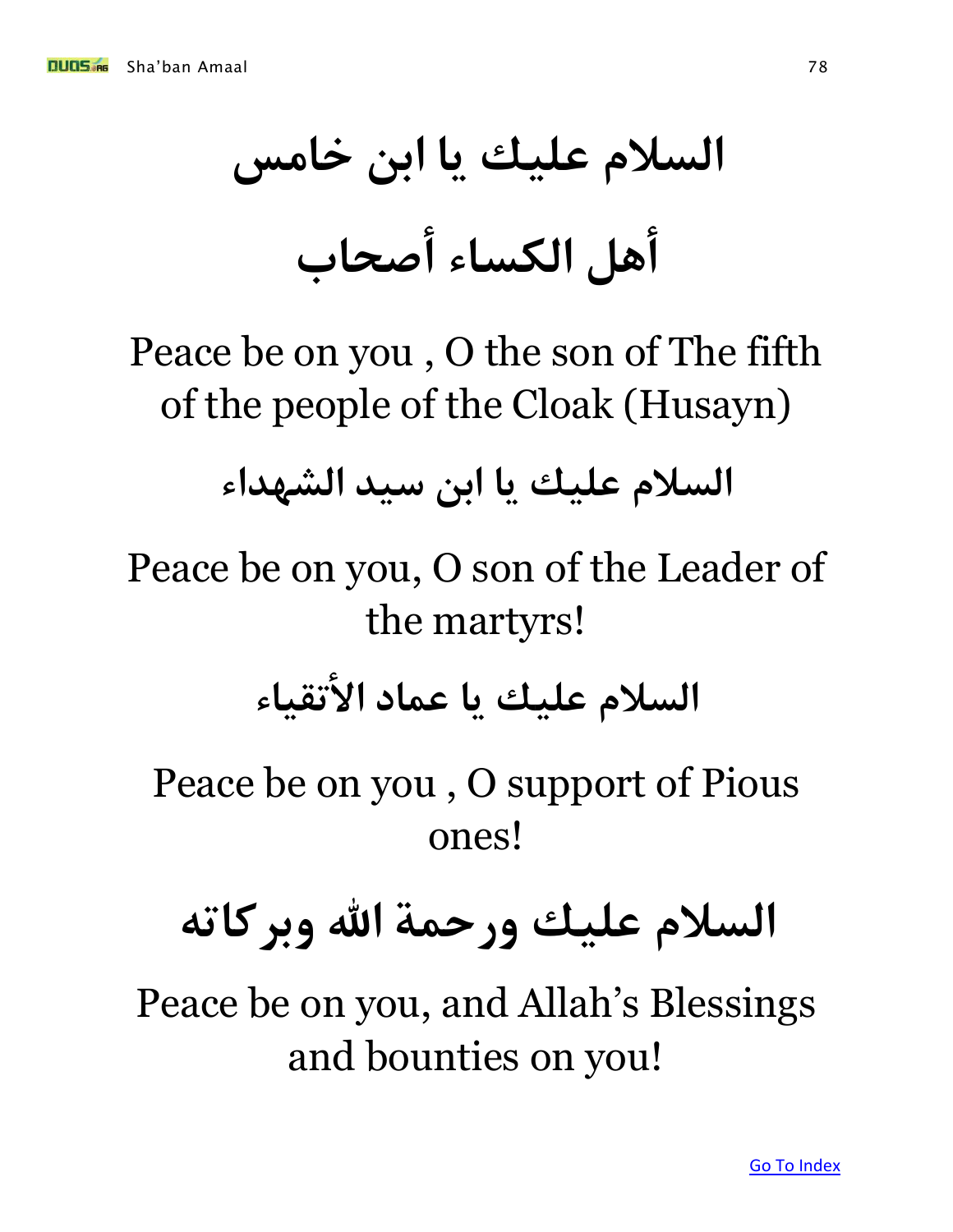## **Salaah for Night of 13th, 14th and 15th Sha'ban**

It is recommended to offer a certain prayer on each of the White Nights (i.e. the thirteenth, fourteenth, and fifteenth nights of each Arabic month) in Rajab, Sha`ban, and Ramadan.

On the 13<sup>th</sup> Night, recite a 2 Raka' Salaah, in each unit after Sura Fatihah recite **Sura Yasin, Sura Mulk and Sura Tawheed once each.**

On the 14<sup>th</sup> Night recite a 4 Raka' and on the  $15<sup>th</sup>$  Night recite a 6 Raka' Salaah with the same method as mentioned above.

Imam Ja`far al-Sadiq **السالم عليه** is reported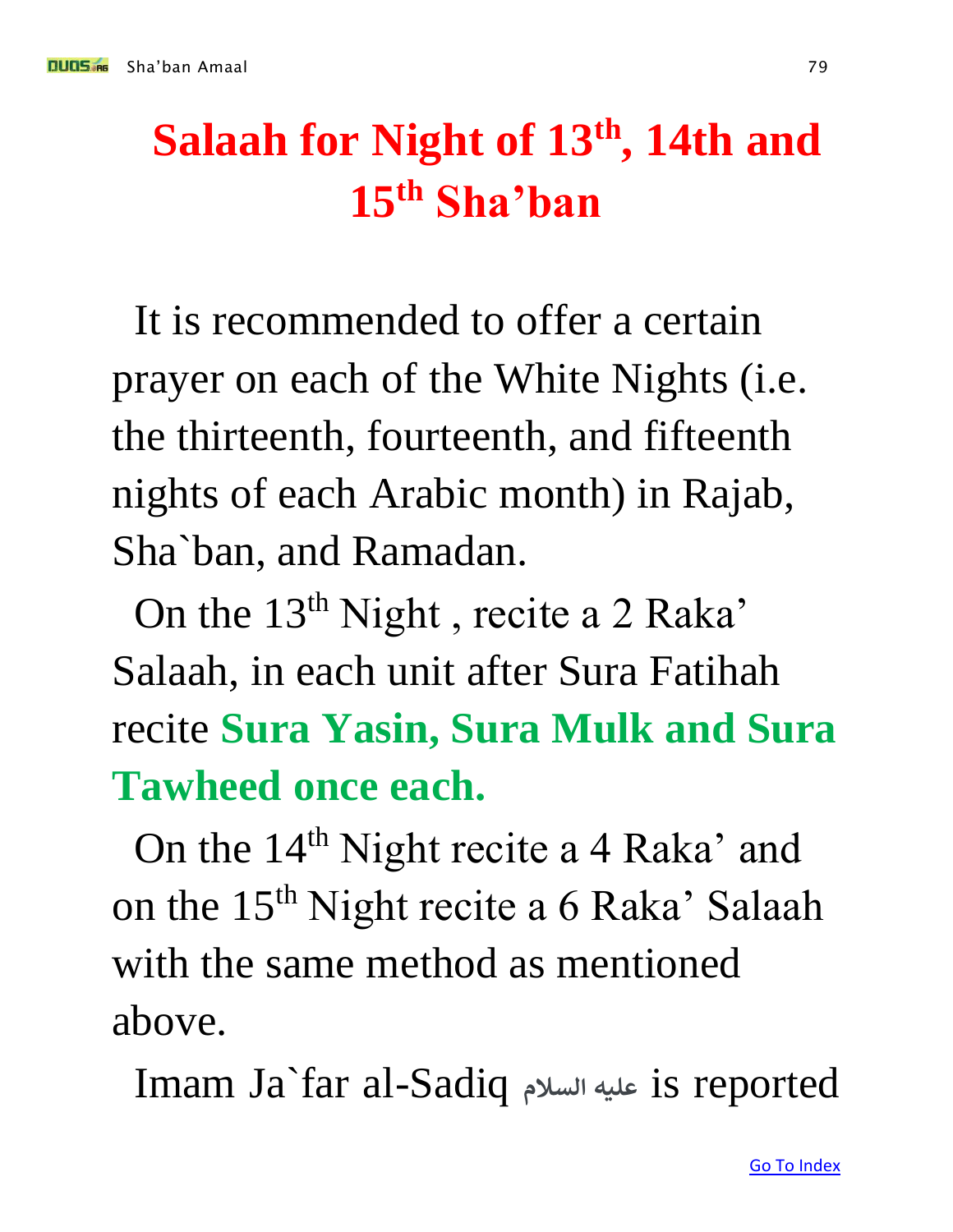as saying, "Whoever offers these prayers, will be awarded the merits of these three months (namely, Rajab, Sha`ban, and Ramadan) and will have all his sins forgiven, except polytheism.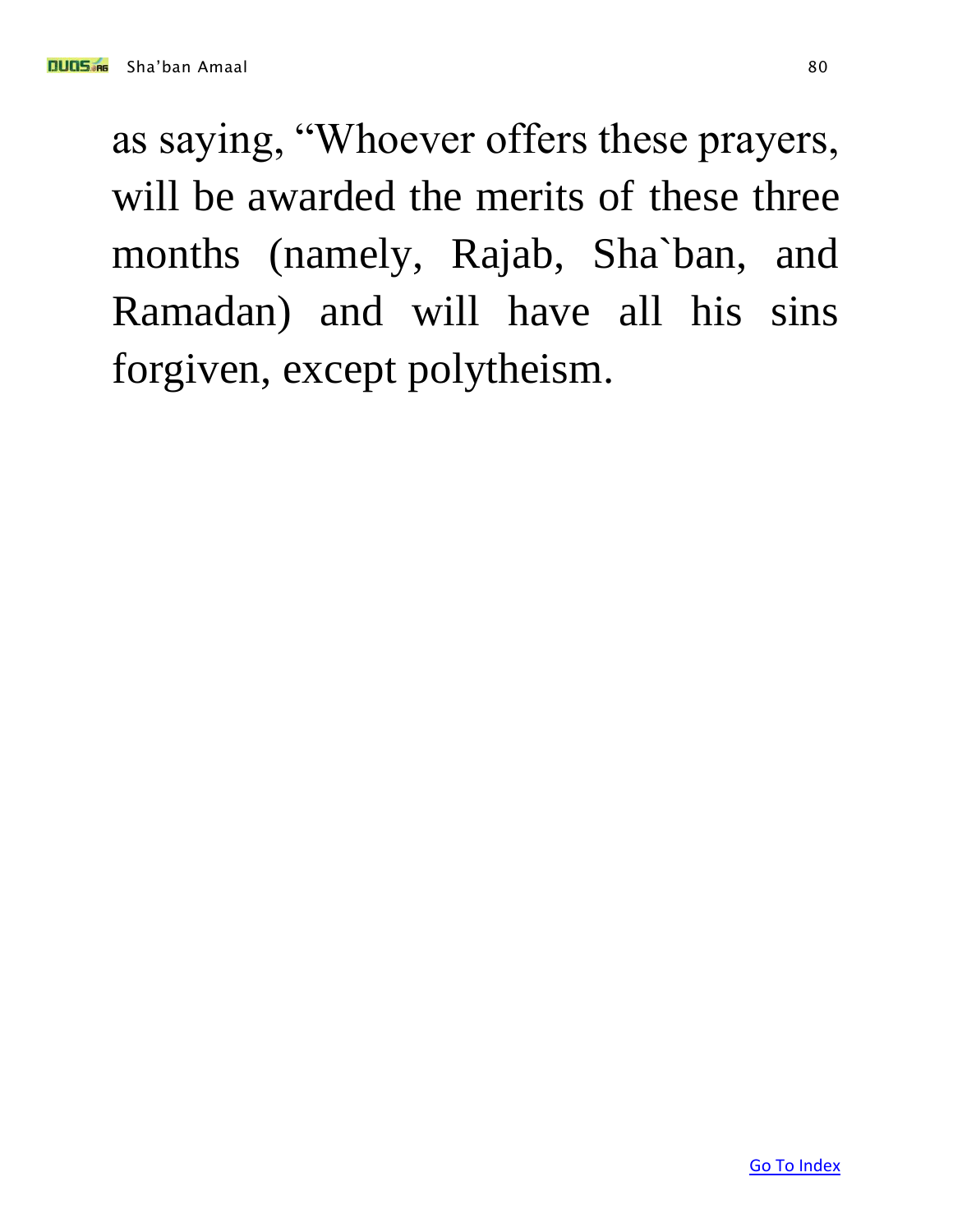### **Last 3 Days of Sha'ban**

Imam al-Ridha **السالم عليه** is reported as saying: If one observes fasting on the last three days of Sha`ban and attaches it to the obligatory fasting of Ramadhan, Almighty Allah will decide him as having observed fasting for two consecutive months.

Abu'l-Salt al-Harawi has narrated that when he visited Imam al-Ridha **السالم عليه** on the last Friday of Sha`ban, the Imam **ه علي السالم** said to him:

Abu'l-Salt, the days of Sha`ban have almost passed. This is the last Friday. You should thus settle what you have missed in this month by working harder in the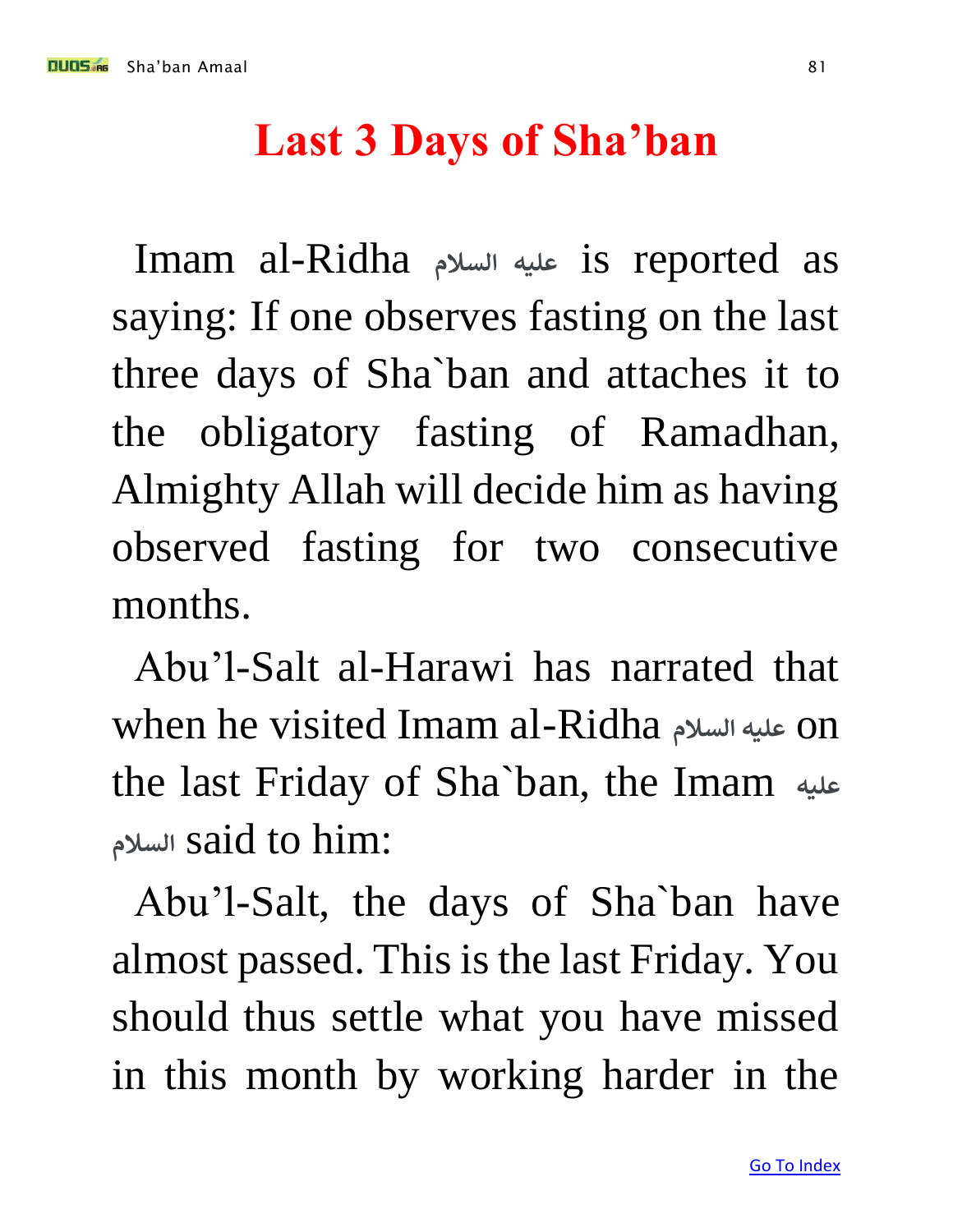nun Sha'ban Amaal 82

rest of it. You may supplicate God, implore for His forgiveness, recite the Holy Qur'an, and repent to Him from your sins so that you receive the month of Ramadhan with pure sincerity to Him. You must fulfill all the trusts that you are liable to settle, do not bear malice against any of your brethren-in-faith, you must give up any sin that you commit. Fear Almighty Allah and trust in Him in secret and openly, for 'If any one puts his trust in Allah, sufficient is (Allah) for him. For Allah will surely accomplish his purpose. Verily, for all things has Allah appointed a due proportion. 65/3'

In the rest days of Sha`ban, you may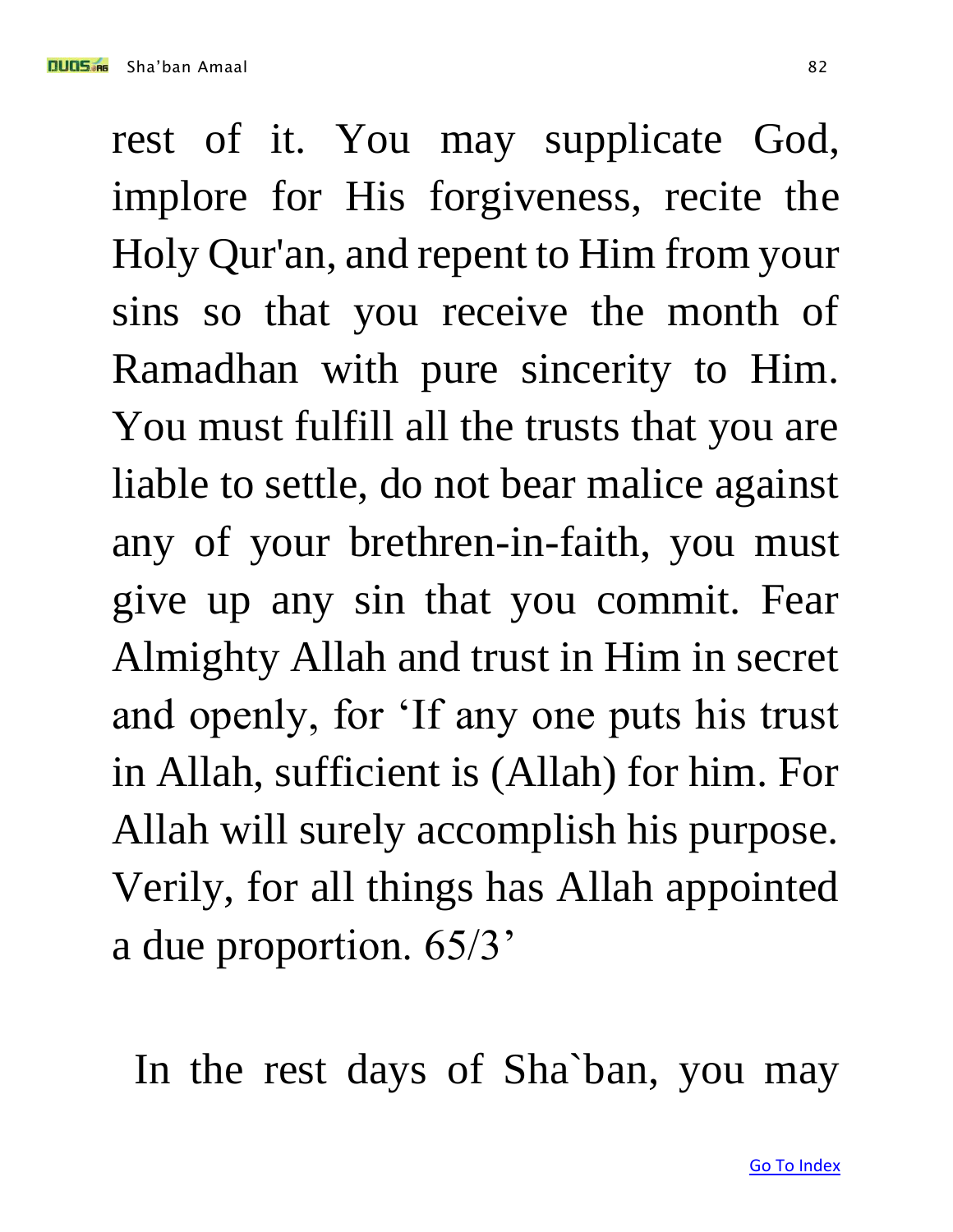repeat the following supplicatory prayer very much for Almighty Allah saves many people from Hellfire on account of the sanctity of this month:

**ن ْ ِ م إ ُ ه ه ه لل ا ِ ى م ض ٰ ا م يم ِ ا ف ن ت ل ْ فر ْ غ ُكن ت ْ َل ْ ن ن ا ب ْ شع** 

O Allah, if You have not forgiven us in the past days of Sha`ban,

**ُ ه ْ ن ِ م ي ِ ق ا ب يم ِ ا ف ن ل ْ ر ِ غف ٱ ْ ف**

(please do) forgive us in the rest of it.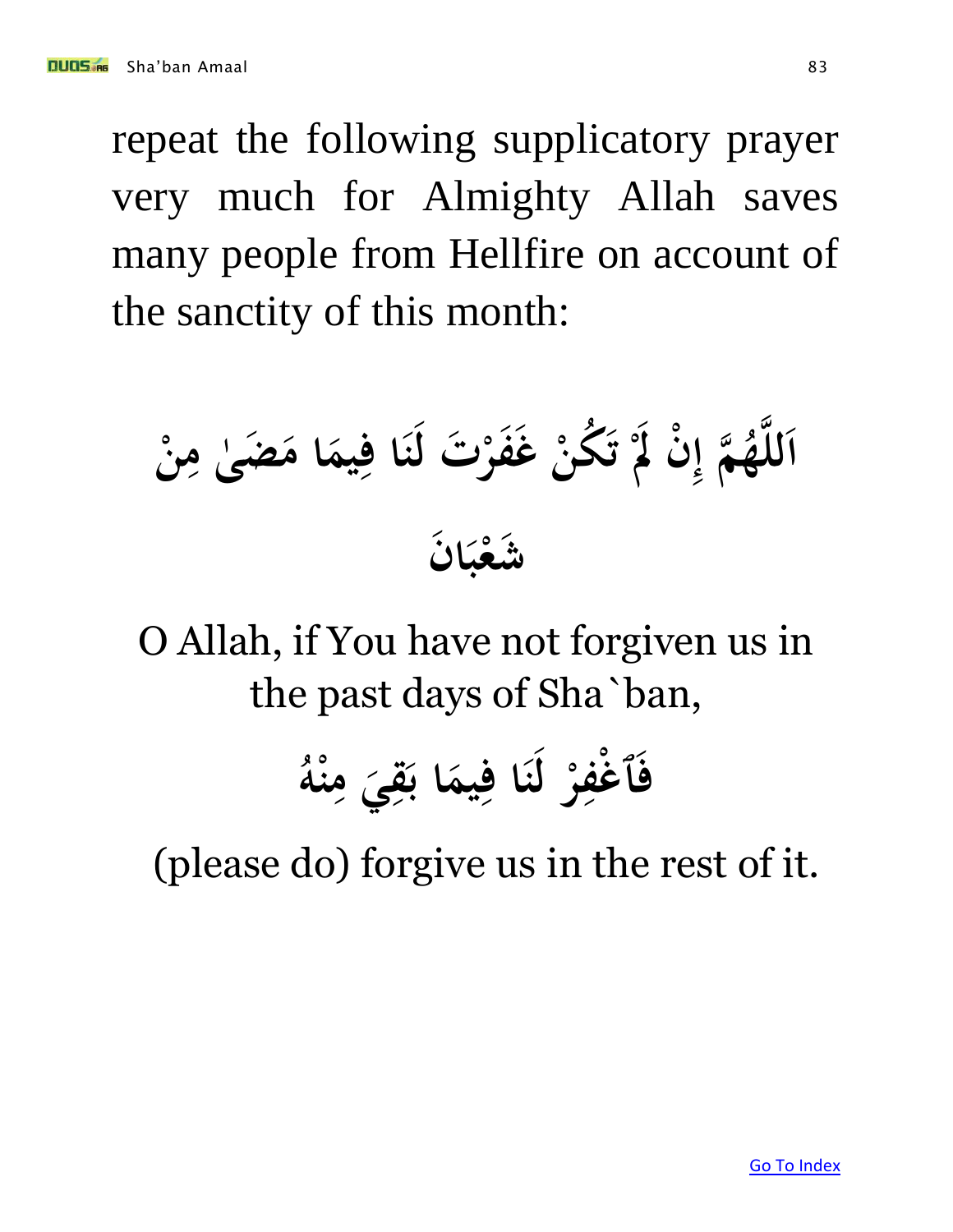### **Dua for Last Night of Sha'ban**

Shaykh al-Tusi has narrated on the authority of Harith ibn Mughirah al-Nadhri on the authority of Imam al-Sadiq  **السالم عليه** who used to say the following supplicatory prayer at the last night of Sha`ban and the first night of Ramadan:

### [mp3](http://www.duas.org/mp3/lastshaban.mp3)

**ذا ٱل ه ن ٰ ه ِ م إ ُ ه ه ه ك لل ا ار ب ُ م ْ ٱل ر ْ شه ه**

O Allah, this blessed month **ِي ذ ه ُ ن ٱل أ آ ُ قر ُْ ٱل يه ل ف ز ْ ِ ِ ِ** ر<br>بال<br>بال **ن**

in which the Qur'an was revealed

**س ِ ها لن ِ ل ً دى ُ ه ل ِ ع ُ ج و**

and was made guidance for people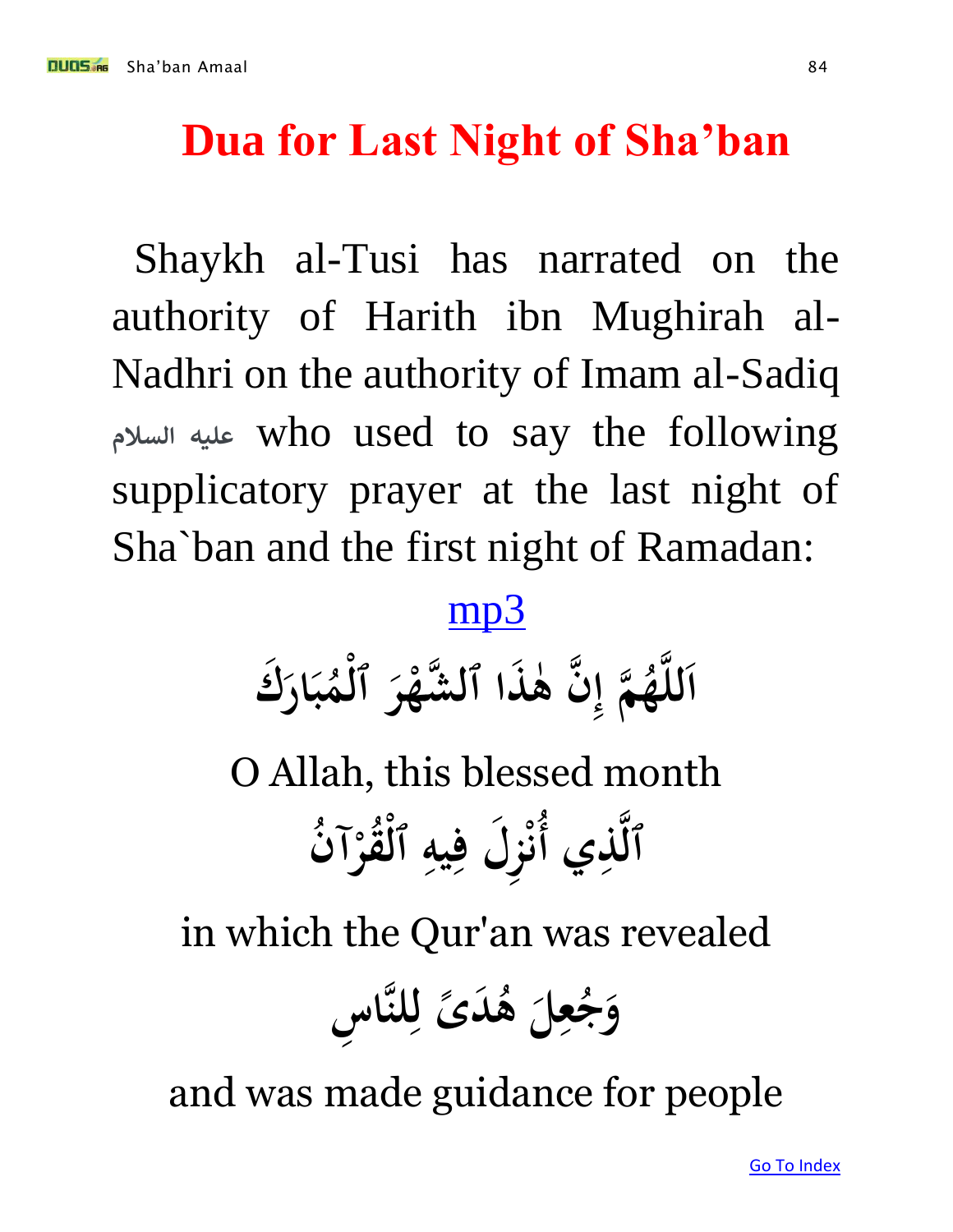**ِ ان ق فر ُ ٱل د ٰى و ُ َل ن ت م ا ن ْ ْ ْ ٱ ِ ٍ سا**<br>بالم **22 ي ب و ب**<br>. 

and clear proofs of the guidance, and the Criterion (of right and wrong),



has commenced.

**ِ يه ا ف ن م ل س ف ِ**  $\frac{1}{2}$ **ْ** بر<br>|<br>| 

So, (please) keep us out of blemish during it, **ا ن ل ُ ه م ه ل س و ْ** 

keep it sound for us,

**ٍ ة ي اف ع ْ ك و ن ر م س 2 ِ ِ ٍ ْ ُ ِِف ي ها ن م ِ ُ ه م ه ل س و ْ**  ۆ<br>.<br>. ر<br>1<br>-

and receive it from us with means of easiness and good health from You.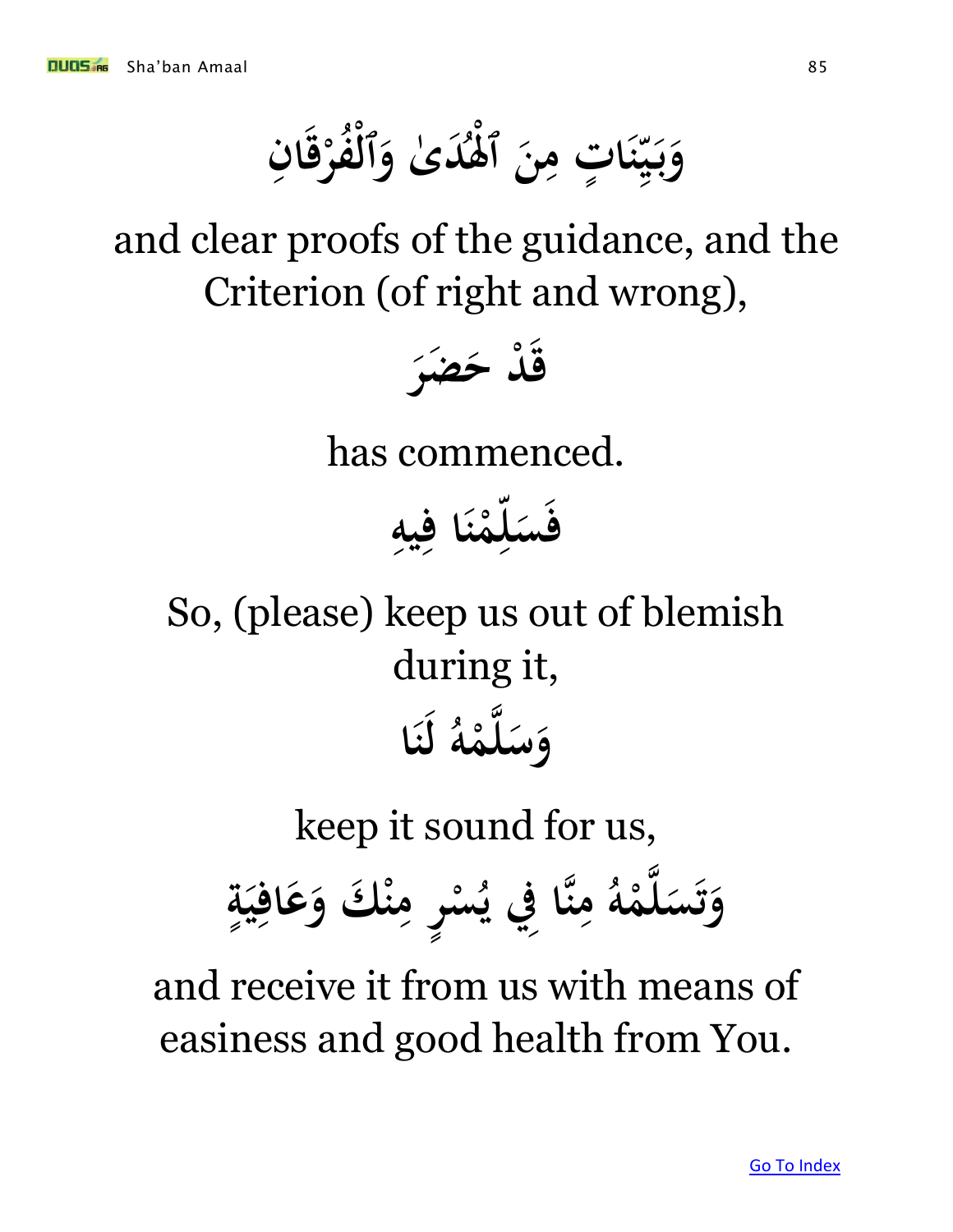**ن م َّي أ**   $\int$ خَذَ ٱلْقَلِيلَ وَشَكَرَ ٱلْكَثِيرَ  **ِ ْ** 

O He Who has accepted the little (deed) and thanked for the much,

 **ْ ٱق سري ِ ي ْ ٱل ِن ِ ِ م ْ ل ب**

(please) accept from me the little (deed). **ِن ِ ِ م إ ُ ه ه ه لل ا أ ك ْ ُ سأ**   $\int$ **ل**

O Allah, I beseech You

 **يالً أ ِ ب س ٍ ري خْ ِ َٰل ُكل ِ ِِل إ ل ع َتْ ن ْ**

to make for me a path to every decency,

**ا م ِ ُكل ْ ن ِ م ً عا و ل ِ ان ب م ُّ ِ َت ُ**

and to make for me a barrier against everything that You do not like.

 **ني َّي أ ْح ِِ را ه ٱل م ح ْ ر**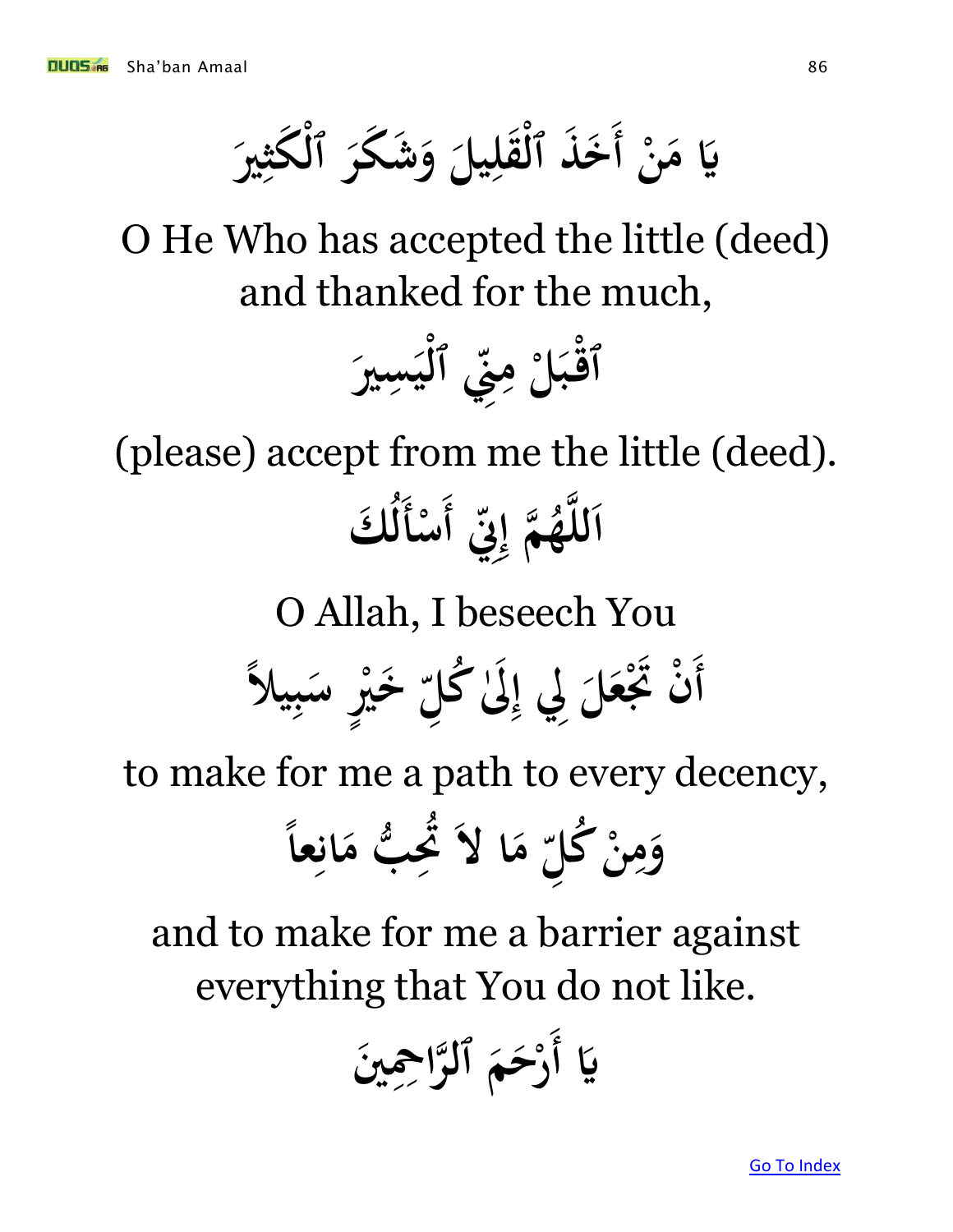O most Merciful of all those who show mercy!

**ت ا ئ ِ** ء<br>**م سا**<br>ابر **22 سي ه ٱل ن م ه ت ب ُ ْ و خل ما ه ع و ِن ِ ِ ِ ب فا ع ْ ع ن م َّي** 

O He Who has pardoned me and overlooked the misdeeds that I have committed secretly!

**صي ا ع م ب ٱل كا ٱر ِِن ب ذ اخ ؤ ِ ْ ِ** ِ<br>**پی تي**<br>ج **<sup><sup>1</sup></sup>** .<br>ب **<sup>** $\frac{1}{2}$ **</sup> ِ** <u>و</u><br>و **یا۔ ي َل ن م َّي ْ** 

O He Who has not punished me for my committing acts of disobedience to Him!

### **ُ** عَفْوَك عَفْوَك عَفْوَك يَا كُرِيمُ **<u>با</u> ْ ْ ْ**

I seek Your pardon, I seek Your pardon, I seek Your pardon, O All-generous!

**ْ م ل ِِن ف ت ظ ع ي و َل ظ ْ إ أ ع ه ْ**  ِ<br>ک **ٰ ِ ِ ت**

O my God, You advised me, but I have not followed Your advice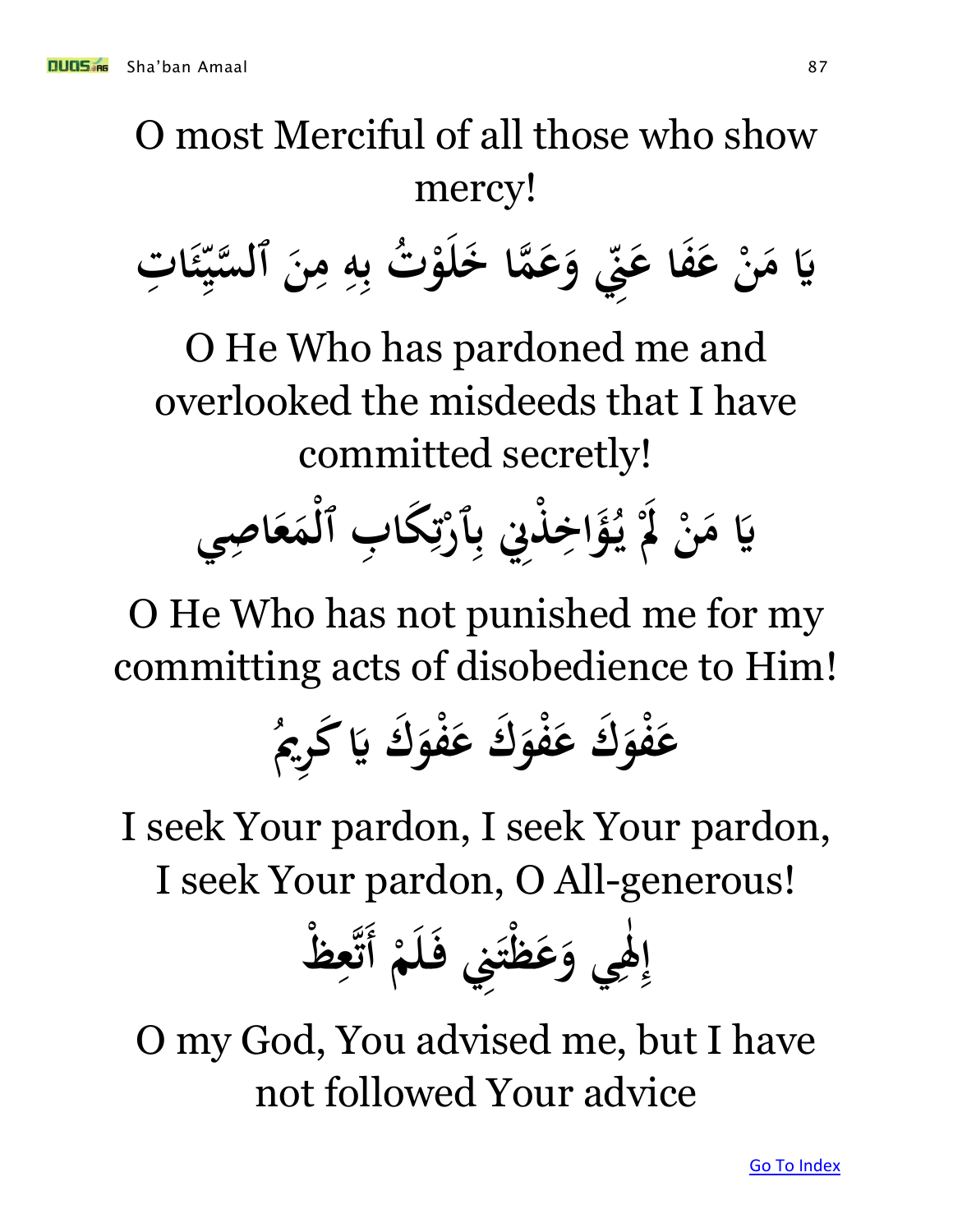**ْ** وَزَجَرْتَنِي عَنْ مَحَارِمِكَ فَلَمْ أَنْزَجِرْ  **ِ ِ**  ۆ<br>.<br>. ر<br>2<br>-**ْ**   $\int$ **ْ ِ** .<br>.<br>. **ئی**<br>با

and You rebuked me for violating that which You have deemed forbidden, but I have not stopped.



Now, what is my excuse?



So, (please) pardon me, O All-generous! **عَفْوَك عَفْوَك ْ ْ**

I seek Your pardon, I seek Your pardon! **ین**<br>چې  **ِ م إ ُ ه ه ه لل ا أ ك ْ ُ سأ**   $\int$ **ل** O Allah, I beseech You **ت و م د ٱل ْ ن ع ة راح ه ٱلِ ْ ْ ِ**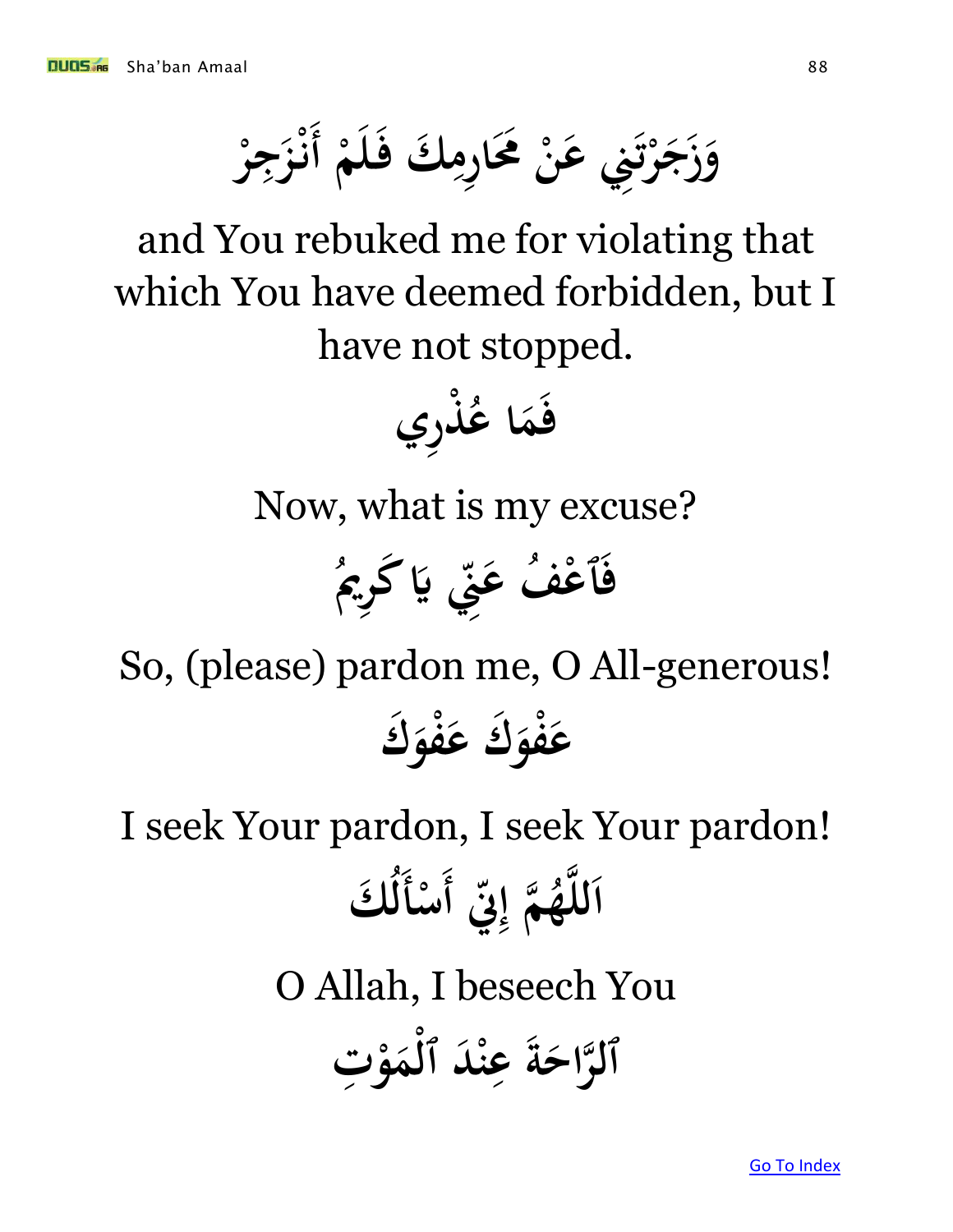### for rest at death **ب ا س ْل د ٱ ْ ن ع فو ع ٱل و ِ**  ِ<br>په موا **ْ ِ ْ ْ**

and for pardon at calling to account.

**ك ِ ْد ب ْ ع ن ِ ب م ُ ْ ذن ٱل ه م ُ ظ ع**

Great is the sin of Your servant;

### **ك د ن ْ ع ن م ُ ز ِ ْ ِ ِ ُ او ج ه ن ٱلت ٍ ُ حس ب**<br>بہ **لي ْ ف**

so, let Your overlooking him be excellent.

### $\int$ **َّي أ َّي ٰى و قو ه ْ ٱلت ْل ه أ ة ر ْف غ م ٱل ْل ه**   $\int$ **ِ ِ ْ**

## O He Who is worth being feared and is worth forgiving!

**ك فو ك ع فو ع ْ ْ** 

I seek Your pardon, I seek Your pardon.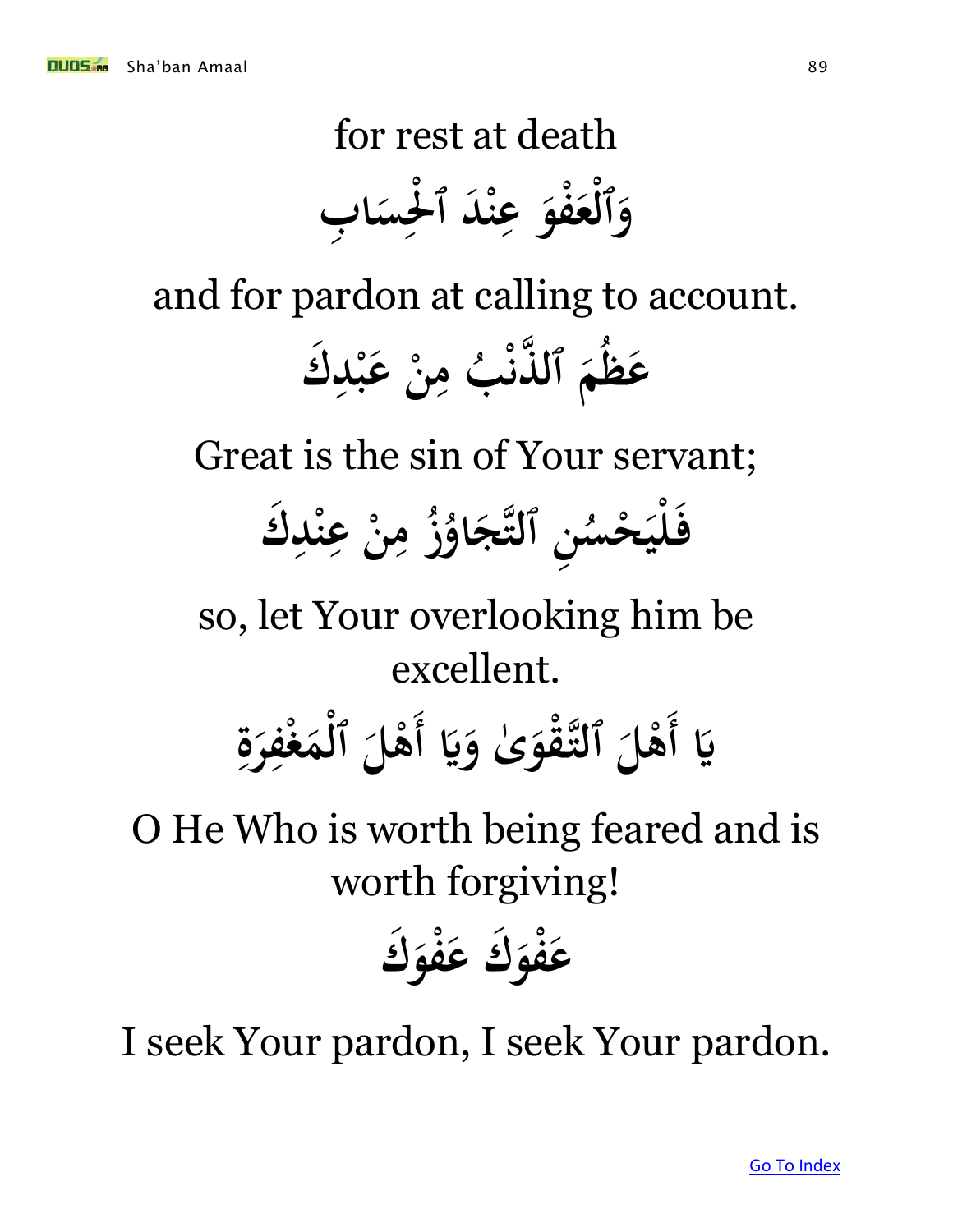**ُ عَبْدِك ٱبْنُ با**<br>با  **ِ ُ ن ك ٱب د ُ ْ ب ع ِن ِ ْ ِ م إ ُ ه ه ه لل ك ا أ ت م**  $\int$ **}** 

O Allah, I am Your servant and the son of Your servant and Your she-servant

 **ك ت ْح َٰل ر } ْ ِ إ ري ق ف ف ي ضع 2021 ِ** 

and I am weak and in need for Your mercy;   $\int$ وَأَنْتَ مُنْزِلُ ٱلْغِنَىٰ **غ ل ٱل ُ ز ن ْ ِ ْ ُ** نْتَ مُنْزِلُ ٱلْغِنَىٰ وَٱلْبَرَكَةِ عَلَىٰ ٱلْعِبَادِ **ن ِ ِ ْ ٰ ِ ْ** 

while You are the Pourer of wealth and bless on the servants (of You),



You are omnipotent and full of power,

 $\int$ أخْصَيْتَ<br>أ د<u>م</u>د  $\int$ حْصَيْتَ أَعْمَاهُمْ **ْ ُ َل ا عم**  $\frac{1}{2}$  **ْ**

You have recorded all their (i.e. Your servants) deeds,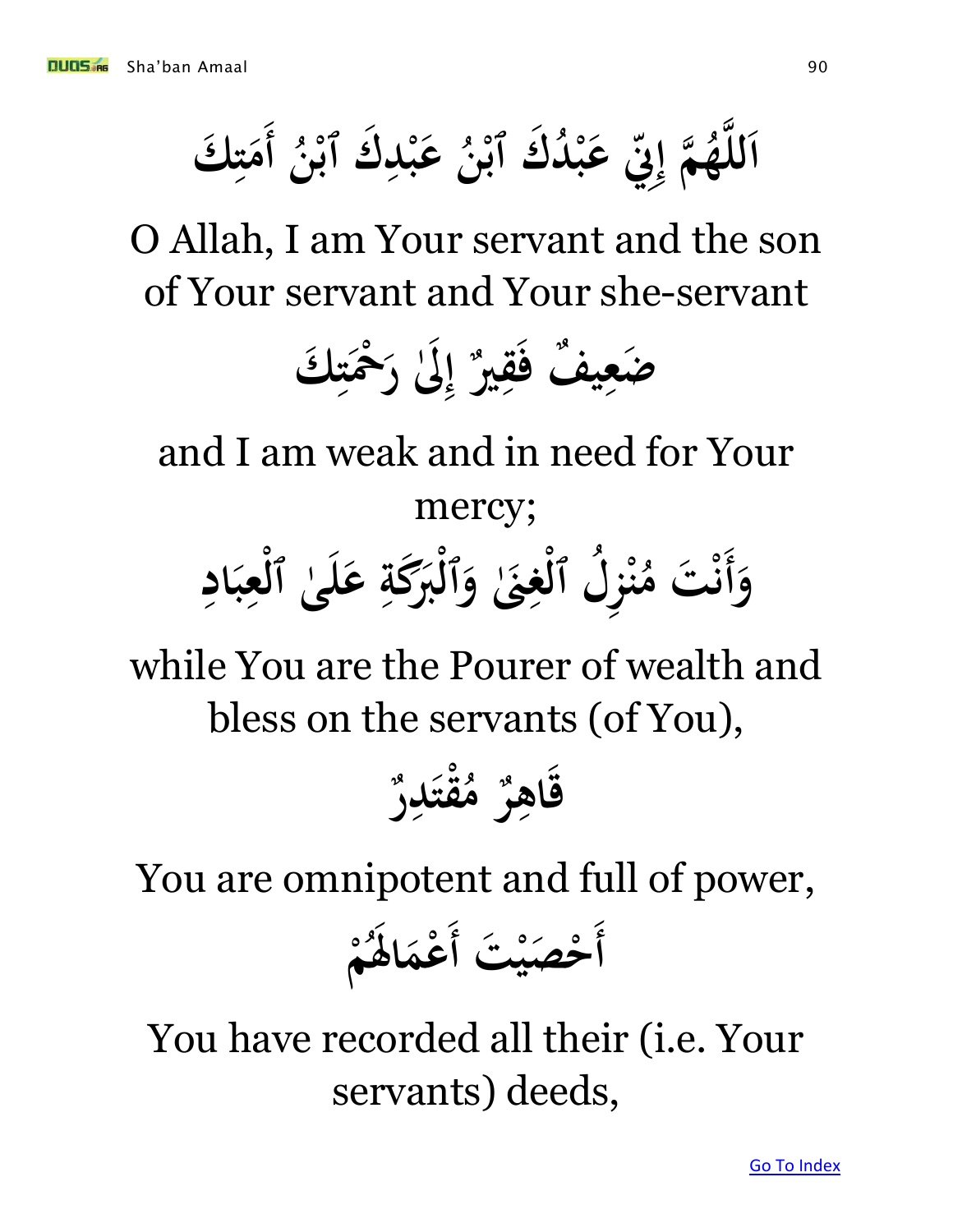**ت ْ م س ق و أْ م**   $\int$ **ُ ه اق ز ر**  

decided the sustenance of each one them,

**ً فة ِ ل ت ْ ُم ُ ْ م ُ ه لت ْ ع ج و أ و ْ م ُ ه ُ ت سن ِ ْ أ ل ْ م َّنُ ُ ا و ْ ل**

and made them of different languages and colors

**ق ٍ ل ْ خ ِ ْد ع ب ْ ن ِ م ً لقا ْ خ** 

in different stages of creation.

### **ك لم ع ْ ِ ُ اد ب ع ٱل ِ ْ ُ م ل ع ي ل و ْ ياء**<br>ماء

Your servants can never attain Your knowledge **ك در ْ ق اد ب ع ٱل ِ ْ** ابر<br>ما **وَلاَ يَقْدِرُ ِ ْ** 

and Your servants can never recognize the real estimate that is due to You.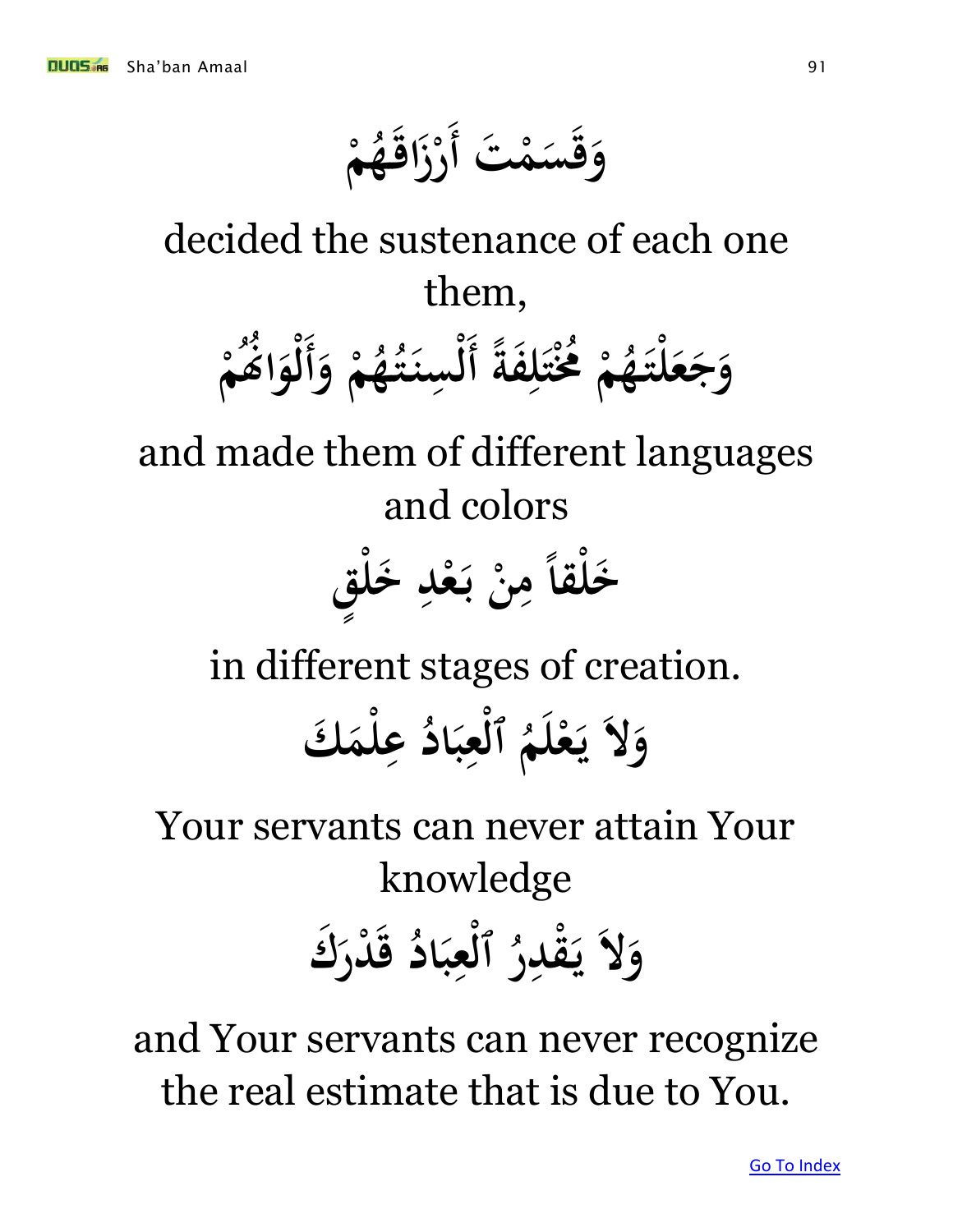**ك ت ْح َٰل ر } ْ ِ إ ري ق ا ف ن ُّ ُكل و 222** 

All of us are needy for Your mercy.



So, (please) do not turn Your Face away from me



and include me with the virtuous creatures of You

**1 ٱل ل و م ع ل ٱل ِِف م ِ ْ ِ** 

in deeds, hopes, **ر د ق ٱل و ضاء ق ٱل و ِ ْ ِ ْ** 

and Your decisions (for me).

**م ُ ه ه ه لل ِِن ا أ ق قاء ب ٱل ري خْ**  $\int$ *<u>*</u> ـابر<br>ما **ب ِ ْ**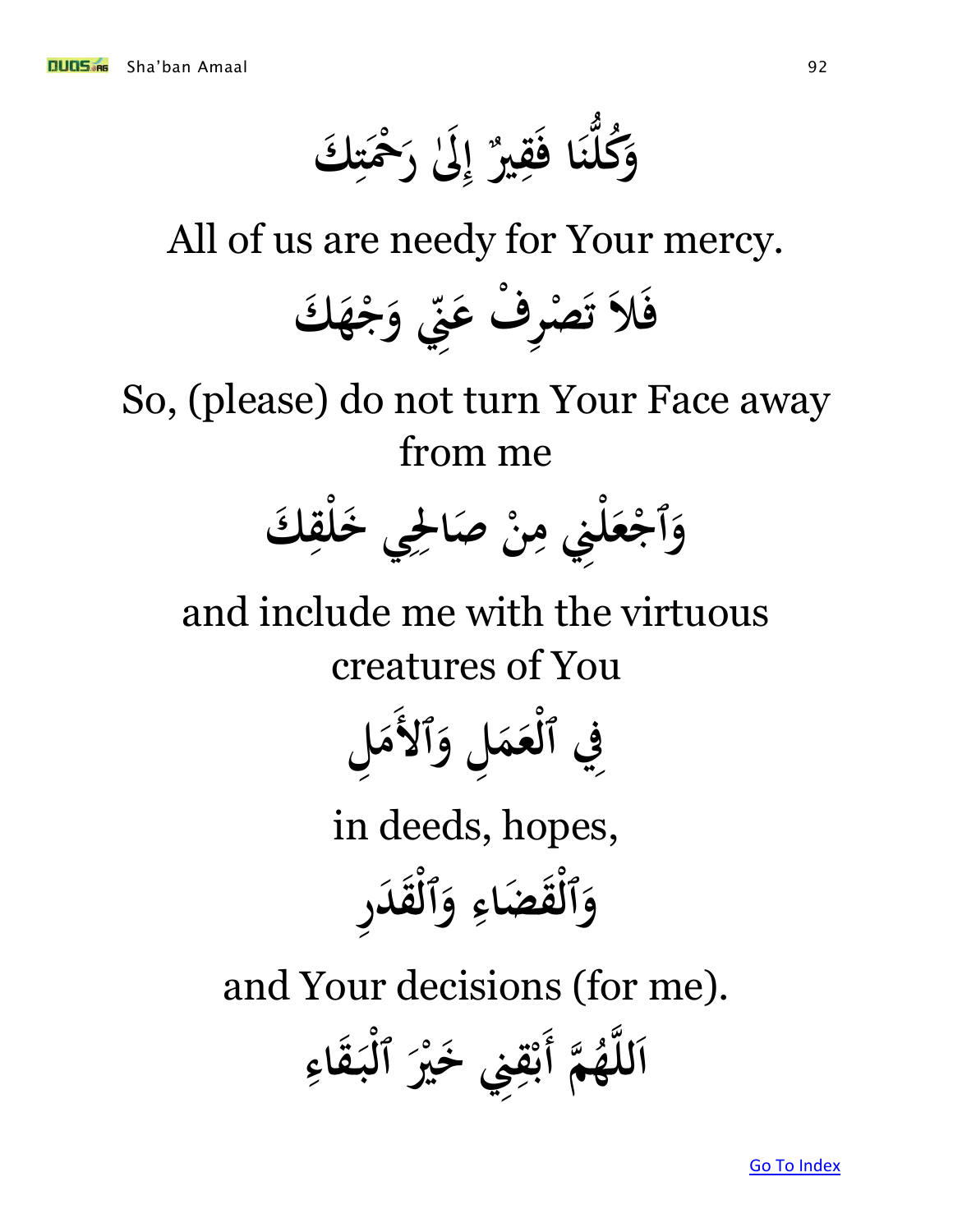O Allah, (please) keep me alive in the best manner of living,   $\int$ وَأَفْنِنِي خَيْرَ ٱلفَنَاءِ عَلَىٰ مُوَالاةِ **ٰ ِ ْ ِ ْ ِ مُوَالاةِ أَوْلِيَائِكَ**  $\int$ ء<br>**با 22 ِ ل ْ**

decide for me to die in the best manner of death keeping loyal to Your representatives, **ِ اة اد ع ُ م ك و أ دائ ع**   $\int$ ر<br>ليا  **ْ**

incurring the enmity of Your enemies, وَٱلرَّغَبَةِ إِلَيْكَ وَٱلرَّهْبَةِ مِنْكَ **ِ ِ ْ ل ِ إ ِ**  .<br>گ 

keeping desiring for You, fearing from You,

 **ك ِم ل ي ل س ه ٱلت و اء ف و ٱل ع و شو ْلُ ُ و ِ ْ ِ ْ ∕ ْ ٱ** 

and submitting to You, being loyal to You, complying with You,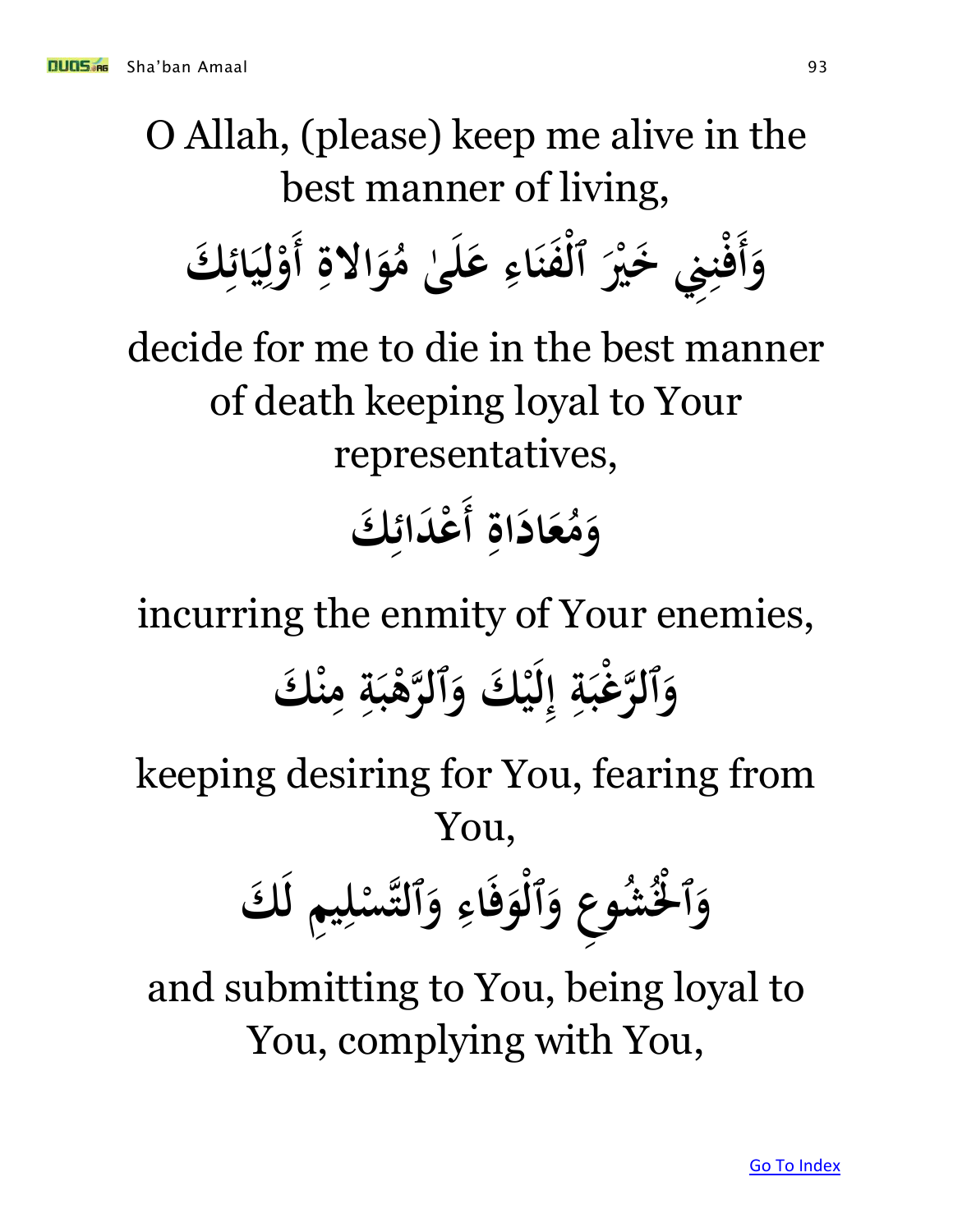**ا ت ك ق ب صد ه ٱلت ك و ِ** ر<br>ب **ِ ي**<br>\* **ِ ْ ب ب**<br>۶ believing in Your Book,  **ك ول ِ ُ س ر هة ن ِ ُ وَٱتِّبَاعِ سُ 2**  بر:<br>**پن**  and following Your Prophet's instructions. **ه لل ِِب ل ْ ِِف ا ق ن كا ا م م ُ ه ه**  O Allah, as for whatever I bear in my heart, بر<br>— مِنْ شَكٍّ أَوْ رِيبَةٍ **ِ**  $\int$ **ٍ ِ ْ** including suspicion, doubt,  $\int$ **أ ٍ ود ُ ح ैं ج و و أ ْ**  $\int$ **ُ ُ ن ق ط و ْ ٍ** denial, despair, **ح ر ف خ ذ و أ ر ط و أ و** $\int$ **أ ْ ∤ ب**<br>. **ب ْ ٍ**   $\int$ **ي**<br>. **ب ْ**

[Go To Index](#page-1-0)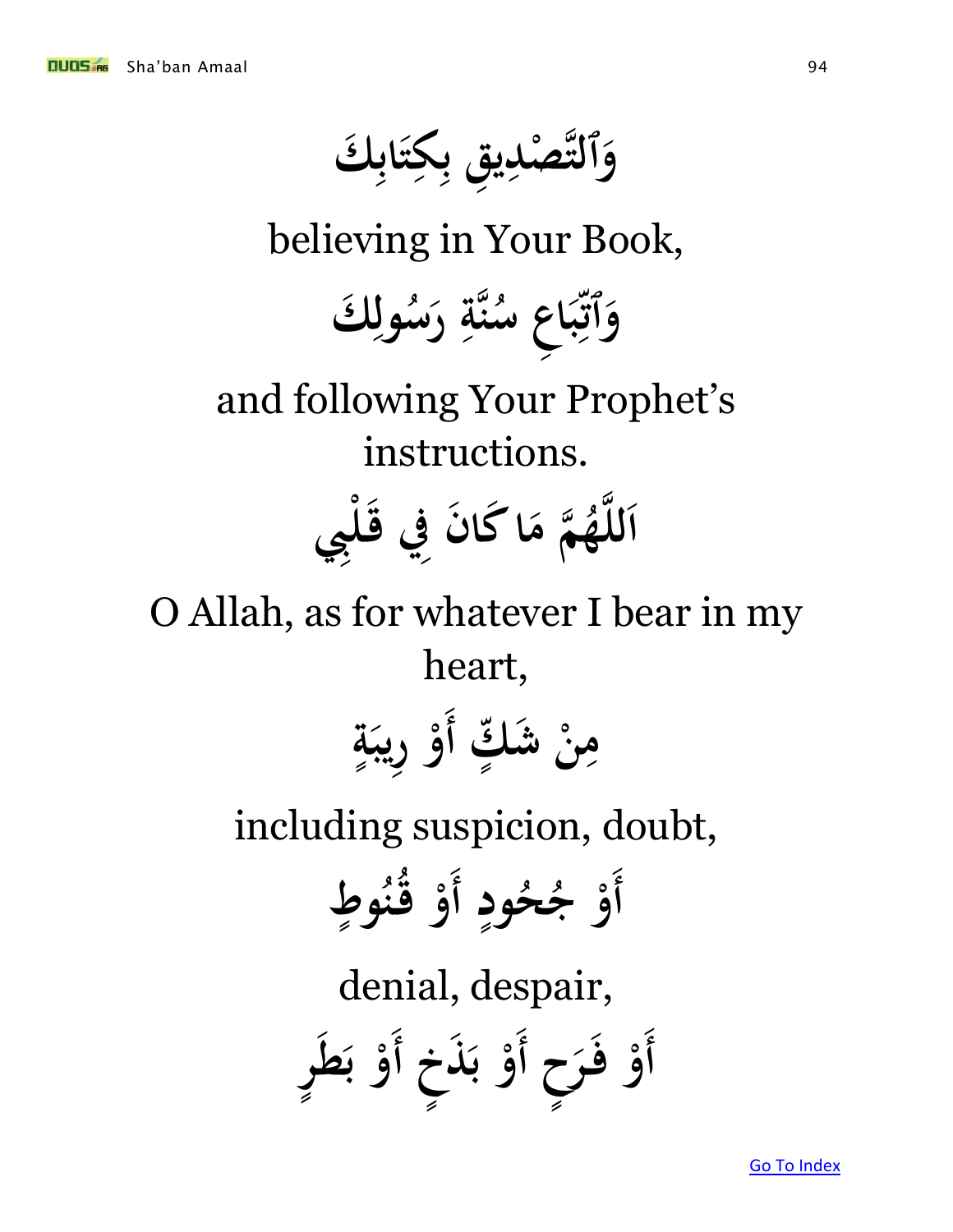(excessive) joy, lavish expenditure or recklessness,  $\int$ **أ الء خي ُ ْ و أ ء رَّي و أٍ ة ع ْس ُ ْ و**  $\int$ **ٍ ِ ْ**  $\int$  **ْ** pride, arrogance, ostentation,  $\int$ **ق أ قا ْ ش ق و أ فا و ٍ <u>بنی</u>**  $\int$ **ٍ**  <u>،</u><br>إ **ن ْ** discord, hypocrisy, **ر ف ُكْ ق و أ وٍ ٍ**  $\int$ **أ ْ**  $\int$ **ُ س ُ ف و أْ و ان صي ع ْ ٍ 22 ْ ِ**

unbelief, licentiousness, disobedience,

 $\int$ **أ ٍ ة م ظ ْ ع و أ ء شي ْ ب و ل ُّ َت ُ**   $\int$ **ٍ ْ** ∫<br>≶

conceit, or anything else that You do not like;

فأسألكَ يَا رَبِّ **ْ** سا<br>م  لُكَ يَا رَبِّ أَنْ تُبَدِّلَنِي مَكَانَهُ إِيمَاناً بِوَعْدِكَ  **ل ِ ْ ب**<br>۶ **ً ِ إ ُ ه كان ِِن م د ب ُ ن ت**  .<br>.<br>.  **ل** سا<br>ب **ْ**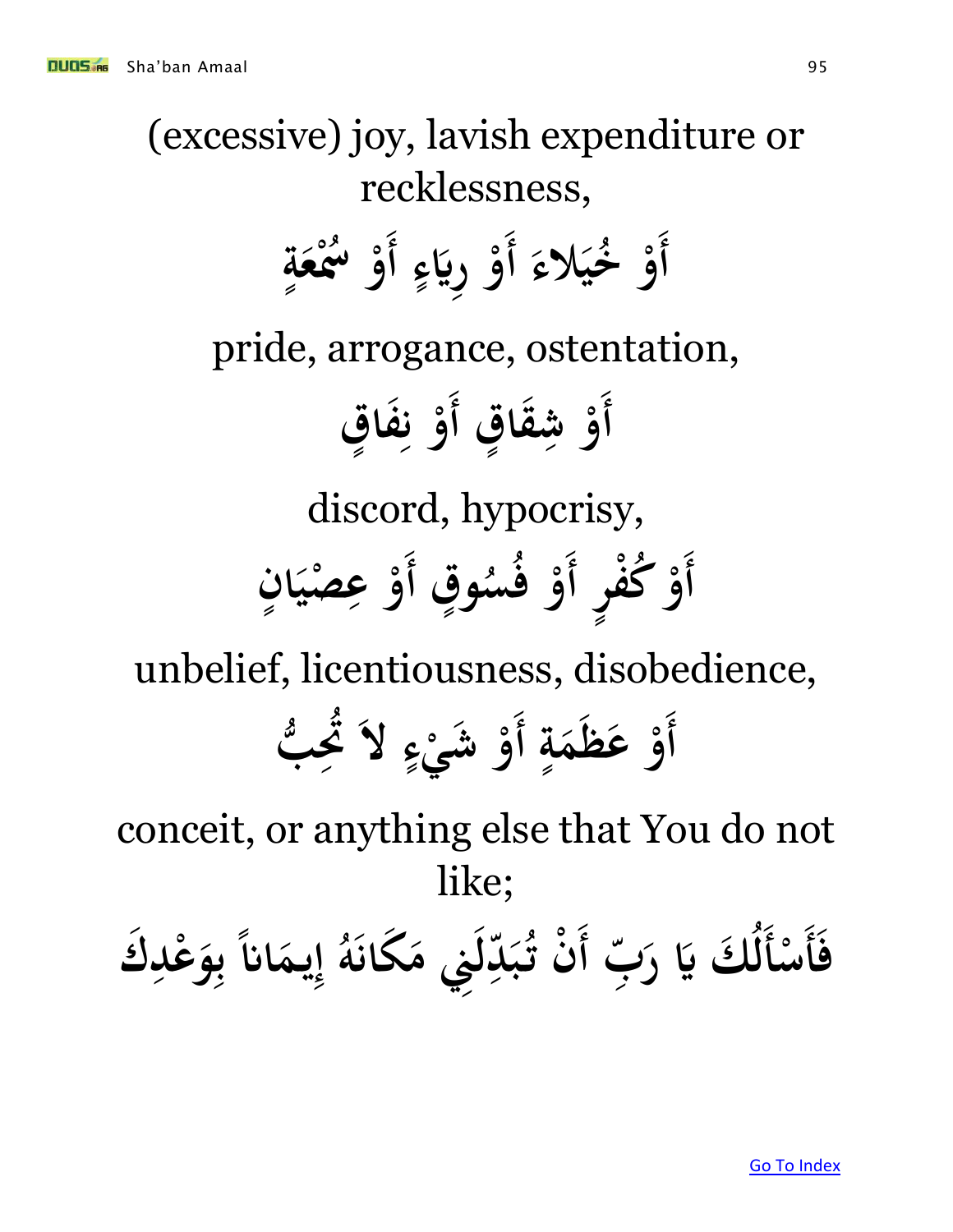# I thus beseech You, O my Lord, to substitute all that with belief in Your promise,

**ك د ه ع اء ف و و ِ ْ**  <u>ب</u> **ب**<br>۶ **ً** 

fulfillment of my covenant to You, **ً رضا ك و ضائ ق ِ**  ءِ<br>پا  ر<br>ب **ب**<br>۶

satisfaction with what You decide for

me,

### وَزُهْداً فِي ٱلدُّنْيَا **2 ئی**<br>با **ً ْ**

indifference to the worldly pleasures,

**ك د ْ ن ِ ا ع يم ِ ً ف ة غب ْ ر و**

desire for that which You have,

 **وأ م ُ ط و ً ة ر ْ ث أ ً ة ين ِ ن**

altruism, tranquility,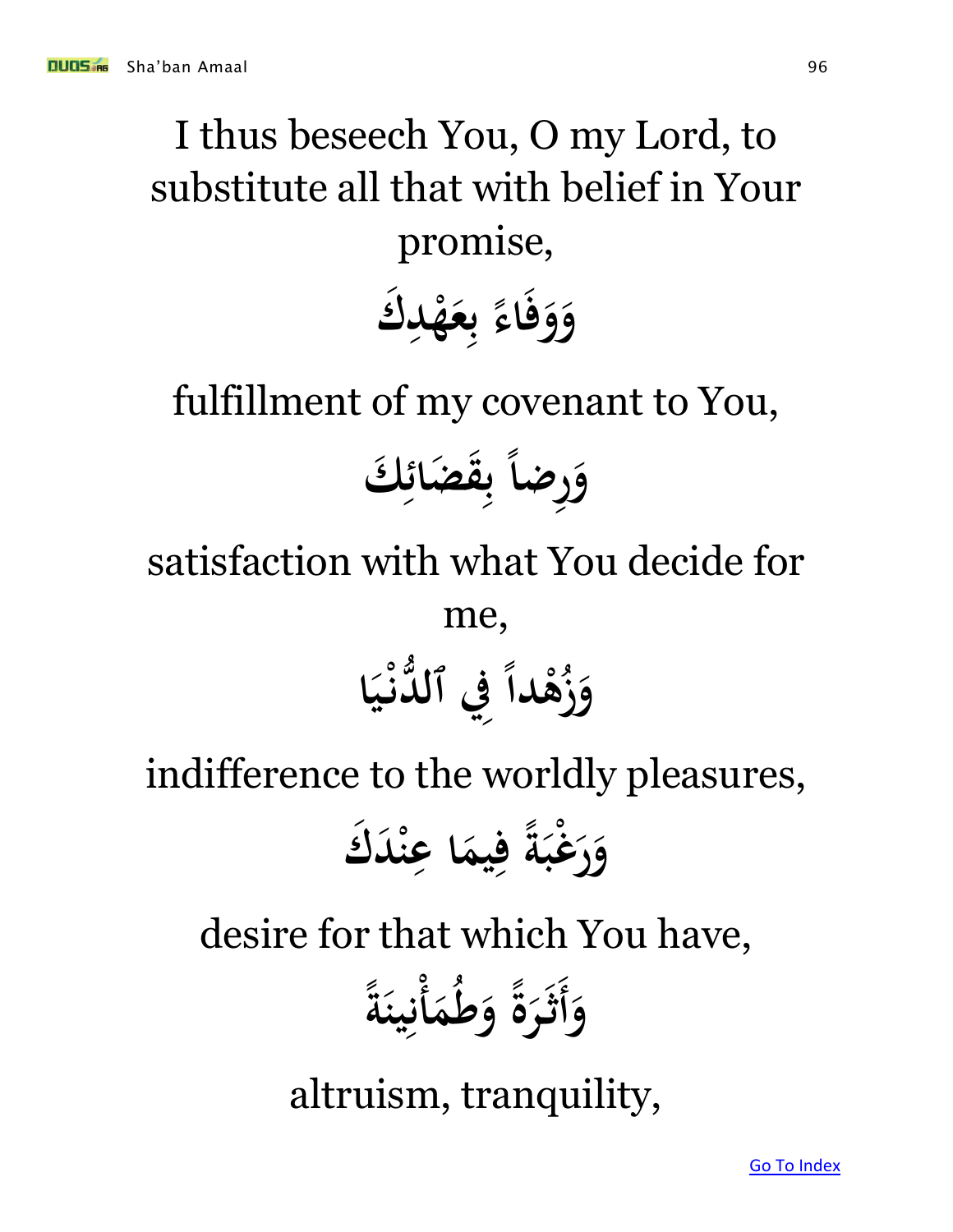**ً صُوحاً ُ** .<br>.<br>. **ن ً ة و ت و ب**<br>. **ب ْ** ۆ<br>.<br>. 

and sincere repentance.

 $\int$ **أ ْ** مْنَأَلُكَ ذٰٰلِكَ يَا رَبَّ ٱلْعَالَمِينَ  **ِ ْ ِ ل**

I beseech You for all that, O Lord of the worlds!



O my God, because You are so forbearing, You are disobeyed as if You are not present,

 وَمِنْ كَرَمِكَ وَجُودِك **تُطاعُ فَكَ ُ اع ُط ك ت ود ِ ैं** مِنْ كَرَمِكَ وَجُودِكَ تُطَاعُ فَكَأَنَّكَ لَمْ تُعْصَ  **ِ ِ فص تّاكَ لَمْ تُعْ ْ ن**

and because You are so generous and magnanimous, You are obeyed as if You have not been disobeyed at all.

 وَأَنَا وَمَنْ لَمْ يَعْصِكَ سُكَّانُ نَا وَمَنْ لَمْ يَعْصِلُ سُكَانُ أَرْضِكَ **ِ ْ ياء**<br>ماء **ْ**   $\int$ **ِ <sup></sup>**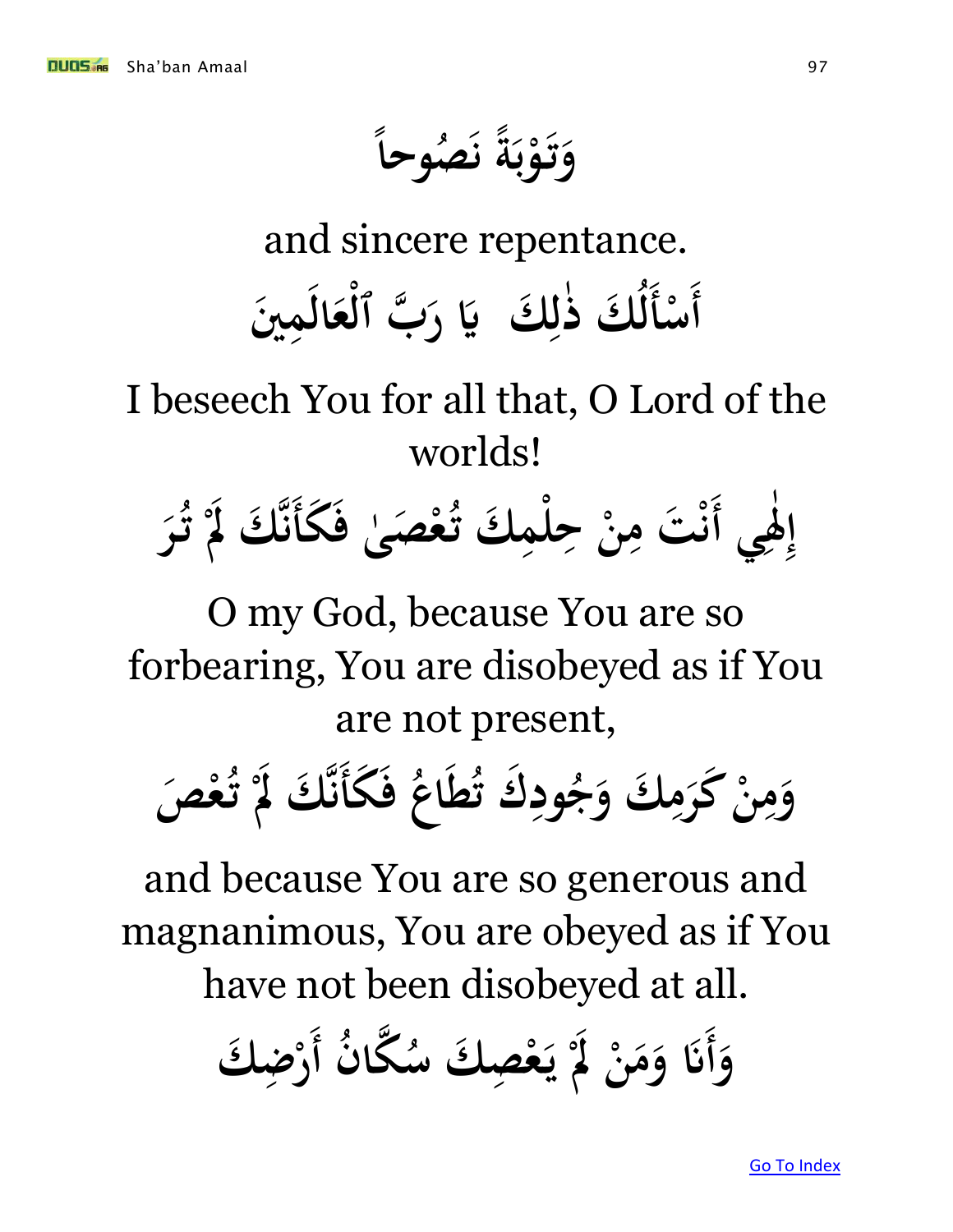Both those who have not disobeyed You and I are the inhabitants of Your lands;

**ً ادا و ل ج ِ ض ْ ف ْ ٱل ِ ا ب ن ْ ي ل ْ ع ُكن ف**

so, (please) confer magnanimously upon us with Your favors

### **ً وادا ه ع ري ْل ْ ٱ و ِ ْ** ر<br>ب **ب**<br>پر

and always refer to us with Your goodness.

 **ني َّي أ ْح ِِ را ه ٱل م ح ْ ر**

O most Merciful of all those who show mercy!

**ً ة م ِ ائ د ً صالة ِ ه ِ آل و ٍ مد ُم ه ُ ى ٰ ل ع َّللُ ى ٱ ه ٰ ه صل و**

May Allah bless Muhammad and his Household with endless blessings